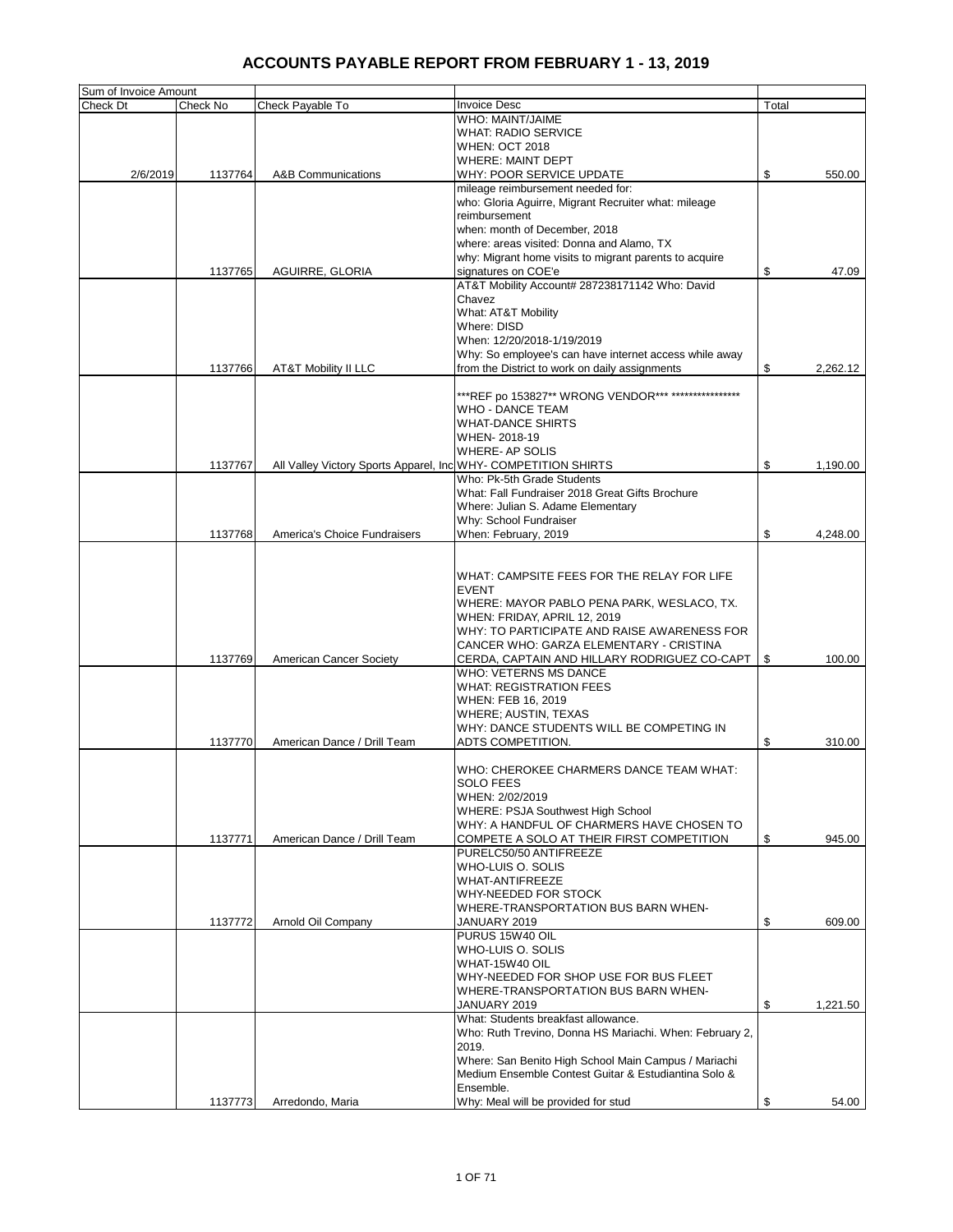|          |         |                               | WHAT: LONG DISTANCE PHONE SERVICE WHEN: DEC.                        |                |
|----------|---------|-------------------------------|---------------------------------------------------------------------|----------------|
|          |         |                               | 17,20, 2018 JAN. 7, 11, 2019 WHERE: DONNA NORTH                     |                |
| 2/6/2019 | 1137774 | At & T Long Distance          | HIGH SCHOOL WHO: LIBRARY 464-4434                                   | \$<br>6.44     |
|          |         |                               | <b>WHAT: PHOTO SUPPLIES</b>                                         |                |
|          |         |                               | WHO: FEDERICO GONZALEZ                                              |                |
|          |         |                               | <b>WHERE: PUBLIC RELATIONS</b>                                      |                |
|          |         |                               | WHEN: 2018-2019 SCHOOL YEAR                                         |                |
|          |         |                               | WHY: SUPPLIES NEEDED FOR PUBLIC RELATIONS                           |                |
|          | 1137775 | <b>B&amp;H Photo Video</b>    | SARAMONIC SR-XMS2 BROADCAST MICROPHONE<br>WHO: G. CUELLAR           | \$<br>2,184.38 |
|          |         |                               | WHAT: STUDENT MEALS W                                               |                |
|          |         |                               | <b>HEN: JANUARY 24, 2019</b>                                        |                |
|          |         |                               | WHERE: BOBBY LACKEY STADIUM-WESLACO                                 |                |
|          | 1137776 | <b>BAR-B-CUTIE SMOKEHOUSE</b> | WHY: TRACK AND FIELD TRI-MEET                                       | \$<br>315.00   |
|          |         |                               | <b>WHO: PEDROZA</b>                                                 |                |
|          |         |                               | <b>WHAT: STUDENT MEALS PRE-GAME</b>                                 |                |
|          |         |                               | WHEN: JANUARY 25, 2019                                              |                |
|          |         |                               | WHERE: DONNA HIGH SCHOOL                                            |                |
|          |         |                               | WHY: VARSITY GIRLS BASKETBALL                                       | \$<br>115.00   |
|          |         |                               | <b>WHO: S MENDOZA</b>                                               |                |
|          |         |                               | WHEN: 1/4/19                                                        |                |
|          |         |                               | <b>WHERE: VELA HS</b><br><b>WHAT: BBALL GAME</b>                    |                |
|          |         |                               | <b>WHY: STUDENT MEAL</b>                                            | \$             |
|          |         |                               | <b>WHO: S MENDOZA</b>                                               | 140.00         |
|          |         |                               | WHEN: 12/31/18                                                      |                |
|          |         |                               | WHERE: WESLACO HIGH                                                 |                |
|          |         |                               | <b>WHAT: BBALL GAME</b>                                             |                |
|          |         |                               | <b>WHY: STUDENT MEAL</b>                                            | \$<br>123.50   |
|          |         |                               | LAWN CARE SERVICES FOR DONNA NORTH HIGH                             |                |
|          |         |                               | <b>SCHOOL</b>                                                       |                |
|          |         |                               |                                                                     |                |
|          |         |                               | Donna North - Contract Issued February 1, 2018 -January             |                |
|          |         |                               | 31, 2019                                                            |                |
|          |         |                               | The District will pay Vendor a total of \$22,500.80 for the         |                |
|          |         |                               | remainder of the two year contract (5 equal monthly                 | \$             |
|          | 1137777 | <b>BENZ-LAWN SERVICE</b>      | payments of \$4,500.16) beg<br>LAWN CARE SERVICES FOR GARZA, MUNOZ, | 4,500.00       |
|          |         |                               | SINGLETERRY, & ADAME                                                |                |
|          |         |                               |                                                                     |                |
|          |         |                               | Elementary Schools - Contract Issued April 1, 2018 - March          |                |
|          |         |                               | 31, 2019                                                            |                |
|          |         |                               | The District will pay Vendor a total of \$22,837.50 for the         |                |
|          |         |                               | remainder of the one year contract (7 equal monthly                 |                |
|          |         |                               | payments \$3                                                        | \$<br>3,262.50 |
|          |         |                               | NIKE - ACADEMY OVER THE CALF SOCK WHO:                              |                |
|          |         |                               | <b>SANCHEZ</b>                                                      |                |
|          |         |                               | <b>WHAT: UNIFORMS</b>                                               |                |
|          |         |                               | WHEN: 2018-2019 SOCCER ALTHLETIC SEASON                             |                |
|          |         |                               | WHERE: DONNA NORTH HS                                               |                |
|          | 1137778 | <b>BSN Sports, LLC</b>        | WHY: NEEDED FOR SOCCER ATHLETIC SEASON FOR<br><b>ATHLETES</b>       | \$<br>2,501.46 |
|          |         |                               | RFP# 042518-412 NIKE ZOOM RIVAL M9 WHO: CORPUS                      |                |
|          |         |                               |                                                                     |                |
|          |         |                               | <b>WHAT: TRACK EQUIPMENT</b>                                        |                |
|          |         |                               | WHEN: 2018-2019 TRACK ATHLETIC SEASON                               |                |
|          |         |                               | WHERE: DONNA NORTH HIGH SCHOOL WHY: UIL                             |                |
|          |         |                               | REQUIREMENT UNIFORMS NEEDED FOR STUDENTS                            |                |
|          |         |                               | (SHOES)                                                             | \$<br>259.00   |
|          |         |                               | <b>WHO: F. FATICATI</b>                                             |                |
|          |         |                               | WHAT: SUBLIM-1 CUST LOGO-WMS DIGITAL 18 SS                          |                |
|          |         |                               | <b>JERSEY</b>                                                       |                |
|          |         |                               | WHEN: 2018-2019 SCHOOL YEAR<br>WHERE: DONNA HIGH SCHOOL             |                |
|          |         |                               | WHY: SOCCER EQUIPMENT AND SUPPLIES NEEDED                           |                |
|          |         |                               | FOR STUDENT ATHLETES FOR GAMES                                      | \$<br>1,897.50 |
|          |         |                               | who ELL's students                                                  |                |
|          |         |                               | what Spanish dictionaries                                           |                |
|          |         |                               | when used through out the school year where salinas elem.           |                |
|          |         |                               |                                                                     |                |
|          | 1137779 | Barnes & Noble, Inc.          | why increase student performance                                    | \$<br>191.40   |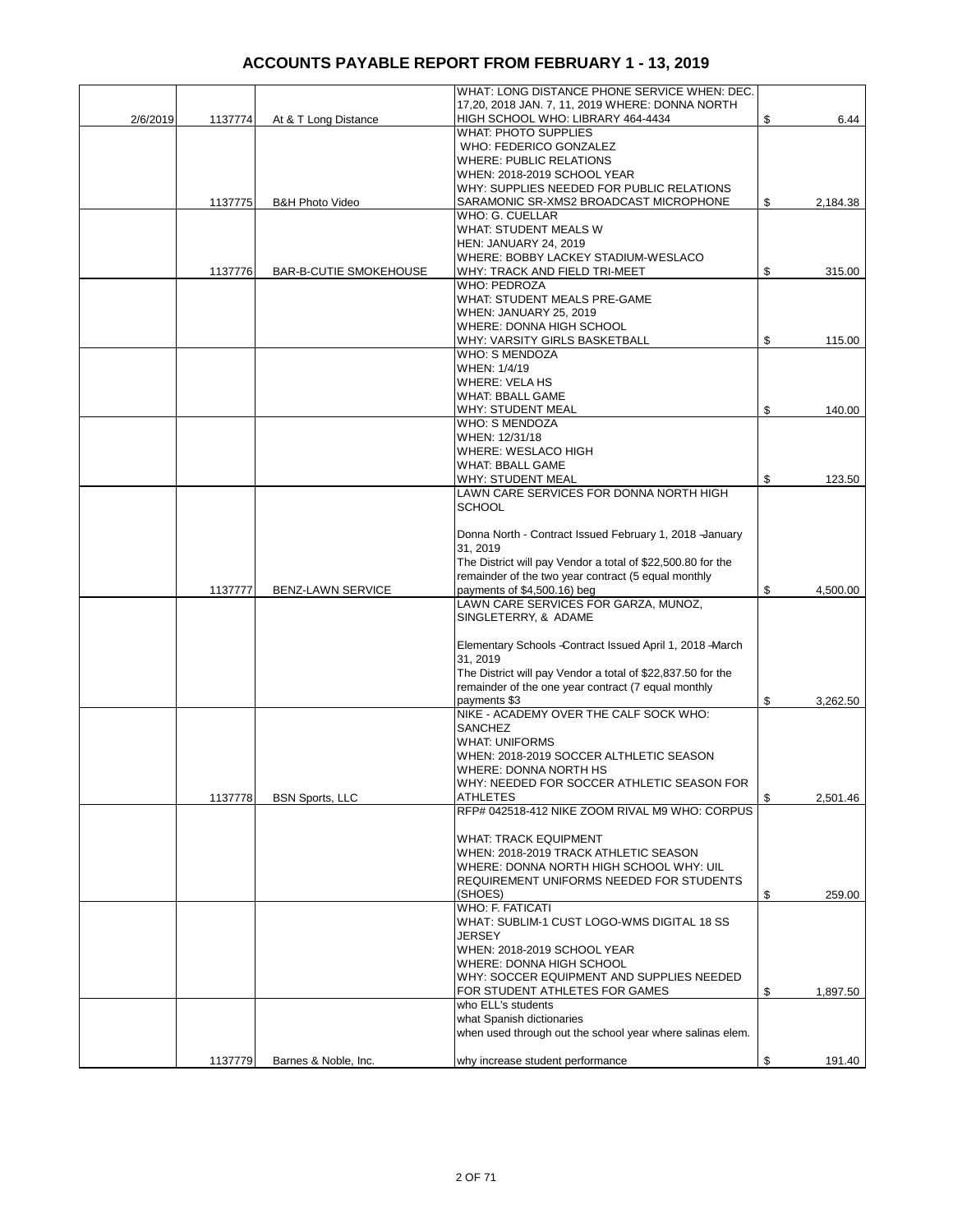|          |         |                                                          | Who: Bilingual/ESL Department-Gregorio Arellano Jr.,                        |                 |
|----------|---------|----------------------------------------------------------|-----------------------------------------------------------------------------|-----------------|
|          |         |                                                          | <b>Director</b>                                                             |                 |
|          |         |                                                          | What: classroom instructional materials/resources                           |                 |
|          |         |                                                          | When: 2018-19 School year                                                   |                 |
|          |         |                                                          | Where: Bilingual/ESL Department                                             |                 |
|          |         |                                                          | Why: instructional materials/resources as needed for                        |                 |
| 2/6/2019 | 1137779 | Barnes & Noble, Inc.                                     | classroom instruction We                                                    | \$<br>1,311.25  |
|          |         |                                                          | Who: Bilingual/ESL Department-Gregorio Arellano, Jr.,                       |                 |
|          |         |                                                          | Director                                                                    |                 |
|          |         |                                                          | What: Instructional materials for 1st grade Simultaneous                    |                 |
|          |         |                                                          | Biliteracy Campuses When: 2018-19 School year                               |                 |
|          |         |                                                          | Where: Bilingual/ESL Department                                             |                 |
|          |         |                                                          | Why: Resources to assist teachers in providing ling<br>Who: Gracie Bermudez | \$<br>16,541.96 |
|          |         |                                                          | What: Official                                                              |                 |
|          |         |                                                          |                                                                             |                 |
|          |         |                                                          | When: Jan. 10, 2019<br>Where: DHS                                           |                 |
|          | 1137780 | Bermudez, Gracie Elizabeth                               | Why: Girls Wrestling - Varsity DHS/DNHS                                     | \$<br>65.00     |
|          |         |                                                          |                                                                             |                 |
|          |         |                                                          | mileage reimbursement needed for: who: Hector Casiano,                      |                 |
|          |         |                                                          | Migrant Liaison what: mileage reimbursement                                 |                 |
|          |         |                                                          | when: month of December, 2018                                               |                 |
|          |         |                                                          | where: areas visited: Donna, Alamo, and Edinburg, TX                        |                 |
|          |         |                                                          | why: migrant home visits to migrant parents on status of                    |                 |
|          | 1137781 | CASIANO, HECTOR                                          | migrant st                                                                  | \$<br>39.86     |
|          |         |                                                          | Who: 4 Campus Staff members                                                 |                 |
|          |         |                                                          | What: Maroon/Gray Embroidered Logo Polo Shirts                              |                 |
|          |         |                                                          | When: School Year 2018-2019                                                 |                 |
|          |         |                                                          | Where: B. G. Guzman Elementary                                              |                 |
|          | 1137782 | <b>CB Sportswear</b>                                     | Why: Staff Appreciation/recognition/replacement shirts                      | \$<br>110.00    |
|          |         |                                                          | WHO: MR. TOMAS TAMEZ. PARENT AND FAMILY                                     |                 |
|          |         |                                                          | <b>ENGAGEMENT DEPT., DIRECTOR WHAT: INCENTIVES</b>                          |                 |
|          |         |                                                          | FOR PARENT EDUCATORS                                                        |                 |
|          |         |                                                          | WHEN: 2018-2019 SCHOOL YEAR WHERE: PARENT                                   |                 |
|          |         |                                                          | AND FAMILY ENGAGEMENT PROGRAM DEPT.                                         |                 |
|          |         |                                                          | WHY: INCENTIVE FOR PARENT EDUCATORS DAW                                     |                 |
|          |         |                                                          | <b>HOODED JACKET W/ LOGO EMBROI</b>                                         | \$<br>373.00    |
|          |         |                                                          | WHO: Angela Villarreal, Diagnostician WHAT: HP 410X                         |                 |
|          |         |                                                          | black Cart                                                                  |                 |
|          |         |                                                          | WHEN: December 2018                                                         |                 |
|          |         |                                                          | WHERE: Special Ed. Dept.                                                    |                 |
|          |         |                                                          | WHY: To be able to document and create student ARD files                    |                 |
|          | 1137783 | CDW-Government LLC, CDW Gover as required by federal law |                                                                             | \$<br>2,143.30  |
|          |         |                                                          |                                                                             |                 |
|          |         |                                                          | WHO:WA TODD TEACHERS MARIA SOTO ALMA                                        |                 |
|          |         |                                                          | BARBOZA RACHERL RODRGIUEZ TERRY CORTEZ                                      |                 |
|          |         |                                                          | WHAT: ESPON POWER LIFE X39 XGA PROL3500LCD                                  |                 |
|          |         |                                                          | WHEN: SCHOOL YEAR 2018-2019 WHERE: WA TODD                                  |                 |
|          |         |                                                          | МS                                                                          |                 |
|          |         |                                                          | WHY: NEEDED TO REPLACE OLD ONES IN TEACHER                                  |                 |
|          |         |                                                          | CLassrooms                                                                  | \$<br>1,552.00  |
|          |         |                                                          | WHO: E. ARENAS                                                              |                 |
|          |         |                                                          | WHAT: STUDENT MEALS (DINNER)                                                |                 |
|          |         |                                                          | WHEN: JANUARY 11, 2019                                                      |                 |
|          | 1137784 | CICI'S PIZZA #281                                        | WHERE: B. LOPEZ HIGH SCHOOL<br>WHY: BOYS POWERLIFTING MEET                  | \$<br>133.00    |
|          |         |                                                          | <b>WHO: F. FATICATI</b>                                                     |                 |
|          |         |                                                          | <b>WHAT: STUDENT MEALS</b>                                                  |                 |
|          |         |                                                          | WHEN: JANUARY 10-12, 2019                                                   |                 |
|          |         |                                                          | WHERE: LA JOYA ISD                                                          |                 |
|          |         |                                                          | WHY: GIRLS SOCCER VARSITY TOURNAMEN                                         | \$<br>192.00    |
|          |         |                                                          | WHO: F. FATICATI                                                            |                 |
|          |         |                                                          | <b>WHAT: STUDENT MEALS</b>                                                  |                 |
|          |         |                                                          | WHEN: JANUARY 17-19, 2019                                                   |                 |
|          |         |                                                          | WHERE: DONNA NORTH HIGH SCHOOL WHY: GIRLS                                   |                 |
|          |         |                                                          | SOCCER VARSITY TOURNAMENT                                                   | \$<br>174.00    |
|          |         |                                                          | WHO: G. REYES                                                               |                 |
|          |         |                                                          | <b>WHAT: STUDENT MEALS</b>                                                  |                 |
|          |         |                                                          | WHEN: JANUARY 17, 2019                                                      |                 |
|          |         |                                                          | <b>WHERE: HARLINGEN</b>                                                     |                 |
|          |         |                                                          | WHY: JV SOCCER GAME VS HARLINGEN                                            | \$<br>120.00    |
|          |         |                                                          | WHO: L. NAVARRO                                                             |                 |
|          |         |                                                          | <b>WHAT: STUDENT MEALS DINNER</b>                                           |                 |
|          |         |                                                          | WHEN: JANUARY 11, 2019                                                      |                 |
|          |         |                                                          | WHERE: BROWNSVILLE LOPEZ HIGH SCHOOL                                        |                 |
|          |         |                                                          | WHY: GIRLS POWERLIFTING MEET                                                | \$<br>119.00    |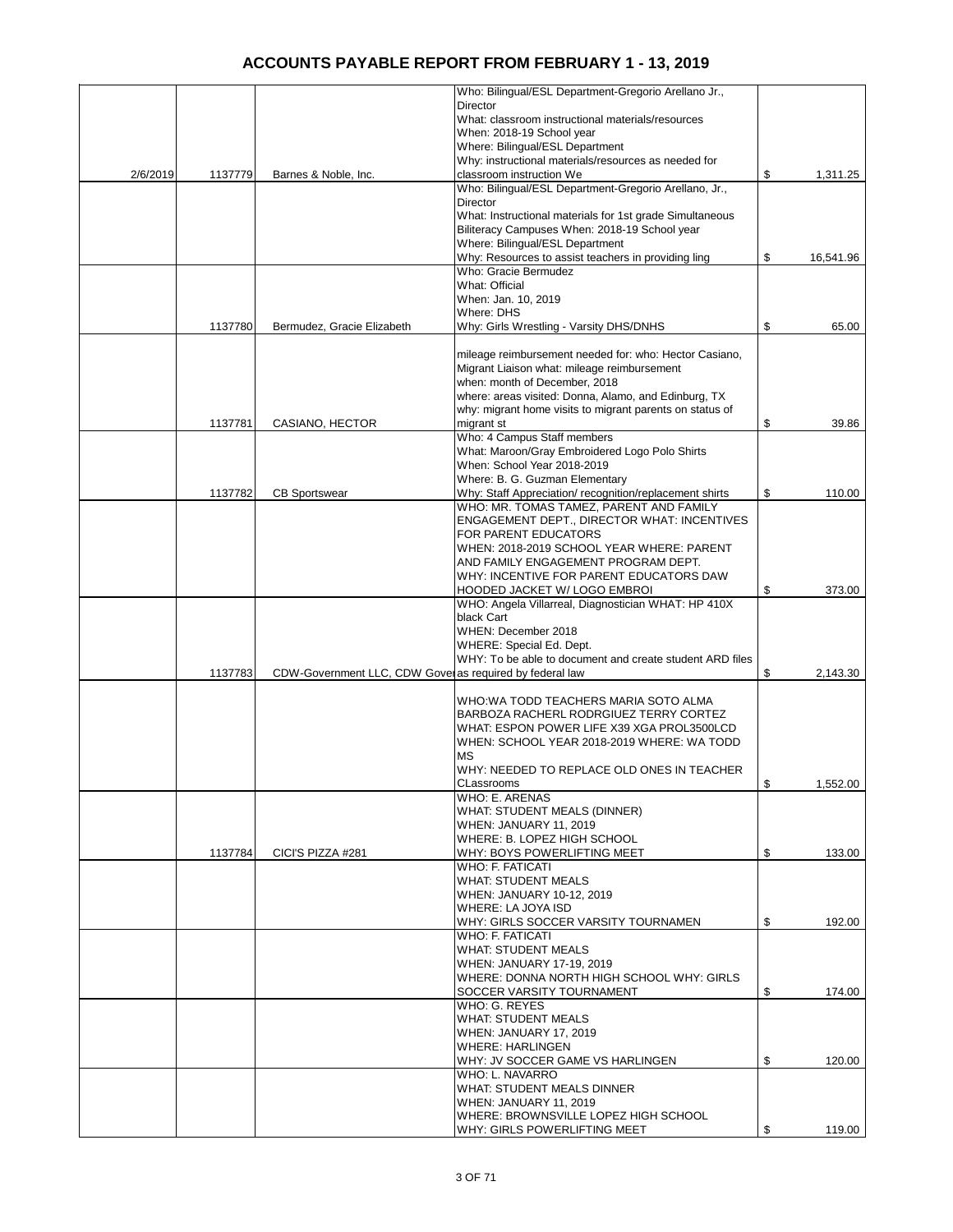|          |         |                          | WHO: M. EPPERSON                                                    |                |
|----------|---------|--------------------------|---------------------------------------------------------------------|----------------|
|          |         |                          | <b>WHAT: STUDENT MEALS</b>                                          |                |
|          |         |                          | WHEN: JANUARY 22, 2019                                              |                |
|          |         |                          | WHERE: E. ELSA                                                      |                |
| 2/6/2019 | 1137784 | CICI'S PIZZA #281        | WHY: VARSITY BOYS BASKETBALL                                        | \$<br>114.00   |
|          |         |                          | WHO: O. CASARES                                                     |                |
|          |         |                          | <b>WHAT: STUDENT MEALS</b>                                          |                |
|          |         |                          | <b>WHEN: JANUARY 12, 2019</b>                                       |                |
|          |         |                          | WHERE: WESLACO-B. GARZA                                             |                |
|          |         |                          | WHY: 8TH BOYS BASKETBALL GAME                                       | \$<br>90.00    |
|          |         |                          | WHO: O. CASARES/C. GARCIA                                           |                |
|          |         |                          | <b>WHAT: STUDENT MEALS</b>                                          |                |
|          |         |                          | WHEN: JANUARY 18, 2019                                              |                |
|          |         |                          | WHERE: HARRELL-MERCEDES                                             |                |
|          |         |                          | WHY: 7TH GIRLS SOCCER TOURNAMENT                                    | \$<br>144.00   |
|          |         |                          | WHO: O.CASARES/J. REYNA                                             |                |
|          |         |                          | <b>WHAT: STUDENT MEALS</b>                                          |                |
|          |         |                          | WHEN: JANUARY 18, 2019                                              |                |
|          |         |                          | WHERE: CUELLAR-WESLACO                                              |                |
|          |         |                          | WHY: 8TH B BOYS BASKETBALL TOURNAMENT                               | \$<br>72.00    |
|          |         |                          | WHO: R. ALVAREZ/J. GARCIA                                           |                |
|          |         |                          | <b>WHAT: STUDENT MEALS</b>                                          |                |
|          |         |                          | <b>WHEN: JANUARY 19, 2019</b>                                       |                |
|          |         |                          | WHERE: CUELLAR-WESLACO                                              |                |
|          |         |                          | WHY: 8TH B BOYS BASKETBALL                                          | \$<br>78.00    |
|          |         |                          | WHO: R. ALVAREZ/J. MATA                                             |                |
|          |         |                          | <b>WHAT: STUDENT MEALS</b>                                          |                |
|          |         |                          | WHEN: NOVEMBER 17, 2018                                             |                |
|          |         |                          | <b>WHERE: WESLACO</b>                                               |                |
|          |         |                          | WHY: 7TH BASEBALL TOURNAMENT                                        | \$<br>102.00   |
|          |         |                          | WHO: R. ALVAREZ/P. PAZ                                              |                |
|          |         |                          | <b>WHAT: STUDENT MEALS</b>                                          |                |
|          |         |                          | WHEN: JANUARY 12, 2019                                              |                |
|          |         |                          | WHERE: WESLACO, TEXAS                                               |                |
|          |         |                          | WHY: SOFTBALL GAMES 7TH AND 8TH                                     | \$<br>150.00   |
|          |         |                          | WHO: R. ALVAREZ/R. MARTINEZ                                         |                |
|          |         |                          | <b>WHAT: STUDENT MEALS</b>                                          |                |
|          |         |                          | <b>WHEN: JANUARY 12, 2018</b>                                       |                |
|          |         |                          | WHERE: MARY HOGE-WESLACO                                            |                |
|          |         |                          | WHY: BOYS BASKETBALL GAMES A, B, C TEAMS                            | \$<br>186.00   |
|          |         |                          | WHO: R. ALVAREZ/R. MARTINEZ                                         |                |
|          |         |                          | <b>WHAT: STUDENT MEALS</b>                                          |                |
|          |         |                          | <b>WHEN: JANUARY 19, 2019</b>                                       |                |
|          |         |                          | WHERE: B. GARZA-WESLACO                                             |                |
|          |         |                          | WHY: 8TH A BOYS BASKETBALL                                          | \$<br>66.00    |
|          |         |                          | <b>WHO: S MENDOZA</b>                                               |                |
|          |         |                          | WHEN: 1/12/19                                                       |                |
|          |         |                          | <b>WHERE: EDINBURG HIGH</b>                                         |                |
|          |         |                          | <b>WHAT: BBALL GAME</b>                                             |                |
|          |         |                          | WHY: STUDENT MEAL                                                   | \$<br>120.00   |
|          |         |                          | <b>WHO: T GARCIA</b>                                                |                |
|          |         |                          | WHEN: 1/18/19                                                       |                |
|          |         |                          | <b>WHERE: DNHS</b>                                                  |                |
|          |         |                          | WHAT: VARSITY TBA                                                   |                |
|          |         |                          | WHY: STUDENT MEAL                                                   | \$<br>280.00   |
|          |         |                          | WHO: CTE DIRECTOR DAVID MORENO WHAT: REG                            |                |
|          |         |                          | <b>FEE</b><br>WHEN: 2/10/19-2/13/19                                 |                |
|          |         |                          | WHERE: SAN ANTONIO, TX                                              |                |
|          | 1137785 |                          | Career & Technology Association Of WHY: CTAT CONFERENCE 2019 WINTER | \$<br>1,180.00 |
|          |         |                          | Who: Andy Castro                                                    |                |
|          |         |                          | What: Official                                                      |                |
|          |         |                          | When: Dec. 4, 2018                                                  |                |
|          |         |                          | Where: DHS                                                          |                |
|          | 1137786 | Castro, Andy             | Why: JVL and V Girls BB DHS/Bro. Rivera                             | \$<br>50.00    |
|          |         |                          | WHO OLGA CERVANTES                                                  |                |
|          |         |                          | WHAT: REINBURSMTENT FOR MEALS                                       |                |
|          |         |                          | WHEN: 11/11/2018 DINNER: 13.90 WHERE: TEXAS                         |                |
|          | 1137787 | Cervantes, Olga Lidia    | ASSESMENT CONFERENCE                                                | \$<br>68.79    |
|          |         |                          | Master Switch For Stock                                             |                |
|          |         |                          | Who: Luis O. solis                                                  |                |
|          |         |                          | What: Mater Switch                                                  |                |
|          |         |                          | Where: Bus Barn                                                     |                |
|          |         |                          | When: December 2018                                                 |                |
|          | 1137788 | Chalks Truck Parts, Inc. | Why: Need to replenish stock                                        | \$<br>202.32   |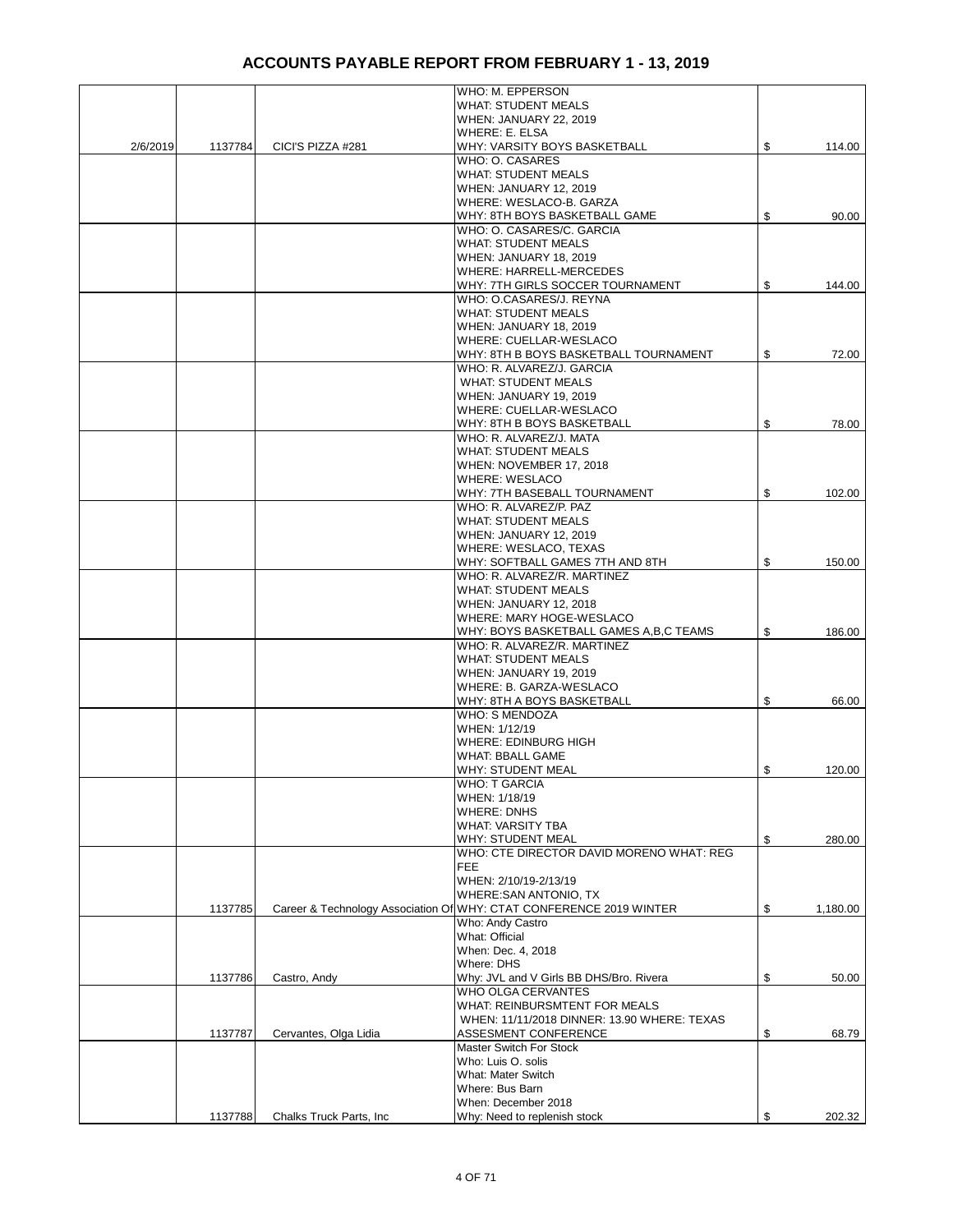|          |         |                          | Who: Luis O. Solis                                                                                           |              |
|----------|---------|--------------------------|--------------------------------------------------------------------------------------------------------------|--------------|
|          |         |                          | What: 8" Number 1                                                                                            |              |
|          |         |                          | Where: Bus Barn                                                                                              |              |
|          |         |                          | When: October 2018 W                                                                                         |              |
| 2/6/2019 | 1137788 | Chalks Truck Parts, Inc. | Why: Numbers needed for bus fleet                                                                            | \$<br>133.50 |
|          |         |                          | WHO: A FOX                                                                                                   |              |
|          |         |                          | WHEN: 1/5/19                                                                                                 |              |
|          |         |                          | WHERE: VELA HS                                                                                               |              |
|          |         |                          | <b>WHAT: BBALL GAME</b>                                                                                      |              |
|          | 1137789 | Chick Fil A              | <b>WHY: STUDENT MEAL</b>                                                                                     | \$<br>215.00 |
|          |         |                          | WHO: A FOX WHEN: 12/8/18                                                                                     |              |
|          |         |                          | WHERE: EDINBURG HIGH                                                                                         |              |
|          |         |                          | WHY: BBALL GAME                                                                                              |              |
|          |         |                          | <b>WHAT: STUDENT MEAL</b>                                                                                    | \$<br>201.00 |
|          |         |                          | WHO: G. REYES                                                                                                |              |
|          |         |                          | <b>WHAT: STUDENT MEALS</b>                                                                                   |              |
|          |         |                          | <b>WHEN: JANUARY 12, 2018</b>                                                                                |              |
|          |         |                          | <b>WHERE: MCALLEN</b>                                                                                        |              |
|          |         |                          | WHY: BOYS SOCCER TOURNAMENT JV DARK AND JV                                                                   |              |
|          | 1137790 | Chick Fil A              | <b>LIGHT</b>                                                                                                 | \$<br>266.00 |
|          |         |                          | where: Sauceda Middle School                                                                                 |              |
|          |         |                          | Who: Ricardo Soria/Librarian                                                                                 |              |
|          |         |                          | When: School Year 2018-2019                                                                                  |              |
|          |         |                          |                                                                                                              |              |
|          |         |                          | Why: To reward Top 2 Students Per Grade Level -6-8 for<br>the Accelerated Reader Achievements for second Six |              |
|          |         |                          | Weeks.                                                                                                       |              |
|          |         |                          |                                                                                                              |              |
|          | 1137791 | Chick Fil A Weslaco      | What: Chick-Fil- a Deluxe Meals include: Chicken                                                             | \$<br>37.50  |
|          |         |                          | WHO: D TREJO                                                                                                 |              |
|          |         |                          | WHEN: 1/19/19                                                                                                |              |
|          |         |                          | WHERE: E-E                                                                                                   |              |
|          |         |                          | <b>WHAT: 7TH SOFTBALL GAME</b>                                                                               |              |
|          |         |                          | WHY: STUDENT MEAL                                                                                            | \$<br>78.00  |
|          |         |                          |                                                                                                              |              |
|          |         |                          | WHO: DHS UIL                                                                                                 |              |
|          |         |                          | <b>WHAT: MEAL</b>                                                                                            |              |
|          |         |                          | WHEN: JANUARY 26, 2019                                                                                       |              |
|          |         |                          | WHERE: DHS TO WHS                                                                                            |              |
|          |         |                          | WHY: TO COMPETE AT A UIL ACADEMIC INVITATIONAL                                                               |              |
|          |         |                          | MEET TO PREPARE FOR SPRING DISTRICT MEET                                                                     | \$<br>140.00 |
|          |         |                          | WHO: E. ARENAS                                                                                               |              |
|          |         |                          | WHAT: STUDENT MEALS (DINNER)                                                                                 |              |
|          |         |                          | WHEN: JANUARY 19, 2019                                                                                       |              |
|          |         |                          | WHERE: WESLACO EAST HIGH SCHOOL WHY: BOYS                                                                    |              |
|          |         |                          | POWERLIFTING MEET                                                                                            | \$<br>112.00 |
|          |         |                          | <b>WHO: F. FATICATI</b>                                                                                      |              |
|          |         |                          | <b>WHAT: STUDENT MEALS</b>                                                                                   |              |
|          |         |                          | WHEN: JANUARY 10-12, 2019                                                                                    |              |
|          |         |                          | WHERE: LA JOYA ISD                                                                                           |              |
|          |         |                          | WHY: GIRLS SOCCER VARSITY TOURNAMENt                                                                         | \$<br>238.00 |
|          |         |                          | WHO: F. FATICATI                                                                                             |              |
|          |         |                          | <b>WHAT: STUDENT MEALS</b>                                                                                   |              |
|          |         |                          | WHEN: JANUARY 17-19, 2019                                                                                    |              |
|          |         |                          | WHERE: DONNA NORTH HIGH SCHOOL WHY: GIRLS                                                                    |              |
|          |         |                          | SOCCER VARSITY TOURNAMENT                                                                                    | \$<br>203.19 |
|          |         |                          | <b>WHO: KROMER</b>                                                                                           |              |
|          |         |                          |                                                                                                              |              |
|          |         |                          | <b>WHAT: STUDENT MEALS</b>                                                                                   |              |
|          |         |                          | WHEN: JANUARY 22, 2019                                                                                       |              |
|          |         |                          | WHERE: E. ELSA                                                                                               |              |
|          |         |                          | WHY: VARSITY GIRLS BASKETBALL GAME                                                                           | \$<br>140.00 |
|          |         |                          | WHO: L PEREZ                                                                                                 |              |
|          |         |                          | WHEN: 1/19/19                                                                                                |              |
|          |         |                          | <b>WHERE: VMS</b>                                                                                            |              |
|          |         |                          | WHAT: GIRLS SOCCER TBA                                                                                       |              |
|          |         |                          | <b>WHY: STUDENT MEAL</b>                                                                                     | \$<br>84.00  |
|          |         |                          | WHO: L. NAVARRO                                                                                              |              |
|          |         |                          | WHAT: STUDENT MEALS (DINNER)                                                                                 |              |
|          |         |                          | WHEN: JANUARY 19, 2019                                                                                       |              |
|          |         |                          | WHERE: WESLACO EAST HIGH SCHOOL WHY: GIRLS                                                                   |              |
|          |         |                          | POWERLIFTING MEET                                                                                            | \$<br>105.00 |
|          |         |                          | WHO: M. EPPERSON                                                                                             |              |
|          |         |                          | WHAT: STUDENT MEALS PRE-GAME                                                                                 |              |
|          |         |                          | WHEN: JANUARY 11, 2019                                                                                       |              |
|          |         |                          | WHERE: VALLEY VIEW HIGH SCHOOL                                                                               |              |
|          |         |                          | WHY: BOYS VARSITY BASKETBALL GAME                                                                            | \$<br>125.00 |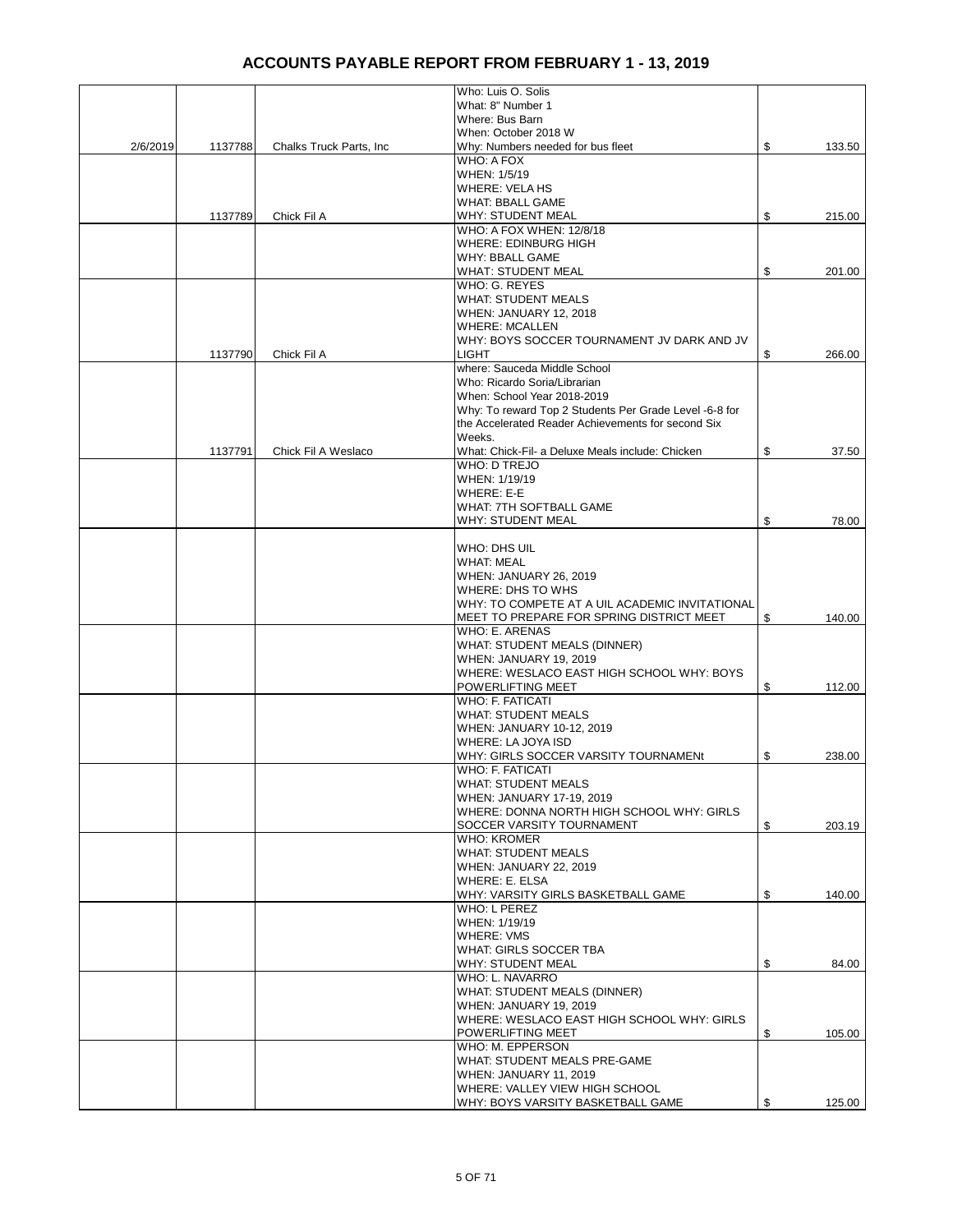|          |         |                     | WHO: M. EPPERSON                         |              |
|----------|---------|---------------------|------------------------------------------|--------------|
|          |         |                     | WHAT: STUDENT MEALS PRE-GAME             |              |
|          |         |                     | WHEN: JANUARY 25, 2019                   |              |
|          |         |                     | WHERE: DONNA HIGH SCHOOL                 |              |
| 2/6/2019 | 1137791 | Chick Fil A Weslaco | WHY: VARSITY BASKETBALL GAME             | \$<br>125.00 |
|          |         |                     | WHO: O. CASARES.                         |              |
|          |         |                     | <b>WHAT: STUDENT MEALS</b>               |              |
|          |         |                     | WHEN: JANUARY 19, 2019                   |              |
|          |         |                     | <b>WHERE: AP SOLIS</b>                   |              |
|          |         |                     | WHY: 7TH BOYS BASKETBALL TOURNAMENT      | \$<br>48.00  |
|          |         |                     | WHO: O. CASARES/V. CAVAZOS               |              |
|          |         |                     | <b>WHAT: STUDENT MEALS</b>               |              |
|          |         |                     | WHEN: JANUARY 18, 2019                   |              |
|          |         |                     | <b>WHERE: ELSA</b>                       |              |
|          |         |                     | WHY: 7TH SOFTBALL TOURNAMENT             | \$<br>108.00 |
|          |         |                     | WHO: O.CASAES/J. NAVARRO                 |              |
|          |         |                     | <b>WHAT: STUDENT MEALS</b>               |              |
|          |         |                     | <b>WHEN: JANUARY 12, 2019</b>            |              |
|          |         |                     | WHERE: WESLACO, TEXAS                    |              |
|          |         |                     | WHY: SOFTBALL GAME 8TH                   | \$<br>186.00 |
|          |         |                     | WHO: O.CASARES/J. REYNA                  |              |
|          |         |                     | <b>WHAT: STUDENT MEALS</b>               |              |
|          |         |                     |                                          |              |
|          |         |                     | WHEN: JANUARY 18, 2019                   |              |
|          |         |                     | WHERE: B. GARZA-WESLACO                  |              |
|          |         |                     | WHY: 8TH A BOYS BASKETBALL TOURNAMENT    | \$<br>48.00  |
|          |         |                     | <b>WHO: P VILLARREAL</b>                 |              |
|          |         |                     | WHEN: 1/17/19                            |              |
|          |         |                     | <b>WHERE: MARY HOGE</b>                  |              |
|          |         |                     | <b>WHAT: SOFTBALL GAME</b>               |              |
|          |         |                     | WHY: STUDENT MEAL                        | \$<br>179.00 |
|          |         |                     | <b>WHO: P VILLARREAL</b>                 |              |
|          |         |                     | WHEN: 1/19/19                            |              |
|          |         |                     | <b>WHERE: WESLACO</b>                    |              |
|          |         |                     | WHAT: 8TH SOFTBALL TBA                   |              |
|          |         |                     | <b>WHY: STUDENT MEAL</b>                 | \$<br>105.00 |
|          |         |                     | WHO: R. ALVAREZ/E. PENA                  |              |
|          |         |                     | <b>WHAT: STUDENT MEALS</b>               |              |
|          |         |                     | WHEN: JANUARY 17, 2019                   |              |
|          |         |                     | WHERE: CENTRAL-WESLACO                   |              |
|          |         |                     | WHY: 7TH A,B, BASKETBALL GAME VS CENTRAL | \$<br>180.00 |
|          |         |                     | WHO: R. ALVAREZ/J. GARCIA                |              |
|          |         |                     | <b>WHAT: STUDENT MEALS</b>               |              |
|          |         |                     | WHEN: JANUARY 18, 2019                   |              |
|          |         |                     | WHERE: CUELLAR-WESLACO                   |              |
|          |         |                     | WHY: 8TH B BOYS BASKETBALL TOURNAMENT    | \$<br>102.00 |
|          |         |                     | WHO: R. ALVAREZ/P. PAZ                   |              |
|          |         |                     | <b>WHAT: STUDENT MEALS</b>               |              |
|          |         |                     | WHEN: JANUARY 19, 2019                   |              |
|          |         |                     |                                          |              |
|          |         |                     | <b>WHERE: HARLON BLOCK</b>               |              |
|          |         |                     | WHY: 8TH SOFTBALL TOURNAMENT             | \$<br>78.00  |
|          |         |                     | WHO: R. ALVAREZ/R. MARTINEZ              |              |
|          |         |                     | <b>WHAT: STUDENT MEALS</b>               |              |
|          |         |                     | WHEN: JANUARY 18, 2019                   |              |
|          |         |                     | WHERE: B. GARZA-WESLACO                  |              |
|          |         |                     | WHY: 8TH BOYS BASKETBALL TOURNAMENT      | \$<br>72.00  |
|          |         |                     | WHO: R. ALVAREZ/S. SOTO                  |              |
|          |         |                     | <b>WHAT: STUDENT MEALS</b>               |              |
|          |         |                     | WHEN: JANUARY 18, 2019                   |              |
|          |         |                     | WHERE: E. ELSA                           |              |
|          |         |                     | WHY: 7TH SOFTBALL TOURNAMENT             | \$<br>108.00 |
|          |         |                     | WHO: S MENDOZA                           |              |
|          |         |                     | WHEN: 1/11/19                            |              |
|          |         |                     | <b>WHERE: DNHS</b>                       |              |
|          |         |                     | WHAT: BBALL GAME                         |              |
|          |         |                     | WHY: PRE GAME MEAL                       | \$<br>100.00 |
|          |         |                     | WHO: S MENDOZA                           |              |
|          |         |                     | WHEN: 1/14/19                            |              |
|          |         |                     | <b>WHERE: EAST HS</b>                    |              |
|          |         |                     | <b>WHAT: BBALL GAME</b>                  |              |
|          |         |                     | WHY: STUDENT MEAL                        | \$           |
|          |         |                     | <b>WHO: T GARICA</b>                     | 126.00       |
|          |         |                     |                                          |              |
|          |         |                     | WHEN: 1/18/19                            |              |
|          |         |                     | <b>WHERE: DNHS</b>                       |              |
|          |         |                     | WHAT: VARSITY SOCCER TBA                 |              |
|          |         |                     | WHY: STUDENT MEAL                        | \$<br>191.60 |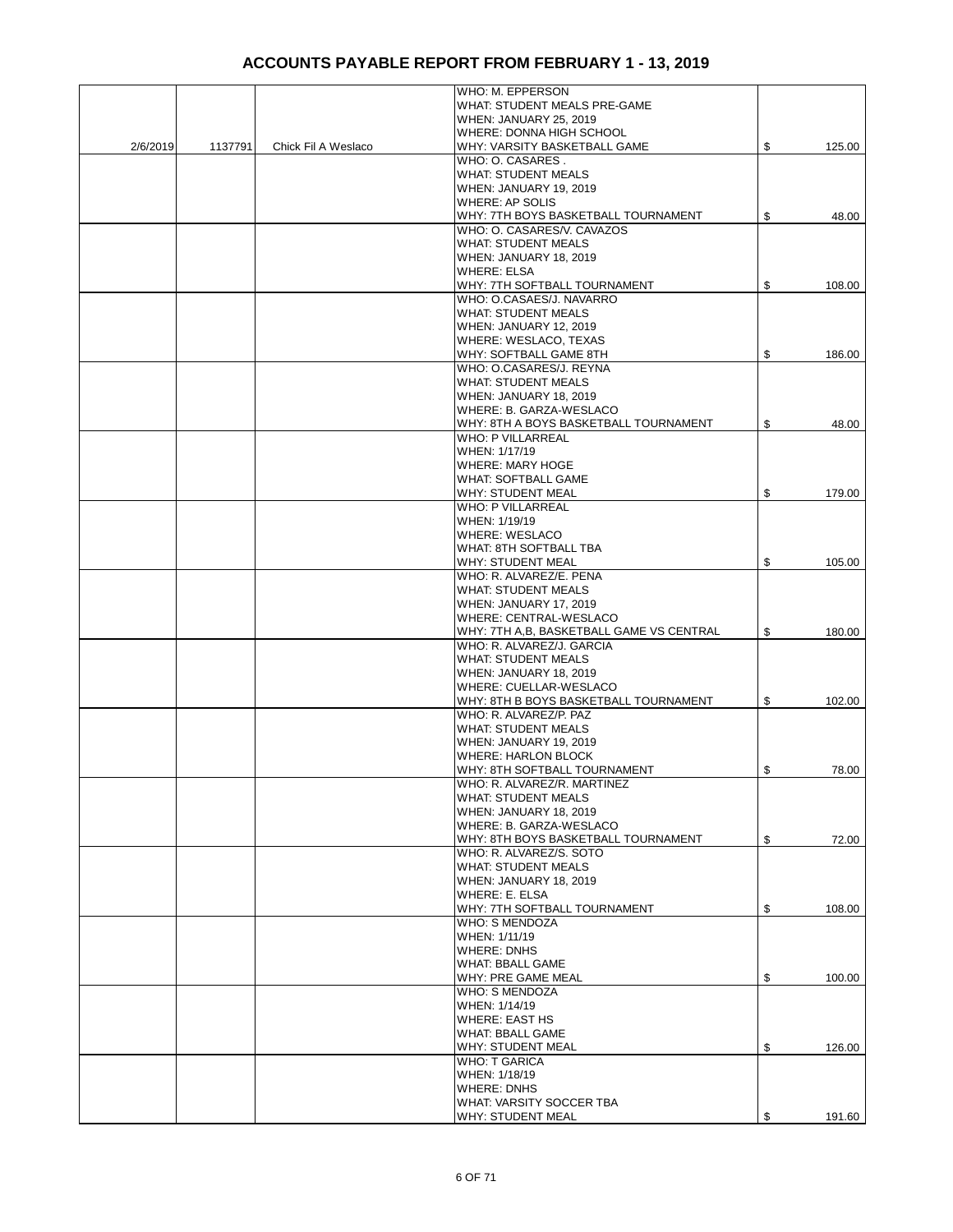|          |         |                              | <b>WHO: T GRIMALDO</b>                                                               |                 |
|----------|---------|------------------------------|--------------------------------------------------------------------------------------|-----------------|
|          |         |                              | WHEN: 1/18/19<br><b>WHERE: HARRELL MS</b>                                            |                 |
|          |         |                              | <b>WHAT: GIRLS SOCCER TBA</b>                                                        |                 |
| 2/6/2019 | 1137791 | Chick Fil A Weslaco          | <b>WHY: STUDENT MEAL</b><br><b>WHO: VILLARREAL</b>                                   | \$<br>90.00     |
|          |         |                              | WHEN: 1/18/19                                                                        |                 |
|          |         |                              | <b>WHERE: WESLACO</b>                                                                |                 |
|          |         |                              | WHAT: 8TH SOFTBALL TBA<br><b>WHY: STUDENT MEAL</b>                                   | \$<br>87.00     |
|          |         |                              | WHO: M. EPPERSON                                                                     |                 |
|          |         |                              | <b>WHAT: STUDENT MEALS</b>                                                           |                 |
|          |         |                              | WHEN: JANUARY 15, 2019<br>WHERE: BROWNSVILLE PORTER HIGH SCHOOL                      |                 |
|          | 1137792 | Chick-Fil-A                  | WHY: VARSITY BOYS BASKETBALL GAME                                                    | \$<br>175.00    |
|          |         |                              | WHO: M. EPPERSON                                                                     |                 |
|          |         |                              | <b>WHAT: STUDENT MEALS</b><br>WHEN: JANUARY 26, 2019                                 |                 |
|          |         |                              | WHERE: BROWNSVILLE PACE HIGH SCHOOL                                                  |                 |
|          |         |                              | WHY: 9TH/JV BOYS BASKETBALL GAME<br>WHO: DNHS UIL STUDENTS                           | \$<br>196.00    |
|          |         |                              | <b>WHAT: STUDENT LUNCH</b>                                                           |                 |
|          |         |                              | WHEN: 01/19/19 SATURDAY                                                              |                 |
|          |         |                              | WHERE: BROWNSVILLE HANNA HIGH SCHOOL<br>WHY: STUDENTS WILL BE COMPETING IN UIL       |                 |
|          | 1137793 | Chick-Fil-A                  | <b>COMPETITION</b>                                                                   | \$<br>375.00    |
|          |         |                              | WHO: E. ARENAS                                                                       |                 |
|          |         |                              | <b>WHAT: STUDENT MEALS (LUNCH)</b><br>WHEN: JANUARY 11, 2019                         |                 |
|          |         |                              | WHERE: B. LOPEZ HIGH SCHOOL                                                          |                 |
|          | 1137794 | Chick-fil-A - Boca Chica FSU | WHY: BOYS POWERLIFTING MEET                                                          | \$<br>133.00    |
|          |         |                              | WHO: L. NAVARRO<br>WHAT: STUDENT MEALS (LUNCH)                                       |                 |
|          |         |                              | WHEN: JANUARY 11, 2019                                                               |                 |
|          |         |                              | WHERE: BROWNSVILLE LOPEZ HIGH SCHOOL                                                 |                 |
|          |         |                              | WHY: GIRLS POWERLIFTING MEET                                                         | \$<br>119.00    |
|          |         |                              | <b>WHO: A SANCHEZ</b><br>WHEN: 1/12/19                                               |                 |
|          |         |                              | WHERE: BR. SPORT PARK                                                                |                 |
|          |         |                              | <b>WHAT: SOCCER TBA</b><br><b>WHY: STUDENT MEAL</b>                                  |                 |
|          | 1137795 | Cici's Pizza                 | <b>WHO: TONY GARCIA</b>                                                              | \$<br>180.00    |
|          |         |                              | <b>WHAT: STUDENT MEALS</b>                                                           |                 |
|          |         |                              | WHEN: JANUARY 2, 2019<br>WHERE: CORPUS CHRISTI TX CALLALEN HIGH                      |                 |
|          |         |                              | <b>SCHOOL</b>                                                                        |                 |
|          | 1137796 | Cici's Pizza #88             | WHY: GIRLS SOCCER GAME                                                               | \$<br>331.50    |
|          |         |                              | TOPS AMERICAN PRIDE BINDING LEGAL WRITING                                            |                 |
|          |         |                              | TABLET - JR LEGAL - 50 SHEETS - STRIP - 16 LB BASIS                                  |                 |
|          |         |                              | WEIGHT 0 5" X 8" 0 PERFORATED, BLEED RESIS                                           |                 |
|          |         |                              | <b>WHAT? OFFICE SUPPLIES</b><br>WHEN? 2018-2019                                      |                 |
|          |         |                              | WHERE? DISD POLICE DEPT                                                              |                 |
|          |         |                              | <b>WHO? POLICE OFFICERS</b>                                                          |                 |
|          | 1137797 | Cielo Office Products        | WHY? SUPPLIES ARE NEEDED<br>WHO: DIVERSE LEARNERS DEPARTMENT WHAT:                   | \$<br>280.94    |
|          |         |                              | <b>SUPPLIES</b>                                                                      |                 |
|          |         |                              | WHEN: 2018-2019 SCHOOL YEAR                                                          |                 |
|          |         |                              | <b>WHERE: DHS</b><br>IWHY: INSTRUCTIONAL PURPOSES CIP: GOAL 1 PER                    |                 |
|          |         |                              | OBJ 3 STR DES 6 KLEENEX FACIAL TISSUE                                                | \$<br>107.58    |
|          |         |                              | <b>WHAT: WATER SERVICE</b>                                                           |                 |
|          |         |                              | WHY: MONTHLY CHARGE<br><b>WHERE: DONNA ISD</b>                                       |                 |
|          |         |                              | WHEN: NOV. 30-DEC. 30, 2018                                                          |                 |
|          | 1137798 | City Of Donna                | WHO: CAMPUSES AND DEPT. (CITY LIMITS)                                                | \$<br>10,550.26 |
|          |         |                              | FULL TIME SUBSCRIPTIONS TO THE RGCVG RRS<br>OCTOBER 1, 2018 TO SEPTEMBER 30, 2019 12 |                 |
|          |         |                              | MONTHS @\$11 PER RADIO PER MONTH =\$132 PER                                          |                 |
|          |         |                              | UNIT WHAT? RADIO USAGE                                                               |                 |
|          |         |                              | WHEN? 2018-2019<br>WHERE? DISD POLICE DEPT                                           |                 |
|          |         |                              | WHO? DISD POLICE DEPT WHY? RADIO                                                     |                 |
|          | 1137799 |                              | City of McAllen-RGV COMMUNICAT SUBSCRIPTIONS FOR THE YEAR US                         | \$<br>6,336.00  |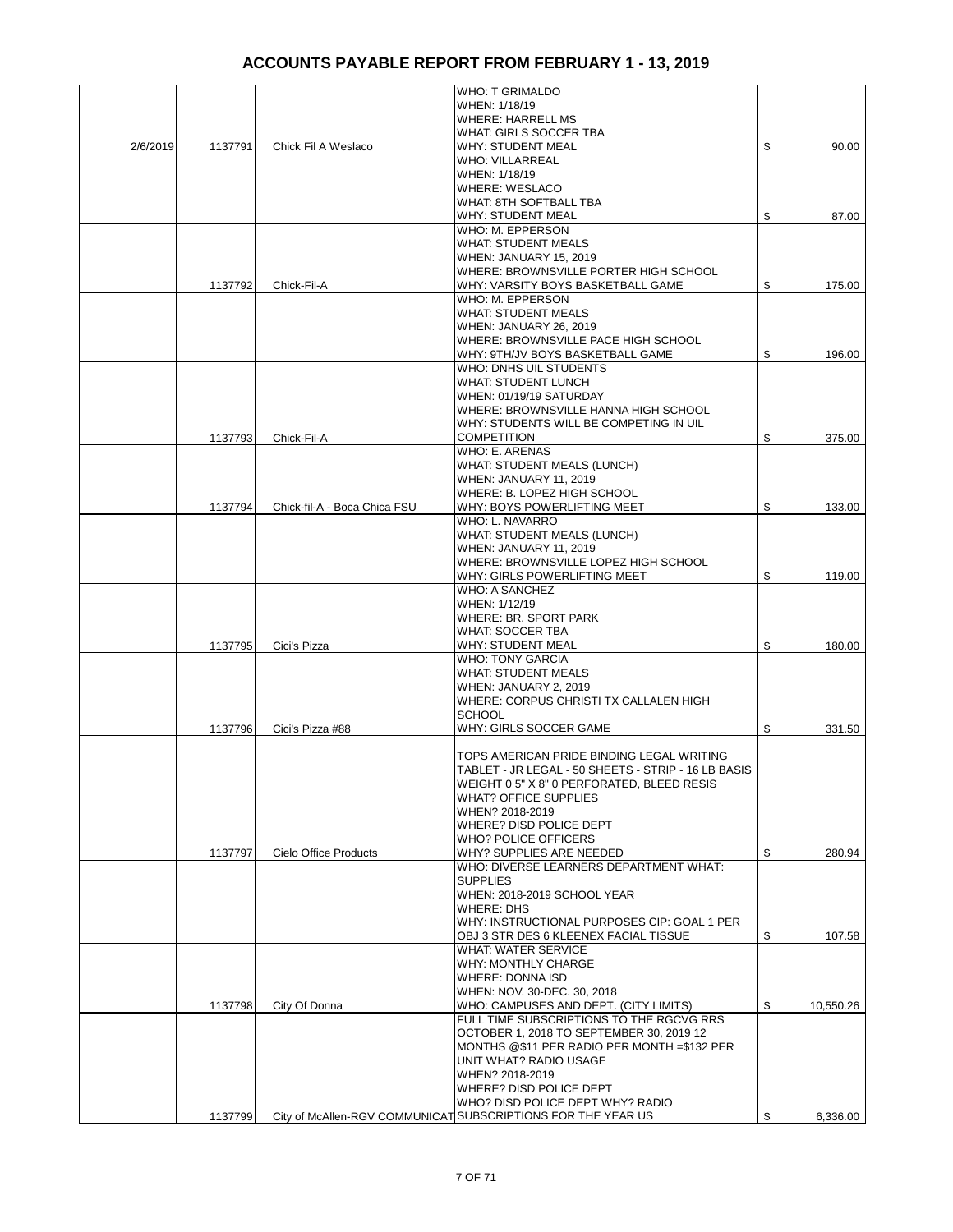|          |         |                                | WHO: CONTRATA, CARL<br>WHAT: BOYS BASKETBALL ATHLETIC OFFICIAL                                           |              |
|----------|---------|--------------------------------|----------------------------------------------------------------------------------------------------------|--------------|
|          |         |                                | WHEN: 2/11/19<br><b>WHERE: DNHS</b>                                                                      |              |
|          |         |                                | WHY: UIL REQUIREMENT (DNHS VS eDINBURG HIGH                                                              |              |
| 2/6/2019 | 1137800 | Contrata, Carl S.              | <b>)VARSITY</b><br>Who: Delfino Cortez                                                                   | \$<br>155.00 |
|          |         |                                | What: Official                                                                                           |              |
|          |         |                                | When: Jan. 12, 2019<br>Where: Todd                                                                       |              |
|          | 1137801 | Cortez Jr., Delfino Manuel     | Why: 7A Boys BB Todd/Weslaco                                                                             | \$<br>120.00 |
|          |         |                                | WHO: MAINT/CIRO M<br><b>WHAT: NEW PLATES</b>                                                             |              |
|          |         |                                | <b>WHEN; FEB 2019</b>                                                                                    |              |
|          |         |                                | <b>WHERE: MAINT</b>                                                                                      |              |
|          | 1137802 | County of Hidalgo - Texas, The | <b>WHY: STATE REQUIRED</b><br>WHO: MAINT/CIRO M                                                          | \$<br>7.50   |
|          |         |                                | WHAT: NEW PLATES                                                                                         |              |
|          |         |                                | <b>WHEN; FEB 2019</b><br><b>WHERE: MAINT</b>                                                             |              |
|          | 1137803 | County of Hidalgo - Texas, The | WHY: STATE REQUIRED                                                                                      | \$<br>7.50   |
|          |         |                                | WHO: MAINT/CIRO M                                                                                        |              |
|          |         |                                | <b>WHAT: NEW PLATES</b><br><b>WHEN: FEB 2019</b>                                                         |              |
|          |         |                                | <b>WHERE: MAINT</b>                                                                                      |              |
|          | 1137804 | County of Hidalgo - Texas, The | <b>WHY: STATE REQUIRED</b>                                                                               | \$<br>7.50   |
|          |         |                                | WHO: MAINT/CIRO M<br>WHAT: LICENSE REPLACEMENT                                                           |              |
|          |         |                                | <b>WHEN: JAN 2019</b>                                                                                    |              |
|          | 1137805 | County of Hidalgo - Texas, The | <b>WHERE: MAINT</b><br>WHY: STATE REQUIRED                                                               | \$<br>7.50   |
|          |         |                                | Who: Jose A. Cuellar-Sanchez                                                                             |              |
|          |         |                                | What: Official                                                                                           |              |
|          |         |                                | When: Jan. 4, 2019<br>Where: DHS                                                                         |              |
|          | 1137806 | Cuellar-Sanchez Jose A.        | Why: JVD Boys Soccer DHS/Edinburg HS                                                                     | \$<br>115.00 |
|          |         |                                | FOR ALL THE DRINKING WATER FOR ALL SCHOOLS<br>DISTRICT WIDE.                                             | \$<br>137.77 |
|          | 1137807 | Culligan Water                 | Who: Bilingual/ESL Department-Gregorio Arellano Jr.,                                                     |              |
|          |         |                                | Director                                                                                                 |              |
|          |         |                                | What: Texas Educator Certification Examination Program<br>Exam Reimbursement -ESL/Supplemental When:     |              |
|          |         |                                | December 2018                                                                                            |              |
|          |         |                                | Where: Bilingual/ESL Department                                                                          |              |
|          | 1137808 | DE HOYOS, ORALIA               | Why: ESL/Supplemental Exam Reimbursement Or<br><b>WHO: DNHS DRAMA</b>                                    | \$<br>118.87 |
|          |         |                                | <b>WHAT: REGISTRATION FEE</b>                                                                            |              |
|          |         |                                | WHEN: FEB 14, 2019<br><b>WHERE: DHS</b>                                                                  |              |
|          |         |                                | WHY: STUDENTS WILL BE ATTENDING THE OAP                                                                  |              |
|          | 1137809 | DHS FINE ARTS                  | <b>CLINIC</b>                                                                                            | \$<br>350.00 |
|          |         |                                | What: Staff room allowance for Edna Sierra & Vanessa<br>Trevino attending conference. February 13, 2019. |              |
|          |         |                                | Who: Edna Sierra & Vanessa Trevino, Donna High School                                                    |              |
|          |         |                                | Band.                                                                                                    |              |
|          |         |                                | When: February 13-17, 2019.<br>Where: Henry B. Convention Center / San Antonio, Texas /                  |              |
|          | 1137810 | DOUBLETREE BY HILTON SAN ANTM  |                                                                                                          | \$<br>451.86 |
|          |         |                                | WHO: A FOX<br>WHEN: 11/26/18                                                                             |              |
|          |         |                                | WHERE: EDINBURG NORTH                                                                                    |              |
|          |         |                                | WHAT: 9TH/JV BASKETBALL                                                                                  |              |
|          | 1137811 | Dairy Queen #14028             | WHY: STUDENT MEAL<br>WHO: F. FATICATI                                                                    | \$<br>98.28  |
|          |         |                                | WHAT: STUDENT MEALS                                                                                      |              |
|          |         |                                | WHEN: JANUARY 18, 2019                                                                                   |              |
|          | 1137812 | Dairy Queen Office             | WHERE: PALMVIEW HIGH SCHOOL<br>WHY: JVD AND JV LIGHT GIRLS SOCCER GAME                                   | \$<br>280.00 |
|          |         |                                | WHO: G. REYES                                                                                            |              |
|          |         |                                | WHAT: STUDENT MEALS                                                                                      |              |
|          |         |                                | WHEN: JANUARY 10-12, 2019                                                                                |              |
|          |         |                                | WHERE: BROWNSVILLE VETERANS HIGH SCHOOL<br>WHY: BOYS SOCCER VARSITY TOURNAMENT                           | \$<br>147.00 |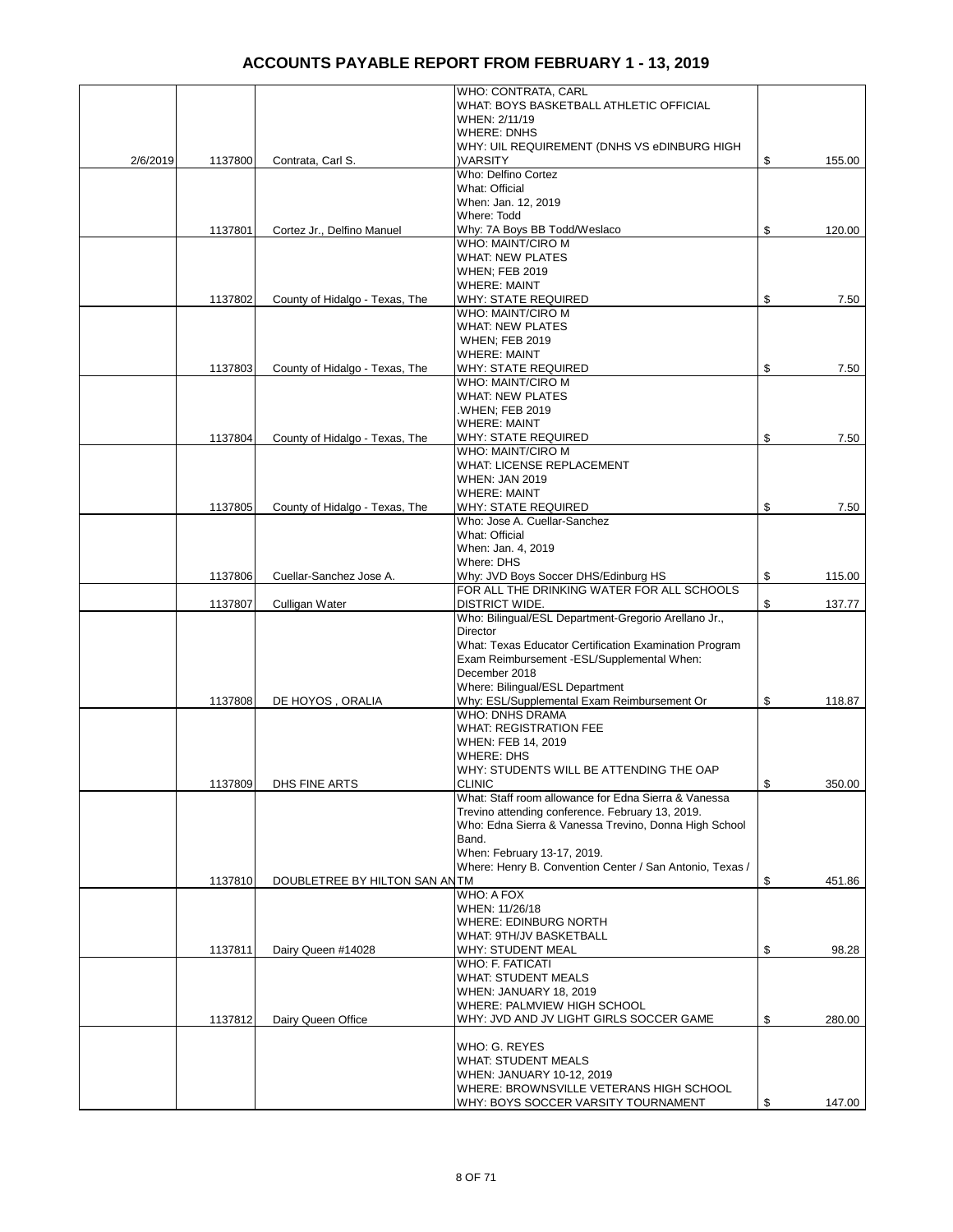|          |         |                            | WHO: DHS MEXICAN AMERICAN STUDIES SPONSORS                                                              |                 |
|----------|---------|----------------------------|---------------------------------------------------------------------------------------------------------|-----------------|
|          |         |                            | <b>WHAT: HOTEL ROOMS</b>                                                                                |                 |
|          |         |                            | WHEN: FEBRUARY 14-16, 2019                                                                              |                 |
|          |         |                            | WHERE: DHS TO HOUSTON, TEXAS                                                                            |                 |
|          |         |                            | WHY: 2019 NATIONAL ASSOCIATION OF CHICANO                                                               |                 |
| 2/6/2019 | 1137813 | Days Inn Galleria          | CHICANA SCHOLARS TEJAS FOCO CONFERENCE                                                                  | \$<br>310.10    |
|          |         |                            | WHO: DONNA NORTH HIGH SCHOOL STUDENTS<br>WHAT: RENEWAL FOR STARR PRACTICE SKILLS                        |                 |
|          |         |                            | WHEN: 2018-2019 SCHOOL YEAR                                                                             |                 |
|          |         |                            | WHERE: DONNA NORTH HIGH SCHOOL WHY: ITEMS                                                               |                 |
|          |         |                            | WILL BE USED FOR STUDENT TESTING                                                                        |                 |
|          | 1137814 | De Alba Math Center        | REQUESTOR: KARINA ROBLEDO, DEAN                                                                         | \$<br>499.00    |
|          |         |                            |                                                                                                         |                 |
|          |         |                            | Who: M. DeLaGarza-Band<br>What: Mileage Reimbursement                                                   |                 |
|          |         |                            | When: December, 2018                                                                                    |                 |
|          |         |                            | Where: DNHS F.A.                                                                                        |                 |
|          | 1137815 | De La Garza, Marco Alberto | Why: Teacher travels to works with HS and MS students                                                   | \$<br>44.64     |
|          |         |                            |                                                                                                         |                 |
|          |         |                            | Fundraising Full-size packets (Mixed) Caramel, Vanilla,                                                 |                 |
|          |         |                            | Yellow Cheese, White Cheddar, Salsa, Kettle Corn<br>Who: Julie Cazares, 2nd Grade Teacher What: Popcorn |                 |
|          |         |                            | When: December 17, 2018                                                                                 |                 |
|          |         |                            | Where: Runn Elementary                                                                                  |                 |
|          | 1137816 | Deanan Gourmet Popcorn     | Why: Raise funds for end of year field trip                                                             | \$<br>500.00    |
|          |         |                            | TECHNOLOGY DEPARTMENT FORM ATTACHED:                                                                    |                 |
|          |         |                            | ALONG WITH BOARD AGENDA PLACEMENT FORM DIR-                                                             |                 |
|          |         |                            | SDD-1951 Contract 42AFU<br><b>WHO: DNHS LIBRARY</b>                                                     |                 |
|          |         |                            | WHAT: DELL LATITUDE 5590 XCTO WHEN: 2018-2019                                                           |                 |
|          |         |                            | SCHOOL YEAR WHERE: DNHS LIBRARY                                                                         |                 |
|          |         |                            | WHY: LAPTOPS NEED FOR STUDENTS TO USE IN THE                                                            |                 |
|          | 1137817 | Dell Marketing L.p.        | LIBR                                                                                                    | \$<br>12,835.00 |
|          |         |                            |                                                                                                         |                 |
|          |         |                            | WHO: CTE TEACHER CYNTHIA ALDAPE WHAT:<br><b>LAPTOP</b>                                                  |                 |
|          |         |                            | <b>WHEN: FY 18-19</b>                                                                                   |                 |
|          |         |                            | <b>WHERE: DNHS</b>                                                                                      |                 |
|          |         |                            | WHY: INSTRUCTIONAL RESOURCES. NEW TEACHER                                                               |                 |
|          |         |                            | FLOATS. DELL LATITUDE 5590 CTO I7, 8GB                                                                  | \$<br>945.00    |
|          |         |                            | WHO: DNHS CELINA GARZA                                                                                  |                 |
|          |         |                            | WHAT: DELL HARD DRIVE<br>WHEN: 2018-2019 SCHOOL YEAR                                                    |                 |
|          |         |                            | WHERE: DNHS GARZA'S OFFICE                                                                              |                 |
|          |         |                            | WHY: CELINA GARZA'S HARD DRIVE CRASHED.                                                                 |                 |
|          |         |                            | REQUESTOR: B. CACERES                                                                                   | \$<br>81.39     |
|          |         |                            | <b>WHO: DNHS SPEARETTES</b>                                                                             |                 |
|          |         |                            | <b>WHAT: MEAL ALLOWANCE</b>                                                                             |                 |
|          |         |                            | WHEN: FEB 9. 2019                                                                                       |                 |
|          |         |                            | WHERE: NEW BRAUNFELS, TEXAS<br>WHY: MEAL ALLOWANCE FOR SPEARETTES WHO                                   |                 |
|          |         |                            | WILL BE COMPETING IN CROWD PLEASERS DANCE                                                               |                 |
|          | 1137818 | Desiree Cano               | COMPETITION.                                                                                            | \$<br>714.00    |
|          |         |                            | Who: Miguel Dominguez                                                                                   |                 |
|          |         |                            | What: Official                                                                                          |                 |
|          |         |                            | When: Dec. 29, 2018<br>Where: DHS                                                                       |                 |
|          | 1137819 | Dominguez, Miguel          | Why: JVD Boys BB DHS/EE                                                                                 | \$<br>135.00    |
|          |         |                            |                                                                                                         |                 |
|          |         |                            | WHO-STAFF AP SOLIS                                                                                      |                 |
|          |         |                            | <b>WHEN- JAN 2019</b>                                                                                   |                 |
|          |         |                            | WHERE- AP SOLIS                                                                                         |                 |
|          |         |                            | <b>WHAT- BREAKFAST SOCIAL</b><br>WHY- JANUARY SOCIAL BREAKFAST ******************                       |                 |
|          | 1137820 | Donna Bakery & Tortilleria | <b>SWEET BREAD</b>                                                                                      | \$<br>40.00     |
|          |         |                            | WHO: K. KROMER                                                                                          |                 |
|          |         |                            | <b>WHAT: BUS RENTAL</b>                                                                                 |                 |
|          |         |                            | WHEN: DECEMBER 29, 2018                                                                                 |                 |
|          |         |                            | WHERE: LAREDO, TEXAS                                                                                    |                 |
|          |         |                            | WHY: VARSITY, JV AND FRESHMAN BASKETBALL                                                                |                 |
|          | 1137821 | ESCAMILLA TOUR BUSES, LLC  | GAME                                                                                                    | \$<br>1,300.00  |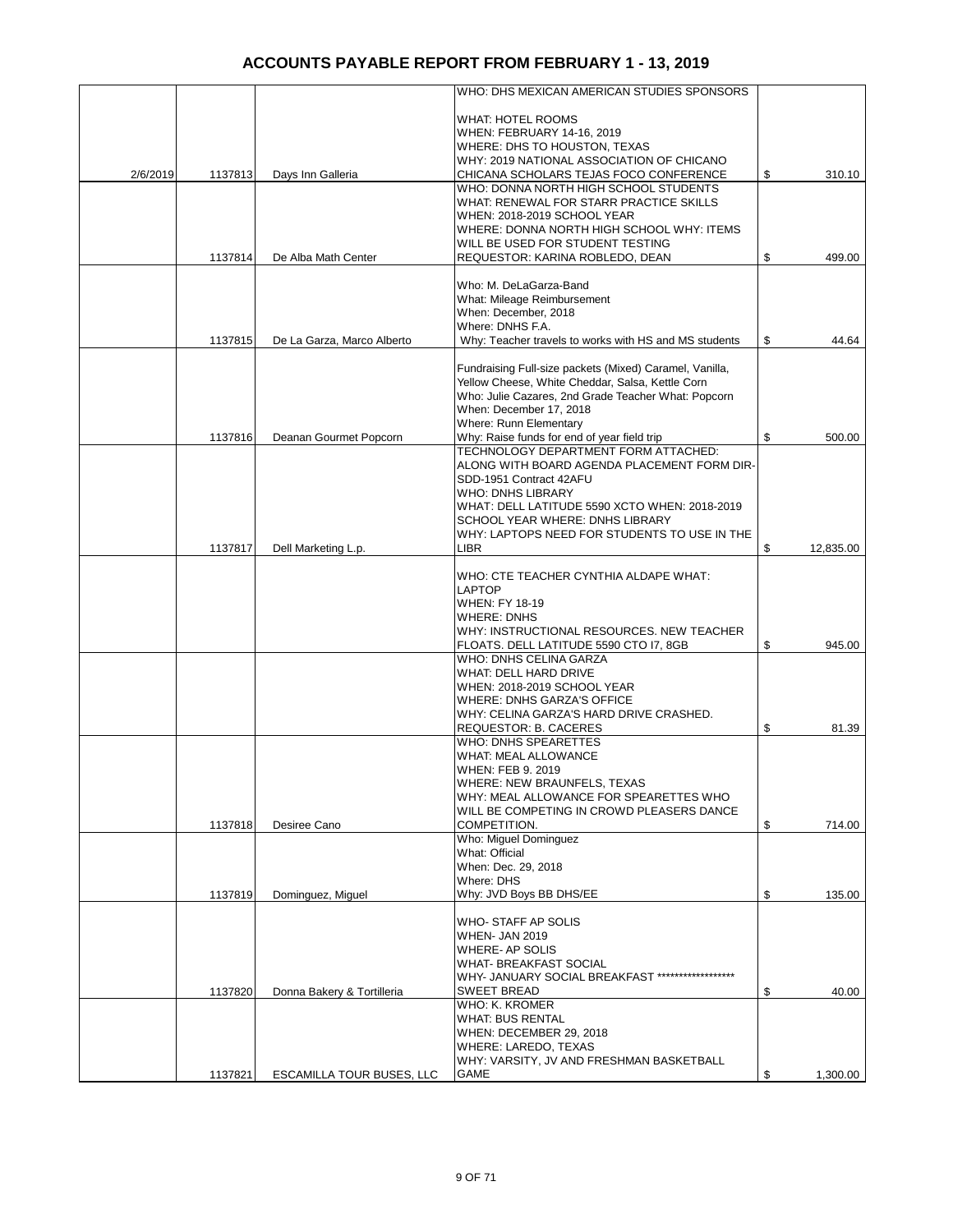|          |         |                                           | WHO: G. CUELLAR<br>WHAT: GILL ATHLETICS TURNED IRON SHOT COLOR-         |                |
|----------|---------|-------------------------------------------|-------------------------------------------------------------------------|----------------|
|          |         |                                           | YELLOW 12LB/108MM<br>WHEN: 2018-2019 SCHOOL YEAR                        |                |
|          |         |                                           | WHERE: DONNA HIGH SCHOOL                                                |                |
|          |         |                                           | WHY: EQUIPMENT AND SUPPLIES NEEDED FOR<br>STUDENT ATHLETES FOR TRACK    | \$<br>99.45    |
| 2/6/2019 | 1137822 | Epic Sports, Inc.e                        | Mileage for month of December for Secretary conducting                  |                |
|          |         |                                           | campus business Who: Linda Estrada, Secretary                           |                |
|          |         |                                           | What: Mileage<br>When: DEC, 2018                                        |                |
|          |         |                                           | Where: Runn Elementary                                                  |                |
|          | 1137823 | Estrada, Linda Lou                        | Why: Conducting campus business                                         | \$<br>38.15    |
|          |         |                                           | WHO: CTE TEACHER AMANDA CEDILLO WHAT:<br><b>STUDENT FEE</b>             |                |
|          |         |                                           | WHEN: JAN 22, 2019<br><b>WHERE: DNHS</b>                                |                |
|          |         |                                           | WHY: FFA ONLINE COMPETITION VET MED                                     |                |
|          | 1137824 | Ewell Educational Services, Inc.          | CONTESTANT<br>When January 2019                                         | \$<br>150.00   |
|          |         |                                           | What Food/Tortillas                                                     |                |
|          |         |                                           | Who CNP                                                                 |                |
|          | 1137825 | Exquisita Tortillas, Inc.                 | Where District Cafeterias<br>Why Student Needs                          | \$<br>775.50   |
|          |         |                                           | When January 2019                                                       |                |
|          |         |                                           | What Food/Tortillas                                                     |                |
|          |         |                                           | Who CNP<br>Where District Cafeterias                                    |                |
|          |         |                                           | Why Student Needs                                                       | \$<br>311.05   |
|          |         |                                           | WHO: DHS CHOIR STAFF                                                    |                |
|          |         |                                           | WHAT: LODGING FOR TMEA CONFERENCE WHEN:                                 |                |
|          |         |                                           | FEBRURY 13-17, 2019<br>WHERE: DHS TO SAN ANTONIO, TEXAS WHY:            |                |
|          | 1137826 |                                           | FAIRFIELD INN & SUITES BY MARI PROFESSIONAL DEVELOPMENT FOR CHOIR STAFF | \$<br>606.92   |
|          |         |                                           | Who: Ronnie Flores                                                      |                |
|          |         |                                           | What: Official<br>When: Jan. 18, 2019                                   |                |
|          |         |                                           | Where: DHS                                                              |                |
|          | 1137827 | <b>FLORES, RONNIE</b>                     | Why: Boys V BB DHS/Bro. Vets                                            | \$<br>170.00   |
|          |         |                                           | When February 2019<br>What Fruit/Juice                                  |                |
|          |         |                                           | Who CNP                                                                 |                |
|          |         |                                           | Where District Cafeterias                                               |                |
|          | 1137828 | FRESH BEVERAGE COMPANY                    | Why Student Needs                                                       | \$<br>549.00   |
|          | 1137829 | Flower Baking Company of San Antor Credit | When January 2019                                                       | \$<br>(167.47) |
|          |         |                                           | What Food/Bread                                                         |                |
|          |         |                                           | Who CNP                                                                 |                |
|          |         |                                           | <b>Where District Cafeterias</b><br>Why Student Needs                   | \$<br>324.82   |
|          |         |                                           | When January 2019                                                       |                |
|          |         |                                           | What Food/Bread                                                         |                |
|          |         |                                           | Who CNP                                                                 |                |
|          |         |                                           | Where District Cafeterias<br>Why Student Needs                          | \$<br>489.40   |
|          |         |                                           | When January 2019                                                       |                |
|          |         |                                           | What Food/Bread                                                         |                |
|          |         |                                           | Who CNP<br><b>Where District Cafeterias</b>                             |                |
|          |         |                                           | Why Student Needs                                                       | \$<br>3,510.81 |
|          |         |                                           | When January 2019                                                       |                |
|          |         |                                           | What Food/Bread<br>Who CNP                                              |                |
|          |         |                                           | Where District Cafeterias                                               |                |
|          |         |                                           | Why Student Needs                                                       | \$<br>2,746.58 |
|          |         |                                           | Who: John Paul Garcia<br>What: Official                                 |                |
|          |         |                                           | When: Dec. 13, 2018                                                     |                |
|          |         |                                           | where: DHS                                                              |                |
|          | 1137830 | GARCIA, JOHN PAUL                         | Why: 7A and 8A Baseball Solis/Mercedes                                  | \$<br>50.00    |
|          |         |                                           | <b>WHO: DHS ADMIN</b><br><b>WHAT: REIMBURSEMENT</b>                     |                |
|          |         |                                           | WHEN: JANUARY 9-11, 2019                                                |                |
|          |         |                                           | WHERE: DHS TO SAN ANTONIO, TEXAS WHY: T-STEM                            |                |
|          | 1137831 | GOMEZ, JUVENTINO                          | CONFERENCE                                                              | \$<br>487.88   |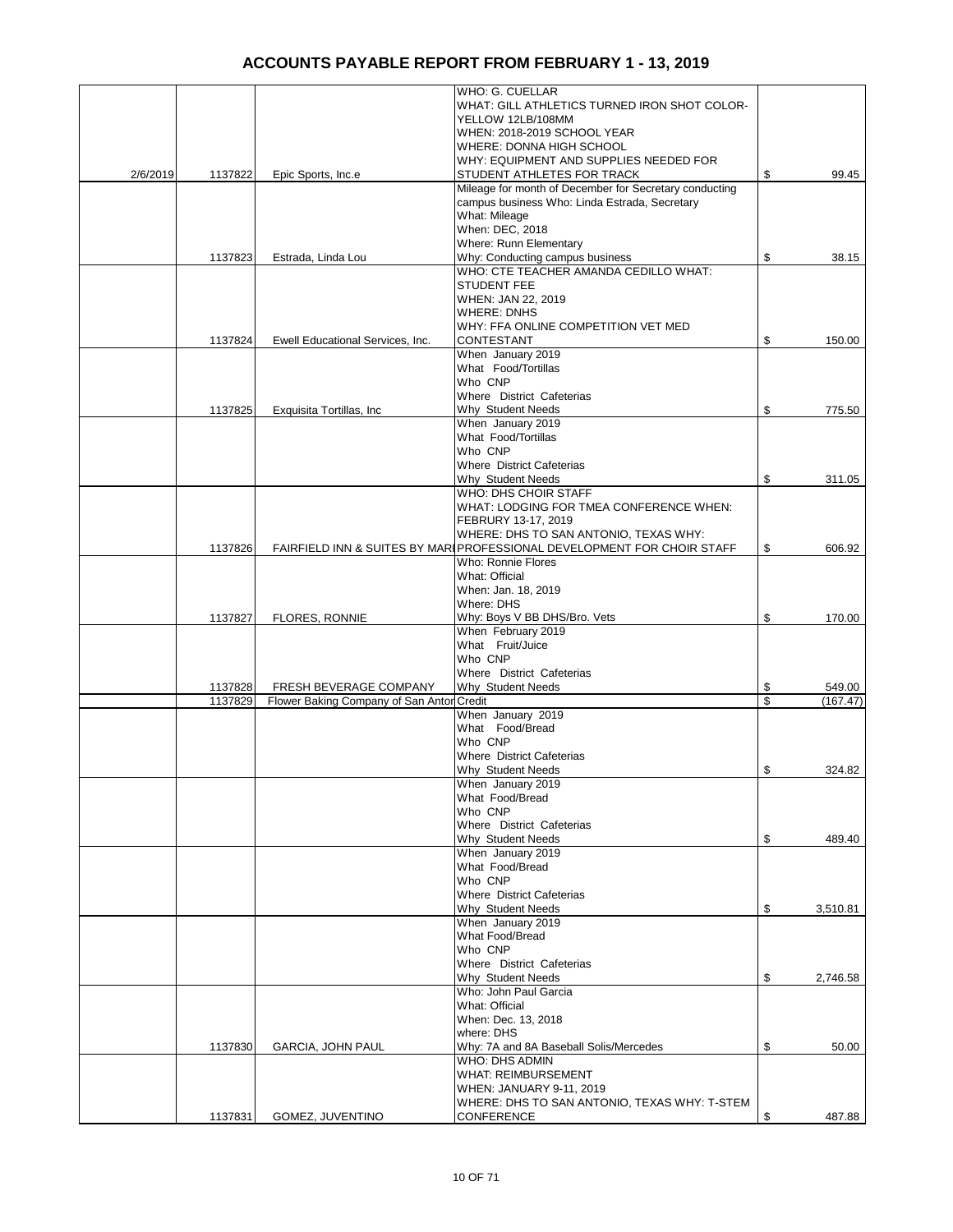|          |         |                                                          | mileage reimbursement needed for:                                           |     |          |
|----------|---------|----------------------------------------------------------|-----------------------------------------------------------------------------|-----|----------|
|          |         |                                                          | who: Pablo Gonzalez III, Migrant Recruiter                                  |     |          |
|          |         |                                                          | what: mileage reimbursement                                                 |     |          |
|          |         |                                                          | when: Month of December, 2018                                               |     |          |
|          |         |                                                          | why: Migrant home visits to migrant parents to acquire their                |     |          |
| 2/6/2019 | 1137832 | GONZALEZ, PABLO III                                      | signature on denial forms, COE forms, late enrollme                         | \$  | 36.41    |
|          |         |                                                          | Black S/S Tee-Youth Jade Basic S/S Tee - Youth Quote                        |     |          |
|          |         |                                                          | attached and Justification Letter                                           |     |          |
|          |         |                                                          | Who: Ricardo Moreno, Dance Sponsor What: Dance Shirts                       |     |          |
|          |         |                                                          |                                                                             |     |          |
|          |         |                                                          | When: November 26, 2018                                                     |     |          |
|          |         |                                                          | Where: Runn Elementary                                                      |     |          |
|          | 1137833 | Gandy Ink                                                | Why: Student Performances                                                   | \$  | 216.00   |
|          |         |                                                          | Who: Paul Garza                                                             |     |          |
|          |         |                                                          | What: official<br>When: Jan. 18, 2019                                       |     |          |
|          |         |                                                          | Where: DHS                                                                  |     |          |
|          | 1137834 | Garza, Paul                                              | Why: Boys V BB DHS/Bro. Vets                                                | \$  | 170.00   |
|          |         |                                                          | (WHAT) SELF STICK EASEL PADS, 25 X 30, WHITE, 4 30                          |     |          |
|          |         |                                                          | SHEET PADS/CARTON                                                           |     |          |
|          |         |                                                          | (WHO) MARICELA GONZALEZ, JANIE CASTILLO,                                    |     |          |
|          |         |                                                          | ROSALINDA PEREZ - PK TEACHERS                                               |     |          |
|          |         |                                                          | (WHERE) ELOY G. SALAZAR ELEM. (WHEN) 2018-2019                              |     |          |
|          |         |                                                          | SCHOOL YEAR (WHY)SUPPLIES NEEDED FOR                                        |     |          |
|          | 1137835 | <b>Gateway Printing/Supply</b>                           | STUDENT DAILY INSTRUCTIONAL                                                 | \$  | 1,667.44 |
|          |         |                                                          | Who: Dionicio Gobellan                                                      |     |          |
|          |         |                                                          | What: Official                                                              |     |          |
|          |         |                                                          | When: Dec. 1, 2018                                                          |     |          |
|          |         |                                                          | Where: DHS                                                                  |     |          |
|          | 1137836 | Gobellan, Dionicio Jr.                                   | Why: Girls Varsity BB DHS/Edinburg V                                        | \$  | 205.00   |
|          |         |                                                          | Who: Dionicio Gobellan                                                      |     |          |
|          |         |                                                          | What: Official                                                              |     |          |
|          |         |                                                          | When: Dec. 2, 2018                                                          |     |          |
|          |         |                                                          | Where: DHS                                                                  |     |          |
|          |         |                                                          | Why: 9D Boys BB DHS/Bro. Pace                                               | \$  | 115.00   |
|          |         |                                                          | Who: Dionicio Gobellan                                                      |     |          |
|          |         |                                                          | What: Official                                                              |     |          |
|          |         |                                                          | When: Jan. 14, 2019<br>Where: DHS                                           |     |          |
|          |         |                                                          | Why: 9D Boys BB DHS/Bro. Porter                                             | \$  | 115.00   |
|          |         |                                                          | Who: Dionicio Gobellan                                                      |     |          |
|          |         |                                                          | What: Official                                                              |     |          |
|          |         |                                                          | When: Nov. 29, 2018                                                         |     |          |
|          |         |                                                          | Where: DHS                                                                  |     |          |
|          |         |                                                          | Why: Varsity Girls BB Weslaco E/P. Sharyland                                | \$  | 225.00   |
|          |         |                                                          | Who: Dionicio Gobellan                                                      |     |          |
|          |         |                                                          | What: Official                                                              |     |          |
|          |         |                                                          | When: Nov. 30, 2018                                                         |     |          |
|          |         |                                                          | Where: DHS                                                                  |     |          |
|          |         |                                                          | Why: Varsity Girls BB St. Joe/Sharyland                                     | \$. | 225.00   |
|          |         |                                                          | Who: Jaime Sam Gonzalez                                                     |     |          |
|          |         |                                                          | What: Official                                                              |     |          |
|          |         |                                                          | When: Dec. 7, 2018                                                          |     |          |
|          |         |                                                          | Where: Solis                                                                |     |          |
|          | 1137837 | Gonzalez, Jaime Sam                                      | Why: Girls 8A BB Solis/Sauceda                                              | \$  | 85.00    |
|          |         |                                                          | PAD, KEYBOARD, PROLINE, BLK PACE: AHI                                       |     |          |
|          |         |                                                          | ENTERPRISE: P00154 QUOTE: 8451-0                                            |     |          |
|          |         |                                                          | WHO: CTE DEPT: ENEDELIA EDWARDS, CTE<br>COUNSELOR AND ENEDELIA DE LEON, CTE |     |          |
|          |         |                                                          | <b>SECRETARY</b>                                                            |     |          |
|          |         |                                                          | WHAT: KEYBOARD PAD                                                          |     |          |
|          |         |                                                          | WHEN: 2018 - 2019 SCHOOL YEAR WHERE: DONNA                                  |     |          |
|          |         |                                                          | <b>HIGH SCHOOL</b>                                                          |     |          |
|          | 1137838 | Greenwood Office Outfittersdba, Buft WHY: TO ASSIST IN W |                                                                             | \$  | 56.62    |
|          |         |                                                          | WHO: CTE TEACHER M. ALDAPE                                                  |     |          |
|          |         |                                                          | <b>WHAT: SUPPLIES</b>                                                       |     |          |
|          |         |                                                          | WHEN: FY 18-19                                                              |     |          |
|          |         |                                                          | <b>WHERE: DNHS</b>                                                          |     |          |
|          |         |                                                          | WHY: ITEMS WILL E USED FOR INSTRUCTIONAL                                    |     |          |
|          |         |                                                          | RESOURCES CMA EXAM SECRETS STUDY                                            | \$  | 1,220.60 |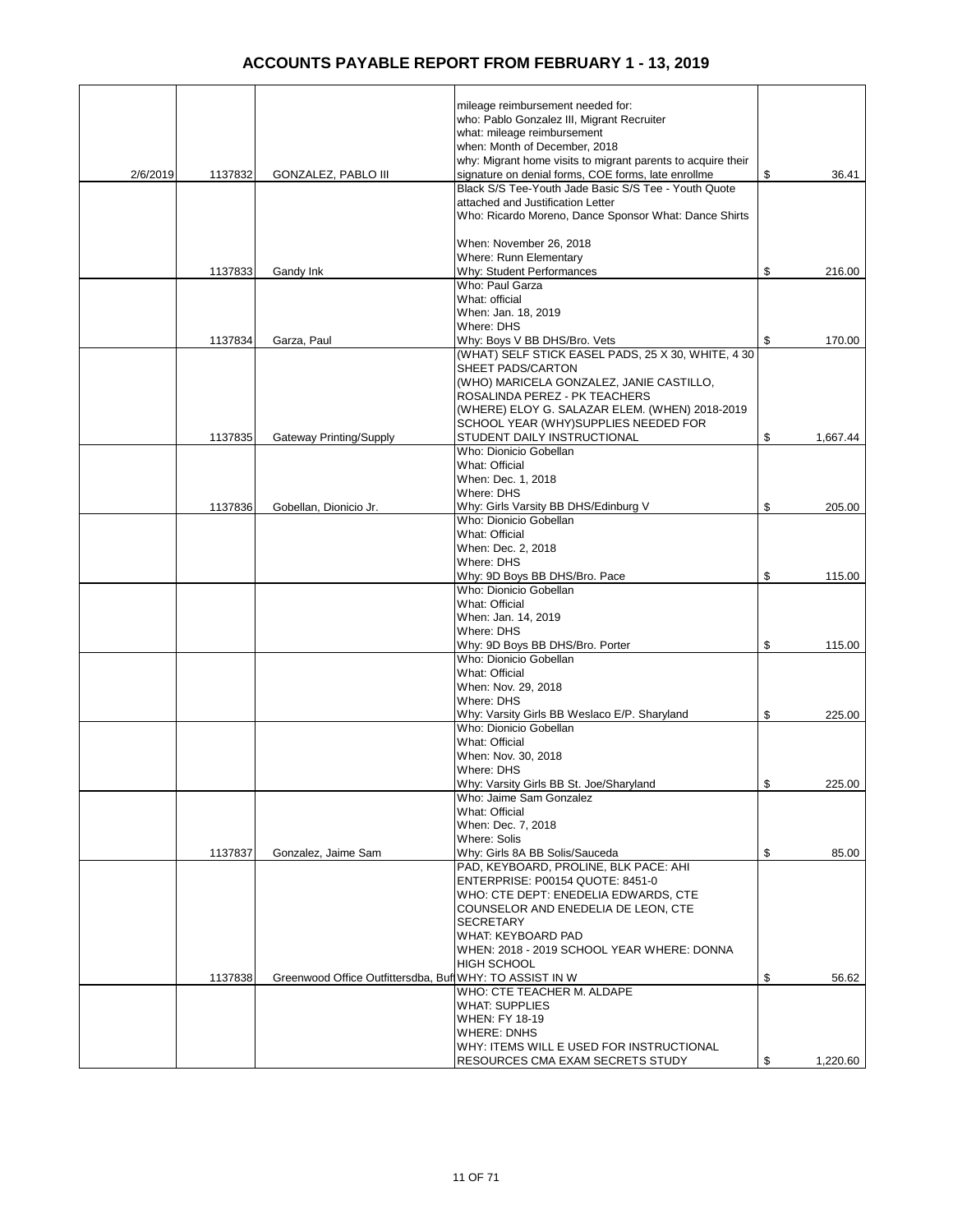|          |         |                                                                        | WHO: CTE TEACHER MARIA ALDAPE<br><b>WHAT: OFFICE CABINET</b>                            |                 |
|----------|---------|------------------------------------------------------------------------|-----------------------------------------------------------------------------------------|-----------------|
|          |         |                                                                        | <b>WHEN: FY 18-19</b>                                                                   |                 |
|          |         |                                                                        | <b>WHERE: DNHS</b>                                                                      |                 |
| 2/6/2019 | 1137838 |                                                                        | Greenwood Office Outfittersdba, Buf WHY: OFFICE USE FILE VERT 4 DWR LTR W LOCK BLK   \$ | 266.37          |
|          |         |                                                                        | WHO: LUNCH MEAL ALLOWANCE                                                               |                 |
|          |         |                                                                        | WHEN: 2/09/2019                                                                         |                 |
|          |         |                                                                        | <b>WHAT:: CHARMERS DANCE TEAM</b>                                                       |                 |
|          |         |                                                                        | <b>WHERE: NEW BRAUNFELS TEXAS</b>                                                       |                 |
|          |         |                                                                        | WHY:THE CHARMERS WILL BE PROVIDED LUNCH                                                 |                 |
|          | 1137839 | Grojean, Abigail                                                       | WHILE AT COMPETITION<br>Who: K. Guerra-Band                                             | \$<br>231.00    |
|          |         |                                                                        | What: Mileage Reimbursement                                                             |                 |
|          |         |                                                                        | When: Aug. Nov. 2018                                                                    |                 |
|          |         |                                                                        | Where: DHS F.A.                                                                         |                 |
|          | 1137840 | Guerra, Kevin Lee                                                      | Why: Teacher travels to works with HS and MS students                                   | \$<br>20.60     |
|          |         |                                                                        | <b>WHAT? Mileage</b>                                                                    |                 |
|          |         |                                                                        | WHO? Javier Guevara PEIMS Coordinator WHEN? Dec.                                        |                 |
|          |         |                                                                        | 2018 and Jan. 2019 WHERE? PEIMS, DNHS, A.P. Solis,                                      |                 |
|          |         |                                                                        | Sauceda, Todd, Stainke, Veterans 21st Century and DAEP                                  |                 |
|          |         |                                                                        |                                                                                         |                 |
|          |         |                                                                        | WHY? The PEIMS dept need to make sure that the                                          |                 |
|          | 1137841 | Guevara, Javier                                                        | campuses are working on the withdra<br>When January 2019                                | \$<br>26.42     |
|          |         |                                                                        | What Non Food items                                                                     |                 |
|          |         |                                                                        | Who CNP                                                                                 |                 |
|          |         |                                                                        | <b>Where District Cafeterias</b>                                                        |                 |
|          | 1137842 | <b>Gulf Coast Paper Company</b>                                        | Why Student Needs                                                                       | \$<br>14,305.00 |
|          |         |                                                                        |                                                                                         |                 |
|          |         |                                                                        | Who: Officer Freddie Gloria, Police Officer What: Charger                               |                 |
|          |         |                                                                        | When: January 17, 2019                                                                  |                 |
|          |         |                                                                        | Where: Runn Elementary                                                                  |                 |
|          | 1137843 | H & H Golf Carts /industrial Vehicles Why: Replace old one not working |                                                                                         | \$<br>400.00    |
|          |         |                                                                        | Who: Officer Freddie Gloria, Police Officer What: Tires                                 |                 |
|          |         |                                                                        | When: January 18, 2019<br>Where: Runn Elementary                                        |                 |
|          |         |                                                                        | Why: Replace old tires                                                                  | \$<br>199.80    |
|          |         |                                                                        | FOR ALL SPECIAL EVENTS FOR ALL SCHOOLS                                                  |                 |
|          | 1137844 | <b>HEB Grocery Company LP</b>                                          | <b>DISTRICT WIDE.</b>                                                                   | \$<br>120.02    |
|          |         |                                                                        | FOR ALL THE SPECIAL EVENTS FOR ALL SCHOOLS                                              |                 |
|          |         |                                                                        | <b>DISTRICT WIDE.</b>                                                                   | \$<br>399.99    |
|          |         |                                                                        | PACE: P00170                                                                            |                 |
|          |         |                                                                        | WHO: CTE CHEF ROGELIO TORRES,                                                           |                 |
|          |         |                                                                        | <b>CULINARY ARTS INSTRUCTOR</b>                                                         |                 |
|          |         |                                                                        | <b>WHAT: GROCERIES</b>                                                                  |                 |
|          |         |                                                                        | WHEN: JANUARY 2019                                                                      |                 |
|          |         |                                                                        | WHERE: DONNA HIGH SCHOOL                                                                |                 |
|          |         |                                                                        | WHY: ITEMS WILL BE USED FOR INSTRUCTIONAL                                               |                 |
|          |         |                                                                        | <b>RESOURCES</b>                                                                        | \$<br>504.87    |
|          |         |                                                                        | INVOICE: 19SL33030001                                                                   |                 |
|          |         |                                                                        | WHO: CTE MARIA L CANTU, HEALTH SCIENCE                                                  |                 |
|          |         |                                                                        | <b>INSTRUCTOR</b>                                                                       |                 |
|          |         |                                                                        | <b>WHAT: FEES</b><br>WHEN: FEBRUARY 2019                                                |                 |
|          |         |                                                                        | WHERE: DONNA HIGH SCHOOL                                                                |                 |
|          |         |                                                                        | WHY: CTE HEALTH SCIENCE STUDENTS WILL BE                                                |                 |
|          | 1137845 | HOSA, TA                                                               | PARTICIPATING A COMPETITION                                                             | \$<br>150.00    |
|          |         |                                                                        | WHO: Vanessa Herrera, Speech Pathologist WHAT:                                          |                 |
|          |         |                                                                        | Mileage reimbursement                                                                   |                 |
|          |         |                                                                        | WHEN: December 2018                                                                     |                 |
|          |         |                                                                        | WHERE: Special Ed. Dept                                                                 |                 |
|          |         |                                                                        | WHY: To provide Speech Therapy to students are required                                 |                 |
|          | 1137846 | Herrera, Vanessa Elizondo                                              | by ARD                                                                                  | \$<br>33.99     |
|          |         |                                                                        | <b>WHO: AYALA</b><br><b>WHAT: REGISTRATION FEE</b>                                      |                 |
|          |         |                                                                        | WHEN: 2/14/19-2/16/19                                                                   |                 |
|          |         |                                                                        | <b>WHERE: SAN ANTONIO TEXAS</b>                                                         |                 |
|          | 1137847 | Hilton Garden Inn                                                      | WHY: UIL REGIONAL WRESTLING MEET                                                        | \$<br>2,660.98  |
|          |         |                                                                        | WHO: DNHS MARIACHI DIRECTOR                                                             |                 |
|          |         |                                                                        | WHAT: HOST HOTEL ALLOWANCE                                                              |                 |
|          |         |                                                                        | WHEN: FEB 13-16, 2019                                                                   |                 |
|          |         |                                                                        | WHERE: SAN ANTONIO, TEXAS                                                               |                 |
|          |         |                                                                        | WHY: DIRECTOR WILL ATTEND THE TMEA                                                      |                 |
|          | 1137848 | Holiday Inn                                                            | <b>CONFERENCE</b>                                                                       | \$<br>428.60    |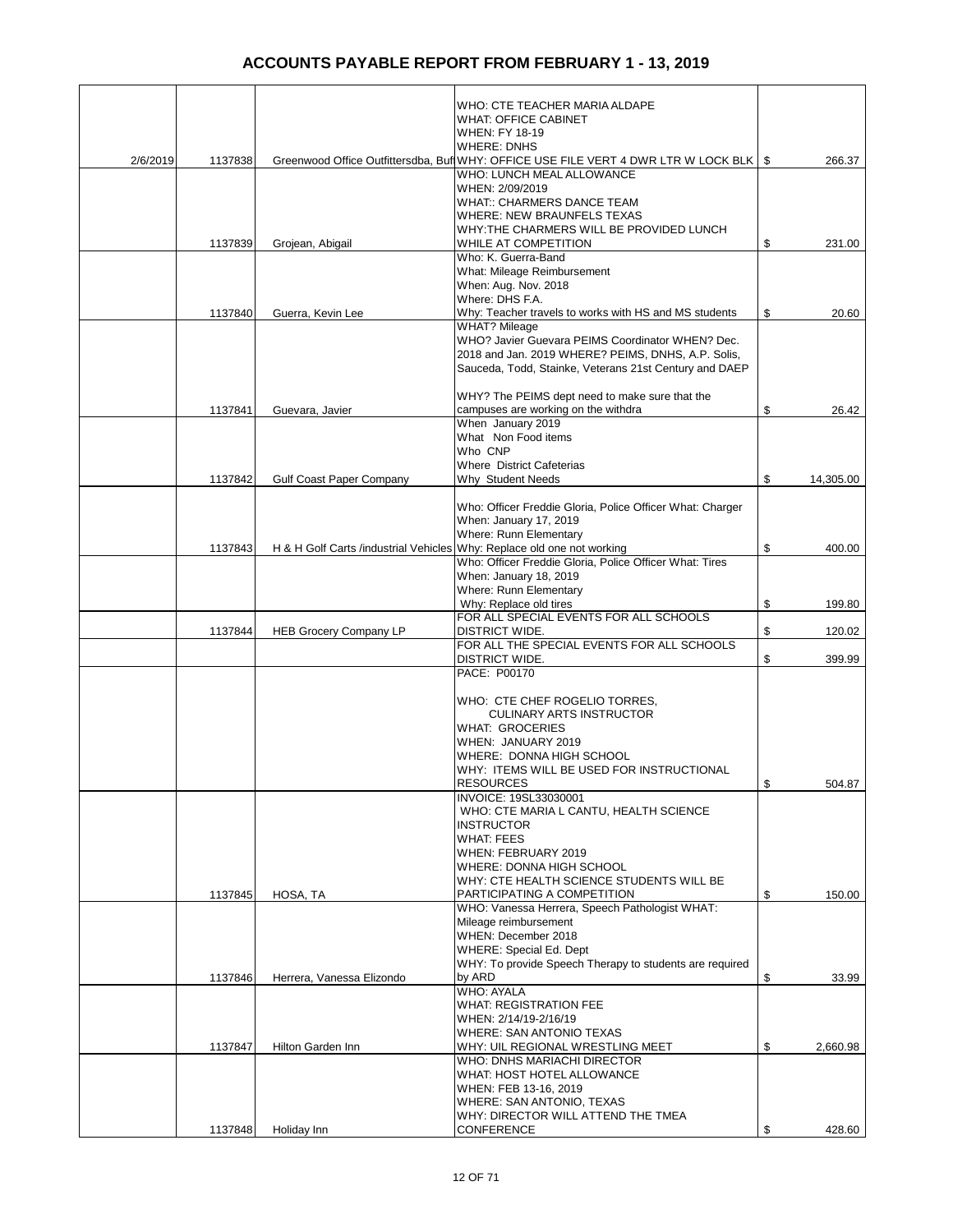|          |         |                           | HOTEL 2 NIGHTS 3 DAYS 6 COACHES FOR A                                                                   |                |
|----------|---------|---------------------------|---------------------------------------------------------------------------------------------------------|----------------|
|          |         |                           | <b>COACHING CLINIC</b><br>WHO: MARICHALAR                                                               |                |
|          |         |                           | <b>WHAT: HOTEL</b><br>WHEN: 2/8/-/2/10/2019                                                             |                |
|          |         |                           | <b>WHERE: COLLEGE STATION</b>                                                                           |                |
| 2/6/2019 | 1137849 | Homewood Suites by Hilton | WHY: UIL REQUIREMENT FOR STAFF FOR GROWTH                                                               | \$<br>665.10   |
|          |         |                           | What: Staff room allowance.<br>Who: Matias Rivera & Hector Molina, Donna High School                    |                |
|          |         |                           | Band.                                                                                                   |                |
|          |         |                           | When: February 13-17, 2019.                                                                             |                |
|          |         |                           | Where: Henry B. Convention Center / TMEA Convention /<br>San Antonio, Texas. Why: Room allowance needed |                |
|          | 1137850 | <b>Hyatt Regency</b>      | processed and paid in order to a                                                                        | \$<br>558.18   |
|          |         |                           | WHO: DNHS BAND STUDENTS & DIRECTORS                                                                     |                |
|          |         |                           | <b>WHAT: HOTEL ALLOWANCE</b><br>WHEN: FEB 13-17, 2019                                                   |                |
|          |         |                           | WHERE:SAN ANTONIO, TX                                                                                   |                |
|          | 1137851 | <b>Hyatt Regency</b>      | WHY: TMEA CONCERT/STATE COMPETITION                                                                     | \$<br>1,895.50 |
|          |         |                           | (REFER TO P.O. 149895) WAS CLOSED WHEN INVOICE                                                          |                |
|          |         |                           | WAS SUBMITTED MOTOR 1/4 HP ************* BB 577-18<br><b>INVOICE ATTACHED</b>                           |                |
|          |         |                           | WHO: MAINT/JAIME                                                                                        |                |
|          |         |                           | <b>WHAT: MOTOR</b>                                                                                      |                |
|          |         |                           | <b>WHEN: JAN 2019</b>                                                                                   |                |
|          | 1137852 | JOHNSTONE SUPPLY          | <b>WHERE: DIST WIDE</b><br><b>WHY: REPAIRS</b>                                                          | \$<br>82.88    |
|          |         |                           | When January 2019                                                                                       |                |
|          |         |                           | What Ice Cream                                                                                          |                |
|          |         |                           | Who CNP<br>Why Student Needs                                                                            |                |
|          | 1137853 | JP ICE CREAM DISTRIBUTORS | Where District Cafeterias                                                                               | \$<br>649.94   |
|          |         |                           | <b>STUDENT MEAL</b>                                                                                     |                |
|          |         |                           | WHO: J AYALA                                                                                            |                |
|          |         |                           | WHEN: 1/18/19<br><b>WHERE: SHARYLAND</b>                                                                |                |
|          |         |                           | WHAT: WRESTLING TOURNAMENT                                                                              |                |
|          | 1137854 | Jason's Deli-Coastal Deli | WHY: STUDENT MEAL                                                                                       | \$<br>153.78   |
|          |         |                           | WHAT: PRINCIPALS' MEETING                                                                               |                |
|          |         |                           | <b>WHERE: DHS - LIBRARY</b>                                                                             |                |
|          |         |                           | <b>WHEN: APRIL 12, 2017</b>                                                                             |                |
|          |         |                           | WHO: DISTRICT WIDE PRINCIPALS'                                                                          |                |
|          |         |                           | WHY: PRINCIPALS' MONTHLY MEETING REFERENCE<br>P.O.: 124249 DUE TO ACCOUNTS PAYABLE                      |                |
|          |         |                           | FORECLOSURE INVOICE #: 1704129034070002                                                                 | \$<br>1,016.20 |
|          |         |                           | WHEN: OCTOBER 26, 2018                                                                                  |                |
|          |         |                           | WHAT: INTERVIEWS<br>WHERE: ADMINISTRATION BLDG.MRS. RANGEL'S                                            |                |
|          |         |                           | <b>OFFICE</b>                                                                                           |                |
|          |         |                           | WHO: INTERVIEW COMMITTEE                                                                                |                |
|          |         |                           | WHY: INTERVIEW FOR ASST. SUPT. OF LEADERSHIP                                                            |                |
|          |         |                           | REFERENCE P.O.#: 155608 DUE TO FORECLOSURE AT<br><b>ACCOUNTS PAYABLE</b>                                | \$<br>122.71   |
|          |         |                           | <b>WHO: A SANCHEZ</b>                                                                                   |                |
|          |         |                           | WHEN: 1/12/19                                                                                           |                |
|          |         |                           | <b>WHERE: MCALLEN</b><br>WHAT: JV/JVL SOCCER                                                            |                |
|          |         |                           | WHY: STUDENT MEAL                                                                                       | \$<br>240.97   |
|          |         |                           | <b>WHO: A SANCHEZ</b>                                                                                   |                |
|          |         |                           | WHEN: 1/11/19                                                                                           |                |
|          |         |                           | WHERE: BR. SPORTS PARK<br>WHAT: SOCCER TBA                                                              |                |
|          |         |                           | WHY: STUDENT MEAL                                                                                       | \$<br>181.74   |
|          |         |                           | WHO: A. LOPEZ                                                                                           |                |
|          |         |                           | WHAT: STUDENT MEALS (PRE-GAME) WHEN:                                                                    |                |
|          |         |                           | JANUARY 28, 2019<br>WHERE: LYFORD HIGH SCHOOL                                                           |                |
|          |         |                           | WHY: VARSITY SOFTBALL SCRIMMAGE                                                                         | \$<br>150.00   |
|          |         |                           | WHO: AYALA                                                                                              |                |
|          |         |                           | WHEN: 1/12/19<br>WHERE: LA GRULLA HS                                                                    |                |
|          |         |                           | WHAT: WRESTLING MATCH                                                                                   |                |
|          |         |                           | WHY: STUDENT MEAL                                                                                       | \$<br>76.89    |
|          |         |                           |                                                                                                         |                |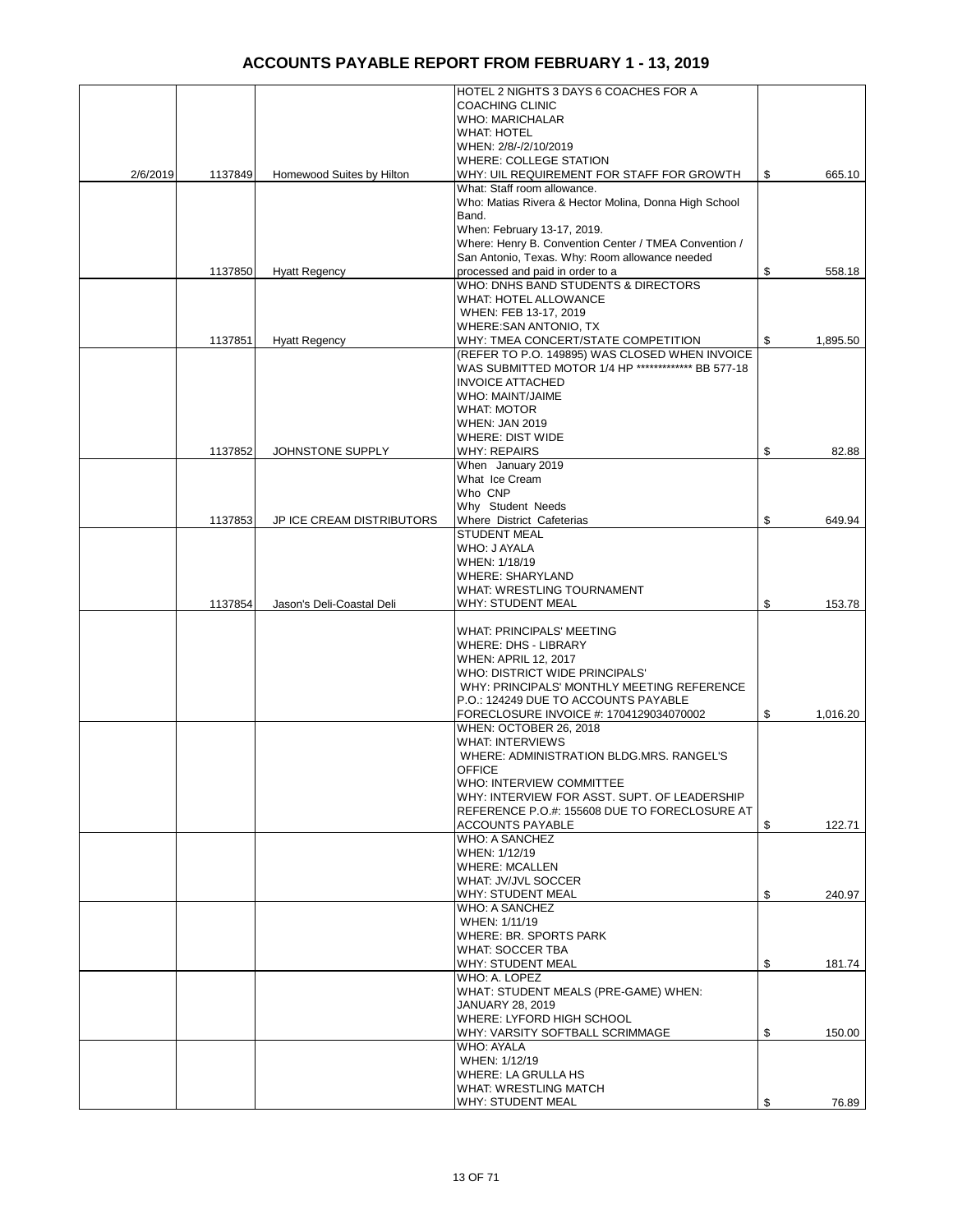|          |         |                                 | WHO: F. MARTINEZ/ M. GARCIA                                     |                 |
|----------|---------|---------------------------------|-----------------------------------------------------------------|-----------------|
|          |         |                                 | WHEN: 1/12/19                                                   |                 |
|          |         |                                 | <b>WHERE: ECONOMEDES</b>                                        |                 |
|          |         |                                 | WHAT: POWERLIFTING MEET                                         |                 |
| 2/6/2019 | 1137854 | Jason's Deli-Coastal Deli       | <b>WHY: STUDENT MEAL</b>                                        | \$<br>314.55    |
|          |         |                                 | <b>WHO: FATICATI</b>                                            |                 |
|          |         |                                 | WHAT: STUDENT MEALS PRE-GAME                                    |                 |
|          |         |                                 | WHEN: JANUARY 25, 2019                                          |                 |
|          |         |                                 | WHERE: DONNA HIGH SCHOOL<br>WHY: VARSITY GIRLS SOCCER           |                 |
|          |         |                                 | WHO: G. REYES                                                   | \$<br>155.00    |
|          |         |                                 | WHAT: STUDENT MEALS PRE-GAME                                    |                 |
|          |         |                                 | <b>WHEN: JANUARY 25, 2019</b>                                   |                 |
|          |         |                                 | WHERE: DONNA HIGH SCHOOL                                        |                 |
|          |         |                                 | WHY: VARSITY BOYS SOCCER                                        | \$<br>150.00    |
|          |         |                                 | WHO: G. REYES                                                   |                 |
|          |         |                                 | WHAT: STUDENT MEALS-PRE-GAME                                    |                 |
|          |         |                                 | WHEN: JANUARY 22, 2019                                          |                 |
|          |         |                                 | <b>WHERE: DONNA</b>                                             |                 |
|          |         |                                 | WHY: BOYS SOCCER GAME VS DONNA NORTH                            | \$<br>150.00    |
|          |         |                                 | WHO: J AYALA                                                    |                 |
|          |         |                                 | WHEN: 12/21/18                                                  |                 |
|          |         |                                 | WHERE: PSJA SOUTHWEST                                           |                 |
|          |         |                                 | <b>WHAT: WRESTLING TBA</b>                                      |                 |
|          |         |                                 | <b>WHY: STUDENT MEAL</b>                                        | \$<br>83.88     |
|          |         |                                 | WHO: J JONES                                                    |                 |
|          |         |                                 | WHEN: 1/11/19                                                   |                 |
|          |         |                                 | <b>WHERE: PSJA</b>                                              |                 |
|          |         |                                 | <b>WHAT: TENNIS TBA</b>                                         |                 |
|          |         |                                 | <b>WHY: STUDENT MEAL</b>                                        | \$<br>69.90     |
|          |         |                                 | <b>WHO: KROMER</b>                                              |                 |
|          |         |                                 | WHAT: STUDENT MEALS-PRE-GAME                                    |                 |
|          |         |                                 | <b>WHEN: JANUARY 22, 2019</b>                                   |                 |
|          |         |                                 | WHERE: E. ELSA                                                  |                 |
|          |         |                                 | WHY: VARSITY GIRLS BASKETBALL GAME                              | \$<br>100.00    |
|          |         |                                 | WHO: L. NAVARRO                                                 |                 |
|          |         |                                 | WHAT: STUDENT MEALS (LUNCH)                                     |                 |
|          |         |                                 | WHEN: JANUARY 26, 2019                                          |                 |
|          |         |                                 | WHERE: IDEA EDINBURG                                            |                 |
|          |         |                                 | WHY: GIRLS POWERLIFTING COMPETITION                             | \$<br>118.83    |
|          |         |                                 | WHO: M. EPPERSON                                                |                 |
|          |         |                                 | WHAT: STUDENT MEALS PRE-GAME                                    |                 |
|          |         |                                 | WHEN: JANUARY 15, 2019<br>WHERE: BROWNSVILLE PORTER HIGH SCHOOL |                 |
|          |         |                                 | WHY: VARSITY BOYS BASKETBALL GAME                               | \$<br>125.00    |
|          |         |                                 | WHO: O. CASARES/M. RAMBLAS WHAT: STUDENT                        |                 |
|          |         |                                 | <b>MEALS</b>                                                    |                 |
|          |         |                                 | WHEN: JANUARY 19, 2019                                          |                 |
|          |         |                                 | <b>WHERE: MERCEDES</b>                                          |                 |
|          |         |                                 | WHY: 7TH GIRLS SOCCER TOURNAMENT                                | \$<br>143.76    |
|          |         |                                 | WHO: R. SOLIS                                                   |                 |
|          |         |                                 | <b>WHAT: STUDENT MEALS (LUNCH)</b>                              |                 |
|          |         |                                 | WHEN: JANUARY 25-26, 2019                                       |                 |
|          |         |                                 | <b>WHERE: EDINBURG ISD</b>                                      |                 |
|          |         |                                 | WHY: 9TH/JV TENNIS TOURNAMENT                                   | \$<br>149.50    |
|          |         |                                 | <b>WHO: T GARICA</b>                                            |                 |
|          |         |                                 | WHEN: 1/19/19                                                   |                 |
|          |         |                                 | <b>WHERE: DNHS</b>                                              |                 |
|          |         |                                 | WHAT: VARSITY SOCCER TBA                                        |                 |
|          |         |                                 | WHY: STUDENT MEAL                                               | \$<br>200.00    |
|          |         |                                 | When January 2019                                               |                 |
|          |         |                                 | What Non Food Items                                             |                 |
|          |         |                                 | Who CNP                                                         |                 |
|          |         |                                 | Where District Cafeterias                                       |                 |
|          | 1137855 | Jean's Restaurant Supply        | Why Student Needs                                               | \$<br>39,283.16 |
|          |         |                                 | When January 2019                                               |                 |
|          |         |                                 | What Non Food items                                             |                 |
|          |         |                                 | Who CNP                                                         |                 |
|          |         |                                 | Where District Cafeterias                                       |                 |
|          |         |                                 | Why Student Needs                                               | \$<br>1,687.16  |
|          |         |                                 | WHO: S MENDOZA                                                  |                 |
|          |         |                                 | WHEN: 1/18/19                                                   |                 |
|          |         |                                 | WHERE: ED. NORTH                                                |                 |
|          |         |                                 | <b>WHAT: BBALL GAME</b>                                         |                 |
|          | 1137856 | Jimmy John's Gourmet Sandwiches | WHY: STUDENT MEAL                                               | \$<br>100.00    |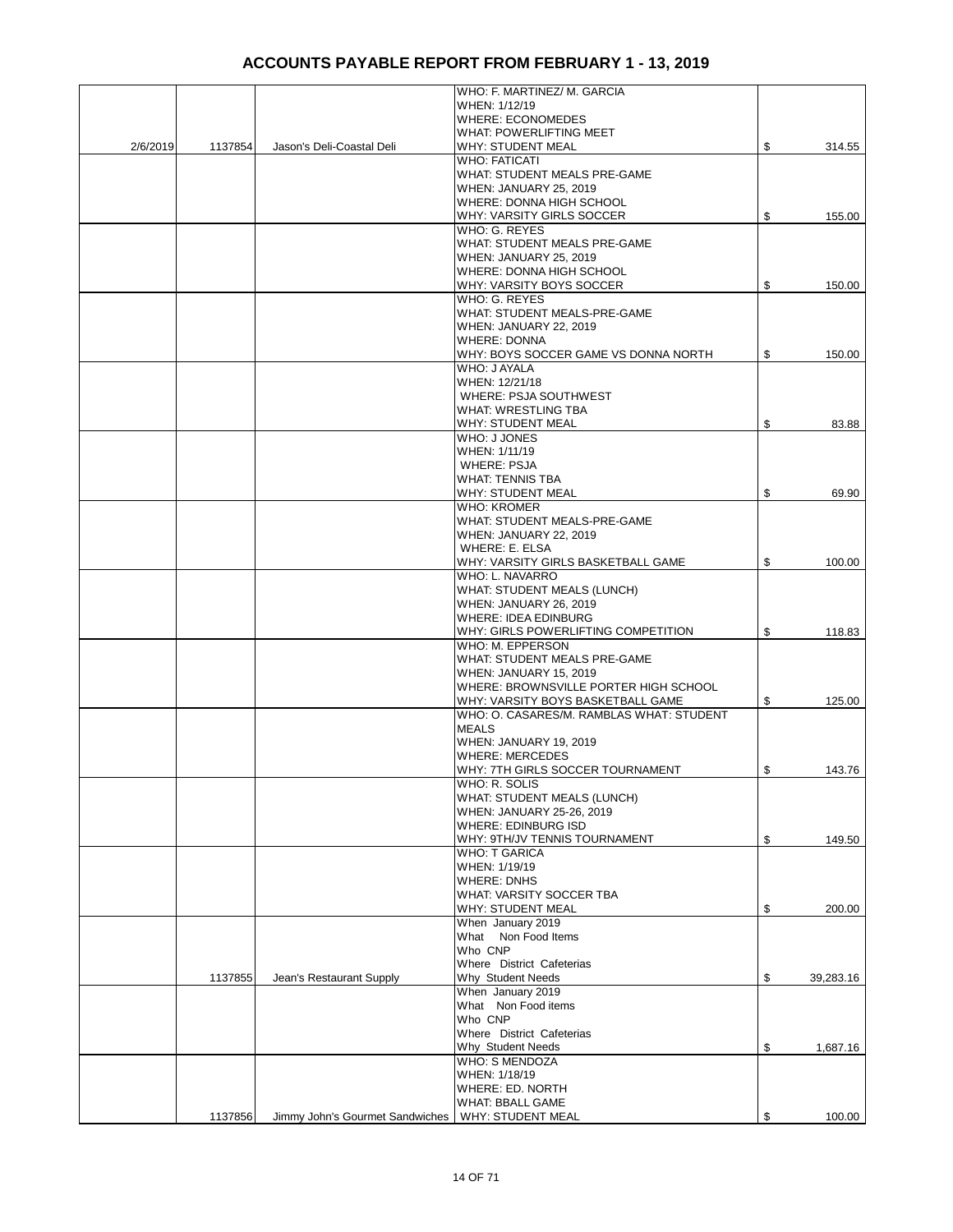|          |         |                                    | WHO: S MENDOZA                                                    |                 |
|----------|---------|------------------------------------|-------------------------------------------------------------------|-----------------|
|          |         |                                    | WHEN: 1/22/19                                                     |                 |
|          |         |                                    | <b>WHERE: DNHS</b>                                                |                 |
|          |         |                                    | WHAT: B-BALL GAME                                                 |                 |
| 2/6/2019 | 1137856 | Jimmy John's Gourmet Sandwiches    | <b>WHY: STUDENT MEAL</b>                                          | \$<br>125.00    |
|          |         |                                    | BUYBOARD 577-18 SCREWS                                            |                 |
|          |         |                                    | WHO-LUIS O. SOLIS                                                 |                 |
|          |         |                                    | <b>WHAT-SCREWS</b>                                                |                 |
|          |         |                                    | WHY-NEEDED FOR RESTOCK                                            |                 |
|          |         |                                    | WHERE-TRANSPORTATION BUS BARN WHEN-                               |                 |
|          | 1137857 | <b>Kimball Midwest</b>             | JANUARY 2019                                                      | \$<br>375.80    |
|          |         |                                    | <b>WHO: DNHS MARIACHI</b>                                         |                 |
|          |         |                                    | WHAT: HOTEL ALLOWANCE                                             |                 |
|          |         |                                    | WHEN: FEB 8-10, 2019                                              |                 |
|          |         |                                    | WHERE: GRANDE PRAIRIE, TEXAS                                      |                 |
|          |         |                                    | WHY: HOTEL ALLOWANCE FOR MARIACHI STUDENTS                        |                 |
|          |         |                                    |                                                                   |                 |
|          | 1137858 | La Quinta Inn & Suites             | WHO ADVANCE TO STATE COMPETITION.                                 | \$<br>1,483.02  |
|          |         |                                    | What: Staff room allowance.                                       |                 |
|          |         |                                    |                                                                   |                 |
|          |         |                                    | Who: Noelia Valenzuela & Ruth Trevino, Donna High<br>School Band. |                 |
|          |         |                                    |                                                                   |                 |
|          |         |                                    | When: February 13-17, 2019.                                       |                 |
|          |         |                                    | Where: Henry B. Convention Center / TMEA Convention /             |                 |
|          |         |                                    | San Antonio, Texas. Why: Room allowance needed                    |                 |
|          | 1137859 | La Quinta Inn - Blum - San Antonio | processed and paid in order t                                     | \$<br>694.40    |
|          |         |                                    | When January 2019                                                 |                 |
|          |         |                                    | What Food/Groceries                                               |                 |
|          |         |                                    | Who CNP                                                           |                 |
|          |         |                                    | Why Student Needs                                                 |                 |
|          | 1137860 | Labatt Food Service                | Where District Cafeterias                                         | \$<br>26,930.87 |
|          |         |                                    | When January 2019                                                 |                 |
|          |         |                                    | What Food/Grocery                                                 |                 |
|          |         |                                    | Who CNP                                                           |                 |
|          |         |                                    | Why Student Needs                                                 |                 |
|          |         |                                    | Where District Cafeterias                                         | \$<br>61,967.20 |
|          |         |                                    | When February 2019                                                |                 |
|          |         |                                    | What Food/Groceries (SN)                                          |                 |
|          |         |                                    | Who CNP                                                           |                 |
|          |         |                                    | Where District Cafeterias                                         |                 |
|          |         |                                    | Why Student Needs                                                 | \$<br>665.75    |
|          |         |                                    | When February 2019                                                |                 |
|          |         |                                    | What Food/Grocery                                                 |                 |
|          |         |                                    | Who CNP                                                           |                 |
|          |         |                                    | Where District Cafeterias                                         |                 |
|          |         |                                    | Why Student Needs                                                 | \$<br>54,598.26 |
|          |         |                                    | When January 2019                                                 |                 |
|          |         |                                    | What Food/Groceries                                               |                 |
|          |         |                                    | Who CNP                                                           |                 |
|          |         |                                    | Where District Cafeterias                                         |                 |
|          |         |                                    | Why Student Needs                                                 | \$<br>34,993.57 |
|          |         |                                    | When January 2019                                                 |                 |
|          |         |                                    | What Food/Groceries (SN)                                          |                 |
|          |         |                                    | Who CNP                                                           |                 |
|          |         |                                    | Where District Cafeterias                                         |                 |
|          |         |                                    | Why Student Needs                                                 | \$<br>591.22    |
|          |         |                                    | When January 2019                                                 |                 |
|          |         |                                    | What Food/Groceries                                               |                 |
|          |         |                                    | Who CNP                                                           |                 |
|          |         |                                    | Where District Cafeterias                                         |                 |
|          |         |                                    | Why Student Needs                                                 | \$<br>2,771.50  |
|          |         |                                    | When January 2019                                                 |                 |
|          |         |                                    | What Fruit/Produce (FFVP)                                         |                 |
|          |         |                                    | Who CNP                                                           |                 |
|          |         |                                    | Where District Cafeterias                                         |                 |
|          |         |                                    | Why Student Needs                                                 |                 |
|          |         |                                    | Salazar                                                           | \$<br>5,613.91  |
|          |         |                                    | What: Hands-On Manipulatives                                      |                 |
|          |         |                                    | When: 2018-2019 School Year                                       |                 |
|          |         |                                    | Where: J.W. Caceres Elem.                                         |                 |
|          |         |                                    | Who: Special Ed Inclusion Students                                |                 |
|          |         |                                    | Why: Materials and Supplies needed for daily classroom            |                 |
|          | 1137861 | Lakeshore Learning Materials       | instruction RFP #042518-394 Giant Magnetic Numbers                | \$<br>189.92    |
|          |         |                                    |                                                                   |                 |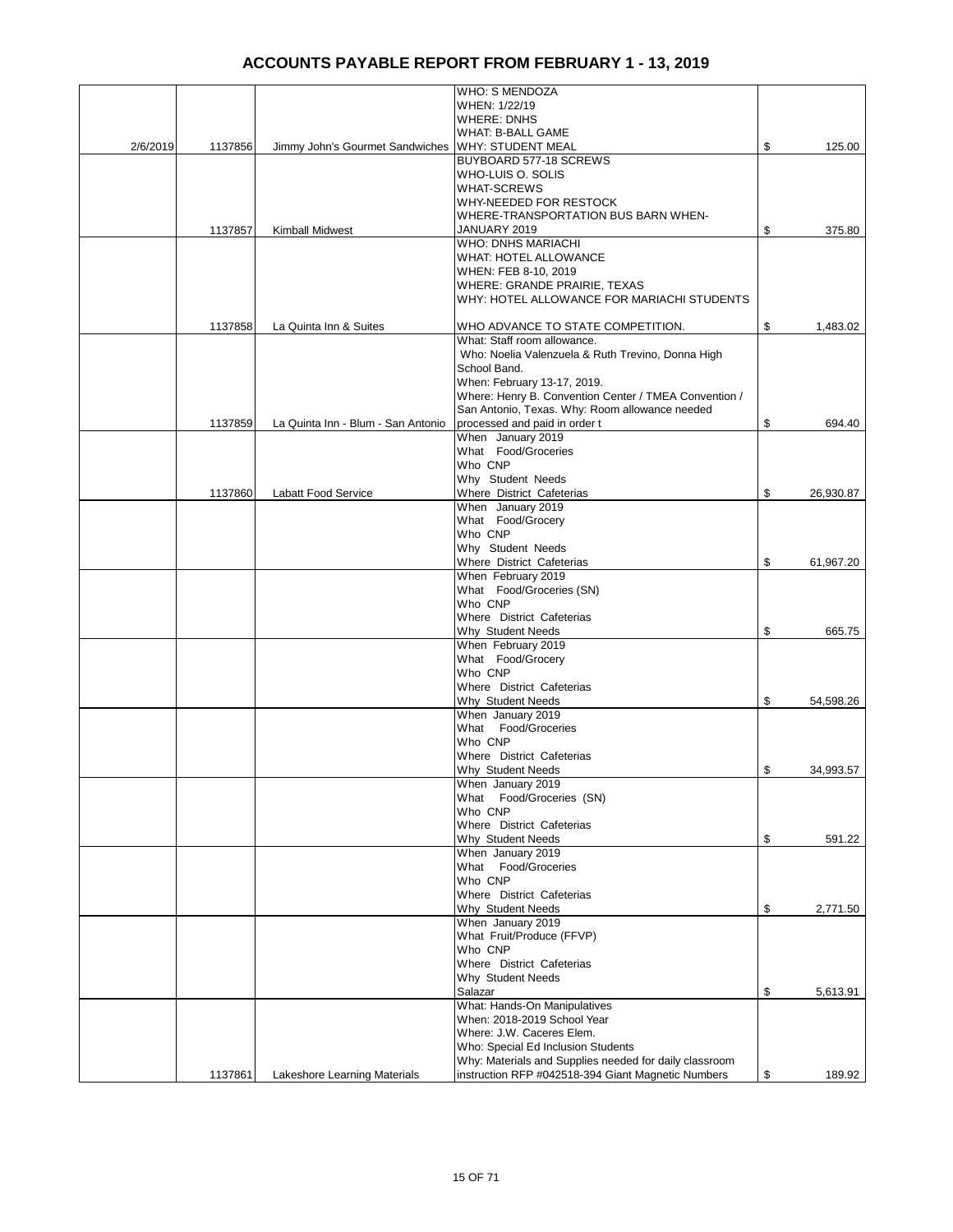|          |         |                              | WHO: Olivia Tovar, Life Skills Teacher                  |                |
|----------|---------|------------------------------|---------------------------------------------------------|----------------|
|          |         |                              | WHAT: Write & Wipe White Sentence Strips WHEN:          |                |
|          |         |                              | January 2019                                            |                |
|          |         |                              | WHERE: Special Ed. Dept                                 |                |
| 2/6/2019 | 1137861 | Lakeshore Learning Materials | WHY: for instructional use in the life skills classroom | \$<br>378.11   |
|          |         |                              | <b>WHAT: STUDENT INCENTIVES</b>                         |                |
|          |         |                              | WHEN: 2018-2019 SCHOOL YEAR                             |                |
|          |         |                              |                                                         |                |
|          |         |                              | WHO: MRS. A. GUERRA                                     |                |
|          |         |                              | WHERE: W.A.TODD MIDDLE SCHOOL                           |                |
|          |         |                              | WHY: DRUG AWARENESS WEEK 10% DISCOUNT OFF               |                |
|          | 1137862 | Lamac                        | THE FULL AMOUNT 822.04 - (10%)82.20= 739.84             | \$<br>739.84   |
|          |         |                              | Who: Pk-5th Grade Students                              |                |
|          |         |                              | What: small duffle bags                                 |                |
|          |         |                              | Where: J.S. Adame Elementary                            |                |
|          |         |                              | Why: lite snacks will be put in bags                    |                |
|          |         |                              | When: 12/20/2019                                        | \$<br>169.80   |
|          |         |                              | <b>WHO: LARA ISAIAS</b>                                 |                |
|          |         |                              | <b>WHAT: ATHLETIC OFFICIAL</b>                          |                |
|          |         |                              | WHEN: 12/13/18                                          |                |
|          |         |                              |                                                         |                |
|          |         |                              | <b>WHERE: VETERANS MS</b>                               |                |
|          |         |                              | WHY: UIL REQUIREMENT (VETERANS VS TODD) 7A              |                |
|          | 1137863 | Lara, Isaias                 | AND 8A                                                  | \$<br>115.00   |
|          |         |                              | <b>WHO: AVID STUDENTS</b>                               |                |
|          |         |                              | WHAT: FUNDRAISER FOR PENNIES FOR PATIENTS               |                |
|          |         |                              | LEUKIEMA & LYMPHOMIA SOCIETY                            |                |
|          |         |                              | WHEN: SCHOOL YEAR 2018-2019                             |                |
|          | 1137864 | Leukemia & Lymphoma Society  | WHERE: WA TODD WHY: FUNDRAISER                          | \$<br>218.77   |
|          |         |                              | where: Sauceda Middle School                            |                |
|          |         |                              | Who: Adela Troncoso/Principal                           |                |
|          |         |                              | When: Saturday, January 26, 2019                        |                |
|          |         |                              | Why: Saturday Tutorial                                  |                |
|          |         |                              |                                                         |                |
|          | 1137865 | <b>Little Caesars</b>        | What: 12 pepperoni pizza                                | \$<br>50.00    |
|          |         |                              | WHO TUTORING STUDENTS                                   |                |
|          |         |                              | <b>WHAT PIZZAS</b>                                      |                |
|          |         |                              | WHEN SATURDAY TUTORING JAN. 26, 2019 WHERE              |                |
|          |         |                              | SALINAS ELEM.                                           |                |
|          |         |                              | WHY STAAR RESULTS SALINAS TUTORING                      |                |
|          |         |                              | STUDENTS WILL BE REWARDED FOR ATTENDING                 |                |
|          |         |                              | SATURDAY TUTORIAL WITH PIZZA                            | \$<br>75.00    |
|          |         |                              | Detailed Description:REGISTRATION FEE WHO:              |                |
|          |         |                              | <b>MARICHALAR</b>                                       |                |
|          |         |                              | <b>WHAT: REGISTRATION FEE</b>                           |                |
|          |         |                              | WHEN: 2/8-2/10/19                                       |                |
|          |         |                              |                                                         |                |
|          |         |                              | WHERE: COLLEGE STATION WHY: COACHING CLINIC             |                |
|          | 1137866 | Lone Star Coaching Clinic    | ** CHECK WILL BE HAND DELIVERED**                       | \$<br>450.00   |
|          |         |                              | Who: Luis O. Solis                                      |                |
|          |         |                              | What: Sensor Assembly ICP/BCP                           |                |
|          |         |                              | Where: Bus Barn                                         |                |
|          |         |                              | When: January 2019                                      |                |
|          | 1137867 | Longhorn Bus Sales,          | Why: Need to replenish stock                            | \$<br>648.27   |
|          |         |                              | WHO-LUIS O. SOLIS                                       |                |
|          |         |                              | <b>WHAT-TCM WELLER</b>                                  |                |
|          |         |                              | WHY-NEEDED FOR BUMPER 65                                |                |
|          |         |                              | WHERE-TRANSPORTATION BUS BARN WHEN-                     |                |
|          |         |                              | DECEMBER 2018                                           | \$<br>1,308.40 |
|          |         |                              | WHO: LOPEZ, ROBERT                                      |                |
|          |         |                              | WHAT: GIRLS BASKETBALL ATHLETIC OFFICIAL                |                |
|          |         |                              |                                                         |                |
|          |         |                              | WHEN: 12/17/18                                          |                |
|          |         |                              | <b>WHERE: DONNA NORTH</b>                               |                |
|          |         |                              | WHY: UIL REQUIREMENT (DNHS VS EDINBURG                  |                |
|          | 1137868 | Lopez, Robert                | NORTH) 9TH AND JV LIGHT                                 | \$<br>115.00   |
|          |         |                              | Who: Robert Lopez                                       |                |
|          |         |                              | What: Official                                          |                |
|          |         |                              | When: Jan. 14, 2019                                     |                |
|          |         |                              | Where: DHS                                              |                |
|          |         |                              | Why: 9D Boys BB DHS/Bro. Porter                         | \$<br>115.00   |
|          |         |                              | WHO: YVONNE LOPEZ                                       |                |
|          |         |                              | WHAT: MEALS 10/25/2018 LUNCH: \$10.38 DINNER: 14.45     |                |
|          |         |                              | <b>TOTAL: \$24.83</b>                                   |                |
|          |         |                              |                                                         |                |
|          |         |                              | WHEN: 10/25/2018 THRU 10/27/2018 WHERE: TFLA            |                |
|          |         |                              | CONFRENCE SAN ANTONIO WHY: TEXAS FOREGIN                |                |
|          | 1137869 | Lopez, Yvonne                | LANGUAGE ASSOCIATION                                    | \$<br>149.76   |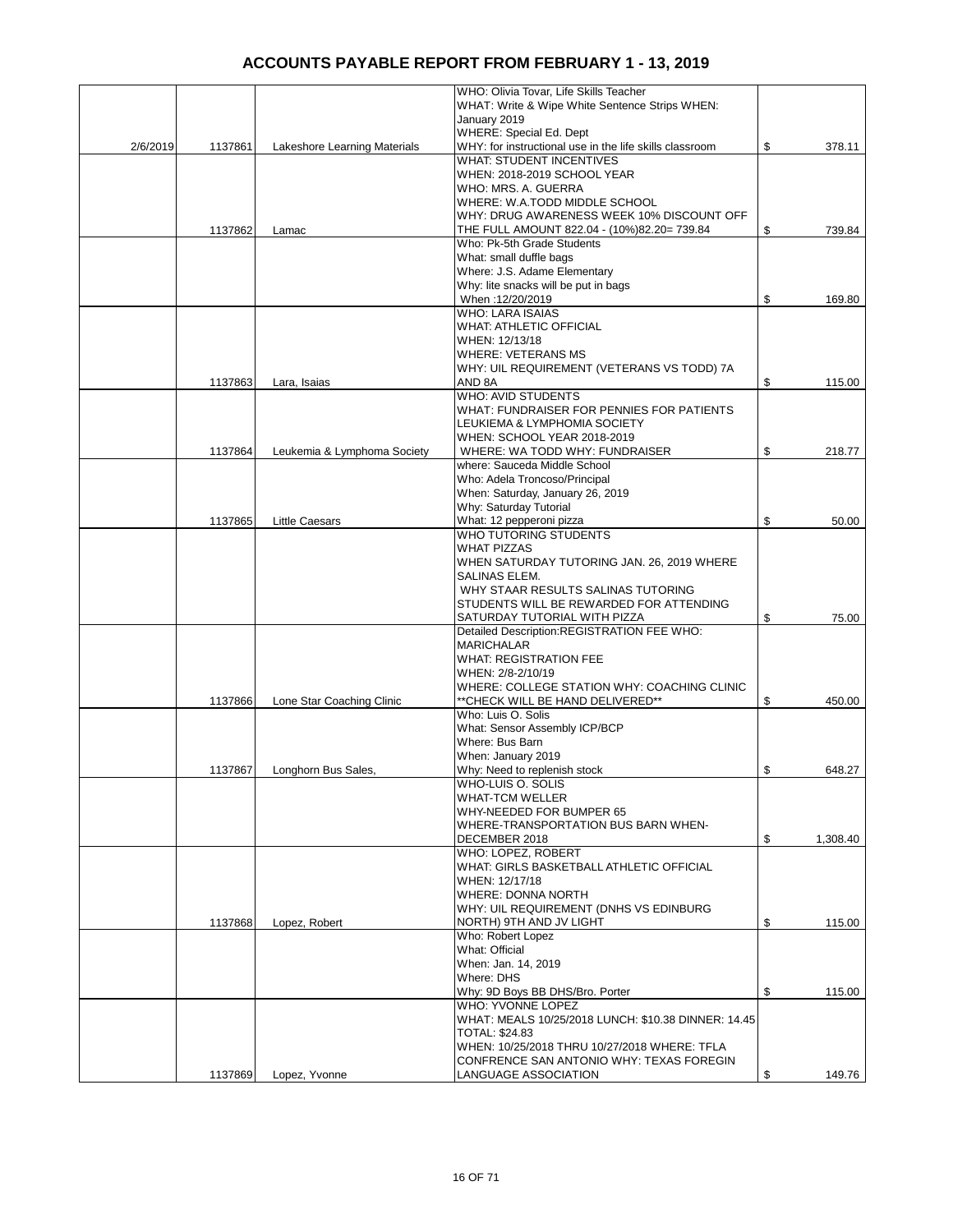|          |         |                               | Who: Bilingual/ESL Department-Gregorio Arellano Jr.,                                                      |                |
|----------|---------|-------------------------------|-----------------------------------------------------------------------------------------------------------|----------------|
|          |         |                               | Director                                                                                                  |                |
|          |         |                               | What: Simultaneous Biliteracy Academic Excellence<br>Institute 5 Campuses K-2nd When: January 21-25, 2019 |                |
|          |         |                               | Where: Bilingual/ESL Department                                                                           |                |
| 2/6/2019 | 1137870 | Lupe Lloyd & Associates, Inc. | Why: Training and technical assistance provided to D                                                      | \$<br>9,000.00 |
|          |         |                               | Who: Bilingual/ESL Department-Gregorio Arellano Jr.,<br><b>Director</b>                                   |                |
|          |         |                               | What: Simultaneous Biliteracy Academic Excellence                                                         |                |
|          |         |                               | Institute                                                                                                 |                |
|          |         |                               | When: January 28 - 30, 2019                                                                               |                |
|          |         |                               | Where: Bilingual/ESL Department<br>Why: Training and technical assistance provided to Donna               |                |
|          | 1137871 | Lupe Lloyd & Associates, Inc. | ISD for                                                                                                   | \$<br>5,400.00 |
|          |         |                               | What: Black Ink Cartridges for OKI B6300 Where: P.S.                                                      |                |
|          |         |                               | Garza Elementary<br>When: 2018-2019 School Year                                                           |                |
|          |         |                               | Why: Cartridges for Peims Office in order to run                                                          |                |
|          |         |                               | reports/other                                                                                             |                |
|          | 1137872 | M&A Technology, Inc.          | Who: Angie Alegria, PEIMS Clerk CIP:                                                                      | \$<br>367.90   |
|          |         |                               | <b>WHAT: HEADSETS</b><br>WHEN: SCHOOL YEAR 2018 - 2019                                                    |                |
|          |         |                               | WHERE: T. PRICE ELEM.                                                                                     |                |
|          |         |                               | <b>WHO: FOR STUDENTS USE</b>                                                                              |                |
|          |         |                               | WHY: FOR STUDENTS INSTRUCTIONAL USE IN THE<br><b>CLASSROOMS</b>                                           | \$<br>862.20   |
|          |         |                               |                                                                                                           |                |
|          |         |                               | What: Miroscoft Folio Case w/magnetic fold over closure                                                   |                |
|          |         |                               | black<br>Where: Munoz Elementary                                                                          |                |
|          |         |                               | When: 2018-2019 School Year                                                                               |                |
|          |         |                               | Why: Replacing the old cover to protect the surfact pro                                                   |                |
|          |         |                               | Who: Nelda L. Calderon,                                                                                   | \$<br>30.95    |
|          |         |                               | What: OKI C610 Black Toners Cartridges Where: P.S.<br>Garza Elementary                                    |                |
|          |         |                               | When: 2018-2019 School Year                                                                               |                |
|          |         |                               | Why: Print cartridges needed in order to run smooth                                                       |                |
|          |         |                               | operation of the Garza Offices<br>Who: Crystal Garza, Principal                                           | \$<br>3,418.80 |
|          |         |                               |                                                                                                           |                |
|          |         |                               | Where: Sauceda Middle School                                                                              |                |
|          |         |                               | Who: Sauceda Teachers<br>When: School Year 2018-2019                                                      |                |
|          |         |                               | Why: Provide Consumable or non-consumable materials or                                                    |                |
|          |         |                               | any other instructional materials or resources needed for all                                             |                |
|          |         |                               | core content and all student population.                                                                  |                |
|          |         |                               | What: C2G<br>WHO- C PERALEZ & A VASQUEZ                                                                   | \$<br>229.50   |
|          |         |                               | WHERE- AP SOLIS RM 518                                                                                    |                |
|          |         |                               | WHEN-2018-19                                                                                              |                |
|          |         |                               | WHY- INSTRUCTIONAL MATERIAL TO PROVIDE A SAFE<br>AND NURTURING SCHOOL ENVIRONMENT                         |                |
|          |         |                               | WHAT- INSTRUCTIONAL MATERIAL **********************                                                       |                |
|          |         |                               | <b>QBALL</b>                                                                                              | \$<br>176.95   |
|          |         |                               | WHO: ARACELI GUERRA                                                                                       |                |
|          |         |                               | WHERE: WA TODD MS                                                                                         |                |
|          |         |                               | WHAT: REPLACEMTN MIC FOR PA SYSTEM WHEN:                                                                  |                |
|          |         |                               | SCHOOL YEAR 2018-2019<br>WHY: NEEDS TO BE REPLACED THE ONE WE HAVE                                        |                |
|          |         |                               | NOW IS BROKEN AND NOT WORKING BEHERINGER                                                                  |                |
|          |         |                               | DIGITAL WIRELESS HANDHELD SYSTEM                                                                          | \$<br>104.95   |
|          |         |                               | Who: David Chavez                                                                                         |                |
|          |         |                               | What: Roli Searboard keyboards                                                                            |                |
|          |         |                               | Where: TEchnology Dept. for DNHS                                                                          |                |
|          |         |                               | When: Jan. 2019 Why: Keyboards are needed to work w                                                       |                |
|          |         |                               | ith equipment ordered for students at Donna North. ROLI<br>Seaboard Rise 25-Key                           | \$<br>1,899.90 |
|          |         |                               | WHO: DHS                                                                                                  |                |
|          |         |                               | <b>WHAT: DOCUMENT CAMERAS</b>                                                                             |                |
|          |         |                               | WHEN: 2018-2019 SCHOOL YEAR<br><b>WHERE: DHS</b>                                                          |                |
|          |         |                               | WHY: INSTRUCTIONAL PURPOSES                                                                               | \$<br>379.80   |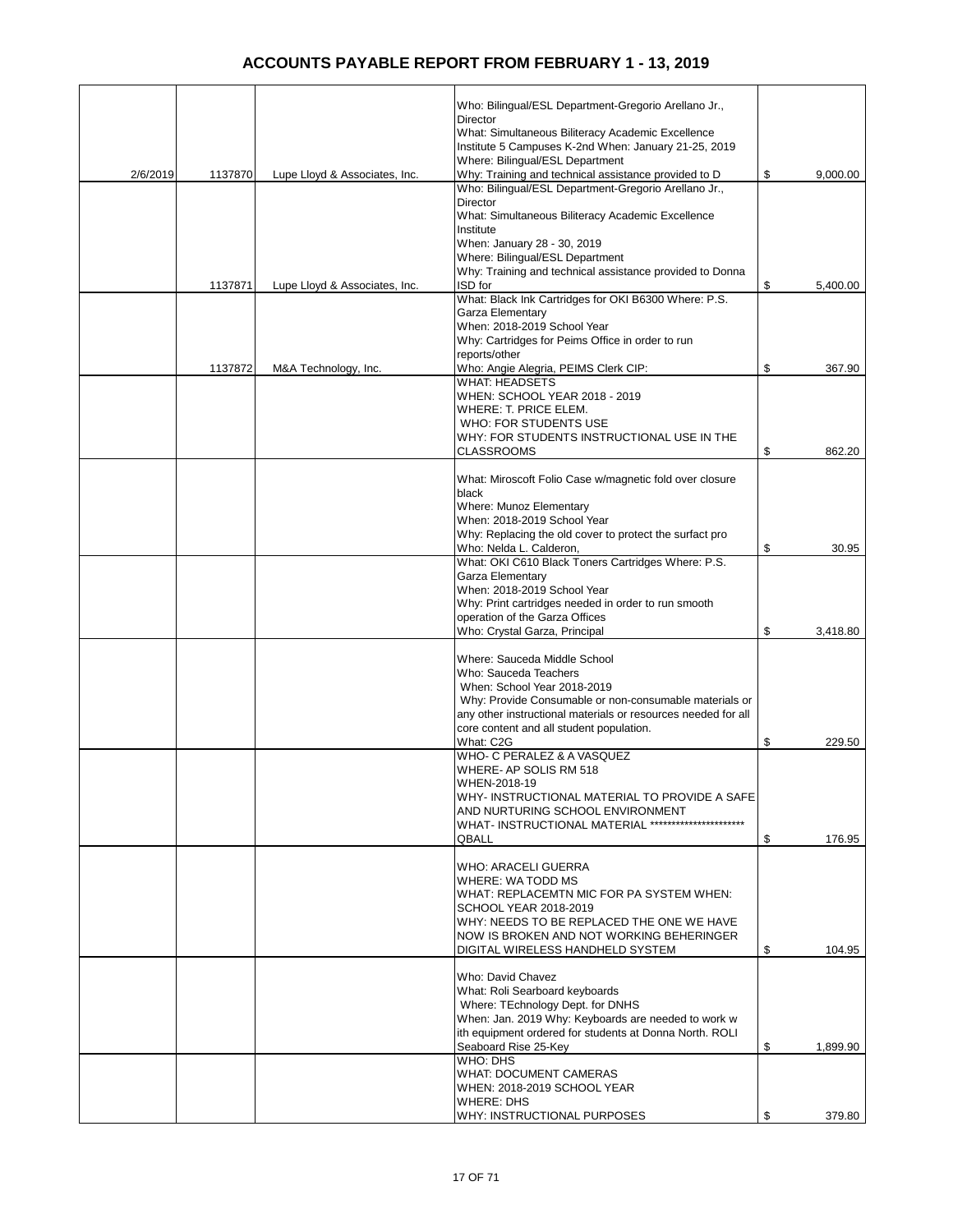|          |         |                                  | WHO: DHS                                                                        |                 |
|----------|---------|----------------------------------|---------------------------------------------------------------------------------|-----------------|
|          |         |                                  | <b>WHAT: TONER DRUMS</b>                                                        |                 |
|          |         |                                  | WHEN: 2018-2019 SCHOOL YEAR<br><b>WHERE: DHS</b>                                |                 |
| 2/6/2019 | 1137872 | M&A Technology, Inc.             | WHY: INSTRUCTIONAL PURPOSES                                                     | \$<br>1,099.20  |
|          |         |                                  | Who: M & A Technology                                                           |                 |
|          |         |                                  | What: 3 Doodler replacements                                                    |                 |
|          |         |                                  | When: 2018-2019 School year                                                     |                 |
|          |         |                                  | Where: DAEP Campus                                                              |                 |
|          |         |                                  | Why: To replace the packages used.                                              | \$<br>159.29    |
|          |         |                                  | WHO: R. LEAL                                                                    |                 |
|          |         |                                  | WHAT: OKI C610 BLACK CATRIDGE                                                   |                 |
|          |         |                                  | WHEN: 2018-2019 SCHOOL YEAR<br>WHERE: DONNA HIGH SCHOOL (ATHLETIC               |                 |
|          |         |                                  | DEPARTMENT)                                                                     |                 |
|          |         |                                  | WHY: TO CONTINUE TO USE PRINTERS IN WORK                                        |                 |
|          |         |                                  | AREA                                                                            | \$<br>1,139.60  |
|          |         |                                  | Who: Technology Technicians                                                     |                 |
|          |         |                                  | What: Bits                                                                      |                 |
|          |         |                                  | Where: Technology Dept.                                                         |                 |
|          |         |                                  | When:Jan. 2019                                                                  |                 |
|          |         |                                  | Why: bits needed for the technicians to hang smartboards                        |                 |
|          |         |                                  | and other tech equipment. Xtremepower US 32 set Tamper<br>Proof 1 Poxi w holder | \$<br>22.95     |
|          |         |                                  | who: Veterans Middle School Administration (Police office)                      |                 |
|          |         |                                  |                                                                                 |                 |
|          |         |                                  | what: dell 1720 DN toner Hi Yield 6000 pg when: 2018-2019                       |                 |
|          |         |                                  | school year                                                                     |                 |
|          |         |                                  | where: Veterans Middle School (police office) why:                              |                 |
|          |         |                                  | instructional materials are supple                                              |                 |
|          |         |                                  | mental to upgrade the entire educat                                             | \$<br>281.90    |
|          |         |                                  | WHO: W.A TODD TEACHERS<br>WHAT: AV. HEADPHONES                                  |                 |
|          |         |                                  | WHEN: 2018 - 2019 SCHOOL YEAR                                                   |                 |
|          |         |                                  | WHERE: W.A TODD TEACHERS                                                        |                 |
|          |         |                                  | WHY:NEED FOR USE OF ISTATION ECT. TO REPLACE                                    |                 |
|          |         |                                  | <b>OLD ONES</b>                                                                 | \$<br>741.50    |
|          |         |                                  | Who: Aliyah Medina                                                              |                 |
|          |         |                                  | What: Official                                                                  |                 |
|          |         |                                  | When: Jan. 10, 2019                                                             |                 |
|          |         |                                  | Where: DHS                                                                      | \$<br>70.00     |
|          | 1137873 | MEDINA, ALIYAH                   | Why: Varsity Boys Wrestling DHS/DNHS<br>Who: Todd Cafeteria                     |                 |
|          |         |                                  | What: Serving Line for Food                                                     |                 |
|          |         |                                  | When: Fall 2018                                                                 |                 |
|          |         |                                  | Where: Todd Cafeteria                                                           |                 |
|          |         |                                  | Why: Current line is not efficient for the amount of students                   |                 |
|          |         |                                  | needed for being served                                                         |                 |
|          |         |                                  |                                                                                 |                 |
|          |         |                                  | RFP 020718-043                                                                  |                 |
|          | 1137874 |                                  | Board Award = \$3,000,000                                                       | \$<br>96.386.00 |
|          |         | <b>MISSION RESTAURANT SUPPLY</b> | <b>WHAT:STUDENTS MEALS</b>                                                      |                 |
|          |         |                                  | WHEN: FEB 13-17, 2019                                                           |                 |
|          |         |                                  | WHERE: SAN ANTONIO, TX.                                                         |                 |
|          |         |                                  | WHO: DN STUDENTS                                                                |                 |
|          |         |                                  | WHO ADVANCED TO STATE                                                           |                 |
|          | 1137875 | Machietto, Michel                | WHY: STATE COMPETITION                                                          | \$<br>260.00    |
|          |         |                                  | Who: M. Michetto-Band                                                           |                 |
|          |         |                                  | What: Mileage Reimbursement                                                     |                 |
|          |         |                                  | When: December, 2018<br>Where: DNHS F.A.                                        |                 |
|          |         |                                  | Why: Teacher travels to works with HS and MS students                           | \$<br>40.71     |
|          |         |                                  | <b>WHAT: ELECTRICITY SERVICES</b>                                               |                 |
|          |         |                                  | WHY: MONTHLY CHARGE                                                             |                 |
|          |         |                                  | WHEN: 12/28/18-1/29/19                                                          |                 |
|          |         |                                  | <b>WHERE: DONNA ISD</b>                                                         |                 |
|          | 1137876 | Magic Valley Electric Coop, inc  | WHO: OUT OF CITY LIMIT CAMPUSES                                                 | \$<br>47,275.95 |
|          |         |                                  |                                                                                 |                 |
|          |         |                                  | <b>WHO: DNHS MARIACHI</b>                                                       |                 |
|          |         |                                  | <b>WHAT: MEAL ALLOWANCE</b><br>WHEN: FEB 09, 2019                               |                 |
|          |         |                                  | WHERE: GRAND PRAIRIE, TEXAS                                                     |                 |
|          |         |                                  | WHY: MEAL ALLOWANCE FOR MARIACHI STUDENTS                                       |                 |
|          | 1137877 | Marcos Sanchez                   | WHO ADVANCE TO STATE IN TMAE COMPETITION.                                       | \$<br>360.00    |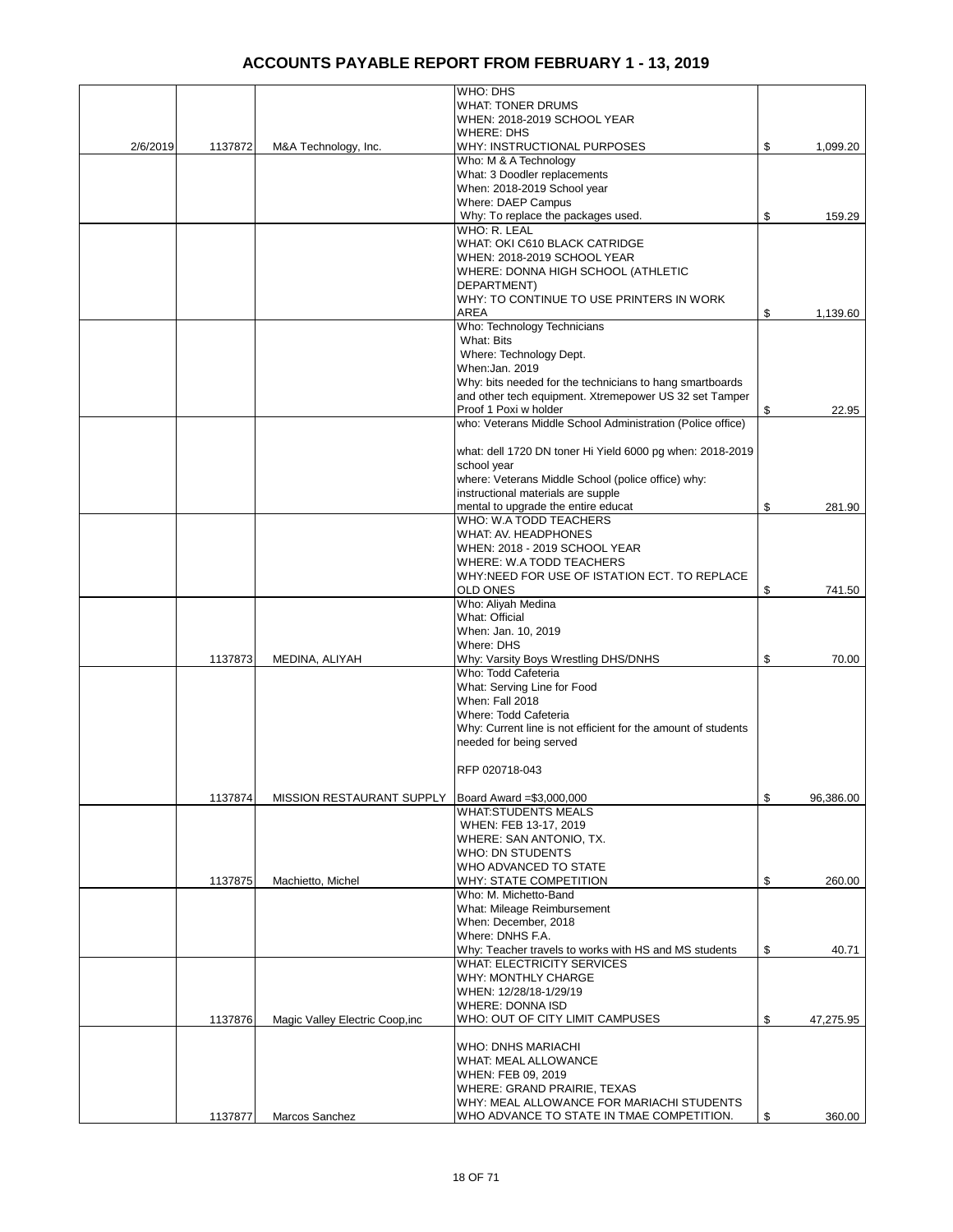|          |         |                           | <b>WHO: DNHS MARIACHI</b>                                                           |                |
|----------|---------|---------------------------|-------------------------------------------------------------------------------------|----------------|
|          |         |                           | WHAT: MEAL ALLOWANCE<br>WHEN: FEB 10, 2019                                          |                |
|          |         |                           | WHERE: GRAND PRAIRIE, TEXAS                                                         |                |
|          |         |                           | WHY: MEAL ALLOWANCE FOR MARIACHI STUDENTS                                           |                |
| 2/6/2019 | 1137877 | Marcos Sanchez            | WHO ADVANCE TO STATE IN TMAE COMPETITION.                                           | \$<br>240.00   |
|          |         |                           | <b>WHO: DNHS MARIACHI</b>                                                           |                |
|          |         |                           | <b>WHAT: MEAL ALLOWANCE</b>                                                         |                |
|          |         |                           | WHEN: FEB 8, 2019                                                                   |                |
|          |         |                           | WHERE: GRAND PRAIRIE, TEXAS<br>WHY: MEAL ALLOWANCE FOR MARIACHI STUDENTS            |                |
|          |         |                           | WHO ADVANCE TO STATE IN TMAE COMPETITION.                                           | \$<br>240.00   |
|          |         |                           |                                                                                     |                |
|          |         |                           | WHO: Dr. Diana Villanueva, Special Education Director                               |                |
|          |         |                           | <b>WHAT: Sweet Bread</b><br>WHEN: January 29, 2018                                  |                |
|          |         |                           | <b>WHERE: Special Ed. Dept</b>                                                      |                |
|          |         |                           | WHY: Parent/Student Meeting Hands On Strategies Muniti-                             |                |
|          |         |                           | Sensory Learning for parents of students visually blind and                         |                |
|          | 1137878 | Marines Bakery            | home bound.<br>WHO: MARTINEZ, JOSE A                                                | \$<br>30.00    |
|          |         |                           | WHAT: GIRLS BASKETBALL ATHLETIC OFFICIAL                                            |                |
|          |         |                           | WHEN: 12/6/19                                                                       |                |
|          |         |                           | <b>WHERE: DONNA NORTH</b>                                                           |                |
|          | 1137879 | Martinez, Jose A.         | WHY: UIL REQUIREMENT (SAUCEDA VS CENTRAL) 7A<br>AND 7B                              | \$<br>190.00   |
|          |         |                           | Who: Nora Martes                                                                    |                |
|          |         |                           | What: Training                                                                      |                |
|          |         |                           | When; January 16 & 17, 2019                                                         |                |
|          |         |                           | Where: M. Rivas Elementary<br>Why: Two days of writing training with students while |                |
|          |         |                           | teachers observe in the areas of editing, revising, and/or                          |                |
|          | 1137880 | May The Fours Be With You | expository Training includes full color handout                                     | \$<br>3,500.00 |
|          |         |                           | <b>STUDENT MEALS</b>                                                                |                |
|          |         |                           | <b>WHO: GARICA</b><br><b>WHAT: STUDENT MEALS</b>                                    |                |
|          |         |                           | WHEN: 1/17/19                                                                       |                |
|          |         |                           | <b>WHERE: DONNA TOURN</b>                                                           |                |
|          | 1137881 | McDonald's - Donna        | WHY: MEALS FOR STUDENT PLAYERS FOR TOURN.                                           | \$<br>280.00   |
|          |         |                           | <b>STUDENT MEALS</b><br><b>WHO: TONY GARCIA</b>                                     |                |
|          |         |                           | <b>WHAT: STUDENT MEALS</b>                                                          |                |
|          |         |                           | WHEN: JANUARY 2, 2019                                                               |                |
|          |         |                           | WHERE: CORPUS CHRISTI TX CALLALEN HIGH<br><b>SCHOOL</b>                             |                |
|          |         |                           | WHY: GIRLS SOCCER GAME                                                              | \$<br>255.00   |
|          |         |                           | <b>WHO: F MARTINEZ</b>                                                              |                |
|          |         |                           | WHEN: 1/4/19                                                                        |                |
|          |         |                           | WHERE: PACE HIGH<br><b>WHAT: POWERLIFTING MEET</b>                                  |                |
|          |         |                           | WHY: STUDENT MEAL                                                                   | \$<br>115.00   |
|          |         |                           | WHO: R. ALVAREZ/C. RAMIREZ                                                          |                |
|          |         |                           | <b>WHAT: STUDENT MEALS</b>                                                          |                |
|          |         |                           | WHEN: JANUARY 18, 2019<br><b>WHERE: VETERANS</b>                                    |                |
|          |         |                           | WHY: 8TH GIRLS SOCCER TOURNAMENT                                                    | \$<br>121.21   |
|          |         |                           | WHO: VETERANS MS DANCE                                                              |                |
|          |         |                           | WHAT; MEAL ALLOWANCE                                                                |                |
|          |         |                           | WHEN: FEB 9-10, 2019<br>WHERE: NEW BRAUNFELS, TEXAS                                 |                |
|          |         |                           | WHY: STUDENTS WILL BE COMPETING IN                                                  |                |
|          | 1137882 | Medrano, Dulce C.         | SHOWCASE.                                                                           | \$<br>441.00   |
|          |         |                           | WHO: VETERANS MS DANCE                                                              |                |
|          |         |                           | WHAT: MEAL ALLOWANCE<br>WHEN: FEB 16, 2019                                          |                |
|          |         |                           | WHERE: AUSTIN, TEXAS                                                                |                |
|          |         |                           | WHY: MEAL ALLOWANCE FOR DANCE STUDENTS                                              |                |
|          |         |                           | WHO WILL BE COMPETING IN LONE START STATE                                           |                |
|          | 1137883 | Medrano, Dulce C.         | DANCE CHAMPIONSHIP                                                                  | \$<br>567.00   |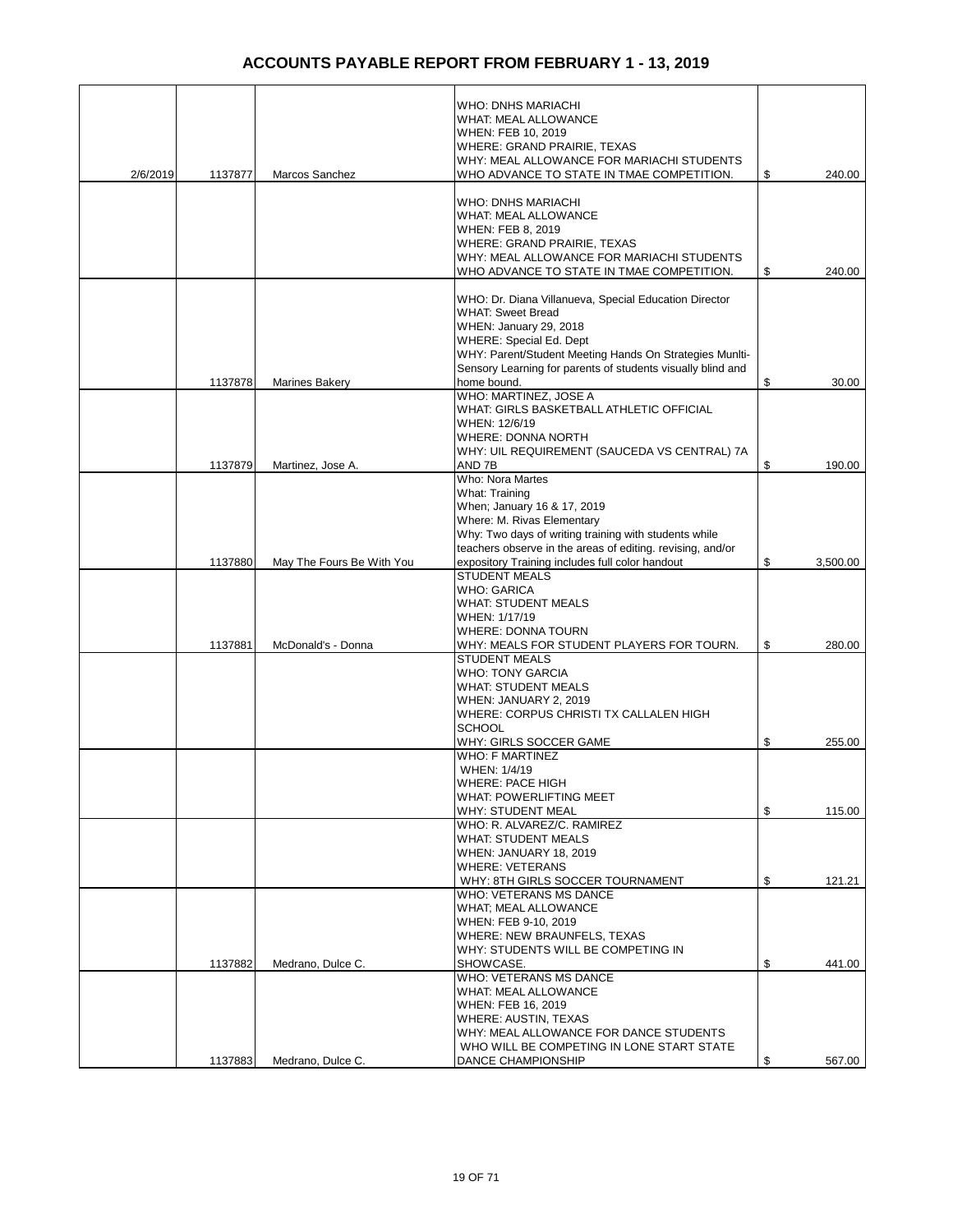|          |         |                                    | WHO: CTE DIRECTOR DAVID MORENO WHAT: HOTEL                                                |                  |
|----------|---------|------------------------------------|-------------------------------------------------------------------------------------------|------------------|
|          |         |                                    | WHEN: 2/10/19-2/13/19                                                                     |                  |
|          |         |                                    | WHERE: SAN ANTONIO, TX<br>WHY: CTAT CONFERENCE HOTEL ROOM FOR DAVID                       |                  |
| 2/6/2019 | 1137884 | Menger Hotel                       | Q. MORENO                                                                                 | \$<br>837.27     |
|          |         |                                    | <b>WHAT: LIGHT SERVICES</b>                                                               |                  |
|          |         |                                    | WHEN: 10/29/18-11/29/18<br><b>WHERE: DONNA ISD</b>                                        |                  |
|          |         |                                    | WHY: SERVICES RENDERED                                                                    |                  |
|          | 1137885 | MidAmerican Energy Services, LLC   | WHO: IN CITY CAMPUSES AND DEPT.'S                                                         | \$<br>121,040.18 |
|          |         |                                    | WHO: CTE DEPARTMENT                                                                       |                  |
|          |         |                                    | <b>WHAT: COOLER AND WATER</b><br>WHEN: MONTH OF NOVEMBER                                  |                  |
|          |         |                                    | <b>WHERE: DNHS</b>                                                                        |                  |
|          |         |                                    | WHY: DRINKING WATER FOR STAFF AND STUDENTS.                                               |                  |
|          | 1137886 | Mountain Glacier Llc               | HOT AND COLD WATER COOLER                                                                 | \$<br>84.88      |
|          |         |                                    | WHO: CTE DEPARTMENT<br>WHAT: WATER AND COOLER                                             |                  |
|          |         |                                    | WHEN: MONTH OF NOVEMBER                                                                   |                  |
|          |         |                                    | <b>WHERE: CENTRAL OFFICE</b>                                                              |                  |
|          |         |                                    | WHY: STAFF DRINKING WATER HOT AND COLD                                                    |                  |
|          |         |                                    | <b>WATER COOLER</b><br>WHO: CTE DEPARTMENT                                                | \$<br>(2.98)     |
|          |         |                                    | WHAT: WATER AND COOLER                                                                    |                  |
|          |         |                                    | WHEN: MONTH OF NOVEMBER                                                                   |                  |
|          |         |                                    | <b>WHERE: CENTRAL OFFICE</b>                                                              |                  |
|          |         |                                    | WHY: STAFF DRINKING WATER HOT AND COLD<br><b>WATER COOLER</b>                             | \$<br>11.99      |
|          |         |                                    | WHO: CTE DEPARTMENT                                                                       |                  |
|          |         |                                    | WHAT: DRINKING WATER AND COOLER WHEN: MONT                                                |                  |
|          |         |                                    | OF NOVEMBER                                                                               |                  |
|          |         |                                    | <b>WHERE: DNHS</b><br>WHY: DRINKING WATER FOR STUDENTS /STAFF HOT                         |                  |
|          |         |                                    | AND COLD WATER COOLER                                                                     | \$<br>(27.96)    |
|          |         |                                    | Who: Fine Arts Director                                                                   |                  |
|          |         |                                    | What: Water supply                                                                        |                  |
|          |         |                                    | When: Feb. 1, 2018                                                                        |                  |
|          |         |                                    | Where: F.A. Admin office<br>Why: Need drinking water available                            | \$<br>16.98      |
|          |         |                                    | WHO: Staff & Visitors                                                                     |                  |
|          |         |                                    | <b>WHAT: Drinking Water</b>                                                               |                  |
|          |         |                                    | <b>WHERE: Federal Programs Office</b><br>WHEN: Month of January 2019                      |                  |
|          |         |                                    | WHY: Day-to-Day Department Operations Acct. #: 008864 5                                   |                  |
|          |         |                                    | gallon Containers of Drinking Water                                                       | \$<br>13.98      |
|          |         |                                    | <b>STUDENT MEAL</b>                                                                       |                  |
|          |         |                                    | <b>WHO: A SANCHEZ</b><br>WHEN: 12/29/18                                                   |                  |
|          |         |                                    | <b>WHERE: HARLINGEN SOUTH</b>                                                             |                  |
|          |         |                                    | <b>WHAT: SOCCER SCRIMMAGE</b>                                                             |                  |
|          | 1137887 | Mr. Gatti's Pizza #409 - Harlingen | WHY: STUDENT MEAL                                                                         | \$<br>154.00     |
|          |         |                                    | <b>WHO: MAINT/JAIME</b><br>WHAT: PIPE NIPPLE                                              |                  |
|          |         |                                    | <b>WHEN: JAN 2019</b>                                                                     |                  |
|          |         |                                    | <b>WHERE: MAINT</b>                                                                       |                  |
|          | 1137888 | Msc Industrial Supply Co.          | WHY: STOCK                                                                                | \$<br>24.00      |
|          |         |                                    | who 5th grade students<br>what pizzas for AR rewards                                      |                  |
|          |         |                                    | when Jan. 11, 2019 Friday                                                                 |                  |
|          |         |                                    | where salinas elem.                                                                       |                  |
|          | 1137889 | Muy Pizza Tejas, LLC               | why Increase in AR Participation<br>WHO: CTE TEACHER LUCERO GONZALEZ WHAT:                | \$<br>26.97      |
|          |         |                                    | <b>STUDENT EXAMS</b>                                                                      |                  |
|          |         |                                    | <b>WHEN: FY 18-19</b>                                                                     |                  |
|          |         |                                    | <b>WHERE: DNHS</b>                                                                        |                  |
|          |         |                                    | WHY: INSTRUCTIONAL EXAMS PHLEBOTOMY                                                       |                  |
|          | 1137890 |                                    | National Healthcareer Association (NTECHNICIAN (CPT) ONLINE EXAM<br>Who: Herminio Nevarez | \$<br>2,046.00   |
|          |         |                                    | What: Official                                                                            |                  |
|          |         |                                    | When: Jan. 15, 2019                                                                       |                  |
|          |         |                                    | Where: Todd                                                                               |                  |
|          | 1137891 | Nevarez, Herminio                  | Why: 7A Boys BB Todd/Cuellar                                                              | \$<br>120.00     |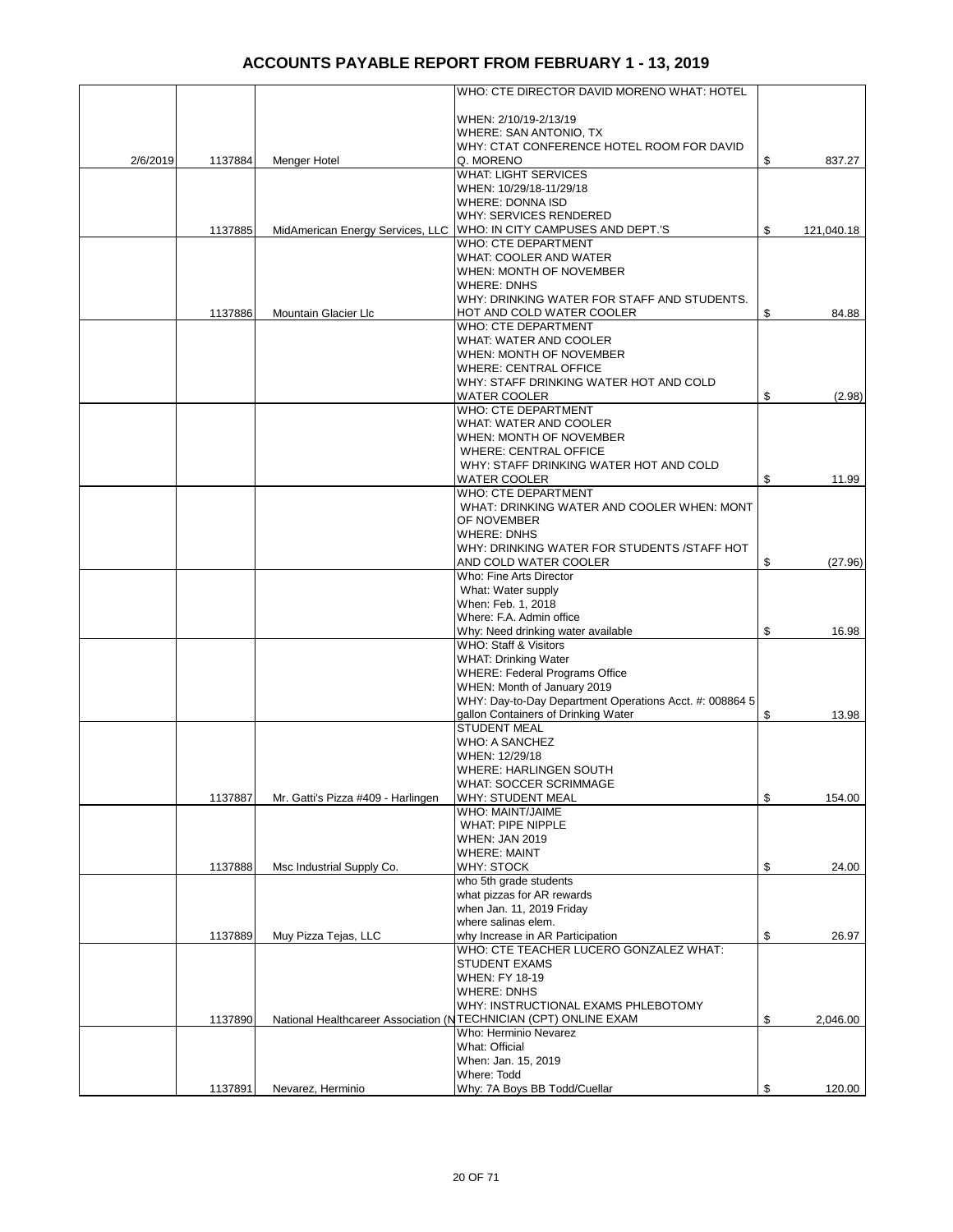|          |         |                                                          | When January 2019                                                                       |                 |
|----------|---------|----------------------------------------------------------|-----------------------------------------------------------------------------------------|-----------------|
|          |         |                                                          | What Produce/Vegetables<br>Who CNP                                                      |                 |
|          |         |                                                          | Why Student Needs                                                                       |                 |
| 2/6/2019 | 1137892 | Nicho Produce Co. Inc.                                   | Where District Cafeterias                                                               | \$<br>11,058.52 |
|          |         |                                                          | When January 2019<br>What Produce/Vegetables                                            |                 |
|          |         |                                                          | Who CNP                                                                                 |                 |
|          |         |                                                          | Where District Cafeterias                                                               |                 |
|          |         |                                                          | Why Student Needs                                                                       | \$<br>3,481.38  |
|          |         |                                                          | <b>WHAT: WATER SERVICES</b><br>WHEN: 12/20/18-1/20/19                                   |                 |
|          |         |                                                          | <b>WHY: MONTHLY CHARGES</b>                                                             |                 |
|          |         |                                                          | <b>WHERE: DONNA ISD</b>                                                                 |                 |
|          | 1137893 | North Alamo Water Supply                                 | WHO: OUT OF CITY LIMITS CAMPUSES<br>WHO: AYALA                                          | \$<br>7,740.34  |
|          |         |                                                          | <b>WHAT: ENTRY FEE</b>                                                                  |                 |
|          |         |                                                          | WHEN: 2/15/19-2/16/19                                                                   |                 |
|          |         |                                                          | <b>WHERE: SAN ANTONIO TEXAS</b>                                                         |                 |
|          | 1137894 | North East ISD                                           | WHY: UIL REGIONAL WRESTLING MEET<br>What: Staff room allowance.                         | \$<br>270.00    |
|          |         |                                                          | Who: Randy Alejandro & Armando Garcia, Donna High                                       |                 |
|          |         |                                                          | School Band.                                                                            |                 |
|          |         |                                                          | When: February 13-17, 2019.<br>Where: Henry B. Convention Center / TMEA Convention /    |                 |
|          |         |                                                          | San Antonio, Texas. Why: Room allowance needed                                          |                 |
|          | 1137895 | OMNI LA MANSION CORPORATIO processed and paid in order t |                                                                                         | \$<br>837.27    |
|          |         |                                                          | WHO: ORTIZ, JESUS                                                                       |                 |
|          |         |                                                          | WHAT: BOYS BASKETBALL ATHLETIC OFFICIAL<br>WHEN: 12/15/18                               |                 |
|          |         |                                                          | WHERE: DONNA NORTH                                                                      |                 |
|          |         |                                                          | WHY: UIL REQUIREMENT (DNHS VS WESLACO EASE)                                             |                 |
|          | 1137896 | ORTIZ, JESUS                                             | 9TH AND JV LIGHT<br><b>ATHLETIC OFFICIAL</b>                                            | \$<br>115.00    |
|          |         |                                                          | WHO: OZUNA ERIN                                                                         |                 |
|          |         |                                                          | WHAT: GIRLS BASKETBALL ATHLETIC OFFICIAL                                                |                 |
|          |         |                                                          | WHEN: 12/17/19                                                                          |                 |
|          |         |                                                          | <b>WHERE: DONNA NORTH</b><br>WHY: UIL REQUIREMENT (SAUCEDA VS TODD) 8A                  |                 |
|          | 1137897 | OZUNA, ERIN                                              | AND 8B                                                                                  | \$<br>95.00     |
|          |         |                                                          | <b>WHO: DHS ART</b>                                                                     |                 |
|          |         |                                                          | WHAT: ADOBE LIC<br>WHEN: JANUARY 2019                                                   |                 |
|          |         |                                                          | WHERE: DHS                                                                              |                 |
|          | 1137898 | PCMG, Inc.                                               | WHY: INSTRUCTIONAL PURPOSES                                                             | \$<br>2,450.00  |
|          |         |                                                          | Who: Bilingual/ESL Department-Gregorio Arellano Jr.,                                    |                 |
|          |         |                                                          | Director<br>What: Texas Educator Certification Program Exam                             |                 |
|          |         |                                                          | Reimbursement-ESL/Supplemental                                                          |                 |
|          |         |                                                          | When: January 2019                                                                      |                 |
|          |         |                                                          | Where: Bilingual/ESL Department<br>Why: ESL/Supplemental Exam Reimbursement John Pena - |                 |
|          | 1137899 | PENA, JOHN ERIC                                          | Тe                                                                                      | \$<br>118.87    |
|          |         |                                                          |                                                                                         |                 |
|          |         |                                                          | What: C800 Sing Alleluia Johnson, Victor C. Voice Trax<br>Accomp CD. Contest Music.     |                 |
|          |         |                                                          | Who: Alexa Salas, AP Solis Choir.                                                       |                 |
|          |         |                                                          | When: March 4, 2019.                                                                    |                 |
|          |         |                                                          | Where: AP Solis and Harlingen Performing Arts Center.                                   |                 |
|          | 1137900 | PENDER'S MUSIC CO                                        | Why: To learn, perform and be evaluated on for UIL.<br>Who: Jose M. Palacios            | \$<br>40.49     |
|          |         |                                                          | What: Official                                                                          |                 |
|          |         |                                                          | When: Jan. 18, 2019                                                                     |                 |
|          |         |                                                          | Where: DHS                                                                              |                 |
|          | 1137901 | Palacios, Jose M.                                        | Why: Boys V BB DHS/Bro. Vets<br><b>ATHLETIC OFFICIAL</b>                                | \$<br>170.00    |
|          |         |                                                          | WHO: PEDRAZA, NOEL                                                                      |                 |
|          |         |                                                          | WHAT: BOYS BASKETBALL ATHLETIC OFFICIAL                                                 |                 |
|          |         |                                                          | WHEN: 1/11/19<br><b>WHERE: DNHS</b>                                                     |                 |
|          |         |                                                          | WHY: UIL REQUIREMENT (DNHS VS EDINBURG)                                                 |                 |
|          | 1137902 | Pedraza, Noel                                            | VARSITY                                                                                 | \$<br>155.00    |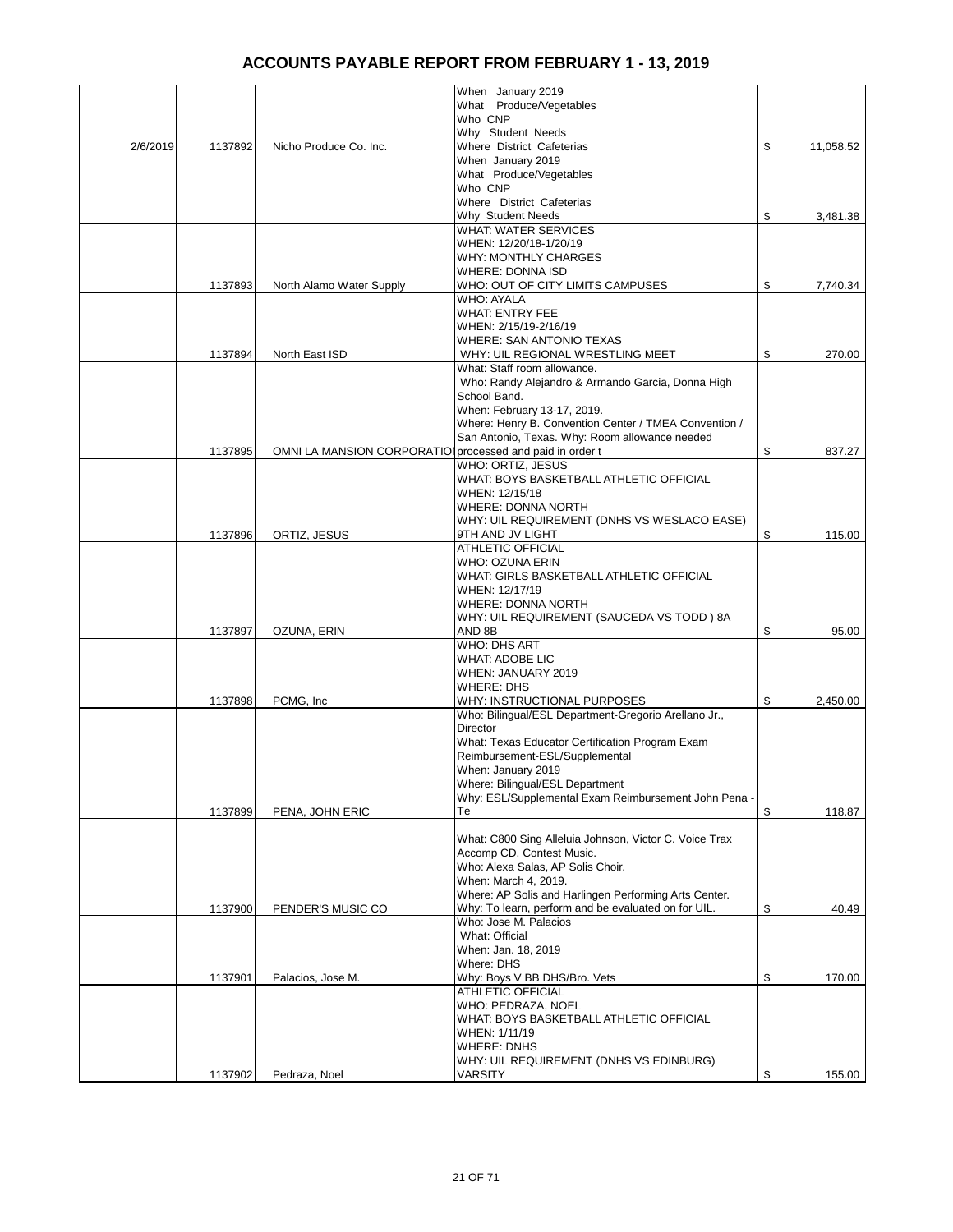|          |         |                            | WHO: PEREZ/ GRIMALDO                                                     |                |
|----------|---------|----------------------------|--------------------------------------------------------------------------|----------------|
|          |         |                            | <b>WHAT: STUDENT MEALS</b><br>WHEN: 1/17/19                              |                |
|          |         |                            | WHERE: WESLACO MARY HOGE                                                 |                |
| 2/6/2019 | 1137903 | Peter Piper Pizza          | WHY: MEALS FOR UIL GAME                                                  | \$<br>221.98   |
|          |         |                            | <b>WHAT? K9 SUPPLIES</b>                                                 |                |
|          |         |                            | WHEN? 2018-2019                                                          |                |
|          |         |                            | WHERE? DISD POLICE DEPT<br>WHO? K9 INDIO                                 |                |
|          |         |                            | WHY? SUPPLIES ARE NEEDED TO MAINTAIN K9 INDIO                            |                |
|          | 1137904 | Petsmart                   | IN GOOD HEALTH                                                           | \$<br>231.82   |
|          |         |                            | WHO: CRISTOBAL PIZANO                                                    |                |
|          |         |                            | WHAT: GIRLS BASKETBALL ATHLETIC OFFICIAL<br>WHEN: 12/17/18               |                |
|          |         |                            | <b>WHERE: SAUCEDA MS</b>                                                 |                |
|          |         |                            | WHY: UIL REQUIREMENT (SAUCEDA VS SOLIS) 7A AND                           |                |
|          | 1137905 | Pizano, Cristobal          |                                                                          | \$<br>95.00    |
|          |         |                            | WHAT: HONOR ROLL SUPPLIES WHEN: SCHOOL YEAR                              |                |
|          |         |                            | 2018-2019<br>WHERE: T. PRICE ELEM. SCHOOL                                |                |
|          |         |                            | <b>WHO: FOR STUDENTS</b>                                                 |                |
|          |         |                            | WHY: TO REWARD STUDENTS FOR ACADEMIC                                     |                |
|          | 1137906 | <b>Positive Promotions</b> | <b>ACHIEVEMENTS</b>                                                      | \$<br>397.80   |
|          |         |                            | BLANKET PO FOR AMBULANCE SERVICE FOR 2018-<br>2019 ATHLETIC SCHOOL YEAR. |                |
|          |         |                            |                                                                          |                |
|          |         |                            | WHO: MARICHALAR                                                          |                |
|          |         |                            | <b>WHAT: AMBULANCE SERVICE</b>                                           |                |
|          |         |                            | WHEN: \$1750.00 MONTHLY FROM OCTOBER - JUNE                              |                |
|          |         |                            | 2019<br>WHERE: DONNA NORTH HIGH SCHOOL                                   |                |
|          |         |                            | WHY: NEEDED FOR STUDENT SAFETY FOR ALL                                   |                |
|          | 1137907 | Precise EMS LLC            | <b>SPORTS AND</b>                                                        | \$<br>1,750.00 |
|          |         |                            |                                                                          |                |
|          |         |                            | BUYBOARD: 487-15 QUOTE: 7026498550 WHO: CTE                              |                |
|          |         |                            | CANDELARIO VEGA, AUTO COLLISION INSTRUCTOR<br><b>WHAT: TEXTBOOKS</b>     |                |
|          |         |                            | WHEN: 2018-2019 SCHOOL YEAR                                              |                |
|          |         |                            | WHERE: DONNA HIGH SCHOOL                                                 |                |
|          | 1137908 | <b>Prentice Hall</b>       | WHY: INSTRUCTIONAL RESOURCES                                             | \$<br>3,086.84 |
|          |         |                            | <b>WHO: Diagnosticians</b><br>WHAT: F-FVII:2 Test Booklets (20)          |                |
|          |         |                            | WHEN: January 2019                                                       |                |
|          |         |                            | WHERE: Special Ed. Dept.                                                 |                |
|          |         |                            | WHY: to assess and determine eligibility of student                      |                |
|          | 1137909 | Pro-Ed                     | services.                                                                | \$<br>1,060.00 |
|          |         |                            | (WHAT) AXIS P3225 -LV NETWORK SURVEILLANCE                               |                |
|          |         |                            | FIXED DOME CAMERA- OPTIMIZED FOR FORENSIC                                |                |
|          |         |                            | IMAGING (WHO) LETICIA CHAVEZ PRINCIPAL (WHERE)                           |                |
|          |         |                            | ELOY G. SALAZAR ELEMENTARY (WHEN) 2018-2019                              |                |
|          | 1137910 | ProSound, Inc.             | (WHY) CAMERAS NEEDED FOR STUDENT SAFETY<br>PRE-GAME STUDENT MEALS        | \$<br>1,120.00 |
|          |         |                            | <b>WHO: TONY GARCIA</b>                                                  |                |
|          |         |                            | <b>WHAT: STUDENT MEALS</b>                                               |                |
|          |         |                            | WHEN: JAN 15, 2019                                                       |                |
|          |         |                            | WHERE: DNHS GOING TO LAREDO NIXON HS                                     |                |
|          | 1137911 | RAISING CANE'S 249         | WHY: VARSITY AND JV DARK GAME<br><b>WHO: F MARTINEZ</b>                  | \$<br>248.18   |
|          |         |                            | WHEN: 1/4/19                                                             |                |
|          |         |                            | <b>WHERE: PACE HIGH</b>                                                  |                |
|          |         |                            | WHAT: POWERLIFTING MEET                                                  |                |
|          |         |                            | <b>WHY: STUDENT MEAL</b>                                                 | \$<br>151.57   |
|          |         |                            | WHO: M. EPPERSON<br>WHAT: STUDENT MEALS-PRE-GAME                         |                |
|          |         |                            | WHEN: JANUARY 18, 2019                                                   |                |
|          |         |                            | WHERE: DONNA HIGH SCHOOL                                                 |                |
|          |         |                            | WHY: DHS VS B. VETERANS VARSITY                                          | \$<br>119.50   |
|          |         |                            | <b>WHAT: 3 WASTE CONTAINERS</b>                                          |                |
|          |         |                            | WHY: PICK UP SERVICE<br>WHEN: 2/1-2/28, 2019                             |                |
|          |         |                            | <b>WHERE: DONNA ISD</b>                                                  |                |
|          | 1137912 | REPUBLIC SERVICES, INC     | WHO: DONNA NORTH HS. & MUNOZ ELEM.                                       | \$<br>4,105.29 |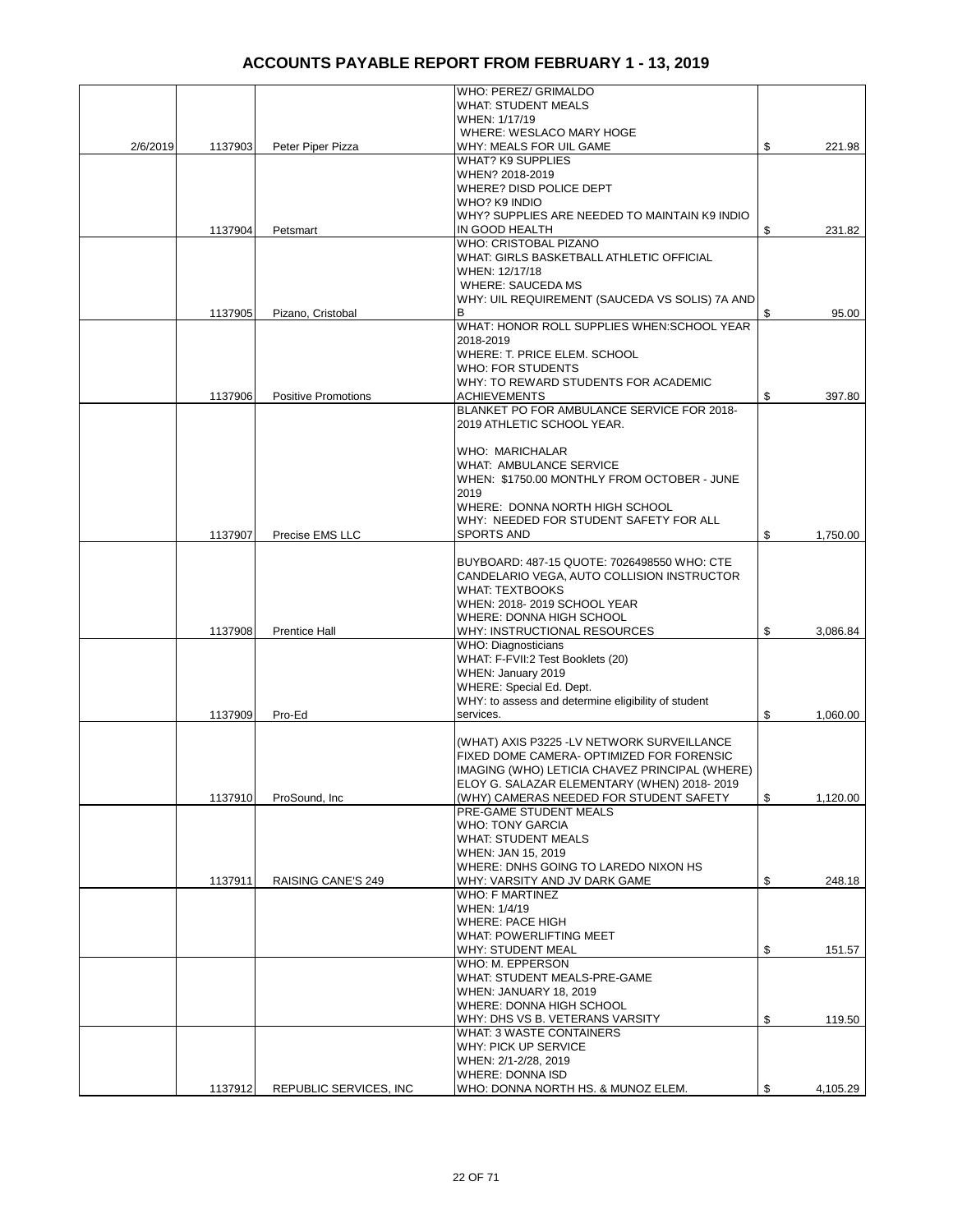|          |         |                         | <b>WHAT: WASTE SERVICES</b>                                                |                 |
|----------|---------|-------------------------|----------------------------------------------------------------------------|-----------------|
|          |         |                         | WHEN: 02/1-02/28, 2019                                                     |                 |
|          |         |                         | <b>WHY: MONTHLY CHARGES</b>                                                |                 |
|          |         |                         | <b>WHERE: DONNA ISD</b>                                                    |                 |
| 2/6/2019 | 1137912 | REPUBLIC SERVICES, INC  | WHO: CAMPUSES AND DEPT.'S                                                  | \$<br>13,162.97 |
|          |         |                         | <b>WHAT: WASTE SERVICES</b>                                                |                 |
|          |         |                         |                                                                            |                 |
|          |         |                         | <b>WHY: MONTHLY CHARGES</b>                                                |                 |
|          |         |                         | WHEN: 02/01-02/28, 2019                                                    |                 |
|          |         |                         | <b>WHERE: DONNA ISD</b>                                                    |                 |
|          |         |                         | <b>WHO: DISTRICT CAFE</b>                                                  | \$<br>17,668.04 |
|          |         |                         |                                                                            |                 |
|          |         |                         | WHO: RUIZ                                                                  |                 |
|          |         |                         | <b>WHAT: REGISTRATION FEE</b>                                              |                 |
|          |         |                         | WHEN: 2018-2019 REGIONAL GOLF MEET WHERE:                                  |                 |
|          |         |                         | DNHS GOING TO SAN ANTONIO, TEXAS                                           |                 |
|          | 1137913 | <b>RGVGCA</b>           | WHY: uil REQUIREMENT FOR REGIONAL GOLF MEET                                | \$<br>125.00    |
|          |         |                         | WHO: RAMIREZ, RUBEN                                                        |                 |
|          |         |                         | WHAT: BOYS BASEBALL ATHLETIC OFFICIAL                                      |                 |
|          |         |                         | WHEN: 12/17/18                                                             |                 |
|          |         |                         | <b>WHERE: SAUCEDA MS</b>                                                   |                 |
|          | 1137914 | Ramirez, Ruben          | WHY: UIL REQUIREMENT (SAUCEDA VS TODD) 7A                                  | \$<br>75.00     |
|          |         |                         | Who: Velma Rangel, Assistant Superintendent of District                    |                 |
|          |         |                         | Operations What: Meal Reimbursement                                        |                 |
|          |         |                         | When: 2018-2019 School Year                                                |                 |
|          |         |                         | Where: San Antonio, Tx                                                     |                 |
|          | 1137915 | Rangel, Velma           | Why: The Lone Star Governance Training                                     | \$<br>24.03     |
|          |         |                         | Rack, Combo Organizer                                                      |                 |
|          |         |                         | RFP #042518-393                                                            |                 |
|          |         |                         | What: Organizer                                                            |                 |
|          |         |                         | Where: Warehouse                                                           |                 |
|          |         |                         | Who: Warehouse                                                             |                 |
|          |         |                         | Why: Office use                                                            |                 |
|          | 1137916 | Ray's Business Products | When: School year 2018-2019                                                | \$<br>166.29    |
|          |         |                         | WHO: DNHS CHOIR DIRECTOR                                                   |                 |
|          |         |                         | WHAT: HOTEL ALLOWANCE                                                      |                 |
|          |         |                         |                                                                            |                 |
|          |         |                         | WHEN: FEB 14-16, 2019                                                      |                 |
|          |         |                         | WHERE: SAN ANTONIO, TEXAS                                                  |                 |
|          |         |                         | WHY: TEACHERS WILL BE ATTENDING TMEA                                       |                 |
|          | 1137917 | Red Roof Inn, Inc.      | CONFERENCE.                                                                | \$<br>217.07    |
|          |         |                         | <b>WHAT: REGISTRATION FEES</b>                                             |                 |
|          |         |                         | WHEN: FRIDAY, DECEMBER 7, 2018 WHERE: REGION                               |                 |
|          |         |                         | ONE IN EDINBURG, TX. WHO: ESPINOZA, MAIRA - 5TH                            |                 |
|          |         |                         | <b>GRADE TEACHER</b>                                                       |                 |
|          | 1137918 |                         | Region One Educational Service Cer WHY: STAFF DEVELOPMENT IN ASSIGNED AREA | \$<br>150.00    |
|          |         |                         | <b>WHO: DNHS</b>                                                           |                 |
|          |         |                         | WHEN: 1/12/19                                                              |                 |
|          |         |                         | <b>WHERE: LA GRULLA</b>                                                    |                 |
|          |         |                         | WHAT: WRESTLING TOURNAMENT                                                 |                 |
|          | 1137919 | Rio Grande City CISD    | WHY: ENTRY FEE                                                             | \$<br>300.00    |
|          |         |                         | WHO: Silia Robles, OT                                                      |                 |
|          |         |                         | <b>WHAT: Mileage Reimbursement</b>                                         |                 |
|          |         |                         | WHEN: December 2018                                                        |                 |
|          |         |                         | WHY: to and from all campuses to provide occupational                      |                 |
|          |         |                         | Therapy to students as per ARD                                             |                 |
|          | 1137920 | Robles, Silia           | WHERE: Special ED Dept.                                                    | \$<br>60.67     |
|          |         |                         | <b>WHO: ROBLES YLANA</b>                                                   |                 |
|          |         |                         | WHAT: BOYS BASKETBALL ATHLETIC OFFICIAL                                    |                 |
|          |         |                         | WHEN: 12/11/18                                                             |                 |
|          |         |                         | <b>WHERE: SAUCEDA MS</b>                                                   |                 |
|          |         |                         | WHY: UIL REQUIREMENT (DNHS VS RAYMONDVILLE)                                |                 |
|          | 1137921 | Robles, Ylana Nicole    | 9A, JV, AND VARSITY                                                        | \$<br>48.00     |
|          |         |                         | WHO: ELISA RODRIGUEZ                                                       |                 |
|          |         |                         | <b>WHAT: ATHLETIC OFFICIAL</b>                                             |                 |
|          |         |                         | WHEN: 12/7/18                                                              |                 |
|          |         |                         | <b>WHERE: VETERANS MS</b>                                                  |                 |
|          |         |                         | WHY: UIL REQUIREMENT (VETERANS VS EELSA) 8A                                |                 |
|          | 1137922 | Rodriguez, Elisa M.     | AND 8B                                                                     | \$<br>95.00     |
|          |         |                         | <b>WHAT? OIL CHANGES</b>                                                   |                 |
|          |         |                         | WHEN? 2018-2019                                                            |                 |
|          |         |                         | WHERE? DISD POLICE DEPT                                                    |                 |
|          |         |                         | WHO? UNITS 921, 919, 925, 918                                              |                 |
|          |         |                         | WHY? UNITS NEED TO BE IN GOOD WORKING ORDER                                |                 |
|          |         |                         | FOR THE SAFETY AND PROTECTION OF STUDENTS,                                 |                 |
|          | 1137923 | Rudy's Auto Electric    | STAFF AND COMMUNITY                                                        | \$<br>233.90    |
|          |         |                         |                                                                            |                 |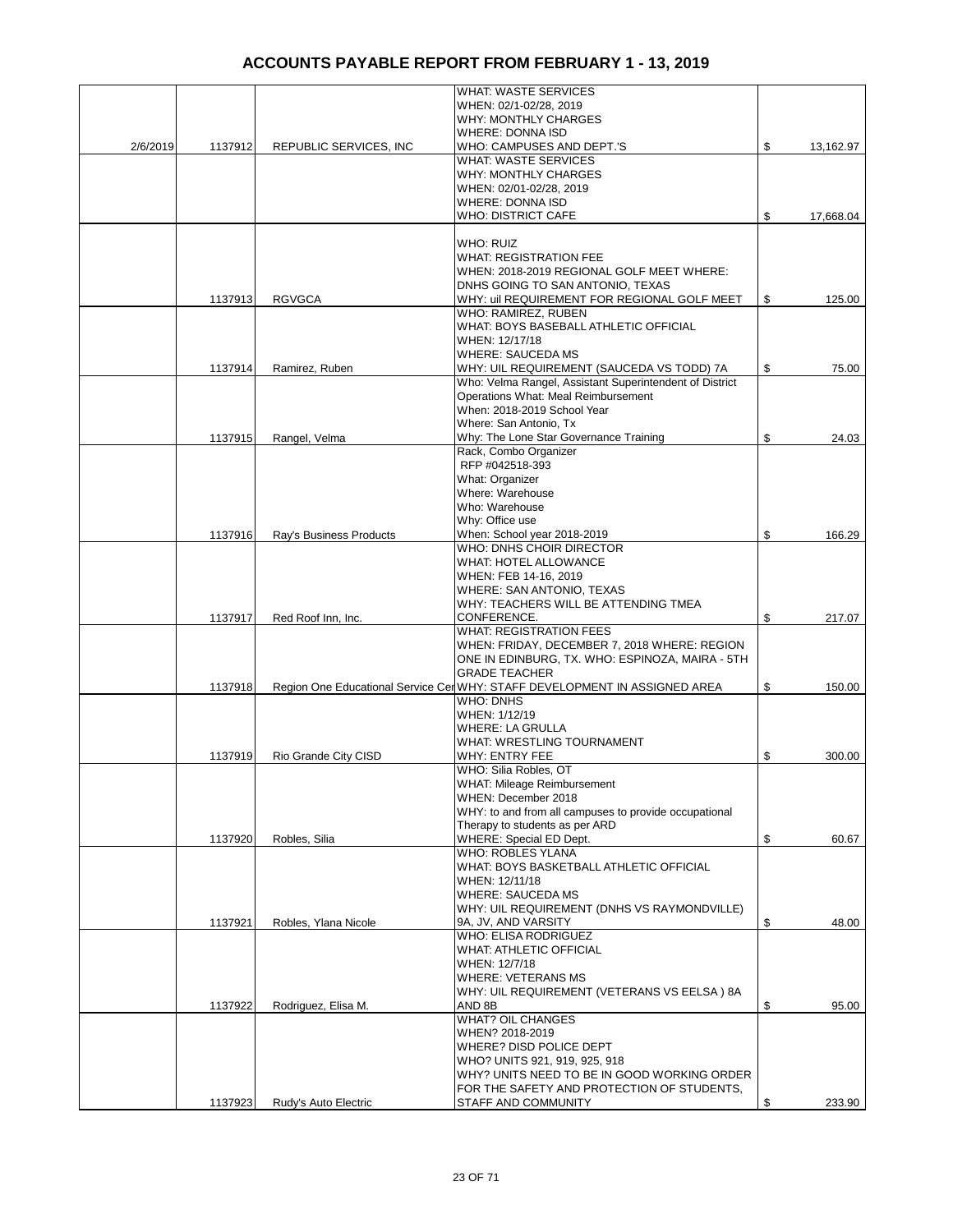|          |         |                                                    | WHO: RUIZ, JENNIFER                                                                   |                |
|----------|---------|----------------------------------------------------|---------------------------------------------------------------------------------------|----------------|
|          |         |                                                    | WHAT: GOLF REGIONAL MEET STUDENT MEAL                                                 |                |
|          |         |                                                    | <b>MONEY</b>                                                                          |                |
|          |         |                                                    | WHEN: 2/14/19 - 2/16/19                                                               |                |
|          |         |                                                    | WHERE: DNHS GOING TO SAN ANTONIO TX                                                   |                |
| 2/6/2019 | 1137924 | Ruiz, Jennifer A.                                  | WHY: UIL REQUIREMENT FOR REGIONAL MEET                                                | \$<br>112.00   |
|          |         |                                                    | Who: CNP                                                                              |                |
|          |         |                                                    | What: Equipment Repair/Ref                                                            |                |
|          |         |                                                    | When: January 2019                                                                    |                |
|          |         |                                                    | <b>Where: District Cafeterias</b>                                                     |                |
|          |         | S A S General Building Services Inc REF 091917-368 | Why: Student Needs                                                                    |                |
|          | 1137925 |                                                    | Who: CNP                                                                              | \$<br>4,430.34 |
|          |         |                                                    | What: Equipment Repairs/Ref.                                                          |                |
|          |         |                                                    | When: January 2019                                                                    |                |
|          |         |                                                    | <b>Where: District Cafeterias</b>                                                     |                |
|          |         |                                                    | Why: Student Needs                                                                    |                |
|          |         |                                                    | REP 091917-368                                                                        | \$<br>3,737.69 |
|          |         |                                                    | Who: RosaMaria Campos, RN                                                             |                |
|          |         |                                                    | What: Needs P.O. for yearly lease on oxygen tanks                                     |                |
|          |         |                                                    | When: 2018-2019 School Year                                                           |                |
|          |         |                                                    | Where: Stewart Oxygen Service SOS Technologies                                        |                |
|          | 1137926 |                                                    | S.O.S. Technologies Steward Oxyge Why: Yearly lease is due for Singleterry Elementary | \$<br>480.00   |
|          |         |                                                    | Who: Ernesto Salinas                                                                  |                |
|          |         |                                                    | What: Scorekeeper                                                                     |                |
|          |         |                                                    | When: Jan. 5, 2019                                                                    |                |
|          |         |                                                    | Where: DHS                                                                            |                |
|          | 1137927 | SALINAS, ERNESTO JR.                               | Why: Varsity Boys Soccer DHS./Edinburg                                                | \$<br>16.00    |
|          |         |                                                    | <b>WHO: SALINAS ERNESTO</b>                                                           |                |
|          |         |                                                    | <b>WHAT: SCOREKEEPER</b>                                                              |                |
|          |         |                                                    | WHEN: 1/11/19                                                                         |                |
|          |         |                                                    | <b>WHERE: DONNA NORTH</b>                                                             |                |
|          |         |                                                    | WHY: UIL REQUIREMENT NEEDED FOR VARSITY                                               |                |
|          |         |                                                    | GAME                                                                                  | \$<br>32.00    |
|          |         |                                                    |                                                                                       |                |
|          |         |                                                    | What: Scripts of She Kills Monsters for UIL One Act Play.                             |                |
|          |         |                                                    | Who: Angel Leal, Donna HS Theatre.                                                    |                |
|          |         |                                                    | When: 2nd Semester.                                                                   |                |
|          |         |                                                    | Where: Donna High School.                                                             |                |
|          | 1137928 | Samuel French, Inc.                                | Why: UIL One Act Play competition.                                                    | \$<br>112.85   |
|          |         |                                                    | What: Book Fair Invoice#W3899852BF (Fair ID: 3899852)                                 |                |
|          |         |                                                    | Please see attachments When: Dec. 17 to Dec. 21-2018                                  |                |
|          |         |                                                    | Why: Library book fair                                                                |                |
|          |         |                                                    | Where: Munoz Elementary                                                               |                |
|          | 1137929 | Scholastic Book Fair                               | Who: Sandra Rosales- Librarian                                                        | \$<br>1,114.96 |
|          |         |                                                    | WHO: MAINT/JUAN P                                                                     |                |
|          |         |                                                    | <b>WHAT: PAINT</b>                                                                    |                |
|          |         |                                                    | <b>WHEN: DEC 2018</b>                                                                 |                |
|          |         |                                                    | WHERE: 3D                                                                             |                |
|          | 1137930 | Sherwin Williams                                   | <b>WHY: REPAIRS</b>                                                                   | \$<br>180.15   |
|          |         |                                                    | WHO: CTE TEACHER ESMER LOPEZ                                                          |                |
|          |         |                                                    | <b>WHAT: STUDENT FEE</b>                                                              |                |
|          |         |                                                    | WHEN: 2/4/19                                                                          |                |
|          |         |                                                    | WHERE: EDCOUCH ELSA, TX                                                               |                |
|          | 1137931 | SkillsUSA Texas District 13                        | WHY: STUDENT COMPETITION CONTESTANT FEE                                               | \$<br>280.00   |
|          |         |                                                    | WHO: CTE TEACHER CLAUDIA JEAN                                                         |                |
|          |         |                                                    | <b>WHAT: STUDENT FEE</b>                                                              |                |
|          |         |                                                    | WHEN: DECEMBER 2018                                                                   |                |
|          |         |                                                    | <b>WHERE: DNHS</b>                                                                    |                |
|          |         |                                                    | WHY: STUDENT FEE FOR COMPETITION STUDENT                                              |                |
|          | 1137932 | SkillsUSA, Inc.                                    | <b>SECONDARY</b>                                                                      | \$<br>48.00    |
|          |         |                                                    | WHO: CTE TEACHER MARIO MIRELES WHAT:                                                  |                |
|          |         |                                                    | <b>STUDENT FEE</b>                                                                    |                |
|          |         |                                                    | <b>WHEN: FY 18-19</b>                                                                 |                |
|          |         |                                                    | <b>WHERE: DNHS</b>                                                                    |                |
|          |         |                                                    | WHY: COMPETITION STUDENT FEE STUDENT<br><b>SECONDARY</b>                              |                |
|          |         |                                                    | Who: Sara Galvez Kinder Teacher                                                       | \$<br>240.00   |
|          |         |                                                    | <b>What: Park Entry Fees</b>                                                          |                |
|          |         |                                                    | When: April 24, 2019                                                                  |                |
|          |         |                                                    | Where: McAllen, Texas                                                                 |                |
|          | 1137933 | Sky Park Inc.                                      | Why: End of Year Field Trip                                                           | \$<br>481.00   |
|          |         |                                                    |                                                                                       |                |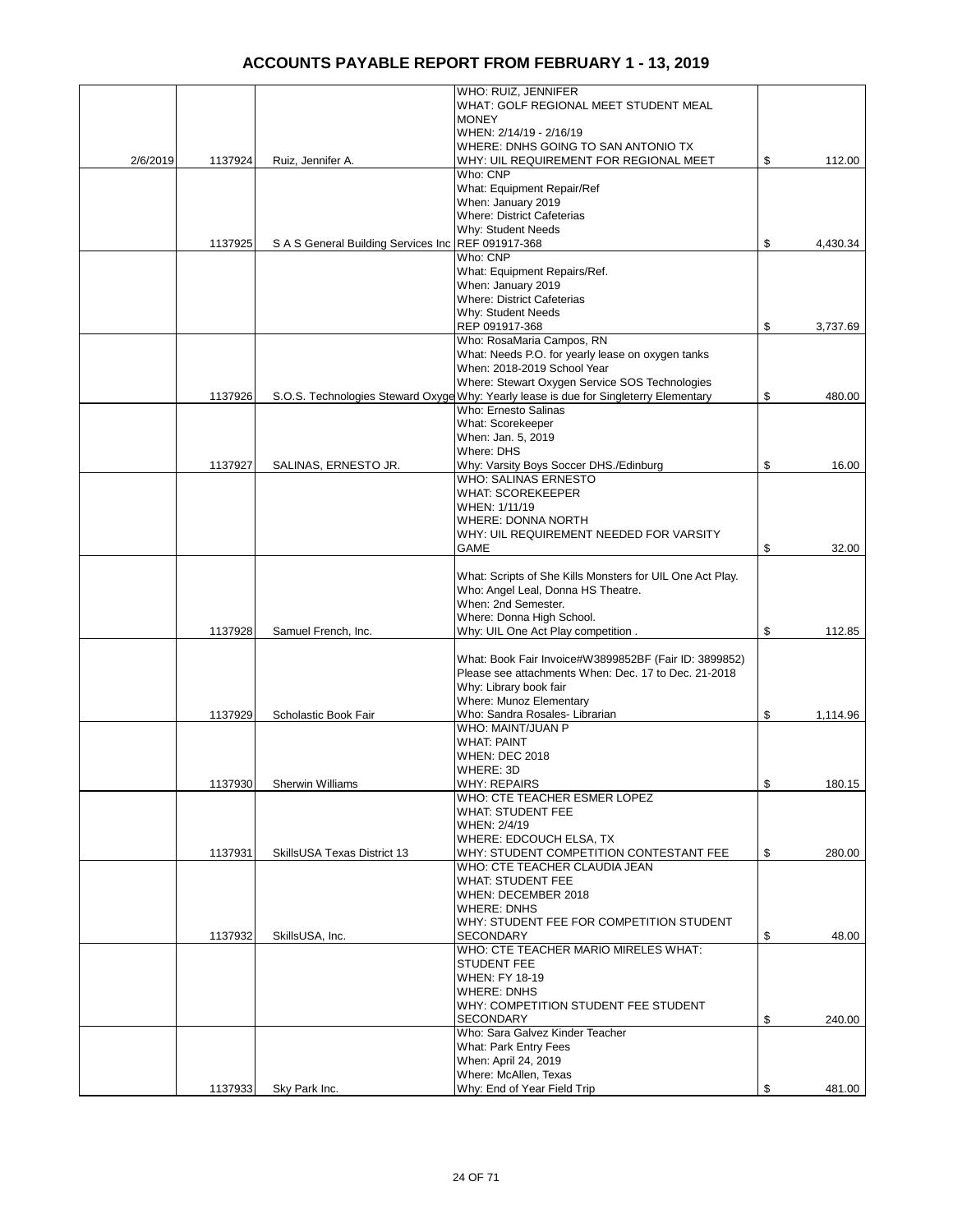|          |         |                                                             | WHO: TEACHER AMANDA CEDILLO                          |                 |
|----------|---------|-------------------------------------------------------------|------------------------------------------------------|-----------------|
|          |         |                                                             | <b>WHAT: STUDENT FEE</b>                             |                 |
|          |         |                                                             | WHEN: 2/27/19-3/2/19                                 |                 |
|          |         |                                                             | WHERE: EDINBURGH, TX                                 |                 |
| 2/6/2019 | 1137934 | South Texas Agricultural Roundup                            | WHY: STUDENT COMPETITION ENTRY BOOK                  | \$<br>200.00    |
|          |         |                                                             | <b>WHO: A SANCHEZ</b>                                |                 |
|          |         |                                                             | WHEN: 1/12/19                                        |                 |
|          |         |                                                             | <b>WHERE: MCALLEN</b>                                |                 |
|          |         |                                                             | WHAT: JV/JVL SOCCER TBA                              |                 |
|          | 1137935 | South-Wen, Inc.                                             | <b>WHY: STUDENT MEAL</b>                             | \$<br>256.88    |
|          |         |                                                             | <b>WHO:A SANCHEZ</b>                                 |                 |
|          |         |                                                             | WHEN: 12/27/18                                       |                 |
|          |         |                                                             |                                                      |                 |
|          |         |                                                             | <b>WHERE: MISSION VETS</b>                           |                 |
|          |         |                                                             | <b>WHAT: SOCCER SCRIMMAGE</b>                        |                 |
|          |         |                                                             | <b>WHY: STUDENT MEAL</b>                             | \$<br>175.00    |
|          |         |                                                             | When January 2019                                    |                 |
|          |         |                                                             | What Milk/Juice                                      |                 |
|          |         |                                                             | Who CNP                                              |                 |
|          |         |                                                             | Why Student Needs                                    |                 |
|          | 1137936 | Southern Foods Group, LLC dba Oal Where District Cafeterias |                                                      | \$<br>4,825.58  |
|          |         |                                                             | When January 2019                                    |                 |
|          |         |                                                             | What Milk/Juice                                      |                 |
|          |         |                                                             | Who CNP                                              |                 |
|          |         |                                                             | Where District Cafeterias                            |                 |
|          |         |                                                             | Why Student Needs                                    | \$<br>11,324.64 |
|          |         |                                                             | When January 2019                                    |                 |
|          |         |                                                             | What milk/Juice                                      |                 |
|          |         |                                                             | Who CNP                                              |                 |
|          |         |                                                             |                                                      |                 |
|          |         |                                                             | Where District Cafeterias                            |                 |
|          |         |                                                             | Why Student Needs                                    | \$<br>5,095.59  |
|          |         |                                                             | When January 2019                                    |                 |
|          |         |                                                             | What Milk/Juice                                      |                 |
|          |         |                                                             | Who CNP                                              |                 |
|          |         |                                                             | Where District Cafeterias                            |                 |
|          |         |                                                             | Why Student Needs                                    | \$<br>5,463.13  |
|          |         |                                                             | PURCHASE ORDER FOR THE MONTH OF THE BILLING          |                 |
|          |         |                                                             | OF OCT THRU NOV MONTHLY SVC FOR GPS SYSTEM           |                 |
|          |         |                                                             |                                                      |                 |
|          |         |                                                             | **************                                       |                 |
|          |         |                                                             | SUPPORTING DOC ENCLOSED DIP ATTACHED                 |                 |
|          |         |                                                             | WHO: MAINT/URBAN G                                   |                 |
|          |         |                                                             | WHAT: SVC FOR GPS SYSTEM                             |                 |
|          |         |                                                             |                                                      |                 |
|          |         |                                                             | WHEN: JAN 2019 WHERE: MAINT                          |                 |
|          | 1137937 | Sprint                                                      | WHY: TO MONITOR TRUCK FLEET                          | \$<br>1,080.00  |
|          |         |                                                             | PURCHASE ORDER FOR THE MONTH OF THE BILLING          |                 |
|          |         |                                                             | OF NOV THRU DEC MONTHLY SVC FOR GPS SYSTEM           |                 |
|          |         |                                                             | ************************ SUPPORTING DOC ENCLOSED DIP |                 |
|          |         |                                                             | <b>ATTACHED</b>                                      |                 |
|          |         |                                                             | WHO: MAINT/URBAN G                                   |                 |
|          |         |                                                             | WHAT: SVC FOR GPS SYSTEM                             |                 |
|          |         |                                                             | WHEN: NOV/DEC 2018                                   |                 |
|          |         |                                                             | <b>WHERE: MAINT</b>                                  |                 |
|          | 1137938 | Sprint                                                      | WHY: TO MONITOR TRUC                                 | \$<br>1,080.00  |
|          |         |                                                             | When January 2019                                    |                 |
|          |         |                                                             | What Food/Groceries (Special Diets)                  |                 |
|          |         |                                                             | Who CNP                                              |                 |
|          |         |                                                             | Where District Cafeterias                            |                 |
|          |         |                                                             |                                                      |                 |
|          | 1137939 | <b>Sprouts Farmers Market</b>                               | Why Student Needs                                    | \$<br>697.78    |
|          |         |                                                             | <b>WHO- ALL STAFF</b>                                |                 |
|          |         |                                                             | WHERE- AP SOLIS                                      |                 |
|          |         |                                                             | <b>WHEN- JAN 2019</b>                                |                 |
|          |         |                                                             | <b>WHAT-TACOS</b>                                    |                 |
|          | 1137940 | Stripes LLC #9120                                           | WHY- BREAKFAST SOCIAL                                | \$<br>112.47    |
|          |         |                                                             | WHO: A FOX                                           |                 |
|          |         |                                                             | WHEN: 12/29/18                                       |                 |
|          |         |                                                             | <b>WHERE: ECONOMEDES</b>                             |                 |
|          |         |                                                             | <b>WHAT: BASKETBALL</b>                              |                 |
|          | 1137941 | Subway #22356                                               | <b>WHY: STUDENT MEAL</b>                             | \$<br>195.86    |
|          |         |                                                             | Who: Luis O. Solis                                   |                 |
|          |         |                                                             | What: DSTN Rib D837 4 ply                            |                 |
|          |         |                                                             | Where: Bus Barn                                      |                 |
|          |         |                                                             |                                                      |                 |
|          |         |                                                             | When: January 2019                                   |                 |
|          | 1137942 | T & W Tires LLC                                             | Why: Parts needed for golf cart                      | \$<br>100.00    |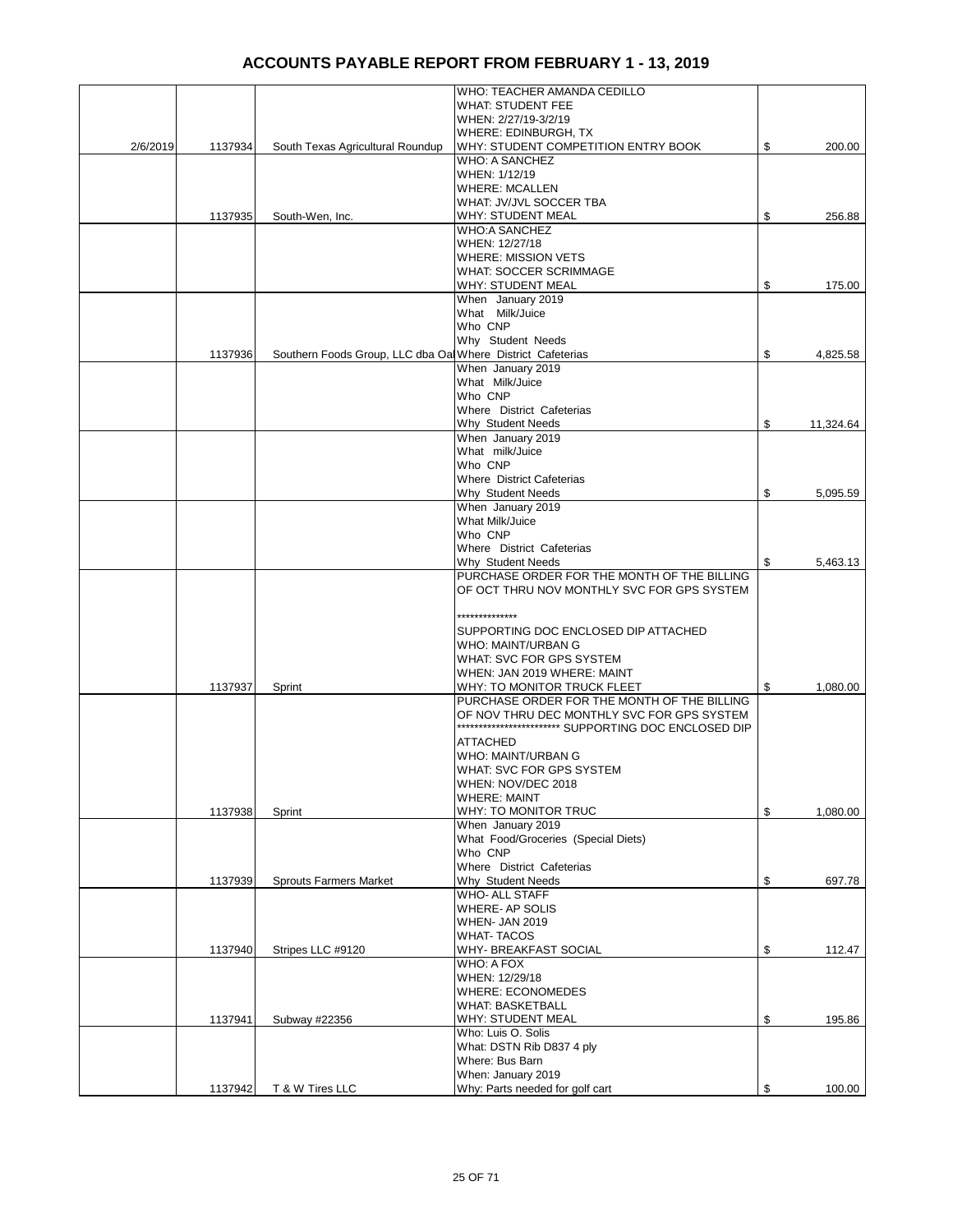|          |         |                            | WHO: DNHS ART                                                                                                    |                |
|----------|---------|----------------------------|------------------------------------------------------------------------------------------------------------------|----------------|
|          |         |                            | <b>WHAT: REGISTRATION FEE</b><br>WHEN: FEB 9, 2019                                                               |                |
|          |         |                            | WHERE: NIKKI ROWE HIGH                                                                                           |                |
|          |         |                            | WHY: REGISTRATION FEE FOR STUDENTS WHO WILL                                                                      |                |
| 2/6/2019 | 1137943 | <b>TAEA Headquarters</b>   | COMPETING IN VASE.                                                                                               | \$<br>646.00   |
|          |         |                            | WHO: WA TODD TEACHERS DAVID RODRIGUEZ.                                                                           |                |
|          |         |                            | JHONATON ZEPEDA DESIREE ALVAREZ CAROLINA                                                                         |                |
|          |         |                            | CABALLERO                                                                                                        |                |
|          |         |                            | WHAT: GIFTED 188 CONFERENCE WHEN: NOVEMBER<br>27 THRU NOVEMBER30,2018                                            |                |
|          |         |                            | WHERE: 1201 HOUSTON ST, FORTH WORTH TEXAS                                                                        |                |
|          | 1137944 | <b>TAGT</b>                | WHY: GIFTED 188 CONFRENCE                                                                                        | \$<br>2,200.00 |
|          |         |                            | Who: Veterans Middle School AVID Club (7-8th grade)                                                              |                |
|          |         |                            | what: lunch (50 students)                                                                                        |                |
|          |         |                            | when: February 13, 2019                                                                                          |                |
|          |         |                            | where: Texas A& M University - Kingsville, Texas<br>why: field trip- students will attend college to promote the |                |
|          | 1137945 | <b>TAMUK</b>               | arwareness of higher education                                                                                   | \$<br>420.75   |
|          |         |                            |                                                                                                                  |                |
|          |         |                            | Who: Campus Principal- Emmy De La Garza What:                                                                    |                |
|          |         |                            | Registration Fee for 2018 Texas Assessment Conference                                                            |                |
|          |         |                            | When: Nov.11-14, 2018                                                                                            |                |
|          |         |                            | Where: Hilton Austin Hotel and Austin Convention Center                                                          |                |
|          | 1137946 | <b>TASA</b>                | Why: Attending the 2018 33rd Annual Texas Assessment<br>Conference                                               | \$<br>195.00   |
|          |         |                            | WHAT: MEMBERSHIP FEE                                                                                             |                |
|          |         |                            | WHY: RENEWAL                                                                                                     |                |
|          |         |                            | WHEN: JANUARY 31, 2019<br><b>WHERE: DONNA ISD</b>                                                                |                |
|          | 1137947 | <b>TASBO</b>               | WHO: GERARDO CAVAZOS                                                                                             | \$<br>135.00   |
|          |         |                            | Who: Olga Noriega Purchasing Agent What: Registration                                                            |                |
|          |         |                            | Fee for TASBO Purchasing Standards and Specifications<br>When: Friday Feb. 8, 2019                               |                |
|          |         |                            | Where: Edinburg, TX.                                                                                             |                |
|          |         |                            | Why: To learn how purchasing standards are developed                                                             |                |
|          | 1137948 | <b>TASBO</b>               | and used, what standardization is, developi<br>WHAT: 1 DAY CONFERENCE REGISTRATION WHY:                          | \$<br>170.00   |
|          |         |                            | ATTENDING TASBO CONFERENCE WHEN; MARCH 4-6,                                                                      |                |
|          |         |                            | 2019                                                                                                             |                |
|          |         |                            | WHERE: SAN ANTONIO, TX                                                                                           |                |
|          | 1137949 | <b>TASBO</b>               | WHO: LUDIVINA CANSINO, ASSISTANT<br>SUPERINTENDENT OF BUSINESS AND FINANCE                                       | \$<br>675.00   |
|          |         |                            |                                                                                                                  |                |
|          |         |                            | WHO: DNHS CHOIR                                                                                                  |                |
|          |         |                            | <b>WHAT: REGISTRATION FEES</b><br>WHEN: FEB 13-15, 2019                                                          |                |
|          |         |                            | WHERE: SAN ANTONIO, TEXAS                                                                                        |                |
|          |         |                            | WHY: REGISTRATION FEE FOR CHOIR TEACHERS                                                                         |                |
|          | 1137950 | <b>TMEA</b>                | WHO WILL BE ATTENDING THE TMEA CONFERENCE.                                                                       | \$<br>210.00   |
|          |         |                            | WHO: DNHS BAND DIRECTORS                                                                                         |                |
|          |         |                            | <b>WHAT: REGISTRATION FEE</b>                                                                                    |                |
|          |         |                            | WHEN: FEB 13-17, 2019<br>WHERE: SAN ANTONIO, TEXAS                                                               |                |
|          |         |                            | WHY: REGISTRATION FEE FOR BAND DIRECTORS                                                                         |                |
|          | 1137951 | <b>TMEA</b>                | WHO WILL BE ATTENDING THE TMEA CONFERENCE.                                                                       | \$<br>320.00   |
|          |         |                            | Where: Sauceda Middle School<br>Who: Gustavo Villegas/Band Director When: School Year                            |                |
|          |         |                            | 2019                                                                                                             |                |
|          |         |                            | Why: Need T-shirts and Plaques for All- Region                                                                   |                |
|          | 1137952 | TMF ENTERPRISE, INC.       | What: TMEA Region Plaques<br>What: Bus (transportation fees)                                                     | \$<br>280.00   |
|          |         |                            | When: Jan. 18, 2019                                                                                              |                |
|          |         |                            | Where: Rivas/Salazar                                                                                             |                |
|          |         |                            | Who: Emily Anderson, Science Director Why: To transport                                                          |                |
|          | 1137953 | <b>TRANSPORTATION DEPT</b> | students participating in Science Fair 11 buses per day X 16<br>miles \$2.40 X 176 miles                         | \$<br>918.39   |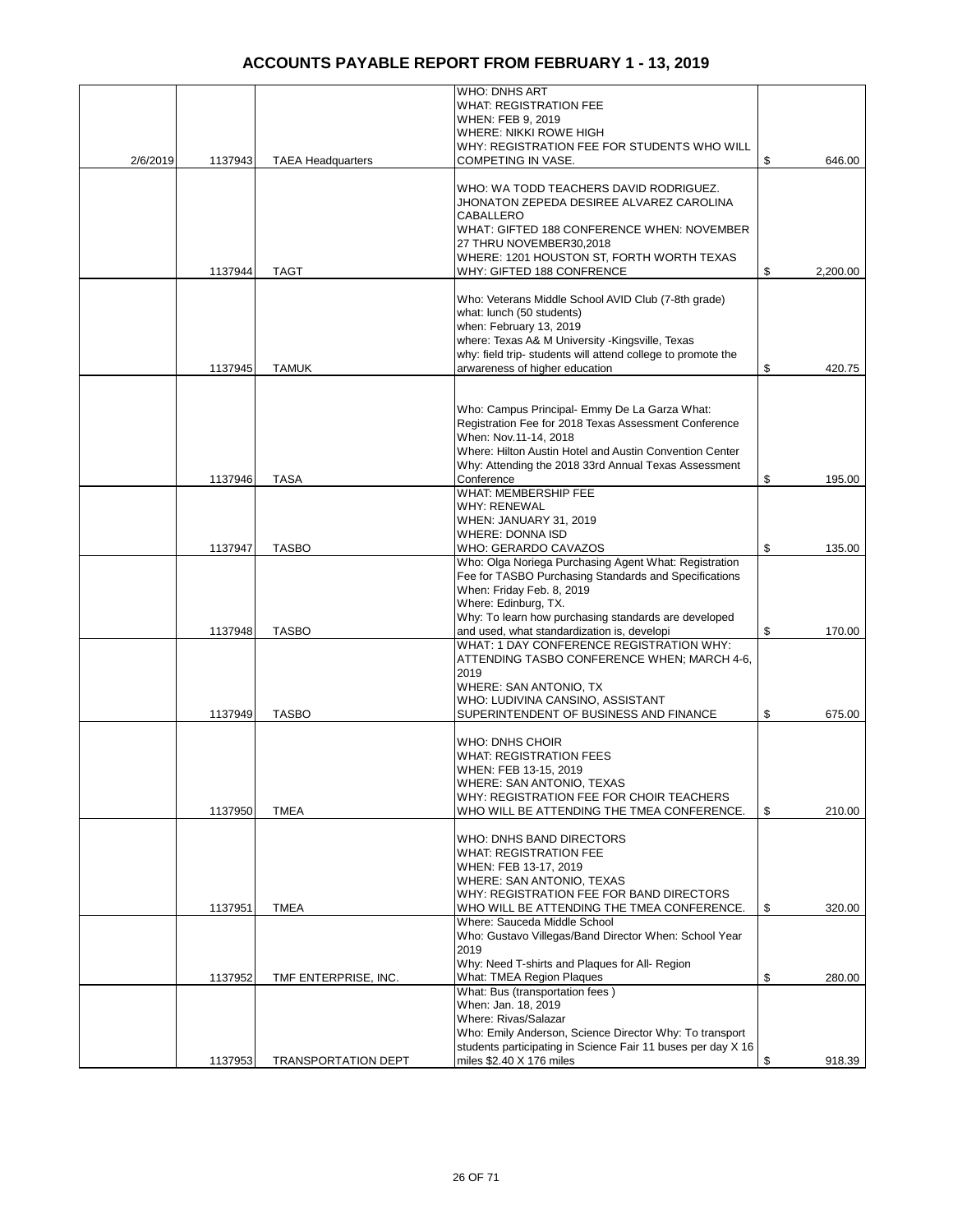|          |         |                            | What: DISD Bus Drivers Mileage. (15 miles @ \$2.40 per x 2                                |              |
|----------|---------|----------------------------|-------------------------------------------------------------------------------------------|--------------|
|          |         |                            | buses)                                                                                    |              |
|          |         |                            | Who: Alexa Salas, AP Solis Choir.<br>When: December 11, 2018.                             |              |
|          |         |                            | Where: Donna High School Fine Arts / Winter Concert.                                      |              |
| 2/6/2019 | 1137953 | <b>TRANSPORTATION DEPT</b> | Why: Transportation.                                                                      | \$<br>63.00  |
|          |         |                            | What: DISD Bus Mileage. (30 miles @ \$2.40 per buse)                                      |              |
|          |         |                            | Who: Ruth Trevino, Donna HS Mariachi. When: January 11,                                   |              |
|          |         |                            | 2019.<br>Where: Basilica de San Juan Shrine / Community                                   |              |
|          |         |                            | Performance.                                                                              |              |
|          |         |                            | Why: Transportation.                                                                      | \$<br>109.50 |
|          |         |                            | What: DISD Bus Mileage. (60 miles @ \$2.40)<br>Who: Hector Molina, WA Todd Band.          |              |
|          |         |                            | When: January 31, 2019.                                                                   |              |
|          |         |                            | Where: Harlingen Performing Arts Center / TMEA Region<br>28 M.S. Auditions.               |              |
|          |         |                            | Why: Transportation.                                                                      | \$<br>245.25 |
|          |         |                            | WHO: DNHS ROBOTIC STUDENTS                                                                |              |
|          |         |                            | <b>WHAT: MILEAGE</b><br>WHEN: 01/26/19 SATURDAY                                           |              |
|          |         |                            | WHERE: HARLINGEN, TX                                                                      |              |
|          |         |                            | WHY: ROBOTICS/UIL FIRST TECH CHALLENGE TO                                                 |              |
|          |         |                            | GAIN VALUABLE UIL COMPETITION EXPERIENCE<br>REQUESTOR: B. CACERES                         | \$<br>279.00 |
|          |         |                            | WHO: DNHS UIL STUDENTS                                                                    |              |
|          |         |                            | <b>WHAT: MILEAGE</b>                                                                      |              |
|          |         |                            | WHEN: 01/19/19 SATURDAY<br>WHERE: BROWNSVILLE HANNA HIGH SCHOOL                           |              |
|          |         |                            | WHY: STUDENTS WILL BE COMPETING IN UIL                                                    |              |
|          |         |                            | COMPETITION.                                                                              |              |
|          |         |                            | REQUESTOR: MARIO RUIZ<br>WHO: Frances Chapa, Teacher                                      | \$<br>458.25 |
|          |         |                            | WHAT: Transportation In Valley Mileage WHEN: December                                     |              |
|          |         |                            | 11, 2018                                                                                  |              |
|          |         |                            | <b>WHERE: Donna North HS</b><br>WHY: "To attend the Christmas Band Concert at Donna       |              |
|          |         |                            | North Auditorium                                                                          | \$<br>89.10  |
|          |         |                            | WHO: LeRoy Rosalas and Ms. Torres, Teacher                                                |              |
|          |         |                            | WHAT: In Valley Mileage<br>WHEN: December 11, 2018                                        |              |
|          |         |                            | <b>WHERE: Donna North HS</b>                                                              |              |
|          |         |                            | WHY: "To attend the Christmas Band Concert at Donna                                       |              |
|          |         |                            | North Auditorium<br>WHO: Mirna Salinas, Teacher                                           | \$<br>89.10  |
|          |         |                            | <b>WHAT: In Valley Mileage</b>                                                            |              |
|          |         |                            | WHEN: December 11, 2018<br>WHERE: Donna North HS                                          |              |
|          |         |                            | WHY: "To attend the Christmas Band Concert at Donna                                       |              |
|          |         |                            | North Auditorium                                                                          | \$<br>72.60  |
|          |         |                            | WHO: MR. TOMAS TAMEZ, DIRECTOR, PARENT AND                                                |              |
|          |         |                            | FAMILY ENGAGEMENT PROGRAM/ACES DIRECTOR                                                   |              |
|          |         |                            | WHAT: DISTRICT BUSES TO TRANSPORT STUDENTS                                                |              |
|          |         |                            | COMPETING I THE ACES (UIL) ELEMENTARY COMP.<br>TO AND FROM CAMPUSES IN THE DISTRICT (HOST |              |
|          |         |                            | CAMPUSES ARE ADAME ELEM. (GOLD) & OCHOA                                                   | \$<br>648.00 |
|          |         |                            | WHO: Pamela Stetler, Teacher                                                              |              |
|          |         |                            | WHAT: In Valley Mileage<br>WHEN: December 11, 2018                                        |              |
|          |         |                            | <b>WHERE: Donna North HS</b>                                                              |              |
|          |         |                            | WHY: "To attend the Christmas Band Concert at Donna<br>North Auditorium                   | \$<br>178.20 |
|          |         |                            | WHO: Sergio Lopez, Special Olympics Coordinator                                           |              |
|          |         |                            | WHAT: In Valley Mileage                                                                   |              |
|          |         |                            | WHEN: December 12, 2018<br><b>WHERE: Donna North HS</b>                                   |              |
|          |         |                            | WHY: Athletes will compete in power lifting at Veterans High                              |              |
|          |         |                            | School Mission, Texas                                                                     | \$<br>214.50 |
|          |         |                            | <b>WHO: T GARCIA</b><br>WHEN: 1/26/19                                                     |              |
|          |         |                            | <b>WHERE: ED NORTH</b>                                                                    |              |
|          |         |                            | <b>WHAT: JV SOCCER</b>                                                                    |              |
|          | 1137954 | Taqueria El Molcas Inc.    | <b>WHY: STUDENT MEAL</b>                                                                  | \$<br>269.50 |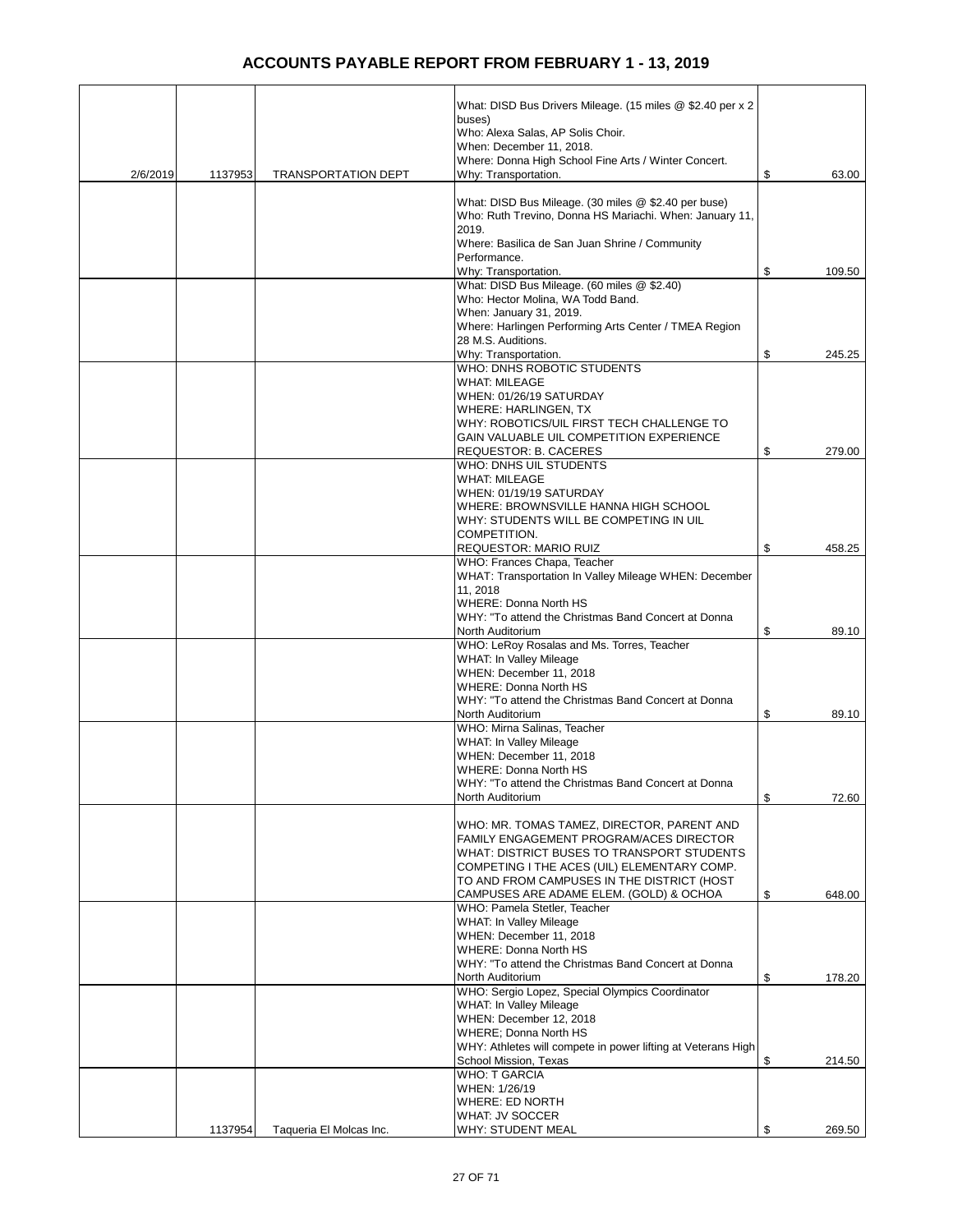|          |         |                               | <b>WHO: T GARCIA</b>                                                          |                |
|----------|---------|-------------------------------|-------------------------------------------------------------------------------|----------------|
|          |         |                               | WHEN: 1/5/19                                                                  |                |
|          |         |                               | <b>WHERE: MCALLEN HIGH</b>                                                    |                |
|          |         |                               | <b>WHAT: SOCCER GAME</b>                                                      |                |
| 2/6/2019 | 1137954 | Taqueria El Molcas Inc.       | WHY: STUDENT MEAL                                                             | \$<br>252.00   |
|          |         |                               | WHO: T GARCIA<br>WHEN: 12/27/18                                               |                |
|          |         |                               | <b>WHERE: SHARYLAND PIONEER</b>                                               |                |
|          |         |                               | <b>WHAT: SOCCER SCRIMMAGES</b>                                                |                |
|          |         |                               | <b>WHY: STUDENT MEAL</b>                                                      | \$<br>434.00   |
|          |         |                               |                                                                               |                |
|          |         |                               | WHO: DONNA HIGH SCHOOL STUDENTS WHAT:                                         |                |
|          |         |                               | DONNA HIGH SCHOOL COLLEGE BOARD MEMBERSHIP<br>FEES: MEMBERSHIP YEAR 2018-2019 |                |
|          |         |                               | WHEN: 2018 - 2019 SCHOOL YEAR                                                 |                |
|          |         |                               | WHERE: DONNA HIGH SCHOOL                                                      |                |
|          |         |                               | WHY: COLLEGE BOARD MEMBERSHIP FEES:                                           |                |
|          | 1137955 | The College Board             | MEMBERSHIP YEAR 2018-2019                                                     | \$<br>400.00   |
|          |         |                               | WHO: E. ARENAS                                                                |                |
|          |         |                               | WHAT: SUPER CENTURION R/S BLACK (REGULAR                                      |                |
|          |         |                               | STANCE) 1-38, 1-40, 1-42, 1-44 WHEN: NOVEMBER 12,<br>20418                    |                |
|          |         |                               | WHERE: DONNA HIGH SCHOOL                                                      |                |
|          |         |                               | WHY: EQUIPMENT AND SUPPLIES NEEDED FOR                                        |                |
|          |         |                               | STUDENT ATHLETES FOR PRACTICE AND                                             |                |
|          | 1137956 | Titan Support System, Inc.    | <b>COMPETITION</b>                                                            | \$<br>1,928.20 |
|          |         |                               | <b>WHO: GARCIA</b>                                                            |                |
|          |         |                               | <b>WHAT: UNIFORMS</b>                                                         |                |
|          |         |                               | WHEN: 2018-2019 BOYS POWERLIFITNG SEASON<br><b>WHERE: DONNA NORTH</b>         |                |
|          |         |                               | WHY: NEEDED FOR BOYS POWERLIFTNG SEASON                                       | \$<br>2,135.70 |
|          |         |                               | WHO: L. LEAL/L. NAVARRO                                                       |                |
|          |         |                               | WHAT: TORO BRAVO PRONG BELT SLING PRONG                                       |                |
|          |         |                               | BLACK 4-M, 5-L, 4-XL, 2-XXL WHEN: 2018-2019 SCHOOL                            |                |
|          |         |                               | YEAR                                                                          |                |
|          |         |                               | WHERE: DONNA HIGH SCHOOL<br>WHY: EQUIPMENT AND SUPPLIES NEEDED FOR            |                |
|          |         |                               | STUDENT ATHLETES                                                              | \$<br>1,023.75 |
|          |         |                               | WHO: L. NAVARRO                                                               |                |
|          |         |                               | WHAT: SUPER KANTANA A/S BLACK (ANGELED                                        |                |
|          |         |                               | SLEEVE) 1-34, 1-40, 1-42, 1-44, 1-46                                          |                |
|          |         |                               | WHEN: NOVEMBER 12, 2018                                                       |                |
|          |         |                               | WHERE: DONNA HIGH SCHOOL<br>WHY: EQUIPMENT AND SUPPLIES NEEDED FOR            |                |
|          |         |                               | STUDENT ATHLETES FOR PRACTICE AND                                             |                |
|          |         |                               | <b>COMPETITION</b>                                                            | \$<br>3,186.00 |
|          |         |                               | Who: Anselmo Trevino                                                          |                |
|          |         |                               | What: Official                                                                |                |
|          |         |                               | When: Jan. 12, 2019                                                           |                |
|          |         |                               | Where: Todd<br>Why: 7A Boys BB Todd/Weslaco E                                 | 120.00         |
|          | 1137957 | Trevino, Anselmo              | What: DHS Band students registration fees.                                    | \$             |
|          |         |                               | Who: Matias Rivera, Donna HS Band. When: February 2,                          |                |
|          |         |                               | 2019.                                                                         |                |
|          |         |                               | Where: San Benito High School / UIL Solo & Ensemble                           |                |
|          |         |                               | contest/                                                                      |                |
|          |         |                               | Why: Fees needed to be registered and paid for in order to<br>participate     |                |
|          | 1137958 | UIL Music Region 28           | WHO: DNHS MARIACHI                                                            | \$<br>1,210.00 |
|          |         |                               | <b>WHAT: REGISTRATION FEE</b>                                                 |                |
|          |         |                               | WHEN: FEB 2, 2019                                                             |                |
|          |         |                               | WHERE: SAN BENITO, TEXAS                                                      |                |
|          |         |                               | WHY: REGISTRATION FEE FOR STUDENTS WHO WILL                                   |                |
|          | 1137959 | UIL Music Region 28           | BE COMPETING IN 2019 SOLO & ENSEMBLE<br>COMPETITION.                          | \$             |
|          |         |                               | <b>WHO: DNHS BAND</b>                                                         | 120.00         |
|          |         |                               | WHAT: REGISTRATION FEE                                                        |                |
|          |         |                               | WHEN: FEB 2, 2019                                                             |                |
|          |         |                               | WHERE: SAN BENITO, TEXAS                                                      |                |
|          |         |                               | WHY: BAND STUDENTS WILL BE COMPETING IN UIL                                   |                |
|          | 1137960 | UIL Music Region 28           | <b>SOLO &amp; ENSEMBLE</b>                                                    | \$<br>550.00   |
|          |         |                               | WHO: MAINT/JOE DELEON<br>WHAT: CABINET REPAIR                                 |                |
|          |         |                               | <b>WHEN; DEC 2018</b>                                                         |                |
|          |         |                               | <b>WHERE: GARZA</b>                                                           |                |
|          | 1137961 | <b>Universal Fire Systems</b> | <b>WHY: STATE REQUIRED</b>                                                    | \$<br>445.00   |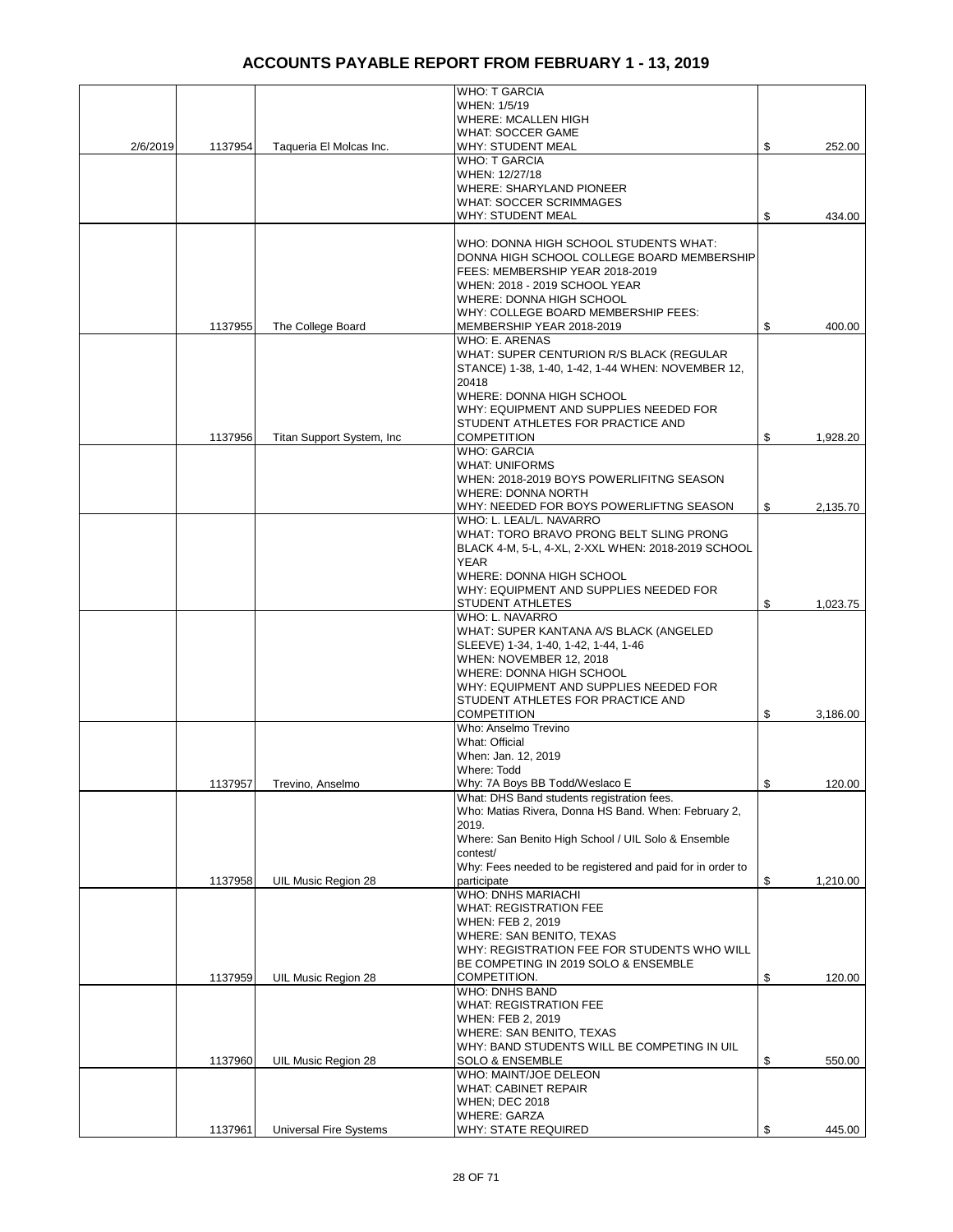|          |         |                                  | WHO: DHS TEACHER                                                      |                |
|----------|---------|----------------------------------|-----------------------------------------------------------------------|----------------|
|          |         |                                  | <b>WHAT: REIMBURSEMENT</b>                                            |                |
|          |         |                                  | WHEN: JANUARY 9-11, 2019                                              |                |
|          |         |                                  | WHERE: DHS TO SAN ANTONIO, TEXAS WHY: T-STEM                          |                |
| 2/6/2019 | 1137962 | VASQUEZ, ROLANDO                 | <b>CONFERENCE</b>                                                     | \$<br>45.70    |
|          |         |                                  | <b>WHO: MARICHALAR</b>                                                |                |
|          |         |                                  | <b>WHAT: SERVICE</b>                                                  |                |
|          |         |                                  | WHEN: 2018-2019 ATHLETIC SCHOOL YEAR                                  |                |
|          |         |                                  | WHERE: DONNA NORTH HIGH                                               |                |
|          | 1137963 | <b>Valley Signs</b>              | WHY: NEEDED FOR ATHLETIC HALLWAYS<br>What: Science Participant Ribbon | \$<br>4,311.46 |
|          |         |                                  | When: 2018-2019                                                       |                |
|          |         |                                  | Where: Science Dept.                                                  |                |
|          |         |                                  | Who: Emily Anderson                                                   |                |
|          | 1137964 | Valley Trophies, LLC             | Why: Item needed for Science Fair                                     | \$<br>280.00   |
|          |         |                                  | <b>WHO: DNHS</b>                                                      |                |
|          |         |                                  | WHEN: 2/22/19                                                         |                |
|          |         |                                  | WHERE: VALLEY VIEW                                                    |                |
|          |         |                                  | <b>WHAT: POWERLIFTING MEET</b>                                        |                |
|          | 1137965 | Valley View ISD Athletic Dept    | WHY: ENTRY FEE                                                        | \$<br>300.00   |
|          |         |                                  | <b>What: Student Incentives</b>                                       |                |
|          |         |                                  | When: December 2018                                                   |                |
|          |         |                                  | Where: J.W. Caceres Elem.                                             |                |
|          |         |                                  | Who: 1st Grade Students                                               |                |
|          | 1137966 | <b>Wal-Mart Community</b>        | Why: Academic Improvement                                             | \$<br>236.50   |
|          |         |                                  |                                                                       |                |
|          |         |                                  | <b>WHAT? K9 SUPPLIES</b>                                              |                |
|          |         |                                  | WHEN? 2018-2019                                                       |                |
|          |         |                                  | WHERE? DISD POLICE DEPT                                               |                |
|          |         |                                  | WHO? K9 HONZ                                                          |                |
|          |         |                                  | WHY? SUPPLIES ARE NEEDED FOR K9 WELL BEING                            | \$<br>243.44   |
|          |         |                                  | WHO: Jesus Melgoza, VI Teacher                                        |                |
|          |         |                                  | <b>WHAT: Rice</b><br>WHEN: January 2019                               |                |
|          |         |                                  | WHERE: Special Ed. Dept.                                              |                |
|          |         |                                  | WHY: to provide hands on strategies and multi-sensory                 |                |
|          |         |                                  | learning for visually impaired and home bound students and            |                |
|          |         |                                  | parents.                                                              | \$<br>364.56   |
|          |         |                                  | Who: Mrs. Betancourt                                                  |                |
|          |         |                                  | <b>What: Poster Frame</b>                                             |                |
|          |         |                                  | When: 2018*2019                                                       |                |
|          |         |                                  | Where: Advanced Academics Office                                      |                |
|          |         |                                  | Why: Frame needed to hang up recently board approved                  |                |
|          |         |                                  | goals poster.                                                         | \$<br>22.97    |
|          |         |                                  | <b>WHO: E. ARENAS</b>                                                 |                |
|          |         |                                  | <b>WHAT: STUDENT ENTRY FEES</b>                                       |                |
|          |         |                                  | WHEN: FEBRUARY 9, 2019                                                |                |
|          |         |                                  | WHERE: WESLACO HIGH SCHOOL                                            |                |
|          | 1137967 | Weslaco ISD - Weslaco HS         | WHY: BOYS POWERLIFTING MEET                                           | \$<br>250.00   |
|          |         |                                  | WHO: L. NAVARRO                                                       |                |
|          |         |                                  | <b>WHAT: STUDENT ENTRY FEES</b>                                       |                |
|          |         |                                  | WHEN: FEBRUARY 9, 2019                                                |                |
|          |         |                                  | WHERE: WESLACO HIGH SCHOOL                                            |                |
|          | 1137968 | Weslaco ISD - Weslaco HS         | WHY: GIRLS POWERLIFTING MEET                                          | \$<br>250.00   |
|          |         |                                  | WHO: A CAVAZOS                                                        |                |
|          |         |                                  | WHEN: 1/12/19<br><b>WHERE: CENTRAL MS</b>                             |                |
|          |         |                                  | WHAT: 7TH BBALL GAME                                                  |                |
|          | 1137969 | Whataburger Corporate Accounting | WHY: STUDENT AND STAFF MEAL                                           | \$<br>163.13   |
|          |         |                                  | WHO: A CAVAZOS                                                        |                |
|          |         |                                  | WHEN: 1/19/19                                                         |                |
|          |         |                                  | WHERE: AP SOLIS                                                       |                |
|          |         |                                  | <b>WHAT: BBALL TBA</b>                                                |                |
|          |         |                                  | WHY: STUDENT AND STAFF MEAL                                           | \$<br>68.18    |
|          |         |                                  | WHO: A SANCHEZ                                                        |                |
|          |         |                                  | WHEN: 1/11/19                                                         |                |
|          |         |                                  | WHERE: BR. SPORTS PARK                                                |                |
|          |         |                                  | <b>WHAT: SOCCER TBA</b>                                               |                |
|          |         |                                  | WHY: STUDENT AND STAFF MEAL                                           | \$<br>194.16   |
|          |         |                                  | WHO: A SANCHEZ                                                        |                |
|          |         |                                  | WHEN: 1/18/19                                                         |                |
|          |         |                                  | <b>WHERE: HIDALGO HS</b>                                              |                |
|          |         |                                  | <b>WHAT: SOCCER TBA</b>                                               |                |
|          |         |                                  | WHY: STUDENT AND STAFF MEAL                                           | \$<br>214.81   |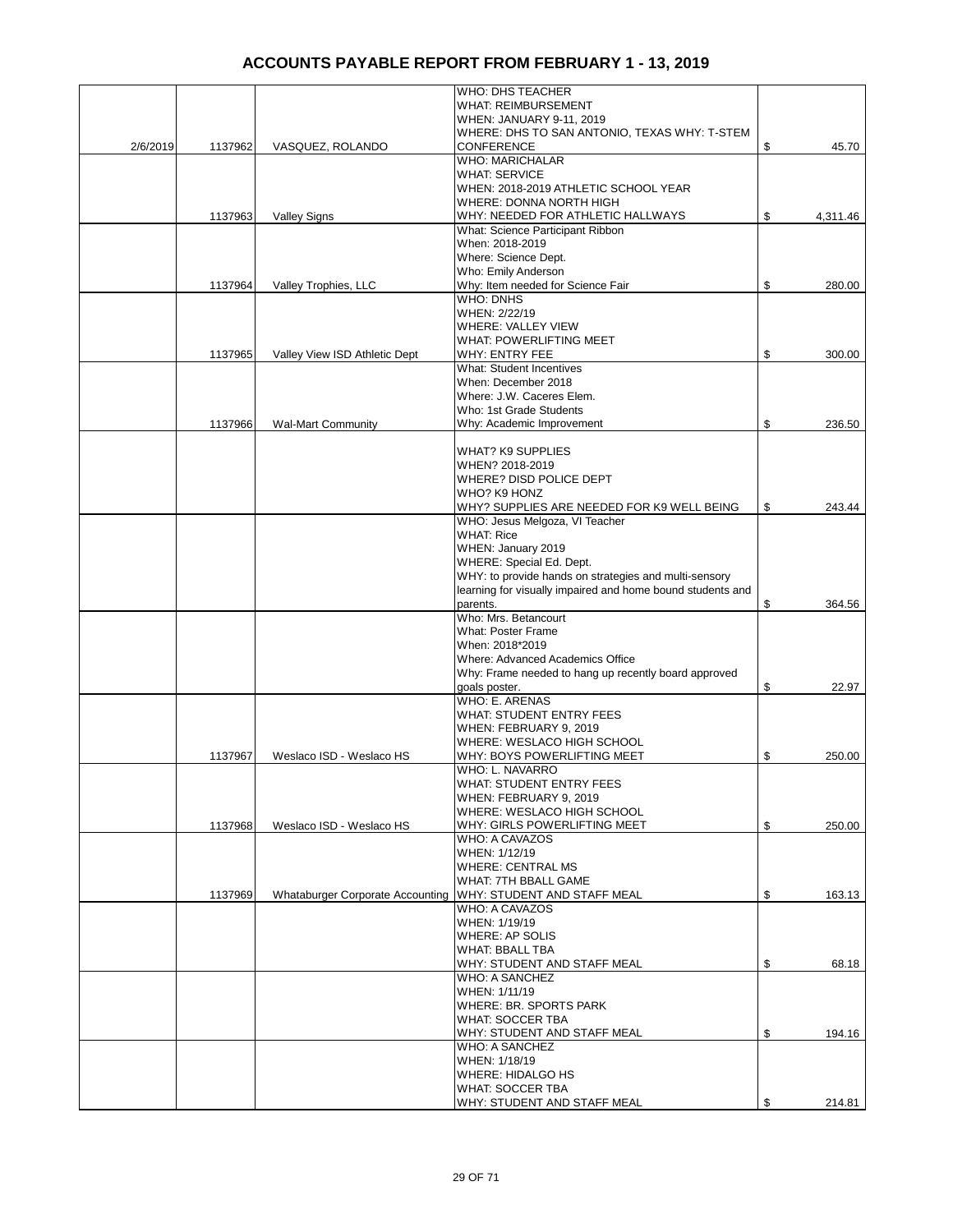|          |         |                                  | <b>WHO: AYALA</b>                                               |              |
|----------|---------|----------------------------------|-----------------------------------------------------------------|--------------|
|          |         |                                  | WHEN: 1/12/19                                                   |              |
|          |         |                                  | <b>WHERE: LA GRULLA</b>                                         |              |
|          |         |                                  | WHAT: WRESTLING MATCH                                           |              |
| 2/6/2019 | 1137969 | Whataburger Corporate Accounting | <b>WHY: STUDENT AND STAFF MEAL</b>                              | \$<br>82.08  |
|          |         |                                  | WHO: CTE AG INSTRUCTOTS: TRACY CADENA                           |              |
|          |         |                                  | <b>EDIBERTO GARZA</b>                                           |              |
|          |         |                                  | <b>WHAT: MEALS</b>                                              |              |
|          |         |                                  | WHEN: FRIDAY, JANUARY 25, 2019 WHERE: RGVLS -                   |              |
|          |         |                                  | MERCEDES, TX                                                    |              |
|          |         |                                  | WHY: FFA AND JR FFA STUDENTS WILL BE                            |              |
|          |         |                                  | PARTICIPATING IN A CITRUS VALLEY DISTRICT                       |              |
|          |         |                                  | <b>COMPETITION</b>                                              | \$<br>31.95  |
|          |         |                                  | WHO: CTE AG INSTRUCTOTS: TRACY CADENA                           |              |
|          |         |                                  | <b>EDIBERTO GARZA</b>                                           |              |
|          |         |                                  | <b>WHAT: MEALS</b>                                              |              |
|          |         |                                  | WHEN: THURSDAY, JANUARY 24, 2019 WHERE: RGVLS<br>- MERCEDES, TX |              |
|          |         |                                  | WHY: FFA AND JR FFA STUDENTS WILL BE                            |              |
|          |         |                                  | PARTICIPATING IN A CITRUS VALLEY DISTRICT                       |              |
|          |         |                                  | <b>COMPETITION</b>                                              | \$<br>41.94  |
|          |         |                                  | <b>WHO: DNHS</b>                                                |              |
|          |         |                                  | WHEN: 1/12/19                                                   |              |
|          |         |                                  | <b>WHERE: LA GURLLA HS</b>                                      |              |
|          |         |                                  | <b>WHAT: WRESTLING MATCH</b>                                    |              |
|          |         |                                  | WHY: STUDENT AND STAFF MEAL                                     | \$<br>88.48  |
|          |         |                                  | <b>WHO: E MOLINA</b>                                            |              |
|          |         |                                  | WHEN: 1/18/19                                                   |              |
|          |         |                                  | WHERE: ED. NORTH HS                                             |              |
|          |         |                                  | <b>WHAT: BBALL GAME</b>                                         |              |
|          |         |                                  | WHY: STUDENT AND STAFF MEAL                                     | \$<br>159.25 |
|          |         |                                  | <b>WHO: ENCINA</b>                                              |              |
|          |         |                                  | WHEN: 11/16/18                                                  |              |
|          |         |                                  | <b>WHERE: HARRELL MS</b>                                        |              |
|          |         |                                  | WHAT: 7TH GIRL BBALL GAME WHY: STUDENT AND                      |              |
|          |         |                                  | STAFF MEAL                                                      | \$<br>125.99 |
|          |         |                                  | WHO: G. REYES                                                   |              |
|          |         |                                  | WHAT: STUDENT AND STAFF MEALS                                   |              |
|          |         |                                  | <b>WHEN: JANUARY 21, 2019</b><br>WHERE: BROWNSVILLE PORTER      |              |
|          |         |                                  | WHY: BOYS SOCCER GAME                                           | \$<br>269.45 |
|          |         |                                  | WHO: J AYALA                                                    |              |
|          |         |                                  | WHEN: 1/18/19                                                   |              |
|          |         |                                  | <b>WHERE: SHARYLAND</b>                                         |              |
|          |         |                                  | WHAT: WRESTLING TOURNAMENT                                      |              |
|          |         |                                  | WHY: STUDENT AND STAFF MEAL                                     | \$<br>270.44 |
|          |         |                                  | WHO: J AYALA                                                    |              |
|          |         |                                  | WHEN: 1/19/19                                                   |              |
|          |         |                                  | <b>WHERE: SHARYLAND</b>                                         |              |
|          |         |                                  | <b>WHAT: WRESTLING TOURNAMENT</b>                               |              |
|          |         |                                  | WHY: STUDENT AND STAFF MEAL                                     | \$<br>123.12 |
|          |         |                                  | WHO: J AYALA                                                    |              |
|          |         |                                  | WHEN: 12/21/18                                                  |              |
|          |         |                                  | WHERE: PSJA SOUTHWEST                                           |              |
|          |         |                                  | WHAT: WRESTLING TBA                                             |              |
|          |         |                                  | WHY: STUDENT AND STAFF MEAL                                     | \$<br>100.70 |
|          |         |                                  |                                                                 |              |
|          |         |                                  | WHO: M. EPPERESON<br><b>WHAT: STUDENT MEALS</b>                 |              |
|          |         |                                  | WHEN: JANUARY 5, 2019                                           |              |
|          |         |                                  | WHERE: BROWNSVILLE LOPEZ HIGH SCHOOL                            |              |
|          |         |                                  | WHY: BOYS BASKETBALL GAMES 9THA, 9THB AND JV                    | \$<br>198.36 |
|          |         |                                  | WHO: M. EPPERSON                                                |              |
|          |         |                                  | WHAT: STUDENT AND STAFF MEALS                                   |              |
|          |         |                                  | WHEN: JANUARY 11, 2019                                          |              |
|          |         |                                  | WHERE: VALLEY VIEW HIGH SCHOOL                                  |              |
|          |         |                                  | WHY: BOYS VARSITY BASKETBALL GAME                               | \$<br>154.62 |
|          |         |                                  | WHO: MARTINEZ/GARCIA                                            |              |
|          |         |                                  | WHEN: 1/12/19                                                   |              |
|          |         |                                  | WHERE: EOCONOMEDES                                              |              |
|          |         |                                  | WHAT: POWERLIFTING MEET                                         |              |
|          |         |                                  | WHY: STUDENT AND STAFF MEAL                                     | \$<br>220.58 |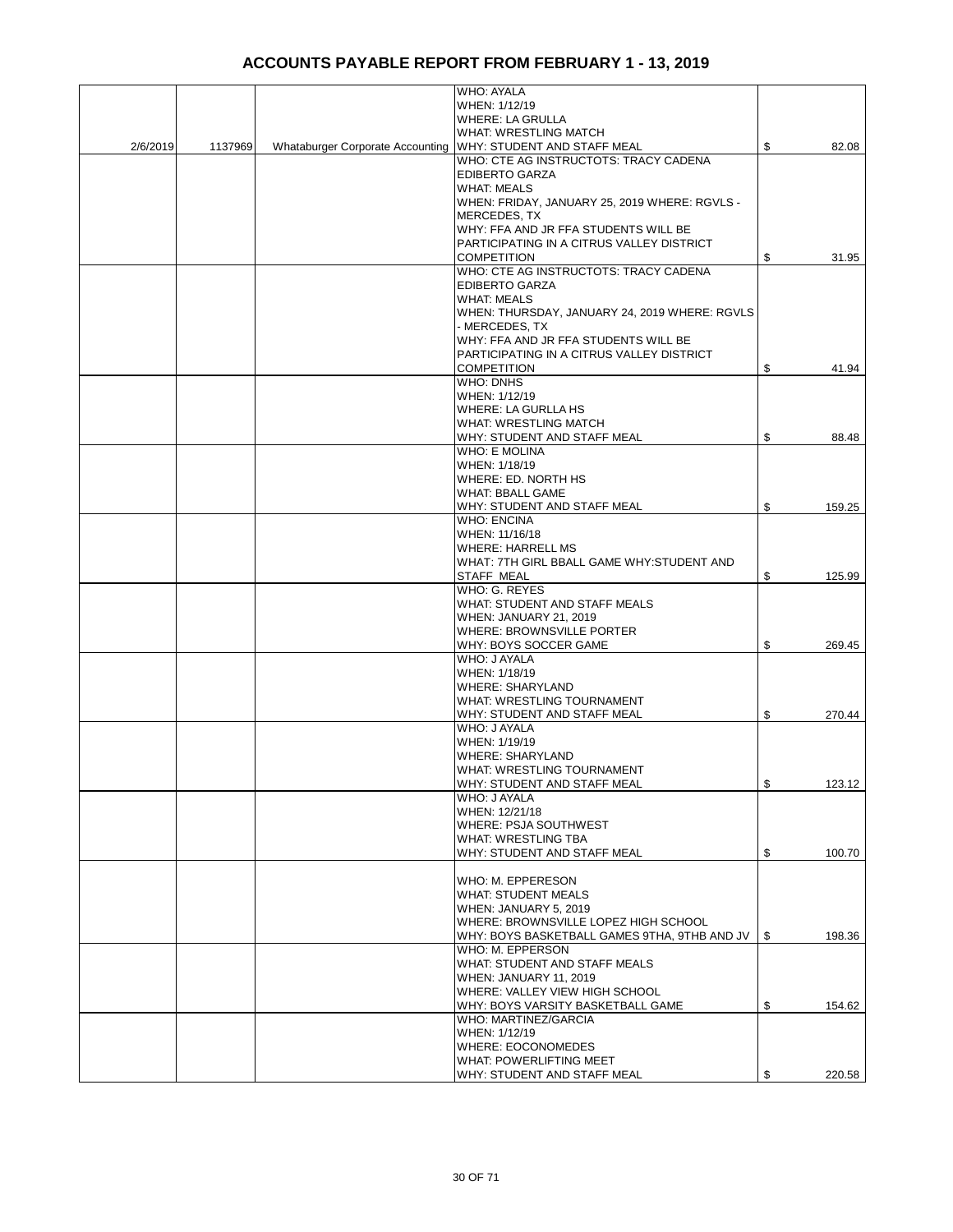|          |         |                                         | WHO: R. ALVAREZ/C. RAMIREZ                                                         |                |
|----------|---------|-----------------------------------------|------------------------------------------------------------------------------------|----------------|
|          |         |                                         | WHAT: STUDENT AND STAFF MEALS                                                      |                |
|          |         |                                         | WHEN: JANUARY 19, 2019                                                             |                |
|          |         |                                         | WHERE: HARRELL-MERCEDES                                                            |                |
| 2/6/2019 | 1137969 | <b>Whataburger Corporate Accounting</b> | WHY: 7TH GIRLS SOCCER TOURNAMENT                                                   | \$<br>114.67   |
|          |         |                                         | <b>WHO: TONY GARCIA</b>                                                            |                |
|          |         |                                         | <b>WHAT: STUDENT MEALS</b>                                                         |                |
|          |         |                                         | WHEN: JAN 15, 2019                                                                 |                |
|          | 1137970 | Whataburger of Alice, Ltd               | WHERE: DNHS GOING TO LAREDO NIXON HS<br>WHY: VARSITY AND JV DARK GAME              | \$<br>299.00   |
|          |         |                                         | WHO: J AYALA                                                                       |                |
|          |         |                                         | WHEN: 12/21/18                                                                     |                |
|          |         |                                         | WHERE: PSJA SOUTHWEST                                                              |                |
|          |         |                                         | WHAT: WRESTLING TBA                                                                |                |
|          | 1137971 | Willie's Bar B Que                      | WHY: STUDENT AND STAFF MEAL                                                        | \$<br>63.00    |
|          |         |                                         |                                                                                    |                |
|          |         |                                         | WHO: Evelyn Cardenas, Speech Pathologist WHAT:                                     |                |
|          |         |                                         | Mileage reimbursement                                                              |                |
|          |         |                                         | WHEN: November 2018                                                                |                |
|          |         |                                         | WHERE: Special Ed. Dept.                                                           |                |
|          | 1137972 | cardenas, Evelyn                        | WHY: to provide speech therapy to students with disabilities   \$<br>VOUCHER: 1202 | 67.93          |
|          |         |                                         | RFP: 042518-390                                                                    |                |
|          |         |                                         | WHO: DNHS STUDENTS                                                                 |                |
|          |         |                                         | <b>WHAT: JACKETS</b>                                                               |                |
|          |         |                                         | WHEN: 2018-2019 SCHOOL YEAR WHERE: DNHS                                            |                |
|          |         |                                         | WHY: JACKETS WILL BE GIVEN TO SPECIAL ED                                           |                |
|          |         |                                         | STUDENTS FOR CHRISTMAS.                                                            |                |
|          |         |                                         | <b>REQUESTOR: S. VALLADARES</b>                                                    |                |
|          |         |                                         |                                                                                    |                |
|          | 1137973 | <b>CB Sportswear</b>                    | 44 WILL BE PAID OUT OF ACCT # 865.00.2190.89.0<br>VOUCHER: 1203                    | \$<br>1,056.00 |
|          |         |                                         | RFP: 042518-390                                                                    |                |
|          |         |                                         | WHO: DNHS STUDENTS                                                                 |                |
|          |         |                                         | <b>WHAT: JACKETS</b>                                                               |                |
|          |         |                                         | WHEN: 2018-2019 SCHOOL YEAR WHERE: DNHS                                            |                |
|          |         |                                         | WHY: JACKETS WILL BE GIVEN TO SPECIAL ED                                           |                |
|          |         |                                         | STUDENTS FOR CHRISTMAS.                                                            |                |
|          |         |                                         | REQUESTOR: S. VALLADARES                                                           |                |
|          | 1137974 | <b>CB Sportswear</b>                    | 44 WILL BE PAID OUT OF ACCT # 865.00.2190.89.007                                   | \$<br>216.00   |
|          |         |                                         | VOUCHER: 1216                                                                      |                |
|          |         |                                         | WHO: DNHS CHIEFS SOCCER                                                            |                |
|          |         |                                         | WHAT: MENS STRIPED POLO W EMBR. WHEN: 2019                                         |                |
|          |         |                                         | SOCCER SEASON                                                                      |                |
|          |         |                                         | <b>WHERE: DNHS</b><br>WHY: FUNDRAISER SHIRTS WERE BOUGHT BY CHIEF                  |                |
|          |         |                                         | SOCCER FANS TO SHOW SUPPORT OF OUR TEAM                                            |                |
|          | 1137975 | La UNI Sports & More                    | <b>REQUESTOR: COACH SANCHEZ</b>                                                    | \$<br>4,597.00 |
|          |         |                                         | <b>WHO: DNHS DRAMA</b>                                                             |                |
|          |         |                                         | WHAT: PAINT VALSPAR FLAT BLK DRYFALL LATEX                                         |                |
|          |         |                                         | <b>PAINT</b>                                                                       |                |
|          |         |                                         | <b>WHEN: ASAP</b>                                                                  |                |
|          |         |                                         | <b>WHERE: DNHS</b>                                                                 |                |
|          |         |                                         | WHY: DRAMA TO CREATE POPS AND SET FOR ONE                                          |                |
|          | 1137976 | Lowe's                                  | <b>ACT PLAY</b>                                                                    | \$<br>293.99   |
|          |         |                                         | VOUCHER: 1147                                                                      |                |
|          |         |                                         | WHO: DEBRA RODRIGUEZ                                                               |                |
|          |         |                                         | WHAT: REIMBURSEMENT FOR GYM FEES (DESTINY<br>CABRERA)                              |                |
|          |         |                                         | WHEN: 2018-2019 SCHOOL YEAR                                                        |                |
|          |         |                                         | <b>WHERE: DNHS</b>                                                                 |                |
|          |         |                                         | WHY: REIMBURSEMENT FOR GYM FEES (DESTINY                                           |                |
|          |         |                                         | CABRERA)                                                                           |                |
|          | 1137977 | RODRIGUEZ, DEBRA LEE                    | REQUESTOR: BELINDA RUIZ                                                            | \$<br>65.00    |
|          |         |                                         | VOUCHER: 1234                                                                      |                |
|          |         |                                         | QUOTES ATTACHED:                                                                   |                |
|          |         |                                         | WHO: DNHS BOYS BASKETBALL                                                          |                |
|          |         |                                         | <b>WHAT: FAN SHIRTS</b>                                                            |                |
|          |         |                                         | WHEN: 2018-2019 SCHOOL YEAR SEASON<br><b>WHERE: DNHS</b>                           |                |
|          |         |                                         | WHY: SHIRTS ORDERED BY PARENTS AND OTHER BB                                        |                |
|          |         |                                         | <b>FANS TO SUPPORT OUR STUDENTS</b>                                                |                |
|          | 1137978 | Vin Digital LLC                         | REQUESTOR: STEVEN MENDOZA                                                          | \$<br>1,815.00 |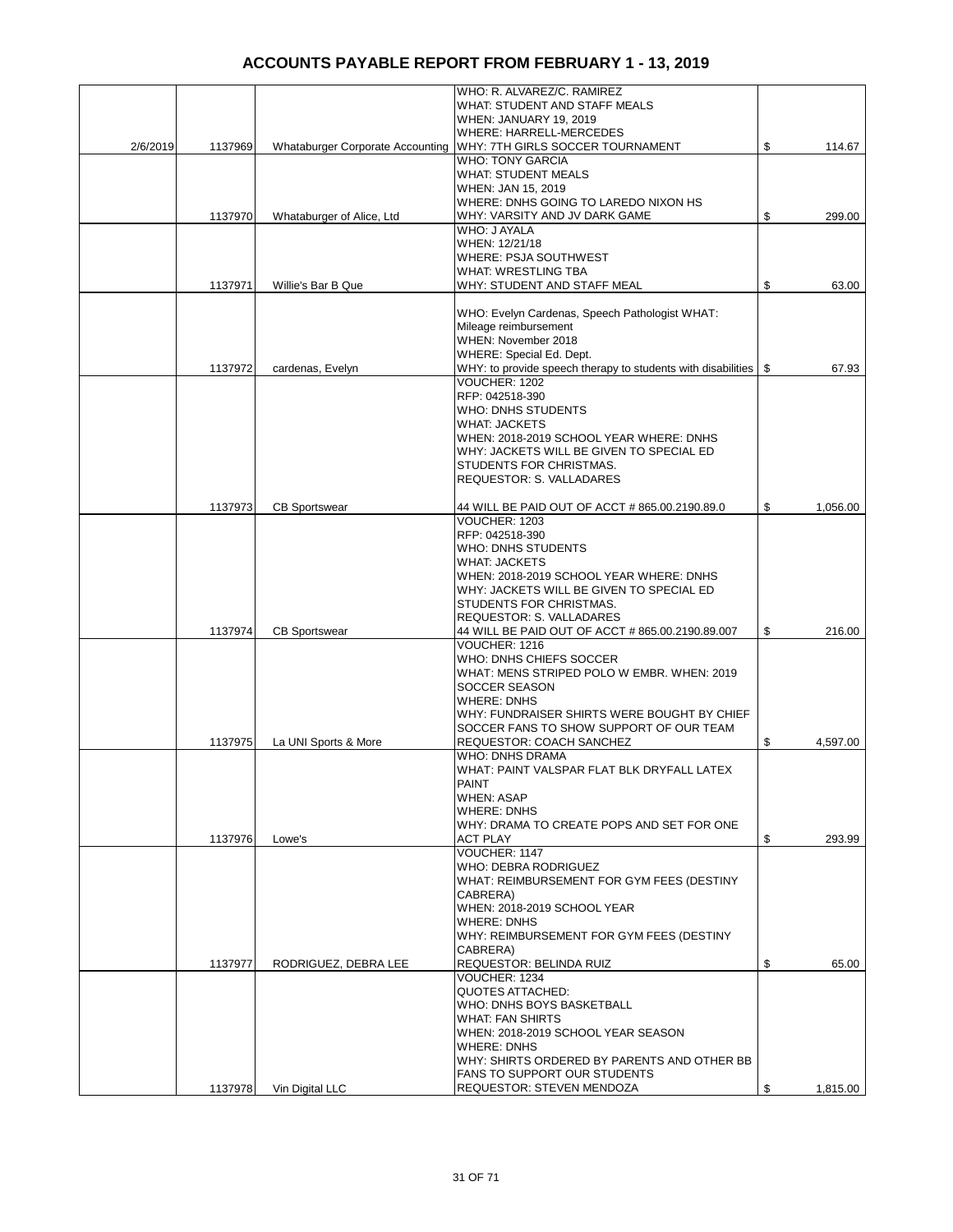|          |         |                                 | 4TH PAYMENT TO                                                                                                              |                |
|----------|---------|---------------------------------|-----------------------------------------------------------------------------------------------------------------------------|----------------|
|          |         |                                 | PO #154208 AND                                                                                                              |                |
|          |         |                                 | PO #155381 AND                                                                                                              |                |
|          |         |                                 | PO #158882<br><b>QUOTES ATTACHED</b>                                                                                        |                |
|          |         |                                 | WHO: DHS D'ETTES                                                                                                            |                |
|          |         |                                 | WHAT: DEPOSIT DUE PER PRELIMINARY ROOMING                                                                                   |                |
|          |         |                                 | <b>LIST</b>                                                                                                                 |                |
|          |         |                                 | WHEN: MARCH 21-24, 2019                                                                                                     |                |
|          |         |                                 | WHERE: DHS TO DENTON, TEXAS                                                                                                 |                |
|          |         |                                 | WHY: STUDENT FEES FOR STUDENT UPCOMING<br><b>TRAVEL</b>                                                                     |                |
| 2/6/2019 | 1137979 | ATS Premier Tours & Travel, LLC | <b>WHO: DHS BAND</b>                                                                                                        | \$<br>5,353.00 |
|          |         |                                 | <b>WHAT: BAND SHIRTS</b>                                                                                                    |                |
|          |         |                                 | WHEN: 2018-2019 SCHOOL YEAR                                                                                                 |                |
|          |         |                                 | <b>WHERE: DHS AND COMMUNITY</b>                                                                                             |                |
|          |         |                                 | WHY: TO HAVE STUDENTS LOOK UNIFORMED                                                                                        |                |
|          | 1137980 | All Valley Screen Printing      | <b>VOUCHER #15433</b>                                                                                                       | \$<br>2,357.40 |
|          |         |                                 | WHO: D'ETTES                                                                                                                |                |
|          |         |                                 | <b>WHAT: KIDDIE CAMP SHIRTS</b>                                                                                             |                |
|          |         |                                 | WHEN: JANUARY 25, 2019<br>WHERE: DHS GYM                                                                                    |                |
|          |         |                                 | WHY: PART OF FEE FOR KIDDIE CAMP VOUCHER #                                                                                  |                |
|          | 1137981 | All Valley Screen Printing      | 15457                                                                                                                       | \$<br>500.00   |
|          |         |                                 | WHO: DHS FOLKFLORICO                                                                                                        |                |
|          |         |                                 | <b>WHAT: DANCE EARRINGS</b>                                                                                                 |                |
|          |         |                                 | WHEN: 2019 COMPETITION AND PERFORMING                                                                                       |                |
|          |         |                                 | <b>SEASON</b>                                                                                                               |                |
|          |         |                                 | WHERE: RGV COMMUNITY AND STATE WHY: MAKE                                                                                    |                |
|          | 1137982 |                                 | All Valley Victory Sports Apparel, Inc DANCERS LOOK UNIFORMED VOUCHER # 15483<br>WHO: DHS CULINARY ARTS STUDENTS WHAT: CLUB | \$<br>240.00   |
|          |         |                                 | <b>SHIRTS</b>                                                                                                               |                |
|          |         |                                 | WHEN: 2018-2019 SCHOOL YEAR                                                                                                 |                |
|          |         |                                 | <b>WHERE: DHS</b>                                                                                                           |                |
|          |         |                                 | WHY: COMPETITION SHIRTS FOR SKILLS USA                                                                                      |                |
|          | 1137983 | <b>BSN Sports, LLC</b>          | <b>VOUCHER # 15363</b>                                                                                                      | \$<br>963.00   |
|          |         |                                 | WHO: DHS MEXICAN AMERICAN STUDIES CLUB                                                                                      |                |
|          |         |                                 | <b>WHAT: MEAL MONEY</b>                                                                                                     |                |
|          |         |                                 | WHEN: FEBRUARY 14-16, 2019                                                                                                  |                |
|          |         |                                 | WHERE: DHS TO HOUSTON, TEXAS<br>WHY: 2019 NATIONAL ASSOCIATION OF CHICANO                                                   |                |
|          |         |                                 | CHICANA SCHOLARS TEJAS FOCO CONFERENCE                                                                                      |                |
|          | 1137984 | Carmona, Juan P.                | VOUCHER #15474                                                                                                              | \$<br>945.00   |
|          |         |                                 | WHO: DHS MEXICAN AMERICAN STUDIES CLUB                                                                                      |                |
|          |         |                                 | <b>WHAT: HOTEL ROOMS</b>                                                                                                    |                |
|          |         |                                 | WHEN: FEBRUARY 14-16, 2019                                                                                                  |                |
|          |         |                                 | WHERE: DHS TO HOUSTON, TEXAS                                                                                                |                |
|          |         |                                 | WHY: 2019 NATIONAL ASSOCIATION OF CHICANO                                                                                   |                |
|          |         |                                 | CHICANA SCHOLARS TEJAS FOCO CONFERENCE                                                                                      | \$<br>620.20   |
|          | 1137985 | Days Inn Galleria               | <b>VOUCHER #15490</b><br>WHO: DHS BATTLE OF THE BOOKS                                                                       |                |
|          |         |                                 | <b>WHAT: SNACKS</b>                                                                                                         |                |
|          |         |                                 | WHEN: JANUARY 2019                                                                                                          |                |
|          |         |                                 | <b>WHERE: DHS LIBRARY</b>                                                                                                   |                |
|          | 1137986 | <b>Little Caesars</b>           | WHY: MEETING VOUCHER #15452                                                                                                 | \$<br>15.00    |
|          |         |                                 |                                                                                                                             |                |
|          |         |                                 | WHO: DHS FOLKLORICO                                                                                                         |                |
|          |         |                                 | <b>WHAT: UNDER GARMENT</b><br>WHEN: 2019 SEASON                                                                             |                |
|          |         |                                 | WHERE: DHS AND PERFORMANCES IN COMMUNITY                                                                                    |                |
|          |         |                                 | WHY: MAKE DANCERS LOOK UNIFORMED VOUCHER #                                                                                  |                |
|          | 1137987 | Team Go Figure Up               | 15461                                                                                                                       | \$<br>280.00   |
|          |         |                                 | WHO: ROBOTICS CLUB STUDENTS                                                                                                 |                |
|          |         |                                 | <b>WHAT: CLUB SHIRTS</b>                                                                                                    |                |
|          |         |                                 | WHEN: 2018-2019 SCHOOL YEAR                                                                                                 |                |
|          |         |                                 | <b>WHERE: DHS</b>                                                                                                           |                |
|          | 1137988 | <b>Unlimited Sports</b>         | WHY: COMPETITION UNIFORM<br><b>VOUCHER #15450</b>                                                                           | \$<br>156.00   |
|          |         |                                 |                                                                                                                             |                |
|          |         |                                 | WHO: DONNA HIGH SCHOOL                                                                                                      |                |
|          |         |                                 | WHAT: BLUE TOOTH HEADPHONES JBL WHEN: 2018-                                                                                 |                |
|          |         |                                 | 2019 SCHOOL YEAR                                                                                                            |                |
|          |         |                                 | WHERE: DONNA HIGH SCHOOL                                                                                                    |                |
|          |         |                                 | WHY: LIBRARY INCENTIVES                                                                                                     |                |
|          | 1137989 | <b>Wal-Mart Community</b>       | ALL A HONOR ROLL 1ST SEMESTER VOUCHER # 15478   \$                                                                          | 1,795.68       |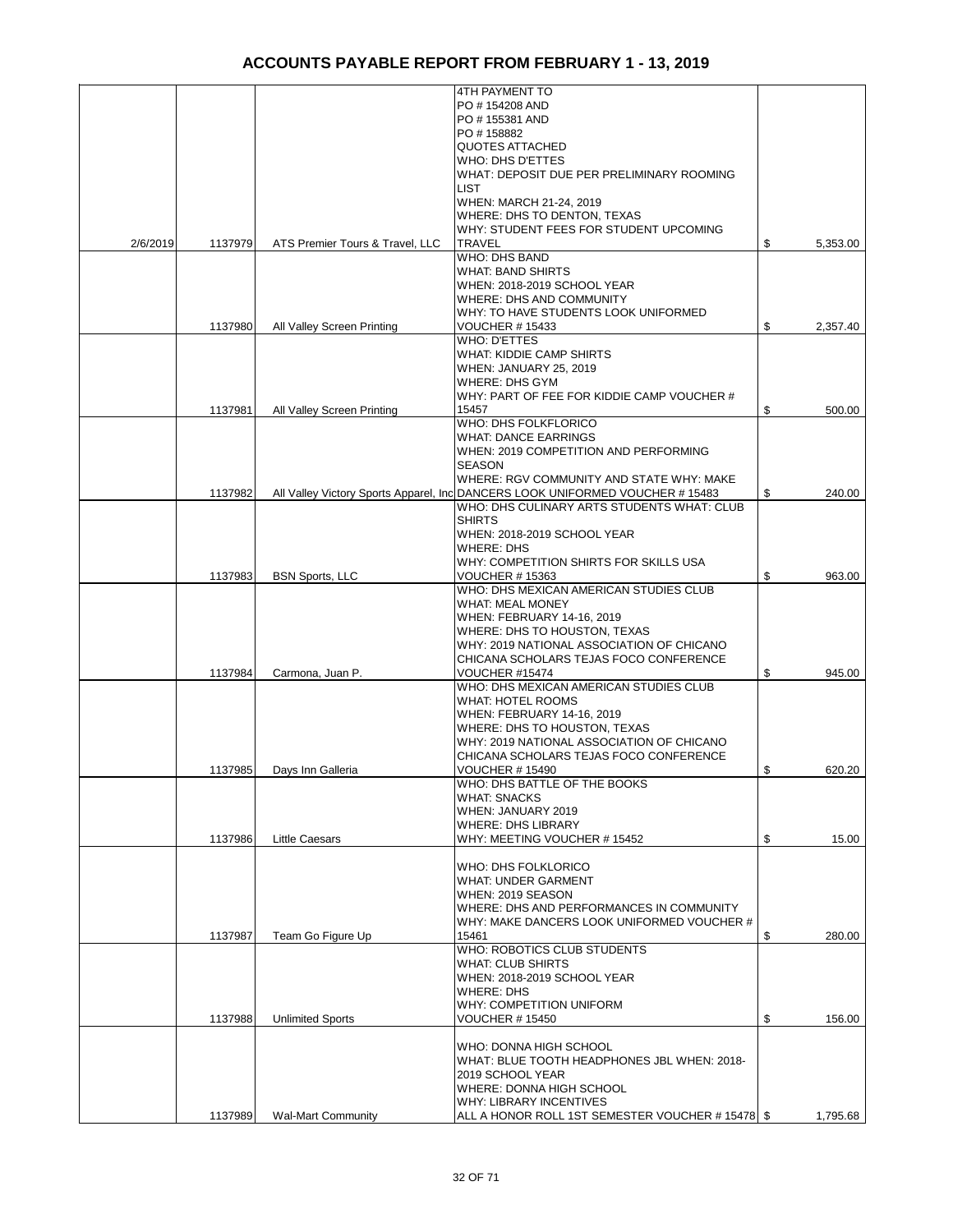|                |         |                                         | WHO: DHS BATTLE OF THE BOOKS                                |               |            |
|----------------|---------|-----------------------------------------|-------------------------------------------------------------|---------------|------------|
|                |         |                                         | <b>WHAT: SNACKS</b>                                         |               |            |
|                |         |                                         | WHEN: JANUARY 2019                                          |               |            |
|                |         |                                         | <b>WHERE: DHS LIBRARY</b>                                   |               |            |
|                |         |                                         | <b>WHY: MEETING</b>                                         |               |            |
| 2/6/2019       | 1137990 | <b>Whataburger Corporate Accounting</b> | VOUCHER #15454<br>WHO: DHS BATTLE OF THE BOOKS              | \$            | 31.95      |
|                |         |                                         | <b>WHAT: SNACKS</b>                                         |               |            |
|                |         |                                         | WHEN: JANUARY 2019                                          |               |            |
|                |         |                                         | <b>WHERE: DHS LIBRARY</b>                                   |               |            |
|                |         |                                         | <b>WHY: MEETING</b>                                         |               |            |
|                | 1137991 | <b>Whataburger Corporate Accounting</b> | <b>VOUCHER #15453</b>                                       | \$            | 31.95      |
|                |         |                                         | <b>WHO: DNHS BAND</b>                                       |               |            |
|                |         |                                         | WHAT: MEAL ALLOWANCE                                        |               |            |
|                |         |                                         | WHEN: OCT 27, 2018                                          |               |            |
|                |         |                                         | WHERE: LAREDO, TEXAS                                        |               |            |
|                |         |                                         | WHY: MEAL ALLOWANCE FOR BAND STUDENTS WHO                   |               |            |
|                | 1137992 | Chick-Fil-A                             | WILL BE COMPETING IN AREA.                                  | \$            | 1,750.00   |
|                |         |                                         | WHAT: MEAL ALLOWANCE                                        |               |            |
|                |         |                                         | WHEN: OCT 27, 2018                                          |               |            |
|                |         |                                         | WHERE: LAREDO, TEXAS                                        |               |            |
|                | 1137993 | Chick-Fil-A                             | WHY: MEAL ALLOWANCE FOR BAND STUDENTS WHO                   | \$            | 1,750.00   |
| 2/6/2019 Total |         |                                         |                                                             | $\sqrt[6]{3}$ | 841,628.89 |
|                |         |                                         | <b>WHO: CORPUS</b>                                          |               |            |
|                |         |                                         | <b>WHAT: REGISTRATION FEE</b>                               |               |            |
|                |         |                                         | WHEN: 2/9/19                                                |               |            |
|                |         |                                         | WHERE: EDCOUCH ELSA                                         |               |            |
| 2/8/2019       | 1137994 | Edcouch-Elsa ISD                        | WHY: UIL TRACK MEET ** CHECK                                | \$            | 200.00     |
|                |         |                                         | <b>WHAT: WATER SERVICE</b>                                  |               |            |
|                |         |                                         | WHEN: 11/27/18-12/27/18                                     |               |            |
|                |         |                                         | <b>WHY: MONTHLY CHARGE</b><br><b>WHERE: RUNN ELEMENTARY</b> |               |            |
|                |         |                                         | WHO: RUNN                                                   |               |            |
|                | 1137995 | Military Hwy Water Supply               | ACCOUNT NO. 14-0025-00                                      | \$            | 32.66      |
|                |         |                                         | <b>WHAT: WATER SERVICE</b>                                  |               |            |
|                |         |                                         | WHEN: 11/27/18-12/27/18                                     |               |            |
|                |         |                                         | WHY: MONTHLY CHARGE                                         |               |            |
|                |         |                                         | <b>WHERE: RUNN ELEMENTARY</b>                               |               |            |
|                |         |                                         | <b>WHO: RUNN</b>                                            |               |            |
|                |         |                                         | ACCOUNT NO. 14-0071-00                                      | \$            | 256.67     |
|                |         |                                         | what: adult beetle juice costume                            |               |            |
|                |         |                                         | when: February 2019<br>where: Veterans Middle School        |               |            |
|                | 1137996 | Party City, party America, or Th        | why: item will be used for competition uniform              | \$            | 49.99      |
| 2/8/2019 Total |         |                                         |                                                             | $\mathbf{\$}$ | 539.32     |
|                |         |                                         | <b>WHAT: LEASE PAYMENT</b>                                  |               |            |
|                |         |                                         | WHEN: 12/24/2018-1/23/2019                                  |               |            |
|                |         |                                         | <b>WHY: MONTHLY CHARGE</b>                                  |               |            |
|                |         | Dahill Industries                       | WHERE: DONNA ISD<br><b>WHO: PUBLIC RELATIONS</b>            | \$            | 402.04     |
| 2/12/2019      | 1137997 |                                         | <b>WHAT: COPIER CHARGES</b>                                 |               |            |
|                |         |                                         | WHEN: 01/14/19-2/13/19                                      |               |            |
|                |         |                                         | WHY: MONTHLY BASE RATE                                      |               |            |
|                |         |                                         | WHERE: DONNA ISD                                            |               |            |
|                | 1137998 | <b>Digital Office Systems</b>           | WHO: DISTRICT WIDE                                          | \$            | 1,083.00   |
|                |         |                                         | <b>WHAT: COPIER CHARGES</b>                                 |               |            |
|                |         |                                         | WHEN: 1/14/19-2/13/19                                       |               |            |
|                |         |                                         | WHY: MONTHLY BASE RATE                                      |               |            |
|                |         |                                         | <b>WHERE: DONNA ISD</b>                                     |               |            |
|                |         |                                         | WHO: DISTRICT WIDE                                          | \$            | 304.95     |
|                |         |                                         | <b>WHAT: COPIER CHARGES</b><br>WHY: CONTRACT BASE RATE      |               |            |
|                |         |                                         | WHEN: 01/14/19-2/13/19                                      |               |            |
|                |         |                                         | WHERE: DONNA ISD                                            |               |            |
|                |         |                                         | WHO: DISTRICT WIDE                                          | \$            | 1,581.75   |
|                |         |                                         | <b>WHAT: COPIER CHARGES</b>                                 |               |            |
|                |         |                                         | WHY: CONTRACT BASE RATE                                     |               |            |
|                |         |                                         | WHEN: 01/14/19-2/13/19                                      |               |            |
|                |         |                                         | WHERE: DONNA ISD                                            |               |            |
|                |         |                                         | WHO: RUNN COUNSELOR                                         | \$            | 219.45     |
|                |         |                                         | <b>WHAT: COPIER CHARGES</b>                                 |               |            |
|                |         |                                         | WHY: CONTRACT BASE RATE<br>WHEN: 01/14/19-2-13/19           |               |            |
|                |         |                                         | <b>WHERE: DONNA ISD</b>                                     |               |            |
|                |         |                                         | WHO: MR. RANA'S OFFICE                                      | \$            | 108.30     |
|                |         |                                         |                                                             |               |            |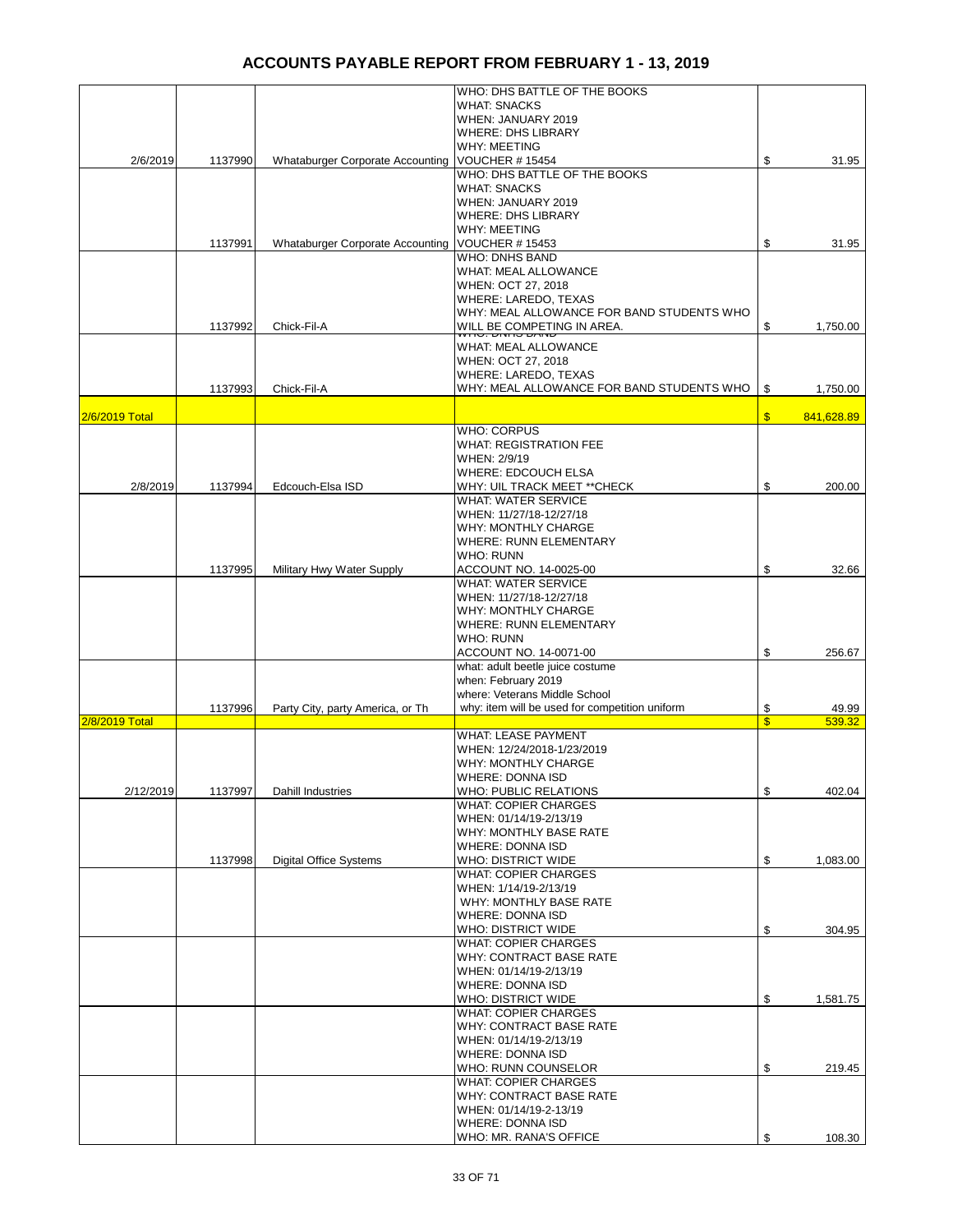|           |         |                                           | <b>WHAT: COPIER CHARGES</b>               |                |
|-----------|---------|-------------------------------------------|-------------------------------------------|----------------|
|           |         |                                           | <b>WHY: CONTRACT BASE RATE</b>            |                |
|           |         |                                           | WHEN: 01/14/19-2-13/19                    |                |
|           |         |                                           | WHERE: DONNA ISD                          |                |
| 2/12/2019 | 1137998 | <b>Digital Office Systems</b>             | WHO:CACERES COUNSELORS                    | \$<br>42.75    |
|           |         |                                           | WHAT: COPIER OVERAGE CHARGES              |                |
|           |         |                                           |                                           |                |
|           |         |                                           | <b>WHY: CONTRACT BASE RATE</b>            |                |
|           |         |                                           | WHEN: 01/14/19-2-13/19                    |                |
|           |         |                                           | <b>WHERE: DONNA ISD</b>                   |                |
|           |         |                                           | WHO:CONTRACT OVERAGE CHARGE FOR 12/14/18- |                |
|           |         |                                           | 1/13/19 MR. RANA'S OFFICE                 | \$<br>364.73   |
|           |         |                                           | <b>WHAT: COPIER LEASE</b>                 |                |
|           |         |                                           | WHEN: 1/22/19 - 2/21/19                   |                |
|           |         |                                           |                                           |                |
|           |         |                                           | WHERE: DONNA ISD                          |                |
|           |         |                                           | <b>WHY: MONTHLY CHARGES</b>               |                |
|           | 1137999 | KYOCERA DOCUMENT SOULUTIO WHO: SAUCEDA MS |                                           | \$<br>116.85   |
|           |         |                                           | <b>WHAT: LEASE ON COPIER</b>              |                |
|           |         |                                           | WHERE: DHS COUNSELING                     |                |
|           |         |                                           | WHO: DONNA HIGH SCHOOL                    |                |
|           |         |                                           | WHEN: 12/21/18-1/20/19                    |                |
|           |         |                                           |                                           |                |
|           |         |                                           | WHY: MONTHLY CHARGES                      | \$<br>164.99   |
|           |         |                                           | <b>WHAT: LEASE PAYMENT</b>                |                |
|           |         |                                           | WHEN: 01/21/19-02/20/19                   |                |
|           |         |                                           | WHY; MONTHLY CHARGES                      |                |
|           |         |                                           | WHERE: RIVAS ELEM.                        |                |
|           |         |                                           | <b>WHO: DISD</b>                          | \$<br>206.81   |
|           |         |                                           | <b>WHAT: LEASE PAYMENT</b>                |                |
|           |         |                                           |                                           |                |
|           |         |                                           | WHEN: 01/21/19-02/20/19                   |                |
|           |         |                                           | <b>WHY: MONTHLY CHARGES</b>               |                |
|           |         |                                           | <b>WHERE: SALAZAR</b>                     |                |
|           |         |                                           | WHO: DISD                                 | \$<br>131.07   |
|           |         |                                           | <b>WHAT: LEASE PAYMENT</b>                |                |
|           |         |                                           | <b>WHERE: DONNA ISD</b>                   |                |
|           |         |                                           |                                           |                |
|           |         |                                           | WHO: CUSTODIAL DEPT.                      |                |
|           |         |                                           | WHEN: 02/01/2019-2/28/2019                |                |
|           |         |                                           | WHY: MONTHLY CHARGES                      | \$<br>118.74   |
|           |         |                                           | <b>WHAT: LEASE PAYMENT</b>                |                |
|           |         |                                           | WHERE: DONNA ISD                          |                |
|           |         |                                           | WHO: DNHS FINE ARTS & SCIENCE DEPT.       |                |
|           |         |                                           | WHEN: 02/01/2019-2/28/2019                |                |
|           |         |                                           | WHY: MONTHLY CHARGES                      |                |
|           |         |                                           |                                           | \$<br>357.54   |
|           |         |                                           | <b>WHAT: LEASE PAYMENT</b>                |                |
|           |         |                                           | WHERE: DONNA ISD                          |                |
|           |         |                                           | WHO: OCHOA ELEMENTARY                     |                |
|           |         |                                           | WHEN: 02/01/2019-2/28/2019                |                |
|           |         |                                           | <b>WHY: MONTHLY CHARGES</b>               | \$<br>202.25   |
|           |         |                                           | <b>WHAT: LEASE PAYMENT</b>                |                |
|           |         |                                           | WHY: MONTHLY CHARGE                       |                |
|           |         |                                           |                                           |                |
|           |         |                                           | WHEN: 01/21/19-02/20/19                   |                |
|           |         |                                           | WHERE: DONNA ISD                          |                |
|           |         |                                           | <b>WHO: BILINGUAL</b>                     | \$<br>131.07   |
|           |         |                                           | <b>WHAT: LEASE PAYMENT</b>                |                |
|           |         |                                           | WHY: MONTHLY CHARGE                       |                |
|           |         |                                           | WHEN: 02/21/19-03/20/19                   |                |
|           |         |                                           | <b>WHERE: DONNA ISD</b>                   |                |
|           |         |                                           | WHO: DHS COUNSELORS                       | \$<br>164.99   |
|           |         |                                           |                                           |                |
|           |         |                                           | <b>WHAT: LEASE PAYMENT</b>                |                |
|           |         |                                           | WHY: MONTHLY CHARGES                      |                |
|           |         |                                           | WHEN: 01/21/19 - 2/20/19                  |                |
|           |         |                                           | <b>WHERE: DONNA ISD</b>                   |                |
|           |         |                                           | WHO: PURCHASING & SAFETY AND RISK         | \$<br>233.70   |
|           |         |                                           | <b>WHAT: LEASE PAYMENT</b>                |                |
|           |         |                                           | <b>WHY: MONTHLY CHARGES</b>               |                |
|           |         |                                           |                                           |                |
|           |         |                                           | WHEN: 01/21/19-2/20/19                    |                |
|           |         |                                           | WHERE: DONNA ISD                          |                |
|           |         |                                           | <b>WHO: TESTING</b>                       | \$<br>116.85   |
|           |         |                                           | When February 2019                        |                |
|           |         |                                           | What Produce/Vegetables                   |                |
|           |         |                                           | Who CNP                                   |                |
|           |         |                                           | Where District Cafeterias                 |                |
|           | 1138000 |                                           | Why Student Needs                         | \$<br>3,031.75 |
|           |         | Nicho Produce Co. Inc.                    |                                           |                |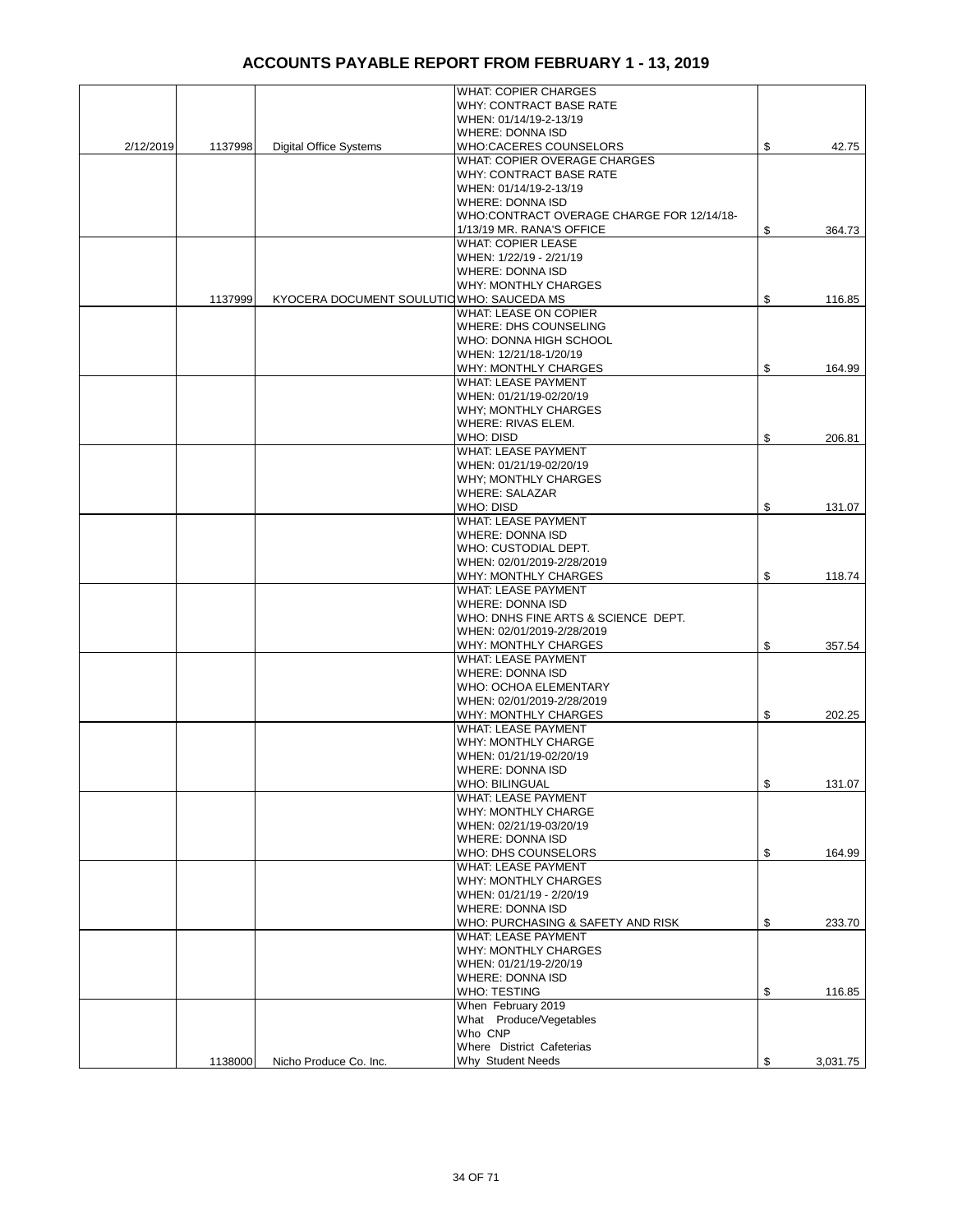|                 |         |                                                                        | WHAT: 2 WASTE CONTAINER                                                                  |               |           |
|-----------------|---------|------------------------------------------------------------------------|------------------------------------------------------------------------------------------|---------------|-----------|
|                 |         |                                                                        | WHEN: 01/17,01/18,01/21, 2019                                                            |               |           |
|                 |         |                                                                        | <b>WHERE: DONNA ISD</b>                                                                  |               |           |
|                 |         |                                                                        |                                                                                          |               |           |
|                 |         |                                                                        | WHY: DISPOSAL/RECYLING AND PICKUP SERVICE                                                |               |           |
| 2/12/2019       | 1138001 | REPUBLIC SERVICES, INC                                                 | WHO: MAINTENANCE DEPT.                                                                   | \$            | 1,113.38  |
|                 |         |                                                                        | WHO: DONNA HIGH SCHOOL BAND MATIAS RIVERA                                                |               |           |
|                 |         |                                                                        | NOELIA VALENZUELA EDNA SIERRA HECTOR MOLINA                                              |               |           |
|                 |         |                                                                        | RUTH TREVINO ALEXIS ALBA ARMANDO GARCIA                                                  |               |           |
|                 |         |                                                                        | RANDY ALEJANDRO VANESSA TREVINO KEVIN                                                    |               |           |
|                 |         |                                                                        | <b>GUERRA</b>                                                                            |               |           |
|                 |         |                                                                        | WHAT: TEXAS MUSIC EDUCATORS EDUCATION                                                    |               |           |
|                 |         |                                                                        | <b>CONVENTION FEE</b>                                                                    |               |           |
|                 | 1138002 | <b>TMEA</b>                                                            | WHEN: FEBRUARY 13-17, 2019                                                               | \$            | 800.00    |
|                 |         |                                                                        | <b>WHAT: GAS CARD</b>                                                                    |               |           |
|                 |         |                                                                        | WHEN: JAN. 31-FEB. 3, 2019                                                               |               |           |
|                 |         |                                                                        | WHY: ATTENDING SPECIAL OLYMPIC 2019 WINTER                                               |               |           |
|                 |         |                                                                        | <b>GAMES</b>                                                                             |               |           |
|                 |         |                                                                        | <b>WHERE: AUSTIN, TEXAS</b>                                                              |               |           |
|                 | 1138003 | Valero Fleet Services                                                  | WHO: SPECIAL EDUCATION                                                                   | \$            | 410.35    |
|                 |         |                                                                        |                                                                                          |               |           |
| 2/12/2019 Total |         |                                                                        |                                                                                          | $\sqrt[3]{2}$ | 11,407.31 |
| 2/13/2019       | 1138004 | <b>ATPE Dues</b>                                                       | ATPE-para's 02/13/19                                                                     | \$            | 30.00     |
|                 | 1138005 | Administrators' Scholarship Fundraise Admini Shol Fund-para's 02/13/19 |                                                                                          | \$            | 98.00     |
|                 | 1138006 |                                                                        | COMMUNITY LOAN CENTER, CORI Community Loan Center-para's 02/13/19                        | \$            | 15,404.69 |
|                 | 1138007 | Cindy Boudloche, Trustee                                               | Cindy Boudloche-para's 02/13/19                                                          | \$            | 461.54    |
|                 | 1138008 | Department of the Treasury-FMS                                         | Department of the Treasury-FMS-para's 02/13/19                                           | \$            | 164.00    |
|                 | 1138009 | <b>Employee Emergency Foundation</b>                                   | Employee Emergency Found-para's 02/13/19                                                 | \$            | 225.25    |
|                 | 1138010 | Internal Revenue Service                                               | IRS-para's 02/13/19                                                                      | \$            | 50.00     |
|                 | 1138011 | NAFT Federal Credit Union                                              | NAFT-para's 02/13/19                                                                     | \$            | 28,170.00 |
|                 | 1138012 | Pre-Paid Legal Services, Inc.                                          | Pre-Pd Legal-para's 02/13/19                                                             | \$            | 131.09    |
|                 | 1138013 | <b>Texas Federation Of Teachers</b>                                    | Tx Federation of Teachers-para's 02/13/19                                                | \$            | 16.50     |
|                 | 1138014 | <b>Texas State Teachers Association</b>                                | TSTA-para's 02/13/19                                                                     | \$            | 3,408.27  |
|                 | 1138015 |                                                                        | U.S. Department Of Education Nation US Dept of Education National Py Cnt-para's-02/13/19 | \$            | 196.06    |
|                 |         |                                                                        |                                                                                          |               |           |
|                 |         |                                                                        | What: lowercase manuscripts stamps                                                       |               |           |
|                 |         |                                                                        | Where: Munoz Elementary                                                                  |               |           |
|                 |         |                                                                        | When: 2018-2019 School Yr                                                                |               |           |
|                 |         |                                                                        | Why: provide instructional resources an equipment needed                                 |               |           |
|                 |         |                                                                        | to carry out quality instruction and daily operations.                                   |               |           |
|                 | 1138016 | ACE Educational Supplies, Inc.                                         | Who: Crystal Campos-Inclusion Teacher                                                    | \$            | 178.86    |
|                 |         |                                                                        |                                                                                          |               |           |
|                 |         |                                                                        | ARM ************ QUOTES ATTACHED DIP ATTACHED                                            |               |           |
|                 |         |                                                                        | WHO: MAINT/PETE V                                                                        |               |           |
|                 |         |                                                                        | <b>WHAT: ARM</b>                                                                         |               |           |
|                 |         |                                                                        | <b>WHEN: JAN 2019</b>                                                                    |               |           |
|                 |         |                                                                        | WHERE: TRACTOR 997                                                                       |               |           |
|                 | 1138017 | <b>AG-PRO TEXAS</b>                                                    | <b>WHY: REPAIRS</b>                                                                      | \$            | 918.84    |
|                 |         |                                                                        | Who: Olga Noriega Purchasing Agent                                                       |               |           |
|                 |         |                                                                        | What: Public Notice for RFQ 011119-318 and RFQ 011119-                                   |               |           |
|                 |         |                                                                        |                                                                                          |               |           |
|                 |         |                                                                        | 319                                                                                      |               |           |
|                 |         |                                                                        | When: SY 2018-2019                                                                       |               |           |
|                 |         |                                                                        | Where: Purchasing Dept.                                                                  |               |           |
|                 | 1138018 | AIM MEDIA TEXAS                                                        | Why: To advertise for new bids                                                           | \$            | 607.40    |
|                 |         |                                                                        | Who: Sulamith Arriaga                                                                    |               |           |
|                 |         |                                                                        | What: Official                                                                           |               |           |
|                 |         |                                                                        | When: Jan. 18, 2019                                                                      |               |           |
|                 |         |                                                                        | Where: DHS                                                                               |               |           |
|                 | 1138019 | ARRIAGA, SULAMITH R.                                                   | Why: Varsity Boys BB DHS/Bro. Vets                                                       | \$            | 40.00     |
|                 |         |                                                                        | Who: Sulamith Arriaga                                                                    |               |           |
|                 |         |                                                                        | What: Official                                                                           |               |           |
|                 |         |                                                                        | When: Jan. 19, 2019                                                                      |               |           |
|                 |         |                                                                        | Where: DHS                                                                               |               |           |
|                 |         |                                                                        | Why: Girls Varsity BB DHS/Bro. Vets                                                      | \$            | 40.00     |
|                 |         |                                                                        | <b>WHAT: PHONE CHARGES</b>                                                               |               |           |
|                 |         |                                                                        | WHEN: JAN 23 TO FEB. 22, 2018                                                            |               |           |
|                 |         |                                                                        | WHERE: CAMPUSES & DEPT.                                                                  |               |           |
|                 |         |                                                                        | <b>WHO: DISTRICT WIDE</b>                                                                |               |           |
|                 | 1138020 | At & T                                                                 | <b>WHY: MONTHLY CHARGES</b>                                                              | \$            | 5,390.59  |
|                 |         |                                                                        | <b>WHAT: PHONE SERVICE</b>                                                               |               |           |
|                 |         |                                                                        | WHEN: JAN. 23-FEB. 22, 2019                                                              |               |           |
|                 |         |                                                                        | WHY: MONTHLY SERVICE                                                                     |               |           |
|                 |         |                                                                        | WHERE: DONNA ISD                                                                         |               |           |
|                 |         |                                                                        | WHO: ADAME ELEM. 464-1203                                                                | \$            | 379.81    |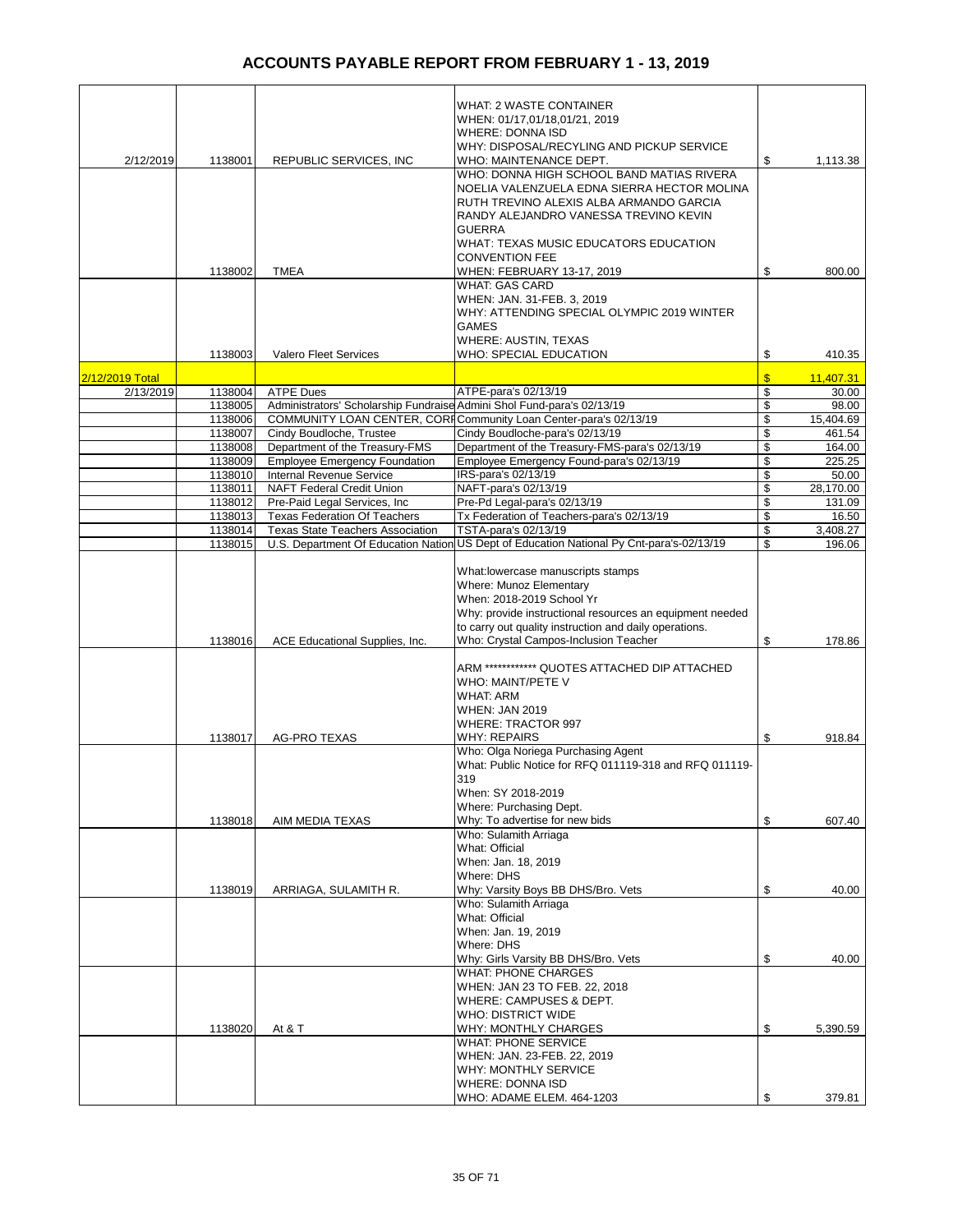|           |         |        | <b>WHAT: PHONE SERVICE</b>                             |              |
|-----------|---------|--------|--------------------------------------------------------|--------------|
|           |         |        | WHEN: JAN. 23-FEB. 22, 2019                            |              |
|           |         |        | WHY: MONTHLY SERVICE                                   |              |
|           |         |        | <b>WHERE: DONNA ISD</b>                                |              |
| 2/13/2019 | 1138020 | At & T | WHO: ADMINISTATION 956-464-1116, 1125                  | \$<br>85.74  |
|           |         |        | <b>WHAT: PHONE SERVICE</b>                             |              |
|           |         |        | WHEN: JAN. 23-FEB. 22, 2019                            |              |
|           |         |        |                                                        |              |
|           |         |        | <b>WHY: MONTHLY SERVICE</b>                            |              |
|           |         |        | <b>WHERE: DONNA ISD</b>                                |              |
|           |         |        | WHO: BUSINESS OFFICE 956-464-1054,1061                 | \$<br>85.74  |
|           |         |        | <b>WHAT: PHONE SERVICE</b>                             |              |
|           |         |        | WHEN: JAN. 23-FEB. 22, 2019                            |              |
|           |         |        | <b>WHY: MONTHLY SERVICE</b>                            |              |
|           |         |        | <b>WHERE: DONNA ISD</b>                                |              |
|           |         |        | WHO: DAEP 464-1159,1174                                | \$<br>85.74  |
|           |         |        | <b>WHAT: PHONE SERVICE</b>                             |              |
|           |         |        |                                                        |              |
|           |         |        | WHEN: JAN. 23-FEB. 22, 2019                            |              |
|           |         |        | <b>WHY: MONTHLY SERVICE</b>                            |              |
|           |         |        | <b>WHERE: DONNA ISD</b>                                |              |
|           |         |        | WHO: DONNA NORTH HIGH 461-                             |              |
|           |         |        | 2018,2021,2081,2088,2119,2125,2127,2134,2234,2236,464- |              |
|           |         |        | 2929,                                                  | \$<br>441.73 |
|           |         |        | <b>WHAT: PHONE SERVICE</b>                             |              |
|           |         |        |                                                        |              |
|           |         |        | WHEN: JAN. 23-FEB. 22, 2019                            |              |
|           |         |        | <b>WHY: MONTHLY SERVICE</b>                            |              |
|           |         |        | <b>WHERE: DONNA ISD</b>                                |              |
|           |         |        | WHO: DONNA NORTH HS 464-4543                           | \$<br>306.13 |
|           |         |        | <b>WHAT: PHONE SERVICE</b>                             |              |
|           |         |        | WHEN: JAN. 23-FEB. 22, 2019                            |              |
|           |         |        | <b>WHY: MONTHLY SERVICE</b>                            |              |
|           |         |        | <b>WHERE: DONNA ISD</b>                                |              |
|           |         |        | WHO: GARZA ELEM. 956-461-2216                          | \$<br>379.81 |
|           |         |        |                                                        |              |
|           |         |        | <b>WHAT: PHONE SERVICE</b>                             |              |
|           |         |        | WHEN: JAN. 23-FEB. 22, 2019                            |              |
|           |         |        | <b>WHY: MONTHLY SERVICE</b>                            |              |
|           |         |        | <b>WHERE: DONNA ISD</b>                                |              |
|           |         |        | WHO: LENOIR ELEM. 956-464-1128,1156                    | \$<br>85.74  |
|           |         |        | <b>WHAT: PHONE SERVICE</b>                             |              |
|           |         |        | WHEN: JAN. 23-FEB. 22, 2019                            |              |
|           |         |        | <b>WHY: MONTHLY SERVICE</b>                            |              |
|           |         |        | <b>WHERE: DONNA ISD</b>                                |              |
|           |         |        |                                                        |              |
|           |         |        | WHO: MAINTENANCE DEPT 956-461-5692,5699,5796           | \$<br>342.25 |
|           |         |        | <b>WHAT: PHONE SERVICE</b>                             |              |
|           |         |        | WHEN: JAN. 23-FEB. 22, 2019                            |              |
|           |         |        | <b>WHY: MONTHLY SERVICE</b>                            |              |
|           |         |        | <b>WHERE: DONNA ISD</b>                                |              |
|           |         |        | WHO: OCHOA ELEM. 464-1177,1191                         | \$<br>85.74  |
|           |         |        | <b>WHAT: PHONE SERVICE</b>                             |              |
|           |         |        | WHEN: JAN. 23-FEB. 22, 2019                            |              |
|           |         |        | WHY: MONTHLY SERVICE                                   |              |
|           |         |        |                                                        |              |
|           |         |        | <b>WHERE: DONNA ISD</b>                                |              |
|           |         |        | WHO: POLICE DEPT. - HOT LINE 956-464-1057              | \$<br>42.87  |
|           |         |        | <b>WHAT: PHONE SERVICE</b>                             |              |
|           |         |        | WHEN: JAN. 23-FEB. 22, 2019                            |              |
|           |         |        | WHY: MONTHLY SERVICE                                   |              |
|           |         |        | <b>WHERE: DONNA ISD</b>                                |              |
|           |         |        | WHO: SALINAS ELEM. 783-1320                            | \$<br>75.59  |
|           |         |        | <b>WHAT: PHONE SERVICE</b>                             |              |
|           |         |        | WHEN: JAN. 23-FEB. 22, 2019                            |              |
|           |         |        | WHY: MONTHLY SERVICE                                   |              |
|           |         |        |                                                        |              |
|           |         |        | <b>WHERE: DONNA ISD</b>                                |              |
|           |         |        | WHO: TECHNOLOGY 956-464-1015,1046                      | \$<br>85.74  |
|           |         |        | <b>WHAT: PHONE SERVICE</b>                             |              |
|           |         |        | WHEN: JAN. 23-FEB. 22, 2019                            |              |
|           |         |        | WHY: MONTHLY SERVICE                                   |              |
|           |         |        | <b>WHERE: DONNA ISD</b>                                |              |
|           |         |        | WHO: VETERANS MS 464-1246,1297                         | \$<br>85.74  |
|           |         |        | <b>WHAT: PHONE SERVICE</b>                             |              |
|           |         |        | WHEN: JAN. 23-FEB. 22, 2019                            |              |
|           |         |        |                                                        |              |
|           |         |        | WHY: MONTHLY SERVICE                                   |              |
|           |         |        | <b>WHERE: DONNA ISD</b>                                |              |
|           |         |        | WHO:AP SOLIS 956-461-2242                              | \$<br>85.74  |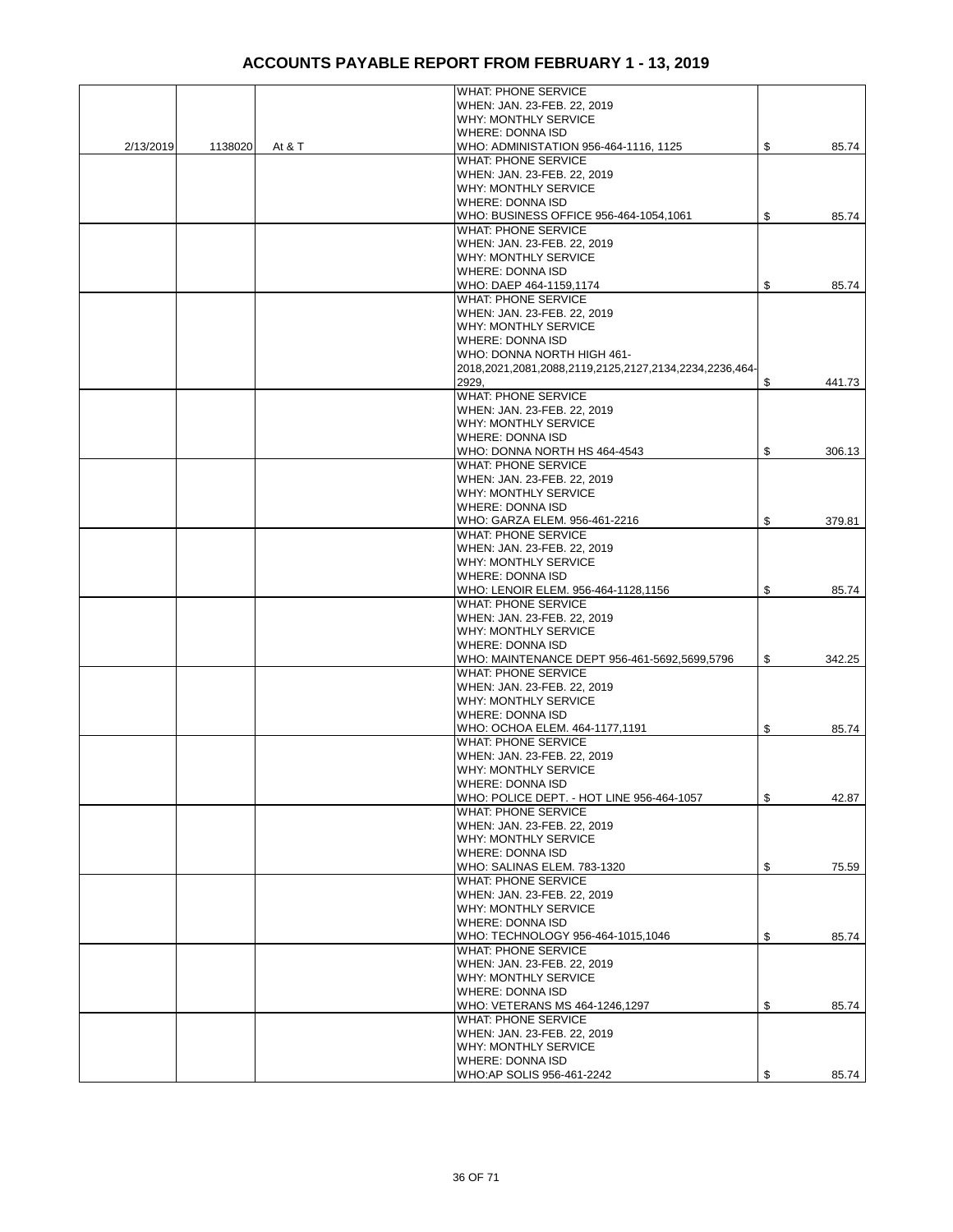|           |         |                             | <b>WHAT: PHONE SERVICE</b>                      |                |
|-----------|---------|-----------------------------|-------------------------------------------------|----------------|
|           |         |                             | WHEN: JAN. 23-FEB. 22, 2019                     |                |
|           |         |                             | WHY: MONTHLY SERVICE                            |                |
|           |         |                             | <b>WHERE: DONNA ISD</b>                         |                |
|           |         |                             | WHO:BUSINESS OFFICE 464-8028;5842,5543          |                |
|           |         |                             | AP SOLIS 464-7954                               |                |
|           |         |                             | DHS 464-7915.7791.7800                          |                |
|           |         |                             |                                                 |                |
|           |         |                             | DHS MIGRANT 464-3176                            |                |
|           |         |                             | CAREER & TECH 464-2224,2270,2279,2384,2430,2225 |                |
| 2/13/2019 | 1138020 | At & T                      | <b>FINE ART</b>                                 | \$<br>529.09   |
|           |         |                             |                                                 |                |
|           |         |                             | WHO: R. CARDENAS                                |                |
|           |         |                             | <b>WHAT: STUDENT ENTRY FEES</b>                 |                |
|           |         |                             | WHEN: FEBRUARY 15-16, 2019                      |                |
|           |         |                             | WHERE: AUSTIN, TEXAS                            |                |
|           |         |                             | WHY: VARSITY REGIONAL WRESTLING TOURNAMENT      |                |
|           | 1138021 | <b>AUSTIN ISD ATHLETICS</b> |                                                 | \$<br>135.00   |
|           |         |                             | LEN OUTSIDE COVER VIKING *********** REGION ONE |                |
|           |         |                             | 16*08*19 QUOTE# 2007742078 DIP ATTACHED         |                |
|           |         |                             | <b>WHO: MAINT/CARLOS L</b>                      |                |
|           |         |                             | <b>WHAT: MATERIAL</b>                           |                |
|           |         |                             | <b>WHEN: DEC 2018</b>                           |                |
|           |         |                             | <b>WHERE: DIST WIDE</b>                         |                |
|           | 1138022 | Airgas USA, LLC             | WHY: DAILY REPAIRS                              | \$<br>214.56   |
|           |         |                             | WHO: DHS                                        |                |
|           |         |                             | <b>WHAT: SUPPLIES</b>                           |                |
|           |         |                             |                                                 |                |
|           |         |                             | WHEN: JANUARY 2019                              |                |
|           |         |                             | <b>WHERE: DHS LIBRARY</b>                       |                |
|           |         |                             | WHY: BURGLAR BAR DOOR SAFETY REASONS CIP:       |                |
|           |         |                             | GOAL 2 PER OBJ 6 STR DES 1 499920939744 TBG SQ  |                |
|           | 1138023 | Alamo Iron Works            | A513 1X1X11GAX24 FT                             | \$<br>694.54   |
|           |         |                             | WHO: E. ARENAS                                  |                |
|           |         |                             | WHAT: BAW COMPRESSION SHIRTS 2 COLOR FULL       |                |
|           |         |                             | <b>FRONT PRINT</b>                              |                |
|           |         |                             |                                                 |                |
|           |         |                             | WHEN: 2018-2019 SCHOOL YEAR                     |                |
|           |         |                             | WHERE: DONNA HIGH SCHOOL                        |                |
|           |         |                             | WHY: EQUIPMENT AND SUPPLIES FOR STUDENT         |                |
|           | 1138024 | All Valley Screen Printing  | <b>ATHLETES</b>                                 | \$<br>688.80   |
|           |         |                             |                                                 |                |
|           |         |                             | WHO: R. LEAL                                    |                |
|           |         |                             | WHAT: BAW DRY-TEK VINTAGE HOODIES S, M, L, XL   |                |
|           |         |                             | WHEN: 2018-2019 SCHOOL YEAR                     |                |
|           |         |                             | WHERE: DONNA HIGH SCHOOL                        |                |
|           |         |                             | WHY: EQUIPMENT AND SUPPLIES NEEDED FOR          |                |
|           |         |                             |                                                 |                |
|           |         |                             | STUDENT ATHLETES FOR PRACTICE/COMPETITION       | \$<br>1,432.98 |
|           |         |                             | Who: Arnaldo Amaro                              |                |
|           |         |                             | What: Official                                  |                |
|           |         |                             | When: Jan. 18,2019                              |                |
|           |         |                             | Where: Solis                                    |                |
|           | 1138025 | Amaro, Arnaldo              | Why: 7A Boys BB Todd/Veterans                   | \$<br>85.00    |
|           |         |                             | WHAI: HOSTED VOICE SERVICE                      |                |
|           |         |                             | WHEN: JAN. 15, 2019                             |                |
|           |         |                             | WHY: MONTHLY CHARGE                             |                |
|           |         |                             |                                                 |                |
|           |         |                             | WHERE: DONNA ISD                                |                |
|           |         |                             | WHO: ACADEMICS 831-000-7620 710                 |                |
|           |         |                             | BILINGUAL 831-000-7620 706                      |                |
|           |         |                             | ADMINISTRATION 831-000-7620 697                 |                |
|           |         |                             | CURRICULUM & INSTRUCTION 831-000-8156 077       |                |
|           |         |                             | ELA/SSA 831-000-7620 712                        |                |
|           | 1138026 | At & T                      |                                                 | \$<br>1,640.23 |
|           |         |                             | WHAT: HOSTED VOICE SERVICE                      |                |
|           |         |                             | WHEN: JAN. 15, 2019                             |                |
|           |         |                             | WHY: MONTHLY CHARGE                             |                |
|           |         |                             |                                                 |                |
|           |         |                             | <b>WHERE: DONNA ISD</b>                         |                |
|           |         |                             | WHO: ADAME ELEM.                                |                |
|           |         |                             | 831-000-7620 178                                | \$<br>373.66   |
|           |         |                             | WHAT: HOSTED VOICE SERVICE                      |                |
|           |         |                             | WHEN: JAN. 15, 2019                             |                |
|           |         |                             | WHY: MONTHLY CHARGE                             |                |
|           |         |                             | WHERE: DONNA ISD                                |                |
|           |         |                             | WHO: AP SOLIS MS                                |                |
|           |         |                             |                                                 |                |
|           |         |                             | 831-000-7620 559                                | \$<br>593.54   |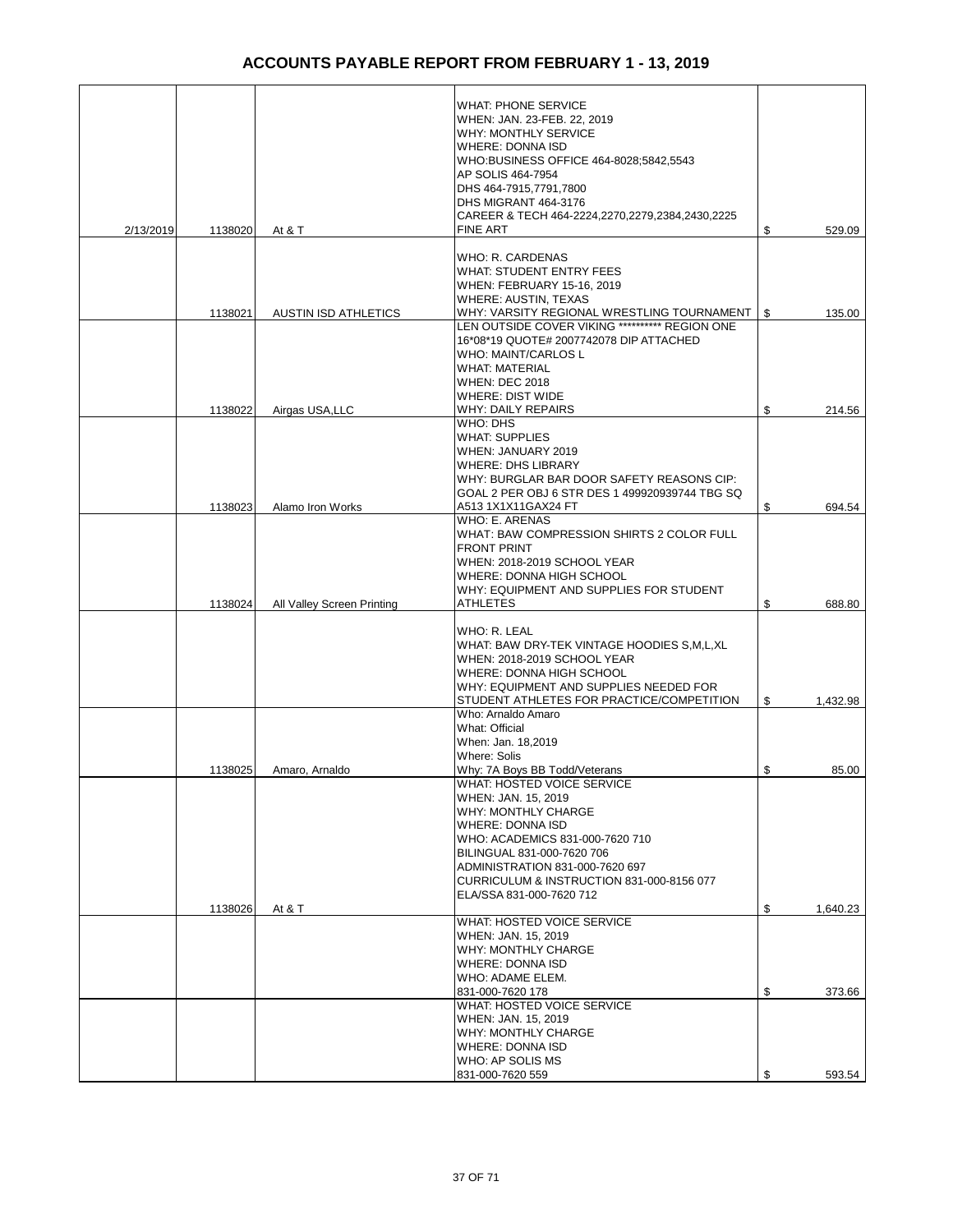|           |         |        | WHAT: HOSTED VOICE SERVICE                 |              |
|-----------|---------|--------|--------------------------------------------|--------------|
|           |         |        | WHEN: JAN. 15, 2019                        |              |
|           |         |        | WHY: MONTHLY CHARGE                        |              |
|           |         |        | <b>WHERE: DONNA ISD</b>                    |              |
|           |         |        | <b>WHO: BUSINESS OFFICE</b>                |              |
| 2/13/2019 | 1138026 | At & T | 831-000-7620 656                           | \$<br>406.14 |
|           |         |        | WHAT: HOSTED VOICE SERVICE                 |              |
|           |         |        | WHEN: JAN. 15, 2019                        |              |
|           |         |        | WHY: MONTHLY CHARGE                        |              |
|           |         |        | <b>WHERE: DONNA ISD</b>                    |              |
|           |         |        | WHO: CACERES ELEM.                         |              |
|           |         |        | 831-000-7620 207                           | \$<br>259.97 |
|           |         |        | WHAT: HOSTED VOICE SERVICE                 |              |
|           |         |        | WHEN: JAN. 15, 2019                        |              |
|           |         |        | <b>WHY: MONTHLY CHARGE</b>                 |              |
|           |         |        | <b>WHERE: DONNA ISD</b>                    |              |
|           |         |        | WHO: CUSTODIAL DEPARTMENT 831-000-7620 670 |              |
|           |         |        | POLICE DEPT 831-000-7620 691               |              |
|           |         |        | <b>HEALTH SERVICES 831-000-7620 680</b>    |              |
|           |         |        | IN TAKE/ATTENDANCE 831-000-7620 67         |              |
|           |         |        | PEIMS 831-000-6720                         | \$<br>779.78 |
|           |         |        | WHAT: HOSTED VOICE SERVICE                 |              |
|           |         |        | WHEN: JAN. 15, 2019                        |              |
|           |         |        | <b>WHY: MONTHLY CHARGE</b>                 |              |
|           |         |        | <b>WHERE: DONNA ISD</b>                    |              |
|           |         |        | <b>WHO: DAEP</b>                           |              |
|           |         |        | 831-000-7620 635                           | \$<br>232.91 |
|           |         |        | WHAT: HOSTED VOICE SERVICE                 |              |
|           |         |        | WHEN: JAN. 15, 2019                        |              |
|           |         |        | <b>WHY: MONTHLY CHARGE</b>                 |              |
|           |         |        | <b>WHERE: DONNA ISD</b>                    |              |
|           |         |        | WHO: DM SAUCEDA MS                         |              |
|           |         |        | 831-000-7620 577                           | \$<br>642.27 |
|           |         |        | WHAT: HOSTED VOICE SERVICE                 |              |
|           |         |        | WHEN: JAN. 15, 2019                        |              |
|           |         |        | WHY: MONTHLY CHARGE                        |              |
|           |         |        | <b>WHERE: DONNA ISD</b>                    |              |
|           |         |        | WHO: GARZA ELEM.<br>831-000-7620 231       | \$<br>324.92 |
|           |         |        | WHAT: HOSTED VOICE SERVICE                 |              |
|           |         |        | WHEN: JAN. 15, 2019                        |              |
|           |         |        | <b>WHY: MONTHLY CHARGE</b>                 |              |
|           |         |        | <b>WHERE: DONNA ISD</b>                    |              |
|           |         |        | WHO: GUZMAN ELEM.                          |              |
|           |         |        | 831-000-7620 993                           | \$<br>273.69 |
|           |         |        | WHAT: HOSTED VOICE SERVICE                 |              |
|           |         |        | WHEN: JAN. 15, 2019                        |              |
|           |         |        | <b>WHY: MONTHLY CHARGE</b>                 |              |
|           |         |        | <b>WHERE: DONNA ISD</b>                    |              |
|           |         |        | WHO: LENOIR ELEM.                          |              |
|           |         |        | 813-000-7620 014                           | \$<br>371.14 |
|           |         |        | WHAT: HOSTED VOICE SERVICE                 |              |
|           |         |        | WHEN: JAN. 15, 2019                        |              |
|           |         |        | WHY: MONTHLY CHARGE                        |              |
|           |         |        | WHERE: DONNA ISD                           |              |
|           |         |        | WHO: MUNOZ ELEM                            |              |
|           |         |        | 831-000-7620 209                           | \$<br>306.14 |
|           |         |        | WHAT: HOSTED VOICE SERVICE                 |              |
|           |         |        | WHEN: JAN. 15, 2019                        |              |
|           |         |        | WHY: MONTHLY CHARGE                        |              |
|           |         |        | <b>WHERE: DONNA ISD</b>                    |              |
|           |         |        | WHO: OCHOA ELEM.                           |              |
|           |         |        | 831-000-7620 987                           | \$<br>536.13 |
|           |         |        | WHAT: HOSTED VOICE SERVICE                 |              |
|           |         |        | WHEN: JAN. 15, 2019                        |              |
|           |         |        | WHY: MONTHLY CHARGE                        |              |
|           |         |        | WHERE: DONNA ISD                           |              |
|           |         |        | WHO: PRICE ELEM.                           |              |
|           |         |        | 831-000-7620 452                           | \$<br>262.69 |
|           |         |        | WHAT: HOSTED VOICE SERVICE                 |              |
|           |         |        | WHEN: JAN. 15, 2019                        |              |
|           |         |        | WHY: MONTHLY CHARGE                        |              |
|           |         |        | <b>WHERE: DONNA ISD</b>                    |              |
|           |         |        | WHO: RIVAS ELEM.                           |              |
|           |         |        | 831-000-7620 220                           | \$<br>322.39 |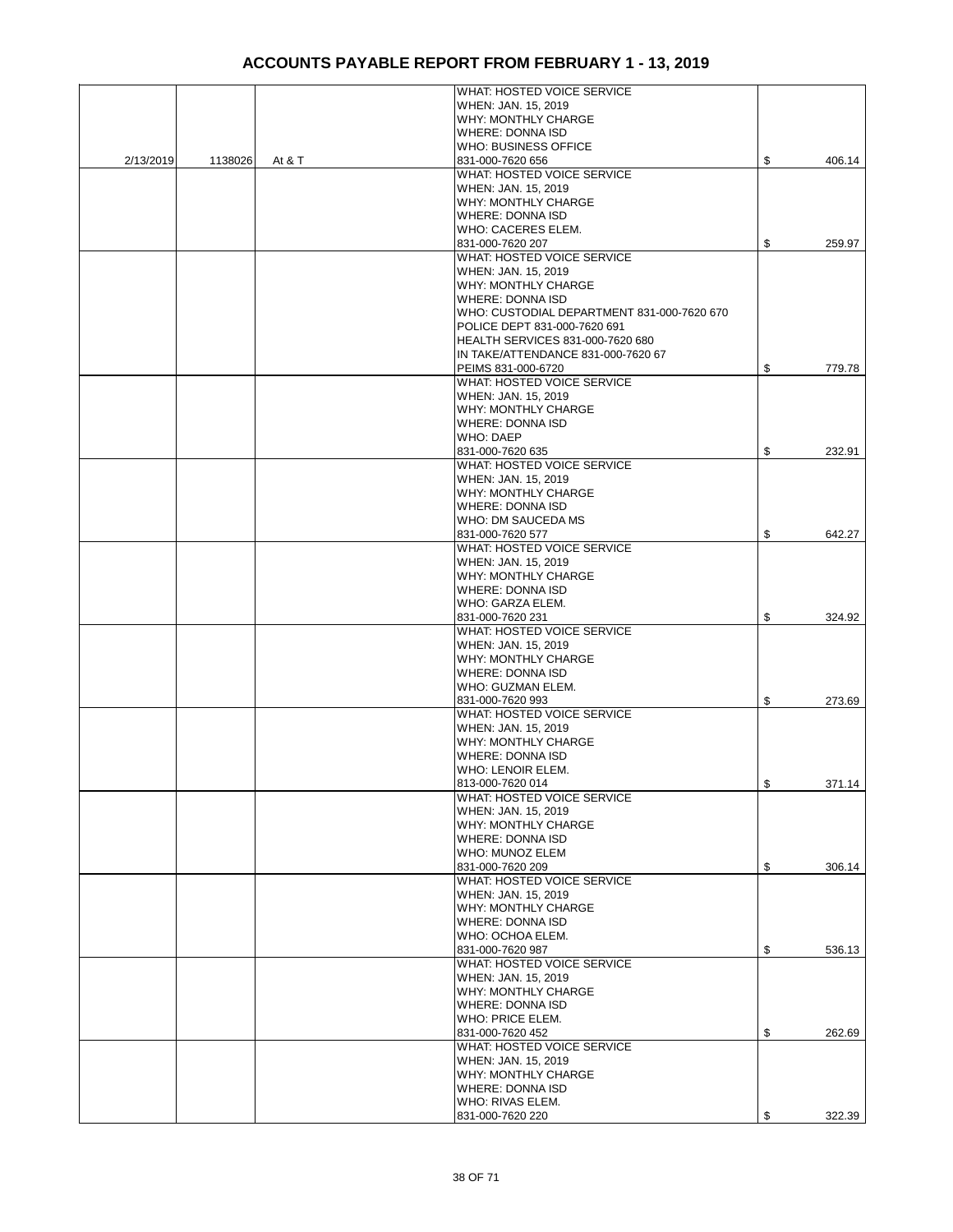|           |         |                               | WHAT: HOSTED VOICE SERVICE                                 |                |
|-----------|---------|-------------------------------|------------------------------------------------------------|----------------|
|           |         |                               | WHEN: JAN. 15, 2019                                        |                |
|           |         |                               | WHY: MONTHLY CHARGE                                        |                |
|           |         |                               | <b>WHERE: DONNA ISD</b>                                    |                |
|           |         |                               | <b>WHO: RUNN ELEMENTARY</b>                                |                |
| 2/13/2019 | 1138026 | At & T                        | 831-000-7620 419                                           | \$<br>322.39   |
|           |         |                               | WHAT: HOSTED VOICE SERVICE                                 |                |
|           |         |                               | WHEN: JAN. 15, 2019                                        |                |
|           |         |                               | WHY: MONTHLY CHARGE                                        |                |
|           |         |                               | WHERE: DONNA ISD                                           |                |
|           |         |                               | WHO: SALAZAR ELEM.                                         |                |
|           |         |                               |                                                            |                |
|           |         |                               | 831-000-7620 012                                           | \$<br>338.64   |
|           |         |                               | WHAT: HOSTED VOICE SERVICE                                 |                |
|           |         |                               | WHEN: JAN. 15, 2019                                        |                |
|           |         |                               | WHY: MONTHLY CHARGE                                        |                |
|           |         |                               | <b>WHERE: DONNA ISD</b>                                    |                |
|           |         |                               | WHO: SALINAS ELEMENTARY                                    |                |
|           |         |                               | 831-00-7619-995                                            | \$<br>289.91   |
|           |         |                               | WHAT: HOSTED VOICE SERVICE                                 |                |
|           |         |                               | WHEN: JAN. 15, 2019                                        |                |
|           |         |                               | WHY: MONTHLY CHARGE                                        |                |
|           |         |                               | <b>WHERE: DONNA ISD</b>                                    |                |
|           |         |                               | WHO: SINGLETERRY ELEM                                      |                |
|           |         |                               | 831-000-7620 010                                           | \$<br>289.91   |
|           |         |                               | WHAT: HOSTED VOICE SERVICE                                 |                |
|           |         |                               | WHEN: JAN. 15, 2019                                        |                |
|           |         |                               | <b>WHY: MONTHLY CHARGE</b>                                 |                |
|           |         |                               |                                                            |                |
|           |         |                               | <b>WHERE: DONNA ISD</b>                                    |                |
|           |         |                               | WHO: STAINKE ELEM.                                         |                |
|           |         |                               | 831-000-7620 998                                           | \$<br>403.80   |
|           |         |                               | WHAT: HOSTED VOICE SERVICE                                 |                |
|           |         |                               | WHEN: JAN. 15, 2019                                        |                |
|           |         |                               | WHY: MONTHLY CHARGE                                        |                |
|           |         |                               | <b>WHERE: DONNA ISD</b>                                    |                |
|           |         |                               | <b>WHO: VETERANS MS</b>                                    |                |
|           |         |                               | 831-000-7620 593                                           | \$<br>677.28   |
|           |         |                               | WHAT: HOSTED VOICE SERVICE                                 |                |
|           |         |                               | WHEN: JAN. 15, 2019                                        |                |
|           |         |                               | WHY: MONTHLY CHARGE                                        |                |
|           |         |                               | <b>WHERE: DONNA ISD</b>                                    |                |
|           |         |                               | WHO: W.A. TODD MS                                          |                |
|           |         |                               | 831-000-7620 607                                           | \$<br>552.39   |
|           |         |                               | AZ Brake Parts C For Stock                                 |                |
|           |         |                               | Who: Luis O. Solis                                         |                |
|           |         |                               | What: AZ Brake Parts C                                     |                |
|           |         |                               | Where: Bus Barn                                            |                |
|           |         |                               |                                                            |                |
|           |         |                               | When: January 2019                                         |                |
|           | 1138027 | AutoZone Texas, L.P.          | Why: Need to replenish Stock                               | \$<br>95.52    |
|           |         |                               | STUDENT MEALS 11 STUDENTS, 3 BREAKFAST 4                   |                |
|           |         |                               | LUNCH, 3 DINNER 4 DAYS 3 NIGHTS.                           |                |
|           |         |                               | <b>WHO: AYALA</b>                                          |                |
|           |         |                               | <b>WHAT: STUDENT MEALS</b>                                 |                |
|           |         |                               | WHEN: 2/14-2/17/19                                         |                |
|           |         |                               | WHERE: SAN ANTONIO, TX                                     |                |
|           | 1138028 | Ayala, Joaquin J.             | WHY: REGIONAL WRESTLING MEET                               | \$<br>1,400.00 |
|           |         |                               | <b>WHO: AYALA</b>                                          |                |
|           |         |                               | <b>WHAT: STUDENT MEALS</b>                                 |                |
|           |         |                               | WHEN: 2/21-2/24/19                                         |                |
|           |         |                               | WHERE: HOUSTON, TX                                         |                |
|           |         |                               | WHY: NEEDED FOR UIL STATE WRESTLING MEET FOR               |                |
|           | 1138029 | Ayala, Joaquin J.             | STUDENTS TO COMPETE                                        | \$<br>800.00   |
|           |         |                               | WHO: CTE TEACHER AMANDA CEDILLO WHAT:                      |                |
|           |         |                               | <b>STUDENT MEAL</b>                                        |                |
|           |         |                               | WHEN: JAN. 24, 2019                                        |                |
|           |         |                               | WHERE: MERCEDES, TX                                        |                |
|           |         |                               |                                                            |                |
|           |         |                               | WHY: STUDENTS PARTICIPATING AT THE CITRUS                  |                |
|           | 1138030 | <b>BAR-B-CUTIE SMOKEHOUSE</b> | VALLEY LIVESTOCK SHOW STUDENT MEAL                         | \$<br>60.00    |
|           |         |                               | What: MacGregor 12.5" Varsity Fielder Glv LHT              |                |
|           |         |                               | Where: Munoz Elementary                                    |                |
|           |         |                               | When: 2018-2019 School Year                                |                |
|           |         |                               | Why: provide instructional resources and equipment needed  |                |
|           |         |                               | to carry out quality instruction and daily operations Who: |                |
|           | 1138031 | <b>BSN Sports, LLC</b>        | Gilbert Gonzalez and Crystal Garci                         | \$<br>83.98    |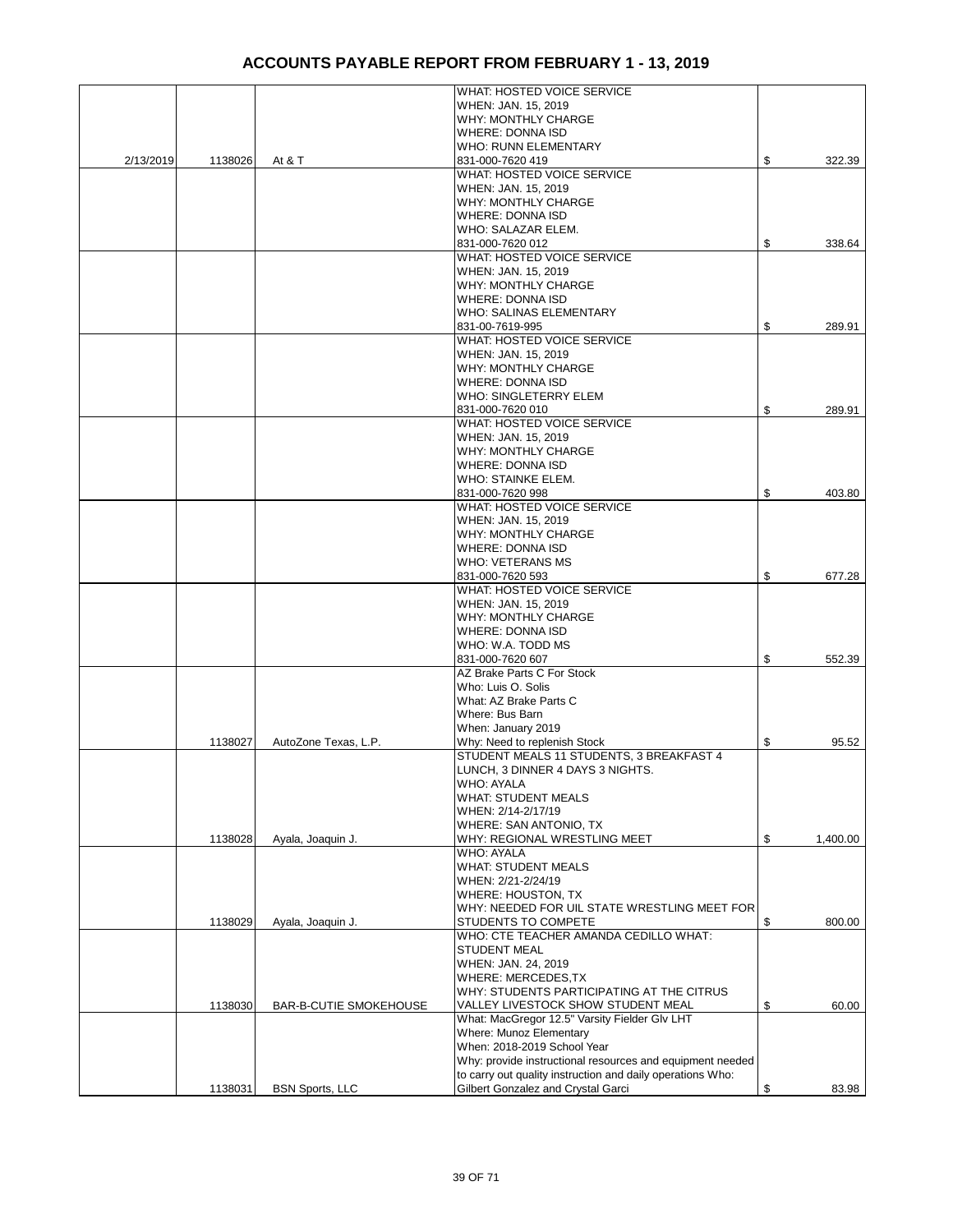|           |         |                                    | WHO: G. REYES                                                |                 |
|-----------|---------|------------------------------------|--------------------------------------------------------------|-----------------|
|           |         |                                    | WHAT: CUST LOGO-DIGITAL 18 SHORT SLEEVE J                    |                 |
|           |         |                                    | WHEN: 2018-2019 SCHOOL YEAR                                  |                 |
|           |         |                                    | WHERE: DONNA HIGH SCHOOL                                     |                 |
|           |         |                                    |                                                              |                 |
|           |         |                                    | WHY: EQUIPMENT AND SUPPLIES NEEDED FOR                       |                 |
| 2/13/2019 | 1138031 | <b>BSN Sports, LLC</b>             | SOCCER PRACTICE AND GAMES                                    | \$<br>1,156.25  |
|           |         |                                    | who: Veterans Middle School Physical Education (Rosalinda    |                 |
|           |         |                                    | Perez, Coordinator) what: fox 40 whistle                     |                 |
|           |         |                                    | when: 2018-2019 school year                                  |                 |
|           |         |                                    | where: Veterans Middle school PE/Athletics dept.             |                 |
|           |         |                                    | why: instructional materials are supplemental to upgrade the |                 |
|           |         |                                    |                                                              |                 |
|           |         |                                    | entire educa                                                 | \$<br>438.68    |
|           |         |                                    | <b>WHO: DNHS STUDENTS</b>                                    |                 |
|           |         |                                    | WHAT: CREATED EQUAL A HISTORY OF THE US                      |                 |
|           |         |                                    | <b>COMBINED</b>                                              |                 |
|           |         |                                    | WHEN: BOOKS FOR SPRING SEMESTER WHERE:                       |                 |
|           |         |                                    | <b>DNHS</b>                                                  |                 |
|           |         |                                    | WHY: STUDENTS TAKING COLLEGE COURSE ARE                      |                 |
|           |         |                                    |                                                              |                 |
|           | 1138032 | Barnes & Noble College Bookseller, | REQUIRED TO HAVE THESE BOOKS FOR CLASSES.                    | \$<br>4,495.95  |
|           |         |                                    | What: The Energy Bus (Hardcover)                             |                 |
|           |         |                                    | Where: P.S. Garza Elementary                                 |                 |
|           |         |                                    | When: 2018-2019 School Year                                  |                 |
|           |         |                                    | Why: Campus Principal will hold same book study done by      |                 |
|           |         |                                    | District Adm. in order to increase campus morale.            |                 |
|           |         |                                    | Who: Crystal Garza, Principal                                | \$              |
|           | 1138033 | Barnes & Noble, Inc.               |                                                              | 828.00          |
|           |         |                                    | Who: Veterans Middle School ELA Teachers what:               |                 |
|           |         |                                    | Wonderful Wizard of Oz-The Classic Tale by L. Frank Baum     |                 |
|           |         |                                    |                                                              |                 |
|           |         |                                    | when: 2018-2019 school year                                  |                 |
|           |         |                                    | where: Veterans Middle School                                |                 |
|           |         |                                    | why: instructional materials are supplemental to upgrade the |                 |
|           |         |                                    |                                                              |                 |
|           |         |                                    | entire educational program                                   | \$<br>670.95    |
|           |         |                                    | <b>BATTERIES</b>                                             |                 |
|           |         |                                    | WHO-LUIS O. SOLIS                                            |                 |
|           |         |                                    | <b>WHAT-BATTERIES</b>                                        |                 |
|           |         |                                    | WHY-NEEDED FOR BUS FLEET                                     |                 |
|           |         |                                    | WHERE-TRANSPORTATION BUS BARN WHEN-                          |                 |
|           | 1138034 | <b>Battery Warehouse</b>           | JANUARY 2019                                                 | \$<br>1,007.20  |
|           |         |                                    | Who: Mrs. Betancourt                                         |                 |
|           |         |                                    |                                                              |                 |
|           |         |                                    | What: Reimbursement                                          |                 |
|           |         |                                    | When: January 9-11, 2019                                     |                 |
|           |         |                                    | Where: San Antonio, TX                                       |                 |
|           | 1138035 | Betancourt-Delgado, Maria E.       | Why: Texas STEM Conference                                   | \$<br>167.77    |
|           |         |                                    | 4000 GALLONS UNLEADED                                        |                 |
|           |         |                                    | WHO-LUIS O. SOLIS                                            |                 |
|           |         |                                    | <b>WHAT-UNLEADED</b>                                         |                 |
|           |         |                                    |                                                              |                 |
|           |         |                                    | WHY-NEEDED FOR BUS FLEET                                     |                 |
|           |         |                                    | WHERE-TRANSPORTATION FUEL STATION WHEN-                      |                 |
|           | 1138036 | Betts Oil & Butane                 | JANUARY 2019                                                 | \$<br>6,187.25  |
|           |         |                                    | Low Ultra Low Sulfur Diesel (Clear)                          |                 |
|           |         |                                    | Who: Luis O. Solis                                           |                 |
|           |         |                                    | <b>What: Diesel</b>                                          |                 |
|           |         |                                    | Where: Fuel Service Station                                  |                 |
|           |         |                                    |                                                              |                 |
|           |         |                                    | When: January 2019                                           |                 |
|           |         |                                    | Why: Fuel Needed for bus fleet.                              | \$<br>13,385.85 |
|           |         |                                    | Low Ultra Low Sulfur Diesel (Clear)                          |                 |
|           |         |                                    | Who: Luis O. Solis                                           |                 |
|           |         |                                    | <b>What: Diesel Fuel</b>                                     |                 |
|           |         |                                    | Where: Fuel Service Station                                  |                 |
|           |         |                                    | When: January 2019                                           |                 |
|           |         |                                    |                                                              |                 |
|           |         |                                    | Why: Fuel needed for bus fleet                               | \$<br>13,642.67 |
|           |         |                                    | Low Ultra Low Sulfur Diesel (Clear)                          |                 |
|           |         |                                    | Who: Luis O. Solis                                           |                 |
|           |         |                                    | What: Diesel Fuel                                            |                 |
|           |         |                                    | Where: Fuel Service Station                                  |                 |
|           |         |                                    | When:: January 2019                                          |                 |
|           |         |                                    | Why: Fuel Needed for Bus Fleet                               | \$<br>12,691.02 |
|           |         |                                    | WHO: CTE TEACHER CYNTHIA ALDAPE WHAT: ONLINE                 |                 |
|           |         |                                    |                                                              |                 |
|           |         |                                    | <b>COURSE</b>                                                |                 |
|           |         |                                    | WHEN: JANUARY 2019                                           |                 |
|           |         |                                    | <b>WHERE: DNHS</b>                                           |                 |
|           |         |                                    | WHY: INSTRUCTIONAL RESOURCES HIPAA                           |                 |
|           |         |                                    | AWARENESS TRAINING FOR HEALTHCARE                            |                 |
|           | 1138037 | BrainWeaver, LLC                   | PROVIDERS SPECIAL PRICING FOR STUDENT S                      | \$<br>100.00    |
|           |         |                                    |                                                              |                 |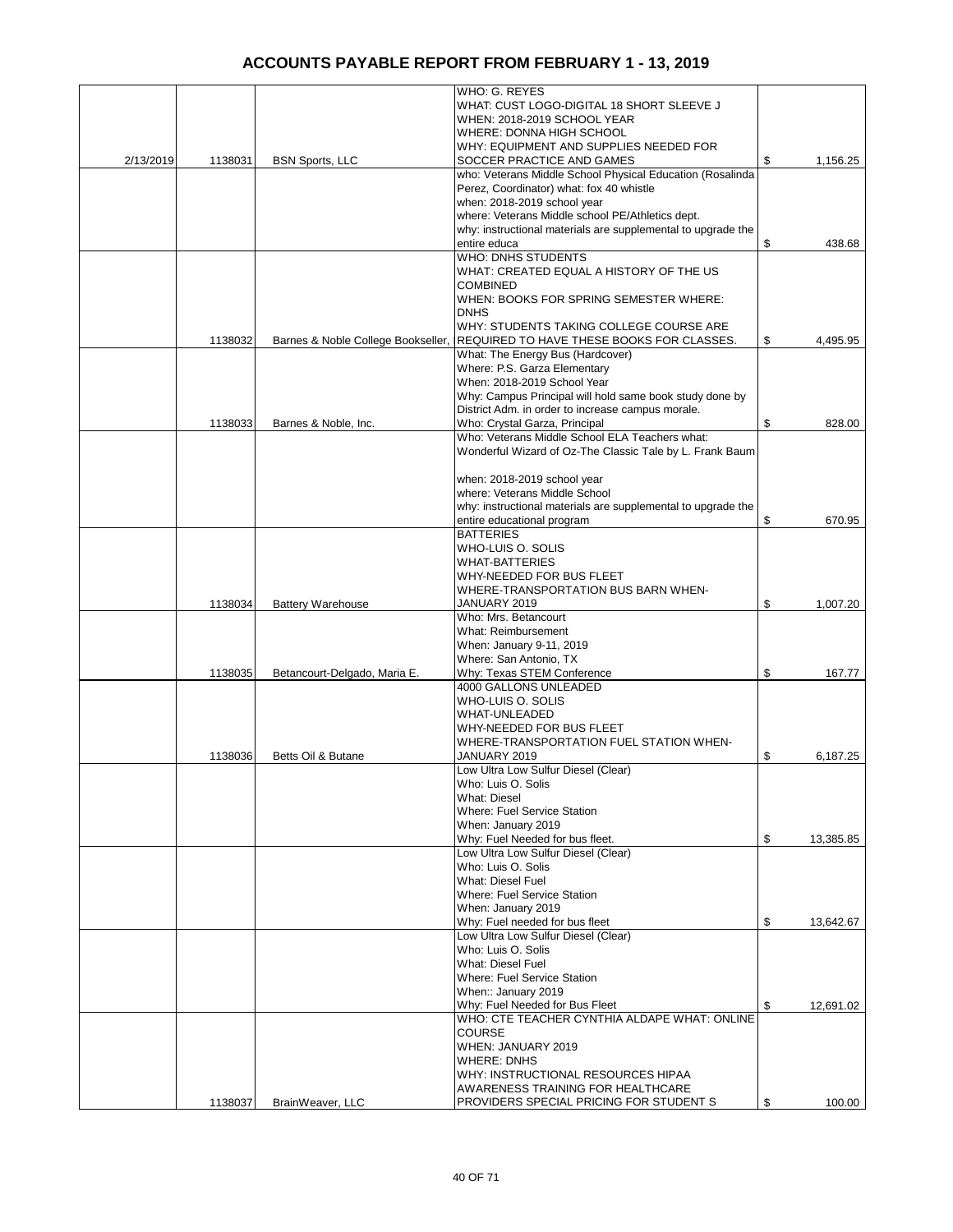|           |         |                                                              | <b>WHO: DNHS UIL STUDENTS</b>                                 |                |
|-----------|---------|--------------------------------------------------------------|---------------------------------------------------------------|----------------|
|           |         |                                                              | <b>WHAT: REGISTRATION FEES</b>                                |                |
|           |         |                                                              | WHEN: 01/19/19 SATURDAY                                       |                |
|           |         |                                                              | WHERE: BROWNSVILLE HANNA HIGH SCHOOL                          |                |
|           |         |                                                              | WHY: STUDENTS WILL BE COMPETING IN UIL                        |                |
| 2/13/2019 | 1138038 | Brownsville ISD-Hanna High School                            | COMPETITION.                                                  | \$<br>534.00   |
|           |         |                                                              | <b>CREDIT ON RETURNS</b>                                      |                |
|           |         |                                                              |                                                               |                |
|           |         |                                                              | Who: Judy Crist                                               |                |
|           |         |                                                              | What: reception chairs and end tables Where: Technology       |                |
|           |         |                                                              | Dept / Reception area When: 2018                              |                |
|           |         |                                                              | Why: we have a reception area and need chairs for visitors    |                |
|           |         |                                                              |                                                               |                |
|           | 1138039 | <b>Buffalo Business Products</b>                             | to set at while waiting. Chair, solutions, side, bk           | \$<br>(253.62) |
|           |         |                                                              | <b>What: Teacher Supplies</b>                                 |                |
|           |         |                                                              | Where: Warehouse                                              |                |
|           |         |                                                              | Who: Warehouse                                                |                |
|           |         |                                                              | When: School year 2018-2019                                   |                |
|           |         |                                                              | Why: Needed district wide                                     | \$<br>2,169.12 |
|           |         |                                                              | 4 FOOT LENS ONLY TACO BRAND *************** BB                |                |
|           |         |                                                              | 501*15 QUOTE# 1012068 DIP ATTACHED                            |                |
|           |         |                                                              | WHO: ENERGY/JOE DELEON                                        |                |
|           |         |                                                              | <b>WHAT: LENS</b>                                             |                |
|           |         |                                                              | <b>WHEN: DEC 2018</b>                                         |                |
|           |         |                                                              | <b>WHERE: DNHS</b>                                            |                |
|           | 1138040 | Bush Supply Co.                                              | <b>WHY: REPAIRS</b>                                           | \$<br>1,017.40 |
|           |         |                                                              | RCPT DPLX 520 ***************** BB 501*15 QUOTE#              |                |
|           |         |                                                              | 101892 DIP ATTACHED WHO: MAINT/JAIME                          |                |
|           |         |                                                              | <b>WHAT: MATERIAL</b>                                         |                |
|           |         |                                                              |                                                               |                |
|           |         |                                                              | <b>WHEN: NOV 2018</b>                                         |                |
|           |         |                                                              | WHERE: TODD COMP LAB                                          |                |
|           |         |                                                              | <b>WHY: REPAIRS</b>                                           | \$<br>321.31   |
|           |         |                                                              |                                                               |                |
|           |         |                                                              | WHO: R. CARDENAS                                              |                |
|           |         |                                                              | WHAT: STUDENT MEALS BREAKFAST X 2 DAYS                        |                |
|           |         |                                                              | WHEN: FEBRUARY 15-16, 2019                                    |                |
|           |         |                                                              | WHERE: AUSTIN, TEXAS                                          |                |
|           | 1138041 | CARDENAS, RAUL                                               | WHY: VARSITY REGIONAL WRESTLING TOURNAMENT                    | \$<br>960.00   |
|           |         |                                                              | WHO: Veronica Castillo, Speech                                |                |
|           |         |                                                              | WHAT: Mileage reimbursement                                   |                |
|           |         |                                                              | WHEN: December 2018                                           |                |
|           |         |                                                              | WHERE: Special Ed. Dept                                       |                |
|           |         |                                                              | WHY: To provide Speech Therapy to students are required       |                |
|           | 1138042 | CASTILLO, VERONICA                                           | by ARD                                                        | \$<br>36.73    |
|           |         |                                                              | Where: Sauceda Middle School                                  |                |
|           |         |                                                              | Who: Raquel Campos/ Teacher                                   |                |
|           |         |                                                              | When: School Year 2019                                        |                |
|           |         |                                                              |                                                               |                |
|           |         |                                                              | Why: Provide consumable or non-consumable materials or        |                |
|           |         |                                                              | any other Instructional materials or resources needed for all |                |
|           |         |                                                              | student population.                                           |                |
|           | 1138043 | CDW-Government LLC, CDW Gover What: Aver Vision U 50 Flexarm |                                                               | \$<br>140.00   |
|           |         |                                                              | WHO: DHS                                                      |                |
|           |         |                                                              | <b>WHAT: LICENSE</b>                                          |                |
|           |         |                                                              | WHEN: 2018-2019 SCHOOL YEAR                                   |                |
|           |         |                                                              | <b>WHERE: DHS</b>                                             |                |
|           |         |                                                              | WHY: SUPPLIES FOR INSTRUCTIONAL PURPOSES                      | \$<br>480.00   |
|           |         |                                                              | <b>WHO: DHS LIBRARY</b>                                       |                |
|           |         |                                                              | WHAT: SUSPENDED CEILING MOUNTS WHEN: 2018-                    |                |
|           |         |                                                              | 2019 SCHOOL YEAR                                              |                |
|           |         |                                                              | <b>WHERE: DHS</b>                                             |                |
|           |         |                                                              | WHY: INSTRUCTIONAL PURPOSES                                   | \$<br>1,352.00 |
|           |         |                                                              | WHO: DHS WHAT: SUPPLIES                                       |                |
|           |         |                                                              | WHEN: 2-18-2019 SCHOOL YEAR                                   |                |
|           |         |                                                              | <b>WHERE: DHS</b>                                             |                |
|           |         |                                                              | WHY: SUPPLIES TO RUN DHS OFFICE                               | \$<br>1,085.64 |
|           |         |                                                              | WHO: K. KROMER                                                |                |
|           |         |                                                              | WHAT: 1ST PLACE VARSITY TROPHIES (25" TALL)                   |                |
|           |         |                                                              | WHEN: 2018-2019 SCHOOL YEAR                                   |                |
|           |         |                                                              |                                                               |                |
|           |         |                                                              | WHERE: DONNA HIGH SCHOOL                                      |                |
|           |         |                                                              | WHY: DREAMCATCHER GIRLS BASKETBALL                            |                |
|           | 1138044 | <b>CHAMPION AWARDS and Apparel</b>                           | <b>TOURNAMENT</b>                                             | \$<br>557.00   |
|           |         |                                                              | WHO: O. CASARES                                               |                |
|           |         |                                                              | WHAT: 1ST PLACE DBL COLUMN BASKETBALL                         |                |
|           |         |                                                              | <b>TROPHY</b>                                                 |                |
|           |         |                                                              | WHEN: 2018-2019 SCHOOL YEAR                                   |                |
|           |         |                                                              | <b>WHERE: AP SOLIS</b>                                        |                |
|           |         |                                                              | WHY: BOYS BASKETBALL TOURNAMENT                               | \$<br>184.00   |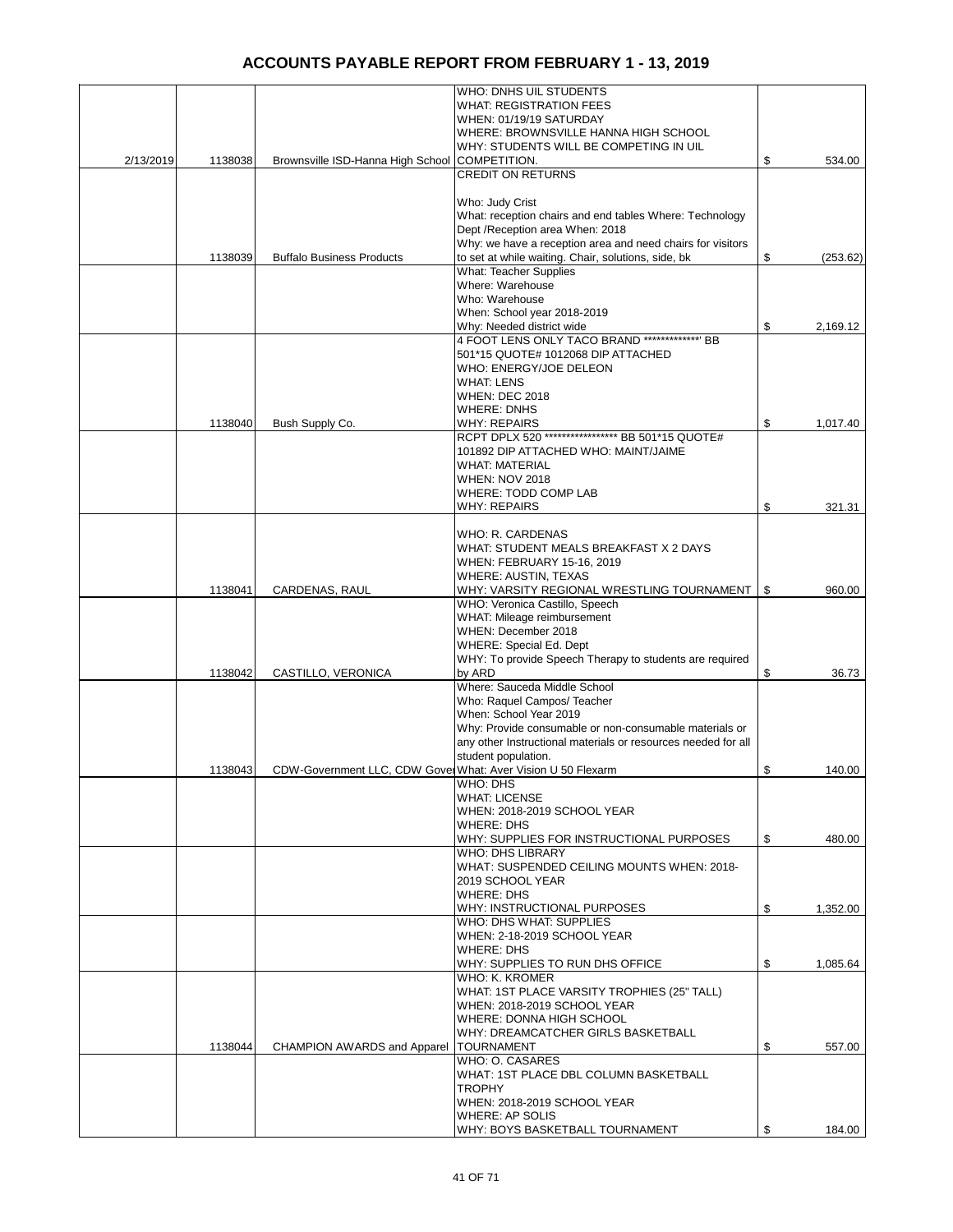|           |         |                                                | WHO: O. CASARES                                                                                                     |                |
|-----------|---------|------------------------------------------------|---------------------------------------------------------------------------------------------------------------------|----------------|
|           |         |                                                | WHAT: 1ST PLACE DBL COLUMN BASKETBALL<br>TROPHY                                                                     |                |
|           |         |                                                | WHEN: 2018-2019 SCHOOL YEAR                                                                                         |                |
| 2/13/2019 | 1138044 |                                                | <b>WHERE: AP SOLIS</b><br>WHY: GIRLS BASKETBALL TOURNAMENT                                                          | \$<br>92.00    |
|           |         | <b>CHAMPION AWARDS and Apparel</b>             | What: Students lunch allowance.                                                                                     |                |
|           |         |                                                | Who: Ruth Trevino, Donna HS Mariachi. When: February 2,                                                             |                |
|           |         |                                                | 2019.                                                                                                               |                |
|           |         |                                                | Where: San Benito High School Main Campus / Mariachi<br>Medium Ensemble Contest Guitar & Estudiantina Solo &        |                |
|           |         |                                                | Ensemble.                                                                                                           |                |
|           | 1138045 | CICI'S PIZZA #281                              | Why: Meal will be provided for students<br>WHO: G. REYES                                                            | \$<br>108.00   |
|           |         |                                                | WHAT: STUDENT MEALS                                                                                                 |                |
|           |         |                                                | WHEN: JANUARY 28, 2019                                                                                              |                |
|           |         |                                                | WHERE: E. ELSA<br>WHY: SOCCER GAME SUB-VARSITY                                                                      | \$<br>228.00   |
|           |         |                                                |                                                                                                                     |                |
|           |         |                                                | who: Veterans Middle School 6-8 grade AVID students                                                                 |                |
|           |         |                                                | what: lunch/dinner meal for 50 students when: November<br>14, 2018 rescheduled date change to January 25,2019       |                |
|           |         |                                                | where: Cici's Pizza                                                                                                 | \$<br>318.00   |
|           |         |                                                | SHUT OFF VALVE ************** BB 577-18 QUOTE                                                                       |                |
|           |         |                                                | ATTACHED DIP ATTACHED                                                                                               |                |
|           |         |                                                | WHO: MAINT/URBAN G<br>WHAT: VALVE                                                                                   |                |
|           |         |                                                | <b>WHEN: JAN 2019</b>                                                                                               |                |
|           |         |                                                | <b>WHERE: MAINT PARTS</b>                                                                                           |                |
|           | 1138046 | COMMERCIAL BILLING SERVICE                     | <b>WHY: STOCK</b><br>WHO: DIVERSE LEARNERS DEPARTMENT WHAT:                                                         | \$<br>117.80   |
|           |         |                                                | <b>SUPPLIES</b>                                                                                                     |                |
|           |         |                                                | WHEN: 2018-2019 SCHOOL YEAR                                                                                         |                |
|           | 1138047 |                                                | <b>WHERE: DHS</b><br>Carolina Biological Supply Company WHY: INSTRUCTIONAL PURPOSES                                 | \$<br>301.15   |
|           |         |                                                | A/C AIR HANDLER PURON MED DRIVE ******************                                                                  |                |
|           |         |                                                | BB 501*15 QUOTE# 50020915*00 DIP ATTACHED                                                                           |                |
|           |         |                                                | WHO: ENERGY/URBAN<br>WHAT: AIR HANDLER                                                                              |                |
|           |         |                                                | WHEN: OCT 2018                                                                                                      |                |
|           |         |                                                | WHERE: SOLIS                                                                                                        |                |
|           | 1138048 | Carrier Enterprise, LLC                        | WHY: NOT WORKING<br>WHITE ELONG SEAT *************** QUOTES ATTACHED                                                | \$<br>8,108.70 |
|           |         |                                                | QUOTE# 2609416 DIP ATTACHED                                                                                         |                |
|           |         |                                                | <b>WHO: MAINT/ELUTERIO</b>                                                                                          |                |
|           |         |                                                | WHAT: MATERIAL                                                                                                      |                |
|           | 1138049 | Central Plumbing & Electric Supply QWHY: STOCK | <b>WHEN: JAN 2019</b>                                                                                               | \$<br>889.63   |
|           |         |                                                | Who: Rosalinda Navarro                                                                                              |                |
|           |         |                                                | What: PSP Consultant<br>When: January 2019                                                                          |                |
|           |         |                                                | Where: M. Rivas                                                                                                     |                |
|           | 1138050 | Cepeda, Gloria E.                              | Why: PSP Consultant for the Campus January 15, 2019                                                                 | \$<br>2,750.00 |
|           |         |                                                | Who: Sandra Chavez<br>What: Official                                                                                |                |
|           |         |                                                | When: Jan. 12, 2019                                                                                                 |                |
|           |         |                                                | Where: DHS                                                                                                          |                |
|           | 1138051 | Chavez, Sandra Elvira                          | Why: 9D Boys BB DHS/Valley View                                                                                     | \$<br>115.00   |
|           |         |                                                | WHO: CTE MARIA L CANTU, HEALTH SCIENCE<br><b>INSTRUCTOR</b>                                                         |                |
|           |         |                                                | <b>WHAT: MEALS</b>                                                                                                  |                |
|           |         |                                                | WHEN: SATURDAY, FEBRUARY 16, 2019 WHERE: MC<br>ALLEN, TX                                                            |                |
|           |         |                                                | WHY: CTE HEALTH SCIENCE STUDENTS WILL BE                                                                            |                |
|           | 1138052 | Cheddar's Casual Cafe, Inc.                    | ATTENDING A HOSA COMPETITION                                                                                        | \$<br>70.00    |
|           |         |                                                |                                                                                                                     |                |
|           |         |                                                | What: Students meal allowance.<br>Who: Matias Rivera, Donna HS Band.                                                |                |
|           |         |                                                | When: February 2, 2019.                                                                                             |                |
|           |         |                                                | Where: San Benito High School / UIL Solo & Ensemble.<br>Why: Meals to be provided for students participating in the |                |
|           | 1138053 | Chick Fil A                                    | UIL event.                                                                                                          | \$<br>560.00   |
|           |         |                                                |                                                                                                                     |                |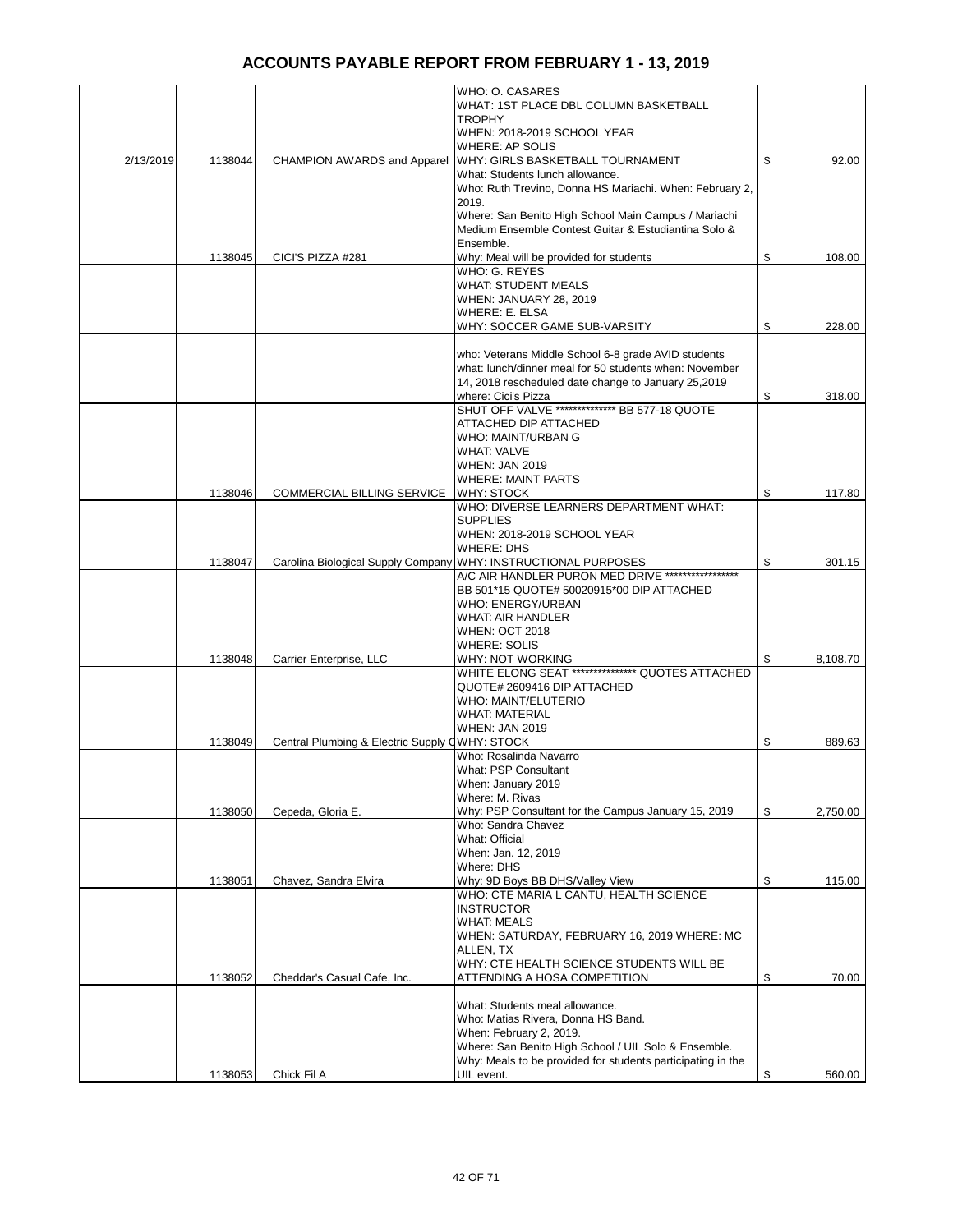|           |         |                              | What: Student Meal allowance.<br>Who: Mindy Bersalona, Donna HS Choir. When: February |              |
|-----------|---------|------------------------------|---------------------------------------------------------------------------------------|--------------|
|           |         |                              | 2, 2019.                                                                              |              |
|           |         |                              | Where: Hanna ECHS, Brownsville, Texas / UIL Solo &                                    |              |
|           |         |                              | Ensemble contest.<br>Why: Meal will be provided for students participating in         |              |
| 2/13/2019 | 1138054 | Chick Fil A Weslaco          | event.                                                                                | \$<br>292.70 |
|           |         |                              | WHO: DHS UIL                                                                          |              |
|           |         |                              | <b>WHAT: MEALS</b>                                                                    |              |
|           |         |                              | WHEN: FEBRURY 2, 2019                                                                 |              |
|           |         |                              | WHERE: DHS TO EDCOUCH-ELSA<br>WHY: DISTRICT 32-5A CROSS EXAMINATION DEBATE            |              |
|           |         |                              | <b>DISTRICT MEET</b>                                                                  | \$<br>28.00  |
|           |         |                              |                                                                                       |              |
|           |         |                              | WHO: G. REYES                                                                         |              |
|           |         |                              | WHAT: STUDENT MEALS PRE-GAME                                                          |              |
|           |         |                              | <b>WHEN: JANUARY 29, 2019</b>                                                         |              |
|           |         |                              | WHERE: VETERANS HIGH SCHOOL-BROWNSVILLE<br>WHY: VARSITY BOYS SOCCER                   | \$<br>150.00 |
|           |         |                              | Rubbermaid Commercial Close For Cleaning Safety Sign                                  |              |
|           |         |                              | closed for Cleaning Print/Message-Yellow                                              |              |
|           |         |                              | Who: Custodial Department                                                             |              |
|           |         |                              | What: Safety Sign                                                                     |              |
|           |         |                              | Where: Donna North/Donna High                                                         |              |
|           | 1138055 | <b>Cielo Office Products</b> | When: Needed ASAP<br>Why: For Safety Cleaning                                         | \$<br>348.20 |
|           |         |                              | where: Sauceda Middle School                                                          |              |
|           |         |                              | Who: Mara Martinez/Counselor                                                          |              |
|           |         |                              | When: School Year 2018-2019                                                           |              |
|           |         |                              | Why: Incentive for All "A" and A& B Honor Roll                                        |              |
|           |         |                              | What: 50 Personalized ceramic Mug 11 oz                                               | \$<br>162.50 |
|           |         |                              | WHO 3RD, 4TH & 5TH GRADE TEACHERS WHAT                                                |              |
|           |         |                              | <b>SCHOOL BOXES</b><br>WHEN TO BE USED DURING TESTING, THROUGH OUT                    |              |
|           |         |                              | THE SCHOOL YEAR                                                                       |              |
|           |         |                              | WHERE SALINAS ELEM.                                                                   |              |
|           |         |                              | WHY INCREASE IN STUDENT PERFORMANCE                                                   | \$<br>587.96 |
|           |         |                              |                                                                                       |              |
|           |         |                              | who salinas students                                                                  |              |
|           |         |                              | what salinasville name badges business when salinasville<br>where salinas elem.       |              |
|           |         |                              | why increase student performance                                                      | \$<br>338.10 |
|           |         |                              | Who: Cielo Office Products                                                            |              |
|           |         |                              | What: Folders for Office                                                              |              |
|           |         |                              | When: 2018-2019 School Year                                                           |              |
|           |         |                              | Where: DAEP Campus                                                                    |              |
|           |         |                              | Why: Folder to put students work in.<br>Who: Cielo Office Products                    | \$<br>74.80  |
|           |         |                              | What: Materials for teachers                                                          |              |
|           |         |                              | When: 2018-2019 School Year                                                           |              |
|           |         |                              | Where: DAEP Campus                                                                    |              |
|           |         |                              | Why: To use with students projects. Goal 1 Perf. Obj. 1                               |              |
|           |         |                              | Strategy 1 LYRA Aua Brush Duo set                                                     | \$<br>243.94 |
|           |         |                              | WHO: DHS                                                                              |              |
|           |         |                              | <b>WHAT: SUPPLIES</b>                                                                 |              |
|           |         |                              | WHEN: 2018-2019 SCHOOL YEAR                                                           |              |
|           |         |                              | <b>WHERE: DHS</b>                                                                     |              |
|           |         |                              | WHY: SUPPLIES AND MATERIALS FOR OFFICE STAFF                                          |              |
|           |         |                              | AND ADMINISTRATION TO RUN OFFICES PROPERLY<br>WHO: CORTEZ, DELFINO                    | \$<br>401.75 |
|           |         |                              | WHAT: BASKETBALL ATHLETIC OFFICIAL WHEN:                                              |              |
|           |         |                              | 11/19/18                                                                              |              |
|           |         |                              | <b>WHERE: DNHS</b>                                                                    |              |
|           |         |                              | WHY: UIL REQUIREMENT (DNHS VS EDINBURG ECON)                                          |              |
|           | 1138056 | Cortez Jr., Delfino Manuel   | 9A, AND JV LIGHT                                                                      | \$<br>115.00 |
|           |         |                              | Who: Delfino Cortez                                                                   |              |
|           |         |                              | What: Official<br>When: Jan. 17, 2019                                                 |              |
|           |         |                              | Where: Todd                                                                           |              |
|           |         |                              | Why: 8A Boys BB Todd/Weslaco                                                          | \$<br>120.00 |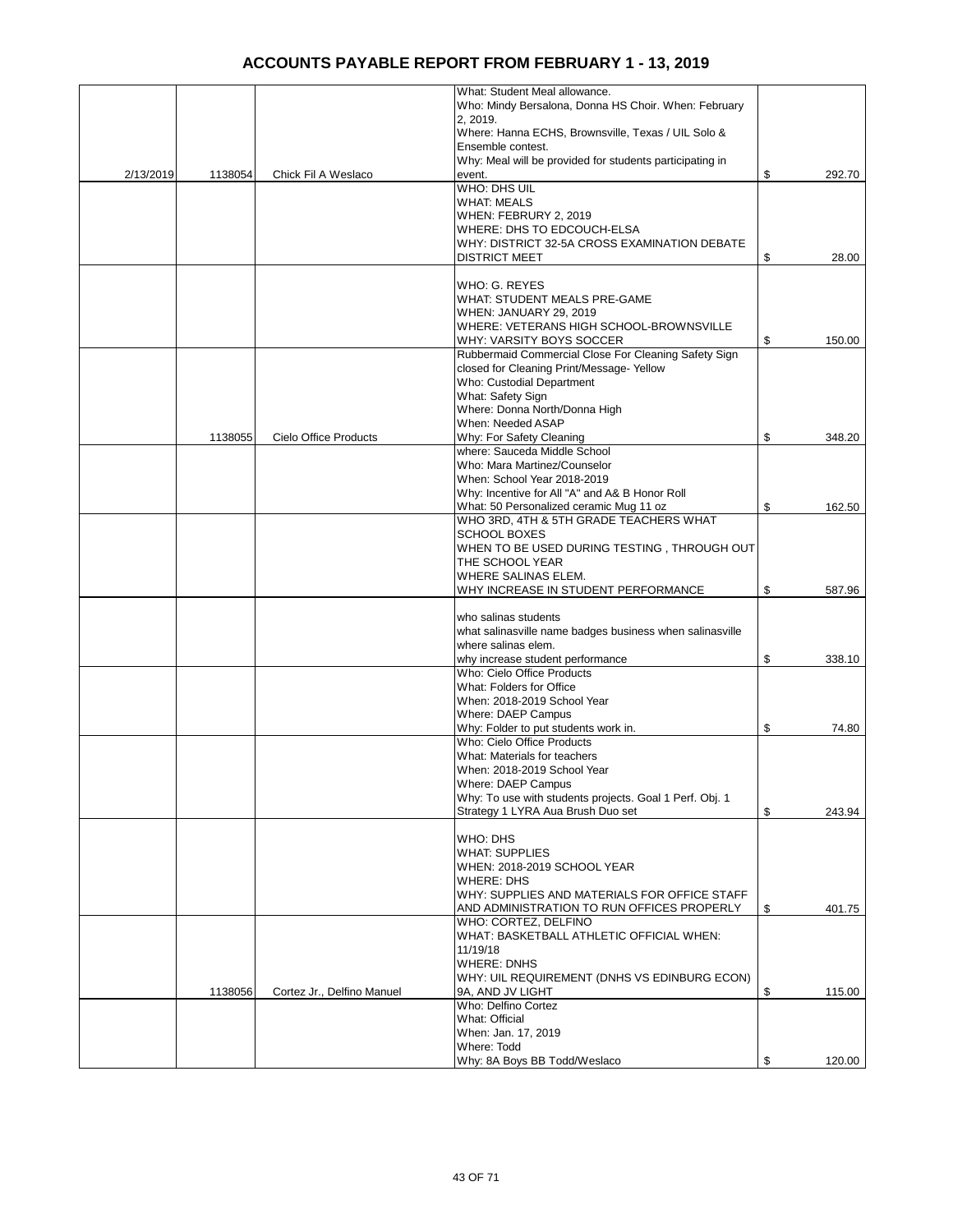|           |         |                                   | WHAT? VEHICLE REGISTRATION RENEWAL NOTICES                                                   |              |
|-----------|---------|-----------------------------------|----------------------------------------------------------------------------------------------|--------------|
|           |         |                                   |                                                                                              |              |
|           |         |                                   | WHEN? 2018-2019 (COMING DUE IN JANUARY 2019)<br>WHERE? DISD POLICE DEPT                      |              |
|           |         |                                   | WHO? UNITS #919                                                                              |              |
| 2/13/2019 | 1138057 | County of Hidalgo - Texas, The    | WHY? THE REGISTRATIONS ARE STATE MANDATED<br>TO KEEP VEHICLE IN CIRCULATION                  | \$<br>7.50   |
|           |         |                                   | Who: Custodial Department                                                                    |              |
|           |         |                                   | <b>What: Restoration Sticker</b><br>Where: Custodial Department                              |              |
|           |         |                                   | Why: Annual Renewal Vehicle Vin 1FTMF1CM2DKD83714                                            |              |
|           | 1138058 | County of Hidalgo - Texas, The    | 2013 Ford Truck F-150                                                                        | \$<br>7.50   |
|           |         |                                   | SYL FLUOR LAMP ************* BB 527*17 QUOTE#<br>8028902 DIP ATTACHED WHO: ENERGY/JOE DELEON |              |
|           |         |                                   |                                                                                              |              |
|           |         |                                   | <b>WHAT: LAMP</b>                                                                            |              |
|           |         |                                   | <b>WHEN: OCT 2018</b><br><b>WHERE: SAUCEDA</b>                                               |              |
|           | 1138059 | Crawford Electric Supply Company, | <b>WHY: NOT WORKING</b>                                                                      | \$<br>53.40  |
|           |         |                                   | WHO: ENERGY/CALDERON                                                                         |              |
|           |         |                                   | <b>WHAT: MATERIAL</b><br><b>WHEN: DEC 2018</b>                                               |              |
|           |         |                                   | <b>WHERE: DHS PORTABLE</b>                                                                   |              |
|           |         |                                   | <b>WHY: REPAIRS NEEDED</b>                                                                   | \$<br>90.91  |
|           |         |                                   | WHO: Ester Rios, Social Worker WHAT: Registration Fee                                        |              |
|           |         |                                   | WHEN: February 20-22, 2019                                                                   |              |
|           |         |                                   | <b>WHERE: Austin, Texas</b>                                                                  |              |
|           |         |                                   | WHY: To attend the 28th annual Texas School Social                                           |              |
|           | 1138060 | Crowne Plaza Hotel Austin         | Workers Conference: Now More Than Ever!<br>What: Ready Texas Spanish Writing Assessment      | \$<br>272.50 |
|           |         |                                   | Where: B. G. Guzman Elementary                                                               |              |
|           |         |                                   | When: School year 2018-2019                                                                  |              |
|           |         |                                   | Why: STAAR testing readyness materials - Grade 4<br><b>Teacher Guide</b>                     |              |
|           | 1138061 | Curriculum Associates, LLC        | Who: Maria E. Pena                                                                           | \$<br>49.99  |
|           |         |                                   | WHO: DNHS 2019 GRADUATES                                                                     |              |
|           |         |                                   | <b>WHAT: TRANSCRIPT FORMS</b><br>WHEN: 2018-2019 SCHOOL YEAR                                 |              |
|           |         |                                   | <b>WHERE: DNHS</b>                                                                           |              |
|           |         |                                   | WHY: TRANSCRIPT FORMS ARE USED FOR                                                           |              |
|           |         |                                   | <b>GRADUATES THAT WILL CONTINUE HIGHER</b>                                                   |              |
|           | 1138062 | Curtis 1000, Inc.                 | EDUCATION TO SUBMIT TO COLLEGES.<br>Region I RFP 16-08-19                                    | \$<br>539.70 |
|           |         |                                   | Open account for January 2019                                                                |              |
|           |         |                                   | For repair cracked windows on Bus Fleet                                                      |              |
|           |         |                                   | Who: Luis O. Solis                                                                           |              |
|           |         |                                   | What: Repair cracked windows on Bus fleet                                                    |              |
|           |         |                                   | Where: Bus Barn                                                                              |              |
|           | 1138063 | D & R Glass Etc.                  | When: January 2019<br>Why: Need to repair cracked windows as needed.                         | \$<br>401.00 |
|           |         |                                   | Who: Adalberto Diaz                                                                          |              |
|           |         |                                   | What: Official                                                                               |              |
|           |         |                                   | When: Nov. 15, 2018<br>Where: Todd                                                           |              |
|           | 1138064 | DIAZ, ADALBERTO M                 | Why: Boys 7A Baseball Todd/Central                                                           | \$<br>135.00 |
|           |         |                                   | Who: Rolando Diaz                                                                            |              |
|           |         |                                   | What: Official<br>When: Jan. 21, 2019                                                        |              |
|           |         |                                   | Where: DHS                                                                                   |              |
|           | 1138065 | DIAZ, ROLANDO                     | Why: 9D Boys BB DHS/EE                                                                       | \$<br>115.00 |
|           |         |                                   | WHO: F. FATICATI<br><b>WHAT: STUDENT MEALS</b>                                               |              |
|           |         |                                   | WHEN: JANUARY 17-19, 2019                                                                    |              |
|           |         |                                   | WHERE: DONNA NORTH HIGH SCHOOL WHY: GIRLS                                                    |              |
|           | 1138066 | Dairy Queen Office                | SOCCER VARSITY TOURNAMENT<br><b>WHO: N GARCIA</b>                                            | \$<br>187.10 |
|           |         |                                   | WHEN: 1/15/19                                                                                |              |
|           |         |                                   | <b>WHERE: HARRELL MS</b>                                                                     |              |
|           |         |                                   | WHAT: 8TH A&B TEAM                                                                           |              |
|           |         |                                   | WHY: STUDENT MEAL                                                                            | \$<br>171.00 |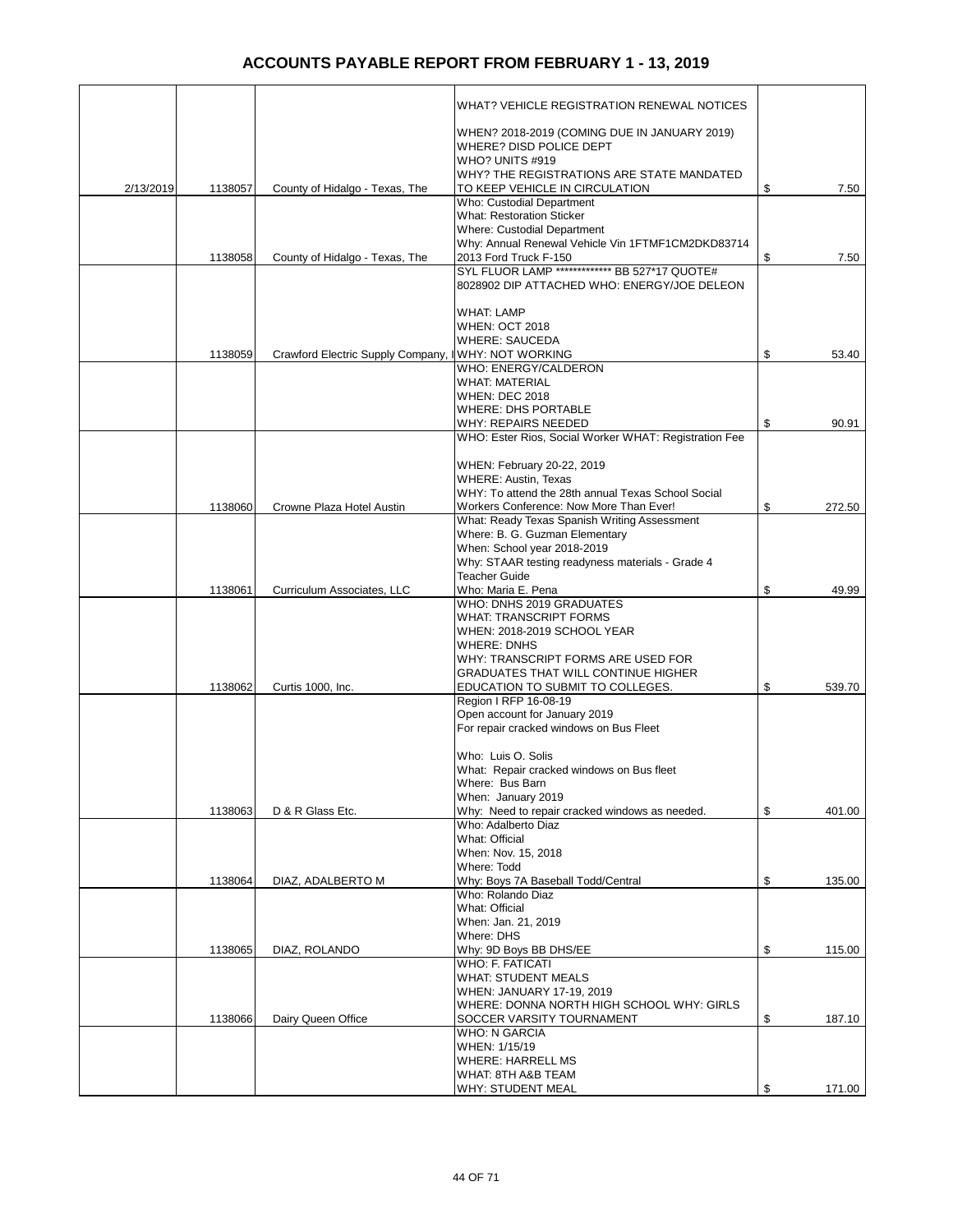|           |         |                                      | WHO: R. ALVAREZ/S. SOTO                                      |                |
|-----------|---------|--------------------------------------|--------------------------------------------------------------|----------------|
|           |         |                                      | <b>WHAT: STUDENT MEALS</b>                                   |                |
|           |         |                                      | WHEN: JANUARY 19, 2019                                       |                |
|           |         |                                      | WHERE: E. ELSA                                               |                |
| 2/13/2019 | 1138066 | Dairy Queen Office                   | WHY: 7TH SOFTBALL                                            | \$<br>102.00   |
|           |         |                                      | Who: Sylvia De Leon                                          |                |
|           |         |                                      | <b>What: Ticket Seller</b>                                   |                |
|           |         |                                      | When: Jan. 19, 2019                                          |                |
|           |         |                                      | Where: La Prade Stadium                                      |                |
|           | 1138067 | De Leon, Sylvia                      | Why: 9D, JVD, and JVL Girls Soccer DHS/DNHS                  | \$<br>60.00    |
|           |         |                                      | Who: Sylvia De Leon                                          |                |
|           |         |                                      | <b>What: Ticket Seller</b>                                   |                |
|           |         |                                      | When: Jan. 22, 2019                                          |                |
|           |         |                                      | Where: La Prade Stadium                                      |                |
|           |         |                                      | Why: Varsity Boys Soccer DHS/DNHS                            | \$<br>20.00    |
|           |         |                                      | Who: Sylvia De Leon                                          |                |
|           |         |                                      | <b>What: Ticket Seller</b>                                   |                |
|           |         |                                      | When: Jan. 25, 2019                                          |                |
|           |         |                                      | Where: La Prade Stadium                                      |                |
|           |         |                                      | Why: Varsity Boys/Girls Soccer DHS/Bro. Porter DHS/Bro.      |                |
|           |         |                                      | Porter                                                       | \$<br>40.00    |
|           |         |                                      | Who: Sylvia De Leon                                          |                |
|           |         |                                      | <b>What: Ticket Seller</b>                                   |                |
|           |         |                                      | When: Jan. 28, 2019                                          |                |
|           |         |                                      | Where: La Prade Stadium                                      |                |
|           |         |                                      | Why: JVD and JVL Girls Soccer DHS/EE                         | \$<br>40.00    |
|           |         |                                      | who: Veterans Middle School Cheerleading Club                |                |
|           |         |                                      | what: Full size fundraising popcorn-Caramel when: Feb. 18-   |                |
|           |         |                                      | March 1, 2019                                                |                |
|           |         |                                      | where: Veterans Middle School                                |                |
|           |         |                                      | why: Cheerleaders will be having a fundraiser for end of the |                |
|           | 1138068 | Deanan Gourmet Popcorn               | year field trip expenses.                                    | \$<br>800.00   |
|           |         |                                      | Dell Latitude 5590 CTO i7, 8GB                               |                |
|           |         |                                      | Who: Teachers Kinder Teacher: Aleida Garces Room A-8         |                |
|           |         |                                      | 5th Grade Teacher: Manuel Navarro, Room C-14 What:           |                |
|           |         |                                      |                                                              |                |
|           |         |                                      | Classroom Laptops                                            |                |
|           |         |                                      | When: October 29, 2018                                       |                |
|           |         |                                      | Where: Runn Elementary                                       |                |
|           | 1138069 | Dell Marketing L.p.                  | Why: Instructional Supplies                                  | \$<br>1,890.00 |
|           |         |                                      | Headlamp-M2-Hwy, LH For Stock                                |                |
|           |         |                                      | Who: Luis O. Solis                                           |                |
|           |         |                                      | What: Headlamp                                               |                |
|           |         |                                      | Where: Bus Barn                                              |                |
|           |         |                                      | When: January 2019                                           |                |
|           | 1138070 | Doggett Freightliner of South Texas, | Why: Need to replenish stock                                 | \$<br>303.16   |
|           |         |                                      | WDO SPLIT TINT LAM 30 12 STO                                 |                |
|           |         |                                      | WHO-LUIS O. SOLIS                                            |                |
|           |         |                                      | <b>WHAT-WINDOW SPLIT TINT</b>                                |                |
|           |         |                                      | WHY-NEEDED FOR BUMPER 2                                      |                |
|           |         |                                      | WHERE-TRANSPORTATION BUS BARN WHEN-                          |                |
|           |         |                                      | JANUARY 2019                                                 | \$<br>621.56   |
|           |         |                                      | 36 1/2 X 29 X 1/4 LAMINATED GLASS ******************         |                |
|           |         |                                      | QUOTE ATTACHED DIP ATTACHED                                  |                |
|           |         |                                      | WHO: MAINT/URBAN                                             |                |
|           |         |                                      | <b>WHAT: GLASS</b>                                           |                |
|           |         |                                      | <b>WHEN: OCT 2018</b>                                        |                |
|           |         |                                      | <b>WHERE: SALAZAR</b>                                        |                |
|           | 1138071 | Donna Glass & Mirror                 | <b>WHY: REPLACE</b>                                          | \$<br>249.00   |
|           |         |                                      | 3 ROOM CONFIRMATIONS: 82603177, 83905129 &                   |                |
|           |         |                                      | 82717069                                                     |                |
|           |         |                                      |                                                              |                |
|           |         |                                      | WHO: DNHS TEACHERS JOSHUA HILTON DANIEL                      |                |
|           |         |                                      | PALLAIS CECILIA CERDA ANGIE PEREZ JOANNA                     |                |
|           |         |                                      | <b>MARTINEZ</b>                                              |                |
|           |         |                                      | <b>WHAT: HOTEL</b>                                           |                |
|           |         |                                      | WHEN: SUNDAY 02/24/19-MONDAY 02/25/19                        |                |
|           |         |                                      | WHERE: AUSTIN, TX                                            |                |
|           | 1138072 | Double Tree Club Austin University   | WHY: TEACHERS ATTENDING THE 2019 S                           | \$<br>519.93   |
|           |         |                                      | SHIRT GRASS CREW ****************** BB 507*16 QUOTE          |                |
|           |         |                                      | ATTACHED DIP ATTACHED                                        |                |
|           |         |                                      | WHO: MAINT/URBAN                                             |                |
|           |         |                                      | <b>WHAT: UNIFORMS</b>                                        |                |
|           |         |                                      | <b>WHEN: NOV 2018</b>                                        |                |
|           | 1138073 | Duratex Apparel                      | WHERE: MAINT WHY: DAILY USE                                  | \$<br>2,630.00 |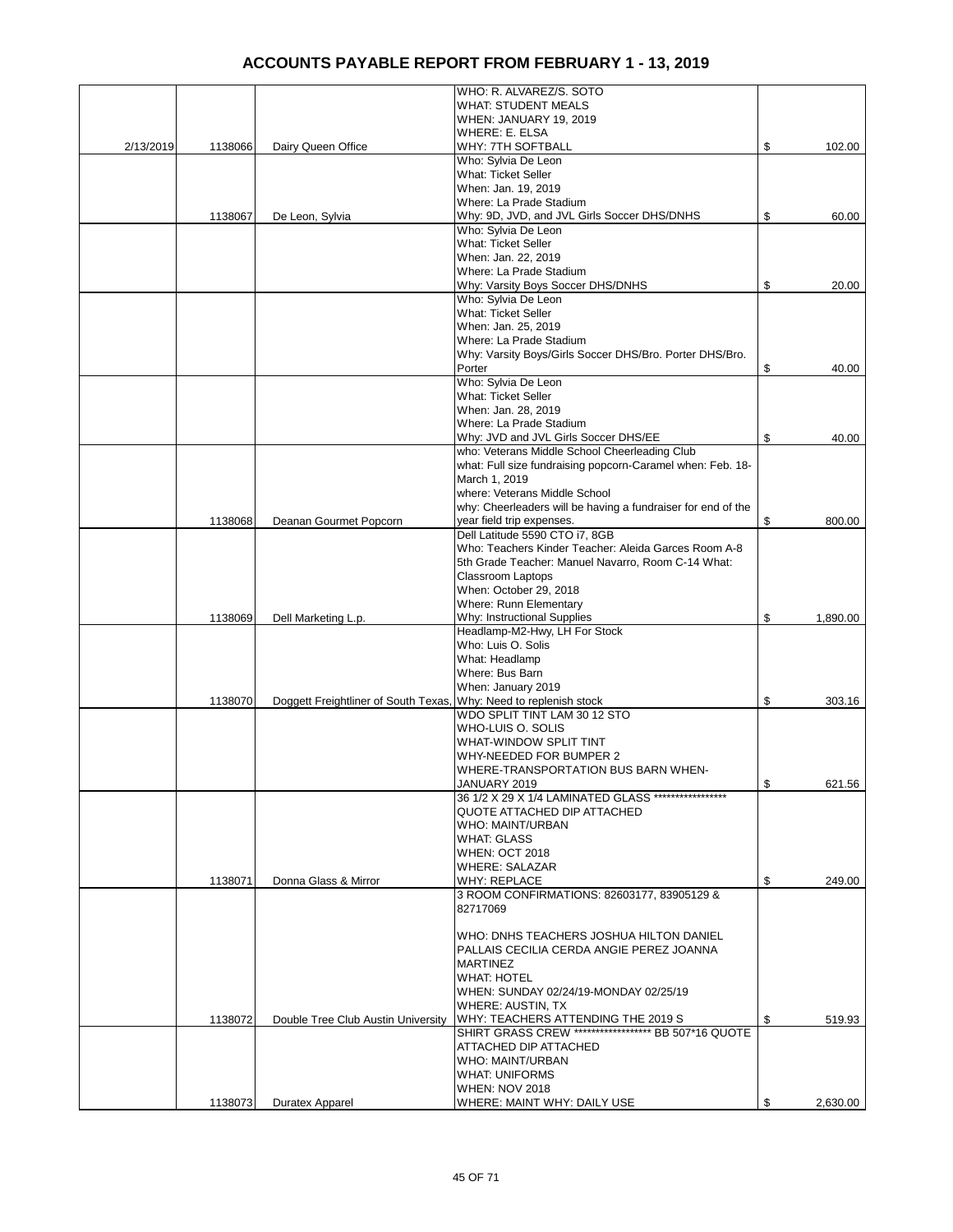|           |         |                                        | WHO: ARRIANA SOZA THALIA CHAPA MARTHA                   |                |
|-----------|---------|----------------------------------------|---------------------------------------------------------|----------------|
|           |         |                                        | CACERES ERIC ZAMORA ROBBY NIETO                         |                |
|           |         |                                        | <b>WHAT: REGISTRATION FEES</b>                          |                |
|           |         |                                        | WHEN: 01/09/19-01/11/19                                 |                |
|           |         |                                        | WHERE: SAN ANTONIO, TX                                  |                |
|           |         |                                        | WHY: IMPROVEMENT AND EXPOSURE TO STEM                   |                |
|           |         |                                        | PEDAGOGY NETWORKING WITH OTHER STEM                     |                |
| 2/13/2019 | 1138074 | <b>Education Service Center Region</b> | PROFESSIONALS TO IMPROVE OUR BES                        | \$<br>1,475.00 |
|           |         |                                        | WHO: DEBHORAH M. RABEL                                  |                |
|           |         |                                        |                                                         |                |
|           |         |                                        | <b>WHAT: FEES</b>                                       |                |
|           |         |                                        | WHEN: 01/09/19-01/11/19                                 |                |
|           |         |                                        | WHERE: SAN ANTONIO, TX                                  |                |
|           |         |                                        | WHY: IMPROVEMENT AND EXPOSURE TO STEM                   |                |
|           |         |                                        | PEDAGOGY NETWORKING WITH OTHER STEM                     |                |
|           |         |                                        | PROFESSIONALS TO IMPROVE OUR BEST PRACTICES             |                |
|           |         |                                        | IN OUR STEM CLASSROOMS.                                 | \$<br>295.00   |
|           |         |                                        | WHO: DHS FACULTY JUVENTINO GOMEZ - ASST.                |                |
|           |         |                                        | PRIN. JESSICA CARRIZALES - DEAN PAUL DE LOS             |                |
|           |         |                                        | SANTOS - TEACHER ROLANDO VASQUEZ - TEACHER              |                |
|           |         |                                        |                                                         |                |
|           |         |                                        | ROSA ZUNIGA - TEACHER PATRICIA VIVANCO -                |                |
|           |         |                                        | TEACHER ALMA DANIEL - TEACHER WHAT:                     |                |
|           |         |                                        | <b>REGISTRATION FEES</b>                                |                |
|           |         |                                        | WHEN: JANUARY 9-11, 2019                                |                |
|           |         |                                        | <b>WHE</b>                                              | \$<br>2,065.00 |
|           |         |                                        |                                                         |                |
|           |         |                                        | 5 ROOM CONFIRMATIONS: 91393186, 93229122,               |                |
|           |         |                                        | 97423298,95850018 & 94271138                            |                |
|           |         |                                        |                                                         |                |
|           |         |                                        | <b>WHO: R. CARDENAS</b>                                 |                |
|           |         |                                        |                                                         |                |
|           |         |                                        | WHAT: HOTEL ROOMS FOR STUDENTS DAY 1                    |                |
|           |         |                                        | WHEN: FEBRUARY 15-16, 2019                              |                |
|           |         |                                        | <b>WHERE: AUSTIN, TEXAS</b>                             |                |
|           | 1138075 | <b>Embassy Suites Austin North</b>     | WHY: VARSITY REGIONAL WRESTLING TOURNAMENT   \$         | 1,744.40       |
|           |         |                                        | Buyboard #521-16                                        |                |
|           |         |                                        | Open Account for January 2019                           |                |
|           |         |                                        | To purchase auto parts that are not in the inventory    |                |
|           |         |                                        |                                                         |                |
|           |         |                                        | Who: Luis O. Solis                                      |                |
|           |         |                                        | What: Auto Parts                                        |                |
|           |         |                                        |                                                         |                |
|           |         |                                        | Where: Bus Barn                                         |                |
|           |         |                                        | When: January 2019                                      |                |
|           |         |                                        | Why: Need to purchase auto parts that are not in the    |                |
|           | 1138076 | <b>FLEETPRIDE</b>                      | inventory as need                                       | \$<br>341.09   |
|           |         |                                        | CLOSER BARRIER FREE ADJ ************** BB 501*15        |                |
|           |         |                                        | QUOTE 36818 DIP ATTACHED                                |                |
|           |         |                                        | WHO: MAINT/MANUEL H                                     |                |
|           |         |                                        | <b>WHAT; BARRIER</b>                                    |                |
|           |         |                                        |                                                         |                |
|           |         |                                        | <b>WHEN: DEC 2018</b>                                   |                |
|           |         |                                        | <b>WHERE: DIST WIDE</b>                                 |                |
|           | 1138077 | Fairway Supply Inc.                    | WHY: DAILY USE                                          | \$<br>937.80   |
|           |         |                                        | Who: MCJROTC Students                                   |                |
|           |         |                                        | What: uniform cleaning & alterations                    |                |
|           |         |                                        | When: November 30, 2018                                 |                |
|           |         |                                        | Where: DHS MCJROTC Dept                                 |                |
|           |         |                                        | Why: laundry bills for students uniform alterations and |                |
|           | 1138078 | Farris, Charles                        | cleanings                                               | \$<br>567.00   |
|           |         |                                        | WHO: Maria Isabel Flores, Social Worker WHAT: Mileage   |                |
|           |         |                                        | reimbursement                                           |                |
|           |         |                                        | WHEN: December 2018                                     |                |
|           |         |                                        |                                                         |                |
|           |         |                                        | <b>WHERE: Special Ed. Dept</b>                          |                |
|           |         |                                        | WHY: to and from all campuses to provide social work    |                |
|           |         |                                        | services, outside agencies, and student and family      |                |
|           | 1138079 | Flores, Maria Isabel                   | interventions                                           | \$<br>73.30    |
|           |         |                                        |                                                         |                |
|           |         |                                        | <b>WHAT: LIBRARY BOOKS</b>                              |                |
|           |         |                                        | WHEN: TO BE USED DURING THE SCHOOL YEAR                 |                |
|           |         |                                        | WHERE: W.A. TODD MIDDLE SCHOOL LIBRARY                  |                |
|           |         |                                        |                                                         |                |
|           |         |                                        | WHO: W.A. TODD MIDDLE SCHOOL CLASSROOMS                 |                |
|           |         |                                        | WHY: PROVIDE CAMPUS STUDENTS AND STAFF WITH             |                |
|           |         |                                        | A BALANCED TO FIT THE CURRICULUM NEEDS OF               |                |
|           | 1138080 | Follett School Solutions Inc.          | THE CAMPUS                                              | \$<br>308.51   |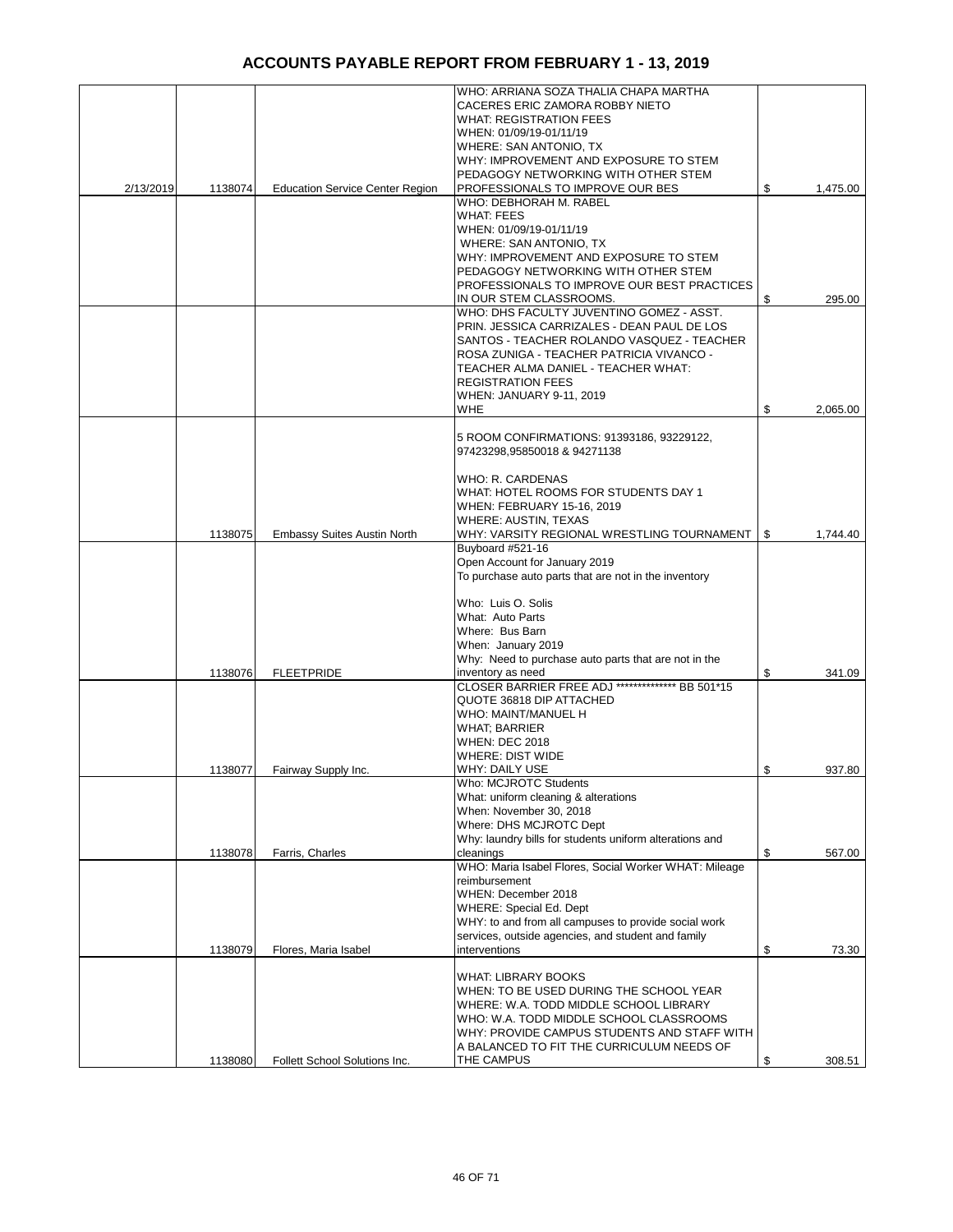|           |         |                               | who: Veterans Middle School library (Katerine Mendoza)                              |                |
|-----------|---------|-------------------------------|-------------------------------------------------------------------------------------|----------------|
|           |         |                               | what: follet 5100 corded scanner                                                    |                |
|           |         |                               | when: 2018-2019 school year                                                         |                |
|           |         |                               | where: Veterans Middle School                                                       |                |
|           |         |                               | why: instructional materials are supplemental to upgrade the                        |                |
| 2/13/2019 | 1138080 | Follett School Solutions Inc. | entire library program on the campus.<br>Who: Wayne Grigsby                         | \$<br>409.02   |
|           |         |                               | What: Official                                                                      |                |
|           |         |                               | When: Jan. 17, 2019                                                                 |                |
|           |         |                               | Where: Todd                                                                         |                |
|           | 1138081 | GRIGSBY, WAYNE L.             | Why: 7A Girls Softball Todd/Central                                                 | \$<br>135.00   |
|           |         |                               | <b>LADIES GAUGE POLO</b>                                                            |                |
|           |         |                               | <b>WHAT? UNIFORM SHIRTS</b>                                                         |                |
|           |         |                               | WHEN? 2018-2019                                                                     |                |
|           |         |                               | <b>WHERE? DISD POLICE DEPT</b>                                                      |                |
|           |         |                               | <b>WHO? POLICE DEPT</b>                                                             |                |
|           |         |                               | WHY? WILL BE USED BY AS PART OF DAILY                                               |                |
|           |         |                               | OPERATIONS FOR THE SAFETY AND SECURITY OF                                           | \$             |
|           | 1138082 | Gall's, LLC                   | STUDENTS, STAFF AND COMMUNITY<br>Who: J. Garza-Band                                 | 244.00         |
|           |         |                               | What: Mileage Reimbursement                                                         |                |
|           |         |                               | When: December, 2018                                                                |                |
|           |         |                               | Where: DNHS F.A.                                                                    |                |
|           | 1138083 | Garza Jr. Jaime               | Why: Teacher travels to works with HS and MS students                               | \$<br>44.64    |
|           |         |                               | who: Veterans Middle School Administration (Alenn De                                |                |
|           |         |                               | Jesus Garza)                                                                        |                |
|           |         |                               | what: reimbursement Per Diem January 6, 2019 Lunch                                  |                |
|           |         |                               | 5.78 Dinner 15.00 Total<br>20.78                                                    |                |
|           |         |                               | when: January 7-11, 2019                                                            |                |
|           |         |                               | where: Austin, Texas                                                                |                |
|           | 1138084 | Garza, Alenn de Jesus         | why: attend The Institute for Restor                                                | \$<br>122.13   |
|           |         |                               | BUTCHER PAPER BB#573-18<br><b>WHO- A SALINAS</b>                                    |                |
|           |         |                               | WHERE- AP SOLIS RM 414                                                              |                |
|           |         |                               | WHEN-2018-19                                                                        |                |
|           |         |                               | <b>WHAT- BUTCHER PAPER</b>                                                          |                |
|           | 1138085 | Gateway Printing/Supply       | WHY- NEEDED FOR STUDENTS CLASS ACTIVITY                                             | \$<br>192.36   |
|           |         |                               | Folders Student 50 per box #042518-393 What: Student                                |                |
|           |         |                               | Folders                                                                             |                |
|           |         |                               | Who: Warehouse                                                                      |                |
|           |         |                               | Why: Needed district wide                                                           |                |
|           |         |                               | Where: Warehouse                                                                    |                |
|           |         |                               | When: School year 2018-2019                                                         | \$<br>2,697.05 |
|           |         |                               | <b>GLUE STICKS</b>                                                                  |                |
|           |         |                               | WHO- AP SOLIS RM 301                                                                |                |
|           |         |                               | WHERE-RM 301 AP SOLIS                                                               |                |
|           |         |                               | WHEN-2018-19 SCHOOL YEAR                                                            |                |
|           |         |                               | WHAT-INSTRUCTIONAL MATERIAL                                                         |                |
|           |         |                               | WHY- TO PROVIDE STUDENTS WITH INSTRUCTIONAL                                         |                |
|           |         |                               | MATERIAL NEED FOR CLASS INSTRUCTION                                                 | \$<br>530.77   |
|           |         |                               | <b>TASK CHAIR</b>                                                                   |                |
|           |         |                               | WHO- C GARZA                                                                        |                |
|           |         |                               | <b>WHERE-SEC OFFICE</b>                                                             |                |
|           |         |                               | WHEN-2018-19<br><b>WHAT- OFFICE SUPPLIES</b>                                        |                |
|           |         |                               | WHY- NEED TO REPLACE BROKEN ONE                                                     | \$<br>654.09   |
|           |         |                               | WHAT: ENVELOPES (WHITE)                                                             |                |
|           |         |                               | WHERE: P.S. GARZA ELEMENTARY                                                        |                |
|           |         |                               | WHEN: 2018-19 SCHOOL YEAR                                                           |                |
|           |         |                               | WHY: NEEDED TO SEND OFF LETTER TO                                                   |                |
|           |         |                               | PARENTS/OTHER                                                                       |                |
|           |         |                               | WHO: CRYSTAL M. GARZA, PRINCIPAL                                                    | \$<br>336.64   |
|           |         |                               | where: Sauceda Middle School                                                        |                |
|           |         |                               | Who: Sauceda Teachers                                                               |                |
|           |         |                               | When: School Year 2018-2019                                                         |                |
|           |         |                               | Why: Provide consumable or non-consumable materials or                              |                |
|           |         |                               | any other instructional materials or resources needed for all<br>student population |                |
|           |         |                               | What: Time Timer                                                                    | \$<br>624.75   |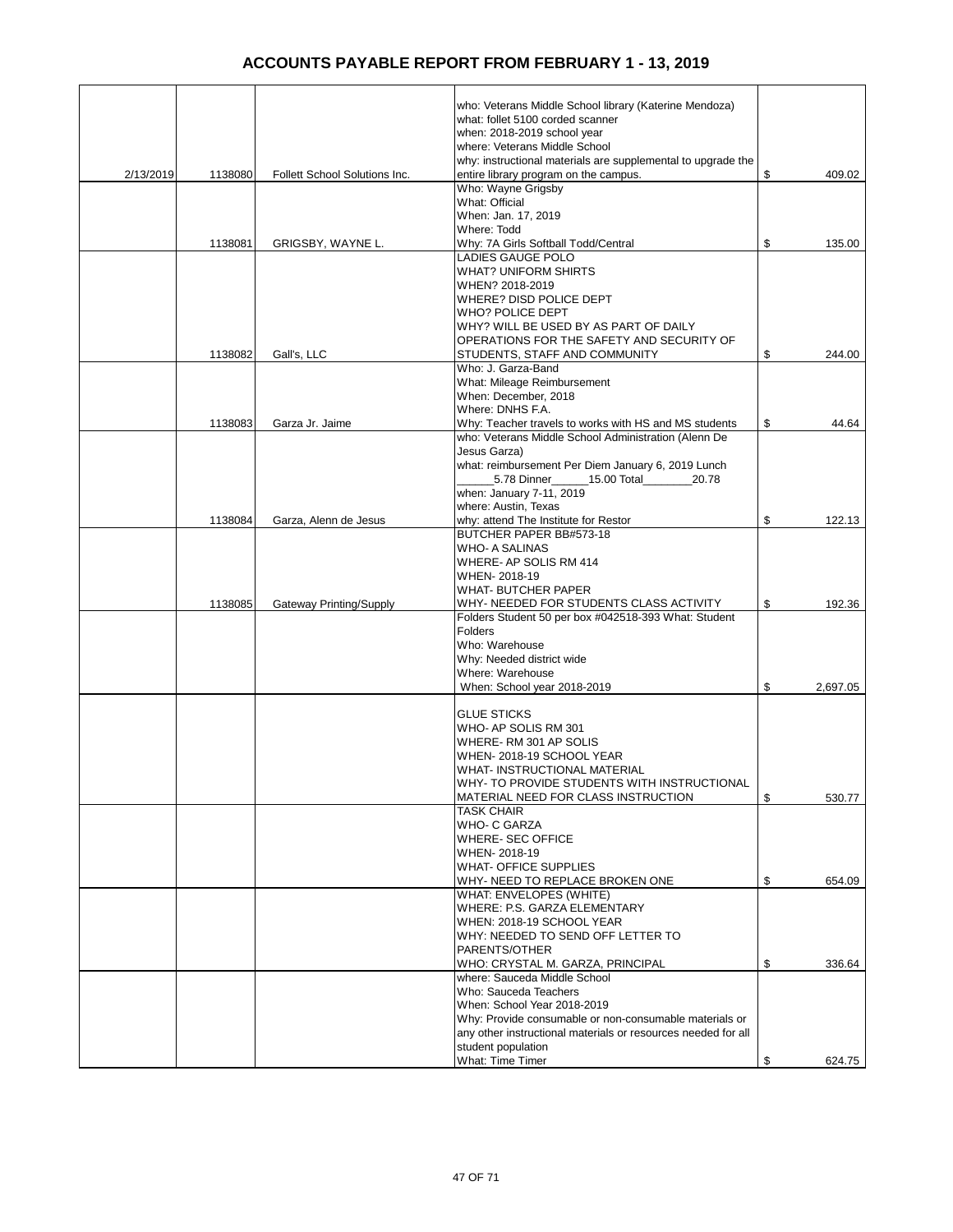|           |         |                                 | <b>WHO- OFFICE</b>                                                                     |              |
|-----------|---------|---------------------------------|----------------------------------------------------------------------------------------|--------------|
|           |         |                                 | WHERE- AP SOLIS                                                                        |              |
|           |         |                                 | WHEN-2018-19                                                                           |              |
|           |         |                                 | <b>WHAT- OFFICE SUPPLIES</b>                                                           |              |
|           |         |                                 | WHY- NEED TO PROVIDE A SAFE AND NURTURING                                              |              |
| 2/13/2019 | 1138085 | Gateway Printing/Supply         | <b>ENVIRONMENT OFFICE</b>                                                              | \$<br>118.28 |
|           |         |                                 |                                                                                        |              |
|           |         |                                 | WHO: DHS WHAT: HOLDER CERTIFICATE, BRG                                                 |              |
|           |         |                                 | CERTIFICATE AWARD GOLD                                                                 |              |
|           |         |                                 | WHEN: MAY 7, 2019                                                                      |              |
|           |         |                                 | WHERE: DHS                                                                             |              |
|           |         |                                 | WHY: HOLDER CERTIFICATE, BRG CERTIFICATE                                               |              |
|           |         |                                 | AWARD GOLD FOR SENIOR AWARD NIGHT CIP: GOAL                                            | \$<br>181.56 |
|           |         |                                 | 1 PER OBJ 8 STR DES 14 HOLDER CERTIFICATE BRG<br>Who: ELA Dept.                        |              |
|           |         |                                 | What: Supplies to be used for day-to-day operation                                     |              |
|           |         |                                 | When: 2018-19 School Year                                                              |              |
|           |         |                                 | Where: ELA Department                                                                  |              |
|           |         |                                 | Why: Supplies to be used in the office for day-to-day                                  |              |
|           |         |                                 | operation File Folders - Legal                                                         | \$<br>325.51 |
|           |         |                                 | Who: Lizette Avila, Attendance Clerk                                                   |              |
|           |         |                                 | What: 2 Part Carbonless Paper                                                          |              |
|           |         |                                 | When: School Year 2018-2019                                                            |              |
|           |         |                                 | Where: B. G. Guzman Elementary                                                         |              |
|           |         |                                 | Why: Used for tardy slips/notification                                                 | \$<br>198.89 |
|           |         |                                 | Who: 1st Grade Students                                                                |              |
|           |         |                                 | What Kirspy Kreme Doughnuts                                                            |              |
|           |         |                                 | When: School Year 2018-2019                                                            |              |
|           |         |                                 | Where: B. G. Guzman Elementary                                                         |              |
|           |         |                                 | Why: Student fundraiser for grade level field trip and end of                          |              |
|           | 1138086 | Glazing Saddles LLC             | school celebration                                                                     | \$<br>940.50 |
|           |         |                                 | WHO: CTE ELDA GONZALEZ, COSMETOLOGY                                                    |              |
|           |         |                                 | <b>INSTRUCTOR</b>                                                                      |              |
|           |         |                                 | <b>WHAT: REIMBURSEMENT</b>                                                             |              |
|           |         |                                 | WHEN: TUESDAY, JANUARY 15, 2019 - FRIDAY,                                              |              |
|           |         |                                 | <b>JANUARY 18, 2019</b>                                                                |              |
|           |         |                                 | WHERE: CORPUS CHRISTI, TX                                                              |              |
|           | 1138087 | Gonzalez, Elda                  | WHY: TIVA 2019 MID WINTER CONFERENCE                                                   | \$<br>70.22  |
|           |         |                                 | Who: Oscar Gonzalez                                                                    |              |
|           |         |                                 | What: Official                                                                         |              |
|           |         |                                 | When: Jan. 17, 2019                                                                    |              |
|           |         |                                 | Where: Todd                                                                            |              |
|           | 1138088 | Gonzalez, Oscar                 | Why: Girls Softball-7A Todd/Central                                                    | \$<br>135.00 |
|           |         |                                 | When February 2019                                                                     |              |
|           |         |                                 | What Non Food Items                                                                    |              |
|           |         |                                 | Who CNP                                                                                |              |
|           |         |                                 | Where District Cafeterias                                                              |              |
|           | 1138089 | <b>Gulf Coast Paper Company</b> | Why Student Needs                                                                      | \$<br>438.20 |
|           |         |                                 | When February 2019                                                                     |              |
|           |         |                                 | What Food/Tortillas                                                                    |              |
|           |         |                                 | Who CNP                                                                                |              |
|           |         |                                 | Where District Cafeterias                                                              |              |
|           |         |                                 | Why Student Needs                                                                      |              |
|           |         |                                 |                                                                                        |              |
|           |         |                                 | paying a pending balance from Jan 2019 therefore using<br>same invoice number with -ac | \$           |
|           |         |                                 | (REFER TO P.O. 147790  P.O. WAS FORCE CLOSED)                                          | 143.00       |
|           |         |                                 | ECHO BACKPACK HARNESS ************* BB #529-17                                         |              |
|           |         |                                 | QUOTE# 7165 DIP ATTACHED                                                               |              |
|           |         |                                 | WHO: MAINT/ELUTERIO                                                                    |              |
|           |         |                                 | <b>WHAT: HARNESS</b>                                                                   |              |
|           |         |                                 | <b>WHEN: JAN 2019</b>                                                                  |              |
|           | 1138090 |                                 | H & H Golf Carts /industrial Vehicles WHERE; MAINT WHY: DAILY USE                      | \$<br>468.08 |
|           |         |                                 | WHO: MAINT/ELUTERIO                                                                    |              |
|           |         |                                 | <b>WHAT: MATERIAL</b>                                                                  |              |
|           |         |                                 | <b>WHEN: JAN 2019</b>                                                                  |              |
|           |         |                                 | <b>WHERE: DIST WIDE</b>                                                                |              |
|           |         |                                 | WHY: FOR GROUNDKEEPING                                                                 | \$<br>634.76 |
|           |         |                                 | WHAT: INCENTIVES FOR ATTENDANCE WHEN:                                                  |              |
|           |         |                                 | FEBRUARY - MARCH 2019                                                                  |              |
|           |         |                                 | WHERE: T. PRICE ELEM. SCHOOL                                                           |              |
|           |         |                                 | WHY: PROVIDING INCENTIVES FOR STUDENTS'                                                |              |
|           | 1138091 | <b>HEB Grocery Company LP</b>   | <b>ATTENDANCE</b>                                                                      | \$<br>87.28  |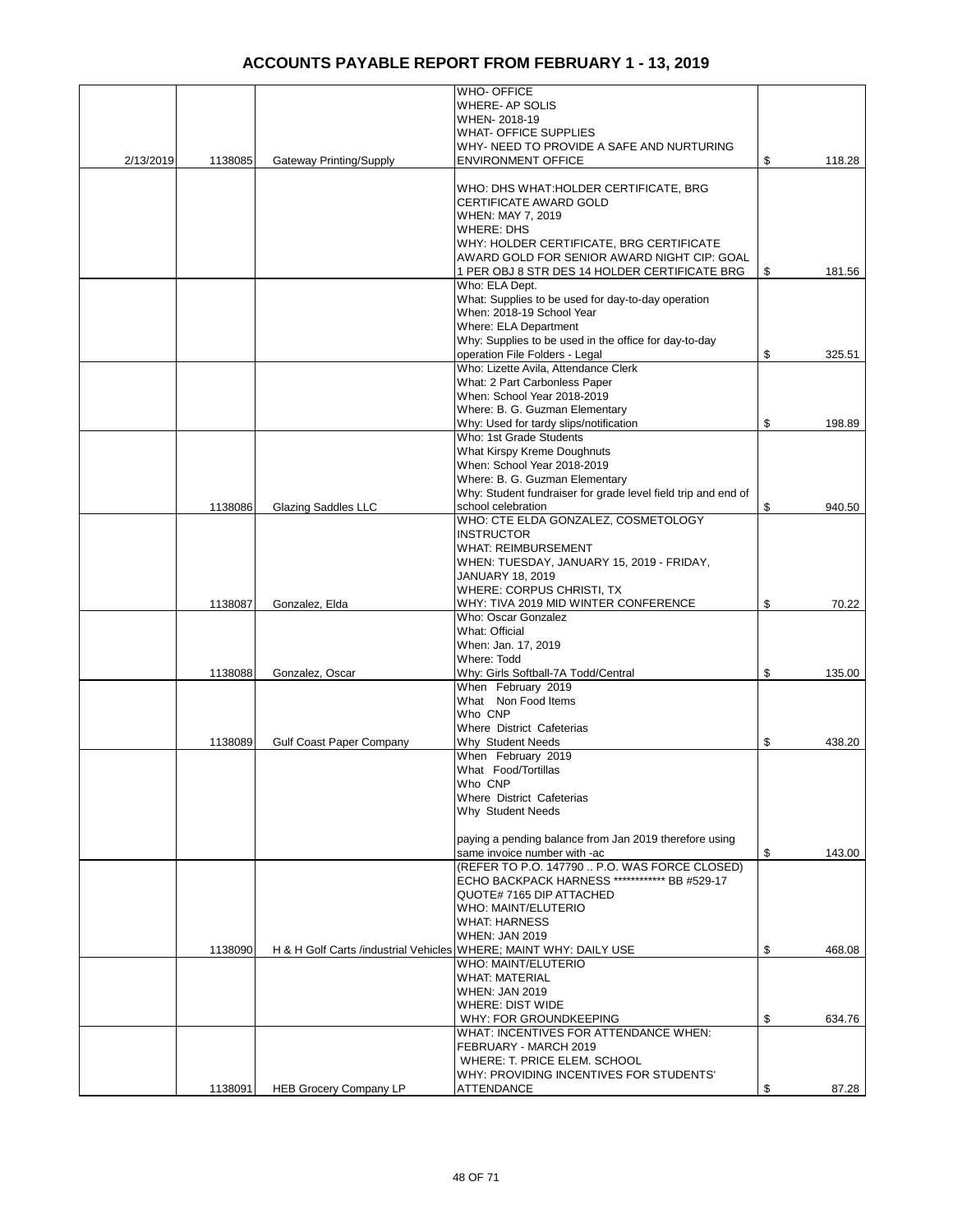|           |         |                                | Who: Pedro Hinojosa                                                                               |                 |
|-----------|---------|--------------------------------|---------------------------------------------------------------------------------------------------|-----------------|
|           |         |                                | What: Official                                                                                    |                 |
|           |         |                                | When: Nov. 29, 2018                                                                               |                 |
|           |         |                                | Where: DHS                                                                                        |                 |
|           |         |                                | Why: Girls Tournament V-BB Edinburg V/South                                                       |                 |
|           |         |                                | 11/29/18                                                                                          |                 |
|           |         |                                | 11/30/18                                                                                          |                 |
| 2/13/2019 | 1138092 | HINOJOSA, PEDRO                | 12/01/18                                                                                          | \$<br>395.00    |
|           |         |                                | Hayes Software Renewal<br>What: Renewal                                                           |                 |
|           |         |                                | Where: Textbooks                                                                                  |                 |
|           |         |                                | Who: Frank Garza                                                                                  |                 |
|           |         |                                | When: School year 2018-2019                                                                       |                 |
|           | 1138093 | <b>Hayes Software Systems</b>  | Why: Needed to inventory textbooks                                                                | \$<br>6,439.00  |
|           |         |                                | Who: Jose L. Hernandez                                                                            |                 |
|           |         |                                | What: Official                                                                                    |                 |
|           |         |                                | When: Jan. 17, 2019                                                                               |                 |
|           |         |                                | Where: Todd                                                                                       |                 |
|           | 1138094 | Hernandez, Jose L.             | Why: 7A Girls Soccer Todd/Central                                                                 | \$<br>115.00    |
|           |         |                                | <b>WHAT: ELECTION SERVICES</b>                                                                    |                 |
|           |         |                                | WHEN: NOVEMBER 6, 2018                                                                            |                 |
|           |         |                                | WHY: SCHOOL BOARD OF TRUSTEES PLACES, 5,6,7                                                       |                 |
|           |         |                                | <b>WHERE: DONNA ISD</b>                                                                           |                 |
|           |         |                                | WHO: LUDIVINA CANSINO, ASSISTANT                                                                  |                 |
|           | 1138095 |                                | Hidalgo County Election Administratd SUPERINTENDENT OF BUSINESS AND FINANCE                       | \$<br>24,279.46 |
|           |         |                                | WHO: MRS. LYDIA LUGO, DIRECTOR,<br>INTAKE/STUDENT ENGAGEMENT DEPT. WHEN: 2018-                    |                 |
|           |         |                                | 2019 SCHOOL YEAR                                                                                  |                 |
|           |         |                                | WHERE: INTAKE/STUDENT ENGAGEMENT DEPT.                                                            |                 |
|           |         |                                | WHAT: TUITION FOR STUDENTS                                                                        |                 |
|           | 1138096 | <b>Hidalgo County JJAEP</b>    | WHY: TUITION FOR STUDENTS THAT ATTEND JJAEP.                                                      | \$<br>28,440.00 |
|           |         |                                | WHO: DHS                                                                                          |                 |
|           |         |                                | WHAT: AKKADIAN CONSOLE OPERATOR MNT 1YR                                                           |                 |
|           |         |                                | ESD 2 194.03 388.06 Coverage Dates: 05-OCT-2018 - 05-                                             |                 |
|           |         |                                | OCT-2019 U.S. COMMUNITIES IT PRODUCTS &                                                           |                 |
|           |         |                                | SERVICES(#4400006644)<br>WHEN: 2018-2019 SCHOOL YEAR WHERE: DHS                                   |                 |
|           |         |                                | WHY: AKKADIAN CONSOLE OPERATOR MNT 1YR ESD                                                        |                 |
|           | 1138097 | INSIGHT PUBLIC SECTOR, INC.    | Co                                                                                                | \$<br>388.06    |
|           |         |                                | What: Advantus Badge Strap with Vinyl- 100/box                                                    |                 |
|           |         |                                | <b>Where: Munoz Elementary</b>                                                                    |                 |
|           |         |                                | When: 2018-2019 School year                                                                       |                 |
|           |         |                                | Why: ID clips are needing to give to student with picture IDs                                     |                 |
|           | 1138098 | Indoff Incorporated            | Who: Nelda L. Calderon                                                                            | \$<br>193.50    |
|           |         |                                |                                                                                                   |                 |
|           |         |                                | What:NCR Paper Xero/FormII Carbonless Paper-Letter<br>8.50" x 11"- Smooth -500/pack White, Canary |                 |
|           |         |                                | When: 2018-2019 School Year Where: Munoz Elementary                                               |                 |
|           |         |                                |                                                                                                   |                 |
|           |         |                                | Why: Provide teacher, staff and campus with instructional                                         |                 |
|           |         |                                | resources and equipment needed to carry out qu                                                    | \$<br>110.97    |
|           |         |                                | WHO: DEANS OFFICE DNHS                                                                            |                 |
|           |         |                                | WHAT: LORELL DELUXE MONITOR RISER WHEN: 2018-                                                     |                 |
|           |         |                                | 2019 SCHOOL YEAR<br><b>WHERE: DNHS DEAN OFFICE</b>                                                |                 |
|           |         |                                | WHY: NEEDED SO DEANS WILL BE ABLE TO WORK                                                         |                 |
|           |         |                                | FROM A STANDING POSITION.                                                                         | \$<br>837.00    |
|           |         |                                | WHO: DNHS ENGLISH DEPARTMENT                                                                      |                 |
|           |         |                                | WHAT: X ACTO POWERHOUSE ELECTRIC PENCIL                                                           |                 |
|           |         |                                | <b>SHARPENER</b>                                                                                  |                 |
|           |         |                                | WHEN: 2018-2019 SCHOOL YEAR                                                                       |                 |
|           |         |                                | WHERE: DNHS ENGLISH CLASS ROOMS WHY:<br>SHARPENERS WILL BE USED IN CLASSROOMS BY                  |                 |
|           |         |                                | STUDENTS REQUESTOR: CELINA GARZA                                                                  | \$<br>290.00    |
|           |         |                                |                                                                                                   |                 |
|           |         |                                | WHAT: CALCULATORS                                                                                 |                 |
|           |         |                                | WHEN: SCHOOL YEAR 2018-2019                                                                       |                 |
|           |         |                                | WHERE: T. PRICE ELEM. SCHOOL                                                                      |                 |
|           |         |                                | <b>WHO: STUDENTS</b>                                                                              |                 |
|           | 1138099 | Intech Southwest Services, Llc | WHY: FOR INSTRUCTIONAL USE WITH THE STUDENTS   \$                                                 | 112.00          |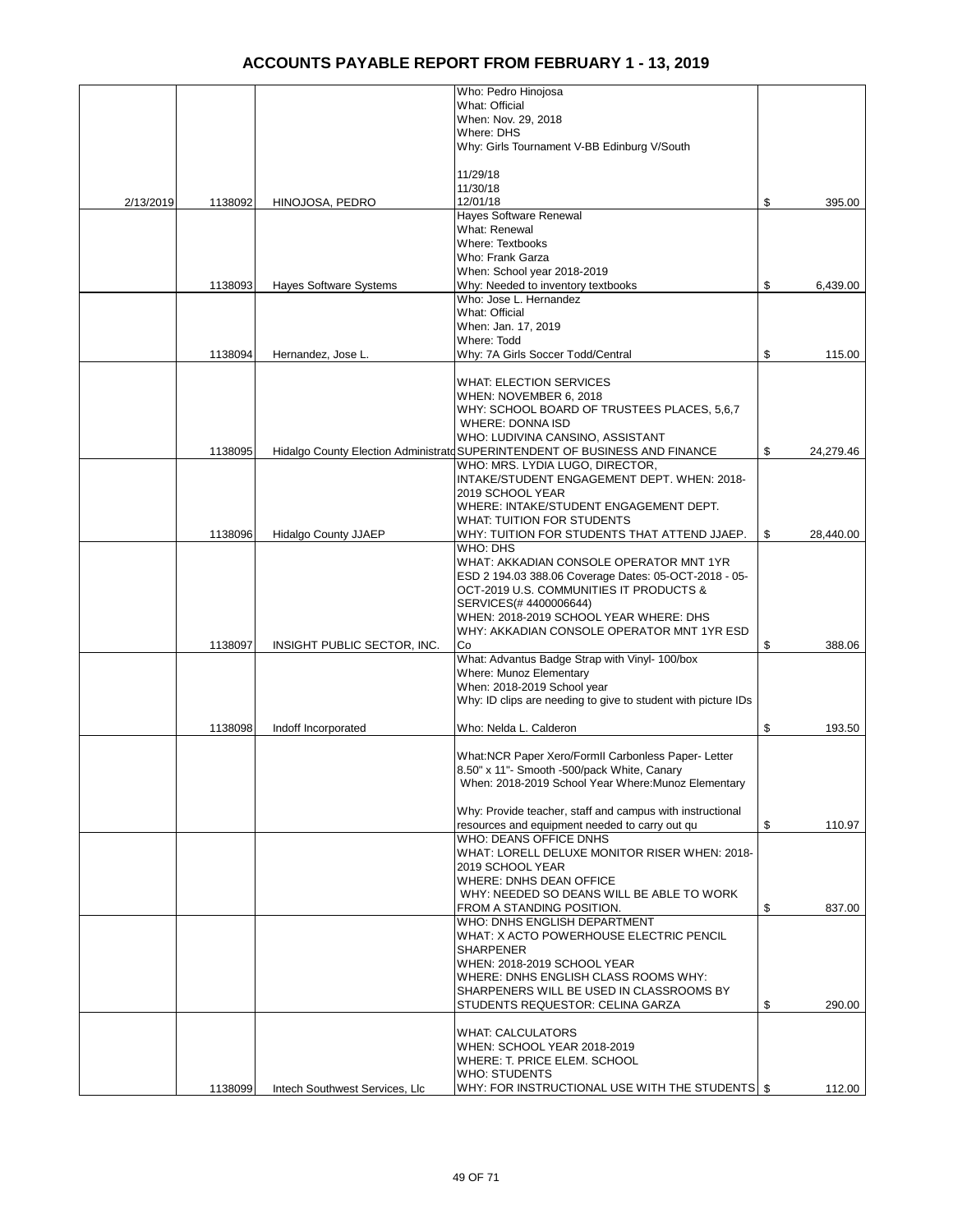|           |         |                           | OPEN PURCHASE ORDER- FOR UNFORSEEN                                                            |                |
|-----------|---------|---------------------------|-----------------------------------------------------------------------------------------------|----------------|
|           |         |                           | <b>OCCURRENCES -</b><br>******************                                                    |                |
|           |         |                           |                                                                                               |                |
|           |         |                           | BuyBoard 577-18<br>DIP ATTACHED                                                               |                |
|           |         |                           | <b>WHO: ENERGY/URBAN</b>                                                                      |                |
|           |         |                           | <b>WHAT: MATERIAL</b>                                                                         |                |
|           |         |                           | <b>WHEN: JAN 2019</b>                                                                         |                |
|           |         |                           | <b>WHERE: DIST WIDE</b>                                                                       |                |
| 2/13/2019 | 1138100 | JOHNSTONE SUPPLY          | <b>WHY: EMERGENCIES</b>                                                                       | \$<br>211.00   |
|           |         |                           | WHO: ENERGY/ALFREDO V                                                                         |                |
|           |         |                           | <b>WHAT: MOTOR</b>                                                                            |                |
|           |         |                           | <b>WHEN: JAN 2019</b><br><b>WHERE: SOLIS BAND</b>                                             |                |
|           |         |                           | WHY: A/C NOT WORKING                                                                          | \$<br>214.99   |
|           |         |                           | WHO: ENERGY/MARTIN P                                                                          |                |
|           |         |                           | <b>WHAT: MOTOR</b>                                                                            |                |
|           |         |                           | <b>WHEN: JAN 2019</b>                                                                         |                |
|           |         |                           | WHERE: TRUMAN 1ST HALLWAY                                                                     |                |
|           |         |                           | WHY: A/C NOT WORKING                                                                          | \$<br>470.00   |
|           |         |                           | WHO: ENERGY/MARTIN P<br><b>WHAT: MOTOR</b>                                                    |                |
|           |         |                           | <b>WHEN: JAN 2019</b>                                                                         |                |
|           |         |                           | WHERE: TRUMAN HALLWAY                                                                         |                |
|           |         |                           | WHY: A/C NOT WORKING                                                                          | \$<br>415.00   |
|           |         |                           | WHO; ENERGY/MARTIN                                                                            |                |
|           |         |                           | <b>WHAT: MOTOR</b>                                                                            |                |
|           |         |                           | <b>WHEN: JAN 2019</b>                                                                         |                |
|           |         |                           | <b>WHERE: TRUMAN RM 30</b>                                                                    |                |
|           |         |                           | WHY: NOT WORKING                                                                              | \$<br>415.00   |
|           |         |                           | What: Uniform for UIL and Concerts.<br>Who: Mindy Bersalona, Donna HS Choir. When: During the |                |
|           |         |                           | school year.                                                                                  |                |
|           |         |                           | Where: Concerts, Performances and UIL competitions.                                           |                |
|           | 1138101 | JR-Uniforms & Uniforms    | Why: Currently do not have men's uniforms.                                                    | \$<br>1,768.75 |
|           |         |                           | What: Dispose of trash                                                                        |                |
|           |         |                           | Where: Warehouse                                                                              |                |
|           |         |                           | When: School year 2018-2019                                                                   |                |
|           | 1138102 | JT Removal Services, LLC  | Who: Warehouse<br>Why: Needed to clean up area                                                | \$<br>1,750.00 |
|           |         |                           | WHO: CTE TEACHER LUCERO GONZALEZ WHAT:                                                        |                |
|           |         |                           | STUDENT AND STAFF MEAL                                                                        |                |
|           |         |                           | WHEN: 2/1/19                                                                                  |                |
|           |         |                           | <b>WHERE: ON CAMPUS DNHS</b>                                                                  |                |
|           |         |                           | WHY: STUDENTS TAKING THEIR PHLEBOTOMY                                                         |                |
|           | 1138103 | Jason's Deli-Coastal Deli | CERTIFICATION. STUDENT LUNCH MEAL                                                             | \$<br>158.68   |
|           |         |                           | WHO: DHS ENGLISH TEACHERS<br><b>WHAT: LUNCH MEETING</b>                                       |                |
|           |         |                           | WHEN: FEBRUARY 1, 2019                                                                        |                |
|           |         |                           | WHERE: DONNA HIGH SCHOOL                                                                      |                |
|           |         |                           | WHY: TEACHERS WILL BE CALIBRATING                                                             | \$<br>228.24   |
|           |         |                           | WHO: DNHS ENGLISH TEACHERS                                                                    |                |
|           |         |                           | <b>WHAT: LUNCH MEETING</b>                                                                    |                |
|           |         |                           | WHEN: 02/01/19                                                                                |                |
|           |         |                           | WHERE: DISD BOARD ROOM<br>WHY: TEACHERS WILL BE CALIBRATING                                   | \$<br>237.79   |
|           |         |                           | WHO: DNHS ROBOTIC STUDENTS                                                                    |                |
|           |         |                           | <b>WHAT: LUNCH STUDENTS</b>                                                                   |                |
|           |         |                           | WHEN: 01/26/19 SATURDAY                                                                       |                |
|           |         |                           | WHERE: HARLINGEN, TX                                                                          |                |
|           |         |                           | WHY: ROBOTICS/UIL FIRST TECH CHALLENGE TO                                                     |                |
|           |         |                           | <b>GAIN VALUABLE UIL COMPETITION EXPERIENCE</b>                                               | \$<br>91.00    |
|           |         |                           | WHO: DONNA HIGH SCHOOL COUNSELORS WHAT:<br><b>BREAKFAST APPRECIATION</b>                      |                |
|           |         |                           | WHEN: FEBRUARY 5, 2019                                                                        |                |
|           |         |                           | WHERE: DONNA HIGH SCHOOL                                                                      |                |
|           |         |                           | WHY: NATIONAL SCHOOL COUNSELORS                                                               |                |
|           |         |                           | APPRECIATION                                                                                  | \$<br>86.59    |
|           |         |                           | <b>WHO: FATICATI</b>                                                                          |                |
|           |         |                           | WHAT: STUDENT MEALS PRE-GAME                                                                  |                |
|           |         |                           | WHEN: FEBRUARY 5, 2019                                                                        |                |
|           |         |                           | WHERE: PACE HIGH SCHOOL<br>WHY: VARSITY GIRLS SOCCER GAME                                     | \$<br>160.00   |
|           |         |                           |                                                                                               |                |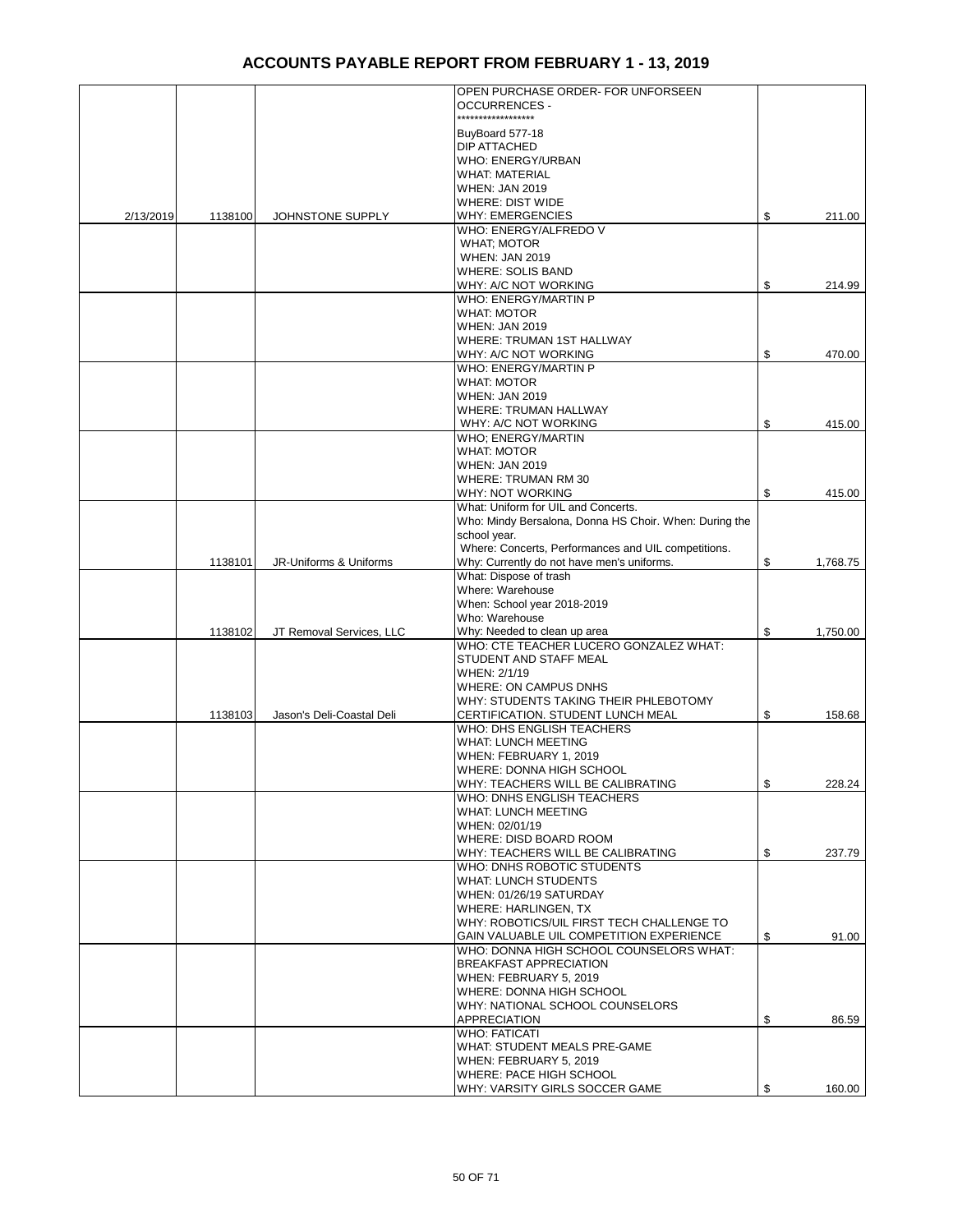|           |         |                           | WHO: KROMER/TAGLE                                          |              |
|-----------|---------|---------------------------|------------------------------------------------------------|--------------|
|           |         |                           | <b>WHAT: STUDENT MEALS</b>                                 |              |
|           |         |                           | <b>WHEN: JANUARY 12, 2019</b>                              |              |
|           |         |                           | WHERE: VALLEY VIEW HIGH SCHOOL                             |              |
| 2/13/2019 | 1138103 | Jason's Deli-Coastal Deli | WHY: GIRLS BASKETBALL GAME JV AND 9TH                      | \$<br>160.77 |
|           |         |                           | WHO: L. PEDROZA                                            |              |
|           |         |                           | WHAT: STUDENT MEALS (PRE-GAME) WHEN:                       |              |
|           |         |                           | FEBRUARY 1, 2019                                           |              |
|           |         |                           |                                                            |              |
|           |         |                           | WHERE: MERCEDES HIGH SCHOOL                                |              |
|           |         |                           | WHY: GIRLS VARSITY BASKETBALL GAME                         | \$<br>115.00 |
|           |         |                           | WHO: M. EPPERSON                                           |              |
|           |         |                           | WHAT: STUDENT MEALS PRE-GAME                               |              |
|           |         |                           | WHEN: JANUARY 29, 2019                                     |              |
|           |         |                           | WHERE: LOPEZ HIGH SCHOOL-BROWNSVILLE                       |              |
|           |         |                           | WHY: VARSITY BOYS BASKETBALL                               | \$<br>125.00 |
|           |         |                           | WHO: R. CARDENAS                                           |              |
|           |         |                           | <b>WHAT: STUDENT MEALS BOYS</b>                            |              |
|           |         |                           | WHEN: FEBRUARY 1, 2019                                     |              |
|           |         |                           | WHERE: DONNA HIGH SCHOOL                                   |              |
|           |         |                           | WHY: JV DISTRICT WRESTLING TOURNAMENT                      | \$<br>314.55 |
|           |         |                           |                                                            |              |
|           |         |                           | WHO: R. SOLIS                                              |              |
|           |         |                           | <b>WHAT: STUDENT MEALS</b>                                 |              |
|           |         |                           | <b>WHEN: FEBRUARY 1-2, 2019</b>                            |              |
|           |         |                           | WHERE: EDINBURG ISD                                        |              |
|           |         |                           | WHY: VARSITY TENNIS TOURNAMENT                             | \$<br>146.79 |
|           |         |                           | <b>WHO: R.CARDENAS</b>                                     |              |
|           |         |                           | WHAT: STUDENT MEALS (BOYS)                                 |              |
|           |         |                           | WHEN: JANUARY 26, 2019                                     |              |
|           |         |                           | WHERE: VETERANS MEMORIAL HIGH SCHOOL-                      |              |
|           |         |                           | <b>CORPUS CHRISTI</b>                                      |              |
|           |         |                           | WHY: VARSITY WRESTLING TOURNAMENT                          | \$<br>158.04 |
|           |         |                           | Who: Alicia Sarmiento, Principal                           |              |
|           |         |                           |                                                            |              |
|           |         |                           | What: Student Incentive Supplies                           |              |
|           |         |                           | When: January 17, 2019                                     |              |
|           |         |                           | Where: Runn Elementary                                     |              |
|           | 1138104 | Jean's Restaurant Supply  | Why: Fill the Hat Character Weekly Incentives              | \$<br>382.21 |
|           |         |                           |                                                            |              |
|           |         |                           | WHO: Dr. Diana Villanueva, Special Education Director      |              |
|           |         |                           | WHAT: Gold Medal Model No. 2836 Popcorn and oil Kit for    |              |
|           |         |                           | 6oz Popcorn Machine                                        |              |
|           |         |                           | WHEN: November 2018                                        |              |
|           |         |                           | WHERE: Special Ed. Dept                                    |              |
|           |         |                           | WHY: To be used with Special Ed. students during           |              |
|           |         |                           |                                                            |              |
|           |         |                           | scheduled meeting and ev                                   | \$<br>288.50 |
|           |         |                           | Who: Juan De La Cruz                                       |              |
|           |         |                           | What: Official                                             |              |
|           |         |                           | When: Dec. 1, 2018                                         |              |
|           |         |                           | Where: DHS                                                 |              |
|           | 1138105 | Juan De La Cruz           | Why: JVD Girls BB Edinburg N/Palmview                      | \$<br>165.00 |
|           |         |                           | Who: Juan De La Cruz                                       |              |
|           |         |                           | What: Official                                             |              |
|           |         |                           | When: Nov. 29, 2018                                        |              |
|           |         |                           | Where: Todd                                                |              |
|           |         |                           | Why: JVD Girls BB DHS/St. Josephs                          | \$<br>115.00 |
|           |         |                           | Who: Juan De La Cruz                                       |              |
|           |         |                           | What: Official                                             |              |
|           |         |                           |                                                            |              |
|           |         |                           | When: Nov. 30, 2018                                        |              |
|           |         |                           | Where: DNHS                                                |              |
|           |         |                           | Why: JVD Girls BB DNHS/Sharyland                           | \$<br>115.00 |
|           |         |                           | Region I RFP #16-08-19                                     |              |
|           |         |                           | Header, Assy Fuel Filter, W Hea For Bumper #42             |              |
|           |         |                           | Who: Luis O. Solis                                         |              |
|           |         |                           | What: Header Ass fuel filter                               |              |
|           |         |                           | Where: Bus Barn                                            |              |
|           |         |                           | When: January 2019                                         |              |
|           | 1138106 | Kyrish Truck Centers      | Why: Part needed for B-42                                  | \$<br>404.40 |
|           |         |                           | Who: Luis O. Solis                                         |              |
|           |         |                           |                                                            |              |
|           |         |                           | What: Auto Parts                                           |              |
|           |         |                           | Where: Bus Barn                                            |              |
|           |         |                           | When: January 2019                                         |              |
|           |         |                           | Why: Need to purchase auto parts that are in the inventory |              |
|           |         |                           | as needed.                                                 | \$<br>462.42 |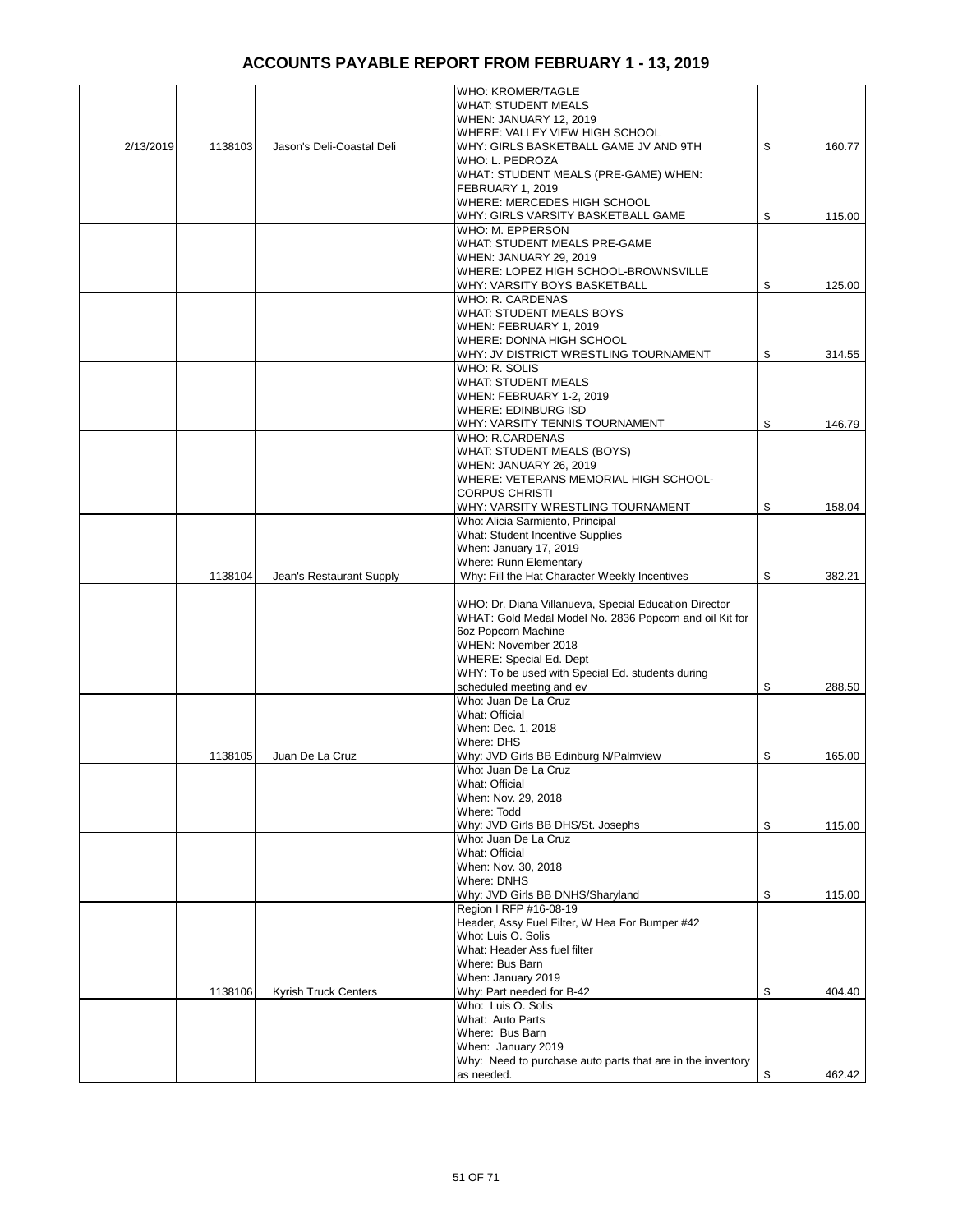|           |         |                                   | Who: Luis O. Solis                                                  |                 |
|-----------|---------|-----------------------------------|---------------------------------------------------------------------|-----------------|
|           |         |                                   | What: Tee Puch to Connect                                           |                 |
|           |         |                                   | Where: Bus Barn                                                     |                 |
|           |         |                                   | When: January 2019                                                  | \$              |
| 2/13/2019 | 1138106 | <b>Kyrish Truck Centers</b>       | Why: Need to replenish stock<br>WHO-LUIS O. SOLIS                   | 133.28          |
|           |         |                                   | <b>WHAT-DRAG LINK</b>                                               |                 |
|           |         |                                   | WHY-NEEDED FOR BUMPER 22                                            |                 |
|           |         |                                   | WHERE-TRANSPORTATION BUS BARN WHEN-                                 |                 |
|           |         |                                   | JANUARY-2019                                                        | \$<br>154.09    |
|           |         |                                   | WHO-LUIS O. SOLIS                                                   |                 |
|           |         |                                   | WHAT-GASKET ASSY VALVE COVER                                        |                 |
|           |         |                                   | WHY-NEEDED FOR BUMPER 90                                            |                 |
|           |         |                                   | WHERE-TRANSPORTATION BUS BARN WHEN-                                 |                 |
|           |         |                                   | JANUARY 2019                                                        | \$<br>456.72    |
|           |         |                                   | Who: Daniel Lara                                                    |                 |
|           |         |                                   | What: Official                                                      |                 |
|           |         |                                   | When: Jan. 18, 2019                                                 |                 |
|           |         |                                   | Where: Solis                                                        |                 |
|           | 1138107 | LARA, DANIEL                      | Why: 7A Boys BB EE/Cuellar<br>(WHAT) RHYMING MATCH-UPS              | \$<br>85.00     |
|           |         |                                   | (WHO) NORMA PEREZ, MARIA CASTILLO KINDER                            |                 |
|           |         |                                   | <b>TEACHERS</b>                                                     |                 |
|           |         |                                   | (WHERE) ELOY G. SALAZAR ELEMENTARY                                  |                 |
|           |         |                                   | (WHEN)2018-2019 SCHOOL YEAR (WHY)SUPPLIES                           |                 |
|           |         |                                   | NEEDED FOR STUDENT INSTRUCTIONAL SUPPORT                            |                 |
|           | 1138108 | Lakeshore Learning Materials      | TO ENSURE STUDENT SUCCESS                                           | \$<br>325.78    |
|           |         |                                   | Who: J.S.Adame Staff                                                |                 |
|           |         |                                   | What: Mini Neon Tote Bags                                           |                 |
|           |         |                                   | Where: Adame Elementary                                             |                 |
|           |         |                                   | Why: Teachers will receive mini tote with a lite snack              |                 |
|           |         |                                   | When: February 14, 2019 Including a discount of 10.%(-              |                 |
|           | 1138109 | Lamac                             | \$3.71)                                                             | \$<br>43.42     |
|           |         |                                   | Who: Social Studies Department                                      |                 |
|           |         |                                   | What: Dry Erase Lap Boards                                          |                 |
|           |         |                                   | When: 2018-2019                                                     |                 |
|           |         |                                   | Where: Social Studies Dept.                                         |                 |
|           |         |                                   | Why: Supplies to be used by teachers in the social studies          | \$              |
|           |         |                                   | classroom Dry Erase Lap Boards<br>WHAT: LEGAL PROFESSIONAL SERVICES | 163.37          |
|           |         |                                   | WHEN: SERVICES THROUGH: 1/30/19                                     |                 |
|           |         |                                   | WHY: LEGAL SERVICES                                                 |                 |
|           |         |                                   | <b>WHERE: DONNA ISD</b>                                             |                 |
|           | 1138110 | Law Offices of Guerra & Fara, The | WHO: DISTRICT INVOICE NO. 10498 DATE: 1/30/19                       | \$<br>14,057.62 |
|           |         |                                   | Who: Ramon Leal                                                     |                 |
|           |         |                                   | What: Official                                                      |                 |
|           |         |                                   | When: Jan. 7, 2019                                                  |                 |
|           |         |                                   | Where: La Prade Stadium                                             |                 |
|           | 1138111 | Leal, Ramon                       | Why: JVD Girls Soccer DHS/DNHS                                      | \$<br>60.00     |
|           |         |                                   | WHO: ROBOTICS STEM STUDENTS WHAT: Pneumatics                        |                 |
|           |         |                                   | Add on Set                                                          |                 |
|           |         |                                   | WHEN: SCHOOL YEAR 2018-2019                                         |                 |
|           |         |                                   | WHERE: WA TODD CLASS ROOM WITH TEACHER                              |                 |
|           |         |                                   | <b>JUAN LOPEZ</b>                                                   |                 |
|           | 1138112 | Lego Education                    | WHY: FOR CLASS EDUCATION<br>What: Classic Pepperoni Pizzas.         | \$<br>1,996.80  |
|           |         |                                   | Who: Ruth Trevino, Donna HS Mariachi. When: January 29,             |                 |
|           |         |                                   | 2019.                                                               |                 |
|           |         |                                   | Where: Donna High School Fine Arts / TMEA Region 28                 |                 |
|           |         |                                   | Mariachi Auditions.                                                 |                 |
|           |         |                                   | Why: Meals to be provided to students participating in the          |                 |
|           | 1138113 | <b>Little Caesars</b>             | Mariachi auditions.                                                 | \$<br>20.00     |
|           |         |                                   | Buyboard #549-17                                                    |                 |
|           |         |                                   | Open Account for January 2019                                       |                 |
|           |         |                                   | To purchase auto parts that are not in the inventory.               |                 |
|           |         |                                   |                                                                     |                 |
|           |         |                                   | Who: Luis O. Solis                                                  |                 |
|           |         |                                   | What: Auto Parts                                                    |                 |
|           |         |                                   | Where: Bus Barn                                                     |                 |
|           |         |                                   | When: January 2019                                                  |                 |
|           |         |                                   | Why: Need to purchase auto parts that are not in the                |                 |
|           | 1138114 | Longhorn Bus Sales,               | inventory as nee                                                    | \$<br>469.99    |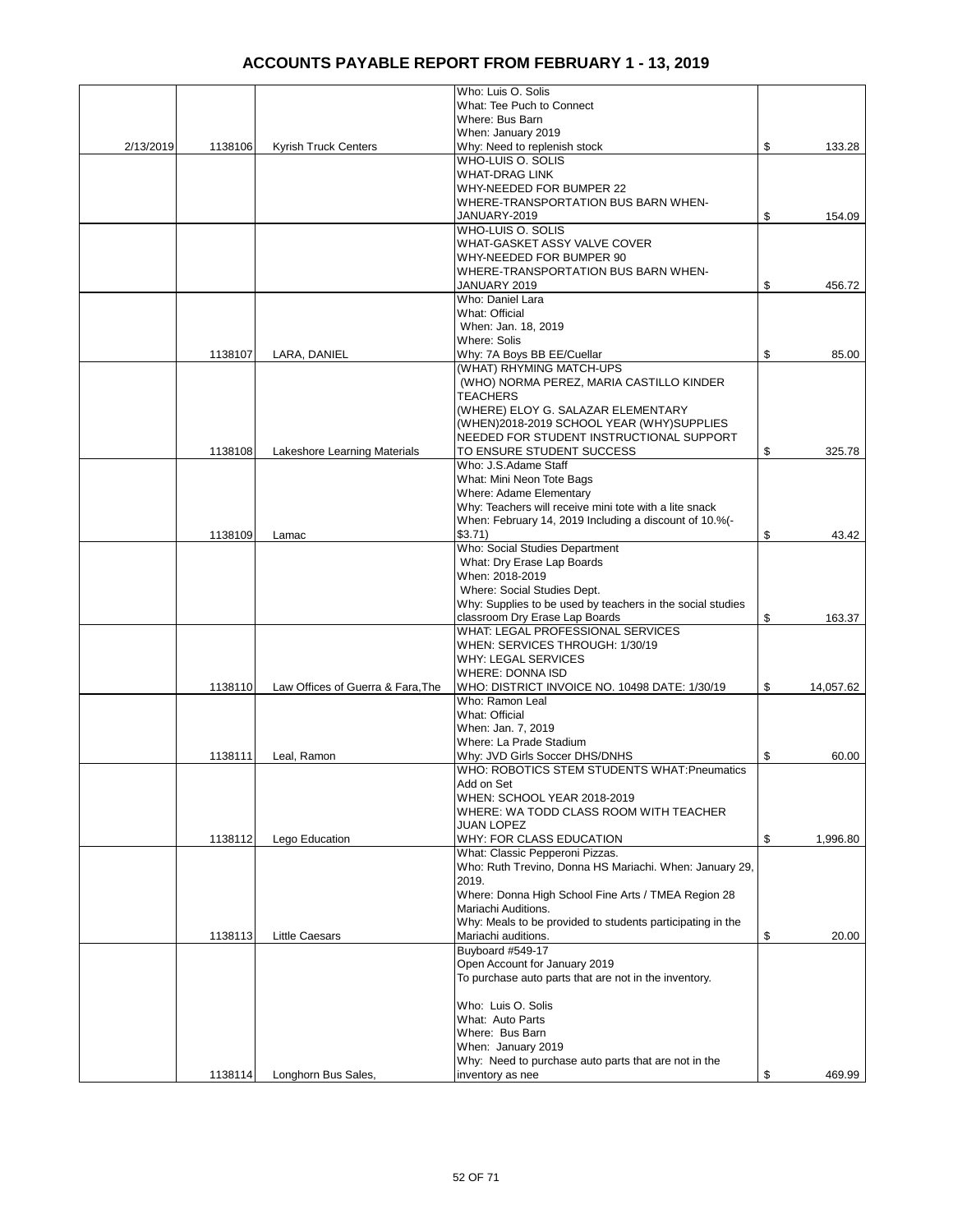|           |         |                                 | OPEN PURCHASE ORDER- FOR UNFORSEEN<br><b>OCCURRENCES -</b>                                    |                |
|-----------|---------|---------------------------------|-----------------------------------------------------------------------------------------------|----------------|
|           |         |                                 | ******************                                                                            |                |
|           |         |                                 | <b>TCPN R142104</b><br>DIP ATTACHED                                                           |                |
|           |         |                                 | WHO: ENERGY/URBAN                                                                             |                |
|           |         |                                 | <b>WHAT: MATERIAL</b>                                                                         |                |
|           |         |                                 | <b>WHEN: JAN 2019</b>                                                                         |                |
| 2/13/2019 | 1138115 | Lowe's                          | <b>WHERE: DIST WIDE</b><br><b>WHY: EMERGENCIES</b>                                            | \$<br>56.81    |
|           |         |                                 | WHAT: MEAL REIMBURSEMENT ( BREAKFAST, LUNCH                                                   |                |
|           |         |                                 | AND DINNER)                                                                                   |                |
|           |         |                                 | WHEN: JANUARY 18, 2019                                                                        |                |
|           |         |                                 | WHERE: SOUTH PADRE ISLAND, TEXAS WHO: MARIE                                                   |                |
|           | 1138116 | Luna, Marie Yvette              | LUNA - TEACHER<br>WHY: PROFESSIONAL DEVELOPMENT                                               | \$<br>46.00    |
|           |         |                                 | What: Black Cartriidges for Printer for OKI MC 363                                            |                |
|           |         |                                 | Where: P.S. Garza Elementary                                                                  |                |
|           |         |                                 | When: 2018-2019 School Year                                                                   |                |
|           |         |                                 | Why: Ink for printer in the Life Skills classroom                                             |                |
|           | 1138117 | M&A Technology, Inc.            | Who: LeeRoy Rosales,<br>What: Oki C610N Fuser Unit                                            | \$<br>665.60   |
|           |         |                                 | When: 2018-2019                                                                               |                |
|           |         |                                 | Where: Math Dept.                                                                             |                |
|           |         |                                 | Who: Debra Harris, Strategist                                                                 |                |
|           |         |                                 | Why: Item needed for office use.                                                              | \$<br>242.95   |
|           |         |                                 | <b>WHAT: SCREEN PROTECTOR</b>                                                                 |                |
|           |         |                                 | <b>WHY: SURFACE PRO 6</b><br><b>WHEN: SCHOOL YEAR</b>                                         |                |
|           |         |                                 | <b>WHERE: BUSINESS OFFICE</b>                                                                 |                |
|           |         |                                 | WHO: NYDIA RODRIGUEZ, ACCOUNTANT                                                              | \$<br>21.95    |
|           |         |                                 | who: Veterans Middle School                                                                   |                |
|           |         |                                 | what:SAN DISK 16gb usb DRIVE                                                                  |                |
|           |         |                                 | when: 2018-2019 school year                                                                   |                |
|           |         |                                 | where: Veterans Middle School<br>why: instructional materials are supplemental to upgrade the |                |
|           |         |                                 | entire educational program on the campus.                                                     | \$<br>79.50    |
|           |         |                                 | OPEN PURCHASE ORDER- FOR UNFORSEEN                                                            |                |
|           |         |                                 | <b>OCCURRENCES -</b><br>******************                                                    |                |
|           |         |                                 | REGION ONE 15*03*08                                                                           |                |
|           |         |                                 | DIP ATTACHED                                                                                  |                |
|           |         |                                 | <b>WHO: ENERGY/URBAN</b>                                                                      |                |
|           |         |                                 | <b>WHAT: MATERIAL</b>                                                                         |                |
|           |         |                                 | <b>WHEN: JAN 2019</b>                                                                         |                |
|           | 1138118 | <b>MCCOYS BUILDING SUPPLIES</b> | <b>WHERE: DIST WIDE</b><br><b>WHY: EMERGENCIES</b>                                            | \$<br>287.75   |
|           |         |                                 | WHO: CTE EDIBERTO GARZA, WELDING INSTRUCTOR                                                   |                |
|           |         |                                 |                                                                                               |                |
|           |         |                                 | <b>WHAT: PLYWOOD</b>                                                                          |                |
|           |         |                                 | WHEN: FEBRUARY 2019                                                                           |                |
|           |         |                                 | WHERE: DONNA HIGH SCHOOL<br>WHY: INSTRUCTIONAL RESOURCES FOR CTE                              |                |
|           |         |                                 | <b>WELDING STUDENTS</b>                                                                       | \$<br>164.90   |
|           |         |                                 | <b>WHO: DNHS</b>                                                                              |                |
|           |         |                                 | <b>WHAT: CAMLOCK NICKEL</b>                                                                   |                |
|           |         |                                 | WHEN: 2018-2019 SCHOOL YEAR                                                                   |                |
|           |         |                                 | <b>WHERE: DNHS</b><br>WHY: ITEMS ARE FOR TEACHERS DESKS AND                                   |                |
|           |         |                                 | CABINETS. REQUESTOR: MARTHA ZAVALA                                                            | \$<br>191.60   |
|           |         |                                 |                                                                                               |                |
|           |         |                                 | What: Portable White Board. Portable white board for                                          |                |
|           |         |                                 | instruction.                                                                                  |                |
|           |         |                                 | Who: Matias Rivera, Donna HS Band.<br>When: To be used for rehearsals.                        |                |
|           |         |                                 | Where: Donna High School Fine Arts.                                                           |                |
|           | 1138119 | <b>MELHART MUSIC CENTER</b>     | Why: Needed to teach notation and to better explain music.                                    | \$<br>1,780.00 |
|           |         |                                 | WHO; MAINT/JAIME                                                                              |                |
|           |         |                                 | <b>WHAT: SUPPLIES</b>                                                                         |                |
|           |         |                                 | <b>WHEN: JAN 2019</b>                                                                         |                |
|           | 1138120 | MOMAR Incorporated              | <b>WHERE: STOCK</b><br>WHY; DAILY USE                                                         | \$<br>573.95   |
|           |         |                                 |                                                                                               |                |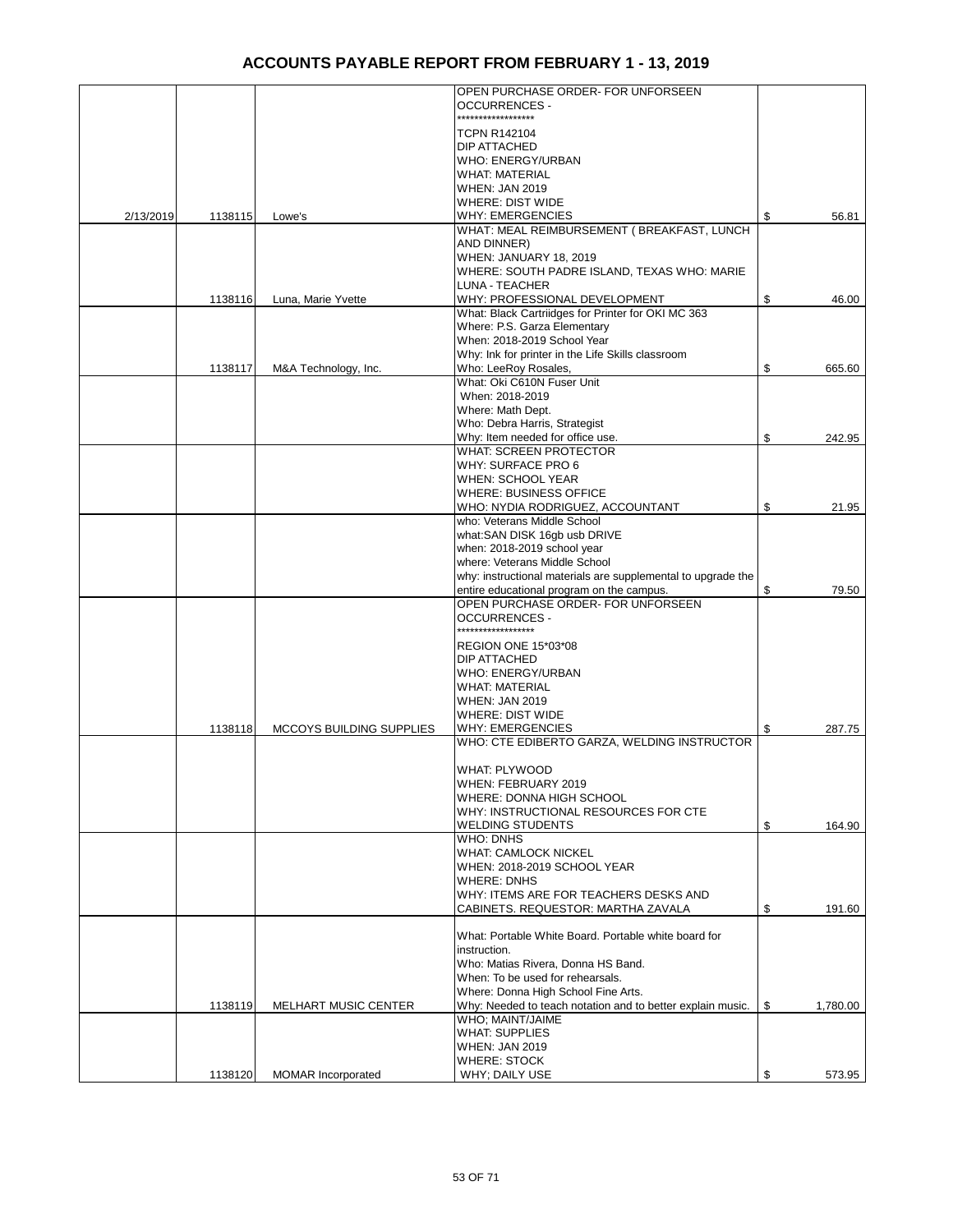|           |         |                       | WHO: Diana Morrison, Speech Therapist WHAT: Mileage                   |              |
|-----------|---------|-----------------------|-----------------------------------------------------------------------|--------------|
|           |         |                       | Reimbursement                                                         |              |
|           |         |                       | WHEN: December 2018                                                   |              |
|           |         |                       | WHERE Special Ed. Dept.                                               |              |
|           |         |                       | WHY: to and from all campuses to provide therapy to                   |              |
| 2/13/2019 | 1138121 | MORRISON, DIANA R.    | students with speech delay                                            | \$<br>49.31  |
|           |         |                       | <b>WHO: DNHS STAFF</b>                                                |              |
|           |         |                       | <b>WHAT: SWEETBREAD</b>                                               |              |
|           |         |                       | WHEN: 01/29/19 TUESDAY                                                |              |
|           |         |                       | <b>WHERE: DNHS</b>                                                    |              |
|           |         |                       | WHY: SWEETBREAD FOR TEACHERS THAT ARE                                 |              |
|           | 1138122 | <b>Marines Bakery</b> | <b>BENCHMARK TESTING</b>                                              | \$<br>120.00 |
|           |         |                       |                                                                       |              |
|           |         |                       | WHO: DNHS STAFF                                                       |              |
|           |         |                       | <b>WHAT: SWEETBREAD</b>                                               |              |
|           |         |                       | WHEN: 01/30/19 WEDNESDAY                                              |              |
|           |         |                       | <b>WHERE: DNHS</b>                                                    |              |
|           |         |                       | WHY: SWEETBREAD FOR TEACHERS THAT ARE                                 |              |
|           |         |                       | BENCHMARK TESTING. REQUESTOR: L. YANEZ, DEAN   \$                     | 120.00       |
|           |         |                       | <b>WHO: R. CARDENAS</b>                                               |              |
|           |         |                       | WHAT: STUDENT MEALS (BREAKFAST) WHEN:                                 |              |
|           |         |                       |                                                                       |              |
|           |         |                       | JANUARY 25, 2019                                                      |              |
|           |         |                       | <b>WHERE: RIO GRANDE CITY</b>                                         |              |
|           | 1138123 | McDonald's            | WHY: DISTRICT DUAL WRESTLING TOURNAMENT                               | \$<br>99.20  |
|           |         |                       | <b>WHO: R. CARDENAS</b>                                               |              |
|           |         |                       | <b>WHAT: STUDENT MEALS (LUNCH)</b>                                    |              |
|           |         |                       | WHEN: JANUARY 24, 2019                                                |              |
|           |         |                       | <b>WHERE: RIO GRANDE CITY</b>                                         |              |
|           |         |                       | WHY: DISTRICT DUAL WRESTLING TOURNAMENT                               | \$<br>174.00 |
|           |         |                       | WHO: R. CARDENAS                                                      |              |
|           |         |                       | <b>WHAT: STUDENT MEALS (LUNCH)</b>                                    |              |
|           |         |                       | WHEN: JANUARY 25, 2019                                                |              |
|           |         |                       | <b>WHERE: RIO GRANDE CITY</b>                                         |              |
|           |         |                       | WHY: DISTRICT DUAL WRESTLING TOURNAMENT                               | \$<br>133.62 |
|           |         |                       | What: Students breakfast allowance.                                   |              |
|           |         |                       | Who: Abigail Grojean. WA Todd Dance. When: February 2,                |              |
|           |         |                       | 2018.                                                                 |              |
|           |         |                       | Where: PSJA Southwest High School / American Dancer &                 |              |
|           |         |                       | Drill Team contest.                                                   |              |
|           | 1138124 | McDonald's - Donna    | Why: Meals will be provided for students participating.               | \$<br>160.00 |
|           |         |                       | WHO: F. FATICATI                                                      |              |
|           |         |                       | WHAT: STUDENT MEALS-BREAKFAST                                         |              |
|           |         |                       |                                                                       |              |
|           |         |                       | WHEN: JANUARY 17-19, 2019                                             |              |
|           |         |                       | WHERE: DONNA NORTH HIGH SCHOOL WHY: GIRLS                             |              |
|           |         |                       | SOCCER VARSITY TOURNAMENT                                             | \$<br>170.00 |
|           |         |                       | WHO: G. CUELLAR                                                       |              |
|           |         |                       | <b>WHAT: STUDENT MEALS</b>                                            |              |
|           |         |                       | WHEN: JANUARY 31, 2019                                                |              |
|           |         |                       | <b>WHERE: PSJA STADIUM</b>                                            |              |
|           |         |                       | WHY: TRACK AND FIELD TRI-MEET                                         | \$<br>294.00 |
|           |         |                       | WHO: G. REYES                                                         |              |
|           |         |                       | WHAT: STUDENT MEALS PRE-GAME                                          |              |
|           |         |                       | WHEN: FEBRUARY 5, 2019                                                |              |
|           |         |                       | WHERE: PACE HIGH SCHOOL                                               |              |
|           |         |                       | WHY: VARSITY BOYS SOCCER GAME                                         | \$<br>150.00 |
|           |         |                       | WHO: O. CASARES/D. REBOLLAR                                           |              |
|           |         |                       | <b>WHAT: STUDENT MEALS</b>                                            |              |
|           |         |                       | WHEN: JANUARY 31, 2019                                                |              |
|           |         |                       | WHERE: HARRELL-MERCEDES                                               |              |
|           |         |                       | WHY: 7TH BOYS BASKETBALL                                              | \$<br>168.00 |
|           |         |                       | WHO: R. CARDENAS                                                      |              |
|           |         |                       | WHAT: STUDENT MEALS BOYS                                              |              |
|           |         |                       | WHEN: FEBRUARY 1, 2019                                                |              |
|           |         |                       | WHERE: DONNA HIGH SCHOOL                                              |              |
|           |         |                       | WHY: JV DISTRICT WRESTLING TOURNAMENT                                 | \$<br>225.00 |
|           |         |                       | WHAT: MEAL REIMBURSEMENTS (LUNCH AND                                  |              |
|           |         |                       | DINNER)                                                               |              |
|           |         |                       | WHO: MARY MENDOZA                                                     |              |
|           |         |                       | WHEN: JANUARY 18, 2019                                                |              |
|           |         |                       | WHERE: SPI, TEXAS                                                     |              |
|           |         |                       |                                                                       | \$<br>25.93  |
|           | 1138125 | Mendoza, Mary         | WHY: PROFESSIONAL DEVELOPMENT<br><b>WHO: DHS LIBRARY</b>              |              |
|           |         |                       |                                                                       |              |
|           |         |                       | .WHAT: PHOTO FRAME                                                    |              |
|           |         |                       | WHEN: 2018-2019 SCHOOL YEAR                                           |              |
|           |         |                       | WHERE: DHS LIBRARY                                                    |              |
|           | 1138126 |                       | Mid Valley Office Supplies & Art Cen WHY: TO DISPLAY PHOTO IN LIBRARY | \$<br>117.58 |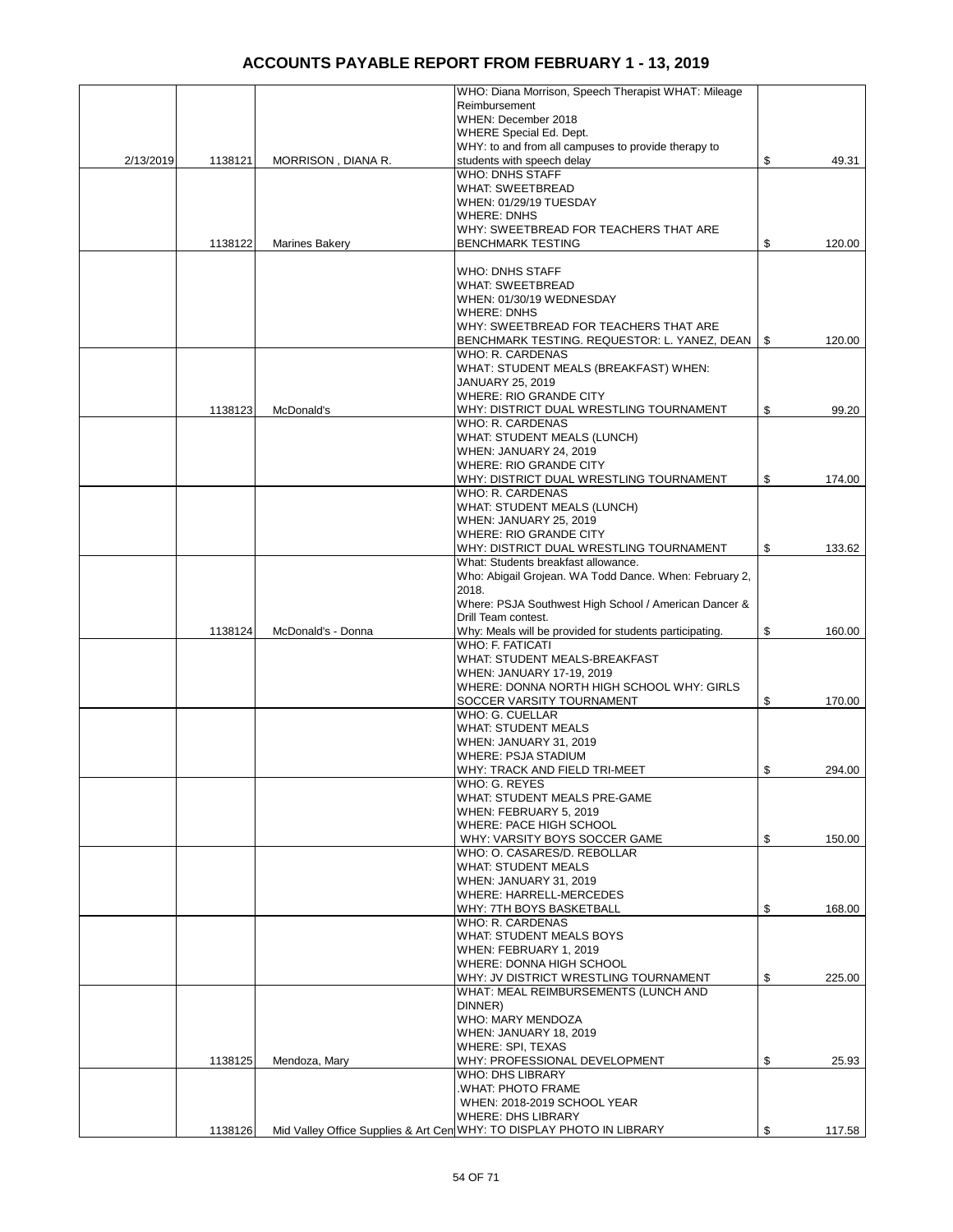|           |         |                      | WHAT: MEAL REIMBURSEMENTS (BREAKFAST, LUNCH |                |
|-----------|---------|----------------------|---------------------------------------------|----------------|
|           |         |                      | AND DINNER)                                 |                |
|           |         |                      | WHO: MARIA R. MORENO                        |                |
|           |         |                      |                                             |                |
|           |         |                      | WHEN: JANUARY 18, 2019                      |                |
|           |         |                      | WHERE: SPI, TEXAS                           |                |
| 2/13/2019 | 1138127 | Moreno, Maria R.     | WHY: PROFESSIONAL DEVELOPMENT               | \$<br>43.12    |
|           |         |                      | WHO: MAINT/ALEX G                           |                |
|           |         |                      | <b>WHAT: FAUCET</b>                         |                |
|           |         |                      | <b>WHEN: JAN 2019</b>                       |                |
|           |         |                      | <b>WHERE: BUSINESS OFFICE</b>               |                |
|           | 1138128 | Morrison Supply, LLC | WHY: REPAIRS NEEDED                         | \$<br>218.35   |
|           |         |                      | WHO: MAINT/ALEX G                           |                |
|           |         |                      | <b>WHAT: FAUCET</b>                         |                |
|           |         |                      | <b>WHEN: JAN 2019</b>                       |                |
|           |         |                      | <b>WHERE: DHS LIBRARY</b>                   |                |
|           |         |                      | WHY: REPAIRS NEEDED                         | \$<br>287.68   |
|           |         |                      | WHO: MAINT/I TAMEZ                          |                |
|           |         |                      | <b>WHAT: URINAL</b>                         |                |
|           |         |                      | <b>WHEN: JAN 2019</b>                       |                |
|           |         |                      | <b>WHERE: SALAZAR</b>                       |                |
|           |         |                      |                                             |                |
|           |         |                      | WHY: NOT WORKING                            | \$<br>90.00    |
|           |         |                      | WHO: MAINT/PABLO H                          |                |
|           |         |                      | <b>WHAT: SINGLE HAND</b>                    |                |
|           |         |                      | <b>WHEN: JAN 2019</b>                       |                |
|           |         |                      | WHERE: SALINAS SP ED                        |                |
|           |         |                      | <b>WHY: REPAIRS</b>                         | \$<br>69.51    |
|           |         |                      | WHO: MAINT/ROLANDO Z                        |                |
|           |         |                      | WHAT: WATER HEATER                          |                |
|           |         |                      | <b>WHEN: JAN 2019</b>                       |                |
|           |         |                      | WHERE: SAUCEDA RM 400                       |                |
|           |         |                      | WHY: NOT WORKING                            | \$<br>471.40   |
|           |         |                      | <b>WHO: MAINT/URBAN G</b>                   |                |
|           |         |                      | <b>WHAT: SEWER SNAKE</b>                    |                |
|           |         |                      | <b>WHEN: JAN 2019</b>                       |                |
|           |         |                      | WHERE: DIST WIDE                            |                |
|           |         |                      |                                             |                |
|           |         |                      | WHY: DIST WIDE REPAIRS                      | \$<br>1,604.03 |
|           |         |                      | WHO: MAINT/ZAMORA                           |                |
|           |         |                      | <b>WHAT: FAUCET</b>                         |                |
|           |         |                      | <b>WHEN: JAN 2019</b>                       |                |
|           |         |                      | <b>WHERE: SAUCEDA</b>                       |                |
|           |         |                      | WHY: REPAIRS NEEDED                         | \$<br>120.29   |
|           |         |                      | WHO: MAINT/ZAMORA                           |                |
|           |         |                      | <b>WHAT: LEVER</b>                          |                |
|           |         |                      | <b>WHEN: JAN 2019</b>                       |                |
|           |         |                      | <b>WHERE: SAUCEDA</b>                       |                |
|           |         |                      | <b>WHY: NOTWORKING</b>                      | \$<br>135.96   |
|           |         |                      | WHO: MAINT/ZUNIGA                           |                |
|           |         |                      | <b>WHAT: CLAMP</b>                          |                |
|           |         |                      | <b>WHEN: JAN 2019</b>                       |                |
|           |         |                      | <b>WHERE: GARZA</b>                         |                |
|           |         |                      | <b>WHY: NOTWORKING</b>                      | \$<br>298.08   |
|           |         |                      | WHO: MAINT/ZUNIGA                           |                |
|           |         |                      | <b>WHAT: LAVATORY</b>                       |                |
|           |         |                      | <b>WHEN: JAN 2019</b>                       |                |
|           |         |                      |                                             |                |
|           |         |                      | <b>WHERE: TRUMAN</b>                        |                |
|           |         |                      | <b>WHY: NOTWORKING</b>                      | \$<br>83.00    |
|           |         |                      | WHO; MAINT/PABLO H                          |                |
|           |         |                      | WHAT: BACKFLOW TEST                         |                |
|           |         |                      | <b>WHEN: OCT 2018</b>                       |                |
|           |         |                      | WHERE: DIST WIDE                            |                |
|           |         |                      | WHY: TESTING                                | \$<br>107.00   |
|           |         |                      | WHEN: MONTH OF JANUARY '19                  |                |
|           |         |                      | WHAT: 5 GALLON BOTTLE WATER                 |                |
|           |         |                      | <b>WHERE: SUPT.'S OFFICE</b>                |                |
|           |         |                      | WHO: ADMINISTRATION-BOARD- CABINET MEETINGS |                |
|           |         |                      |                                             |                |
|           | 1138129 | Mountain Glacier Llc | WHY: MONTHLY DELIVERY                       | \$<br>32.96    |
|           |         |                      | <b>STUDENT MEALS</b>                        |                |
|           |         |                      | WHO: CTE CELINA MAYDON, NAIL TECHNICIAN     |                |
|           |         |                      | <b>INSTRUCTOR</b>                           |                |
|           |         |                      | <b>WHAT: MEALS</b>                          |                |
|           |         |                      | WHEN: MONDAY, FEBRUARY 4, 2019 WHERE:       |                |
|           |         |                      | EDCOUCH - ELSA                              |                |
|           |         |                      | WHY: CTE NAIL TECHNICIAN STUDENTS WILL BE   |                |
|           |         |                      |                                             |                |
|           | 1138130 | Muy Pizza Tejas, LLC | ATTENDING A SKILLSUSA COMPETITION           | \$<br>100.00   |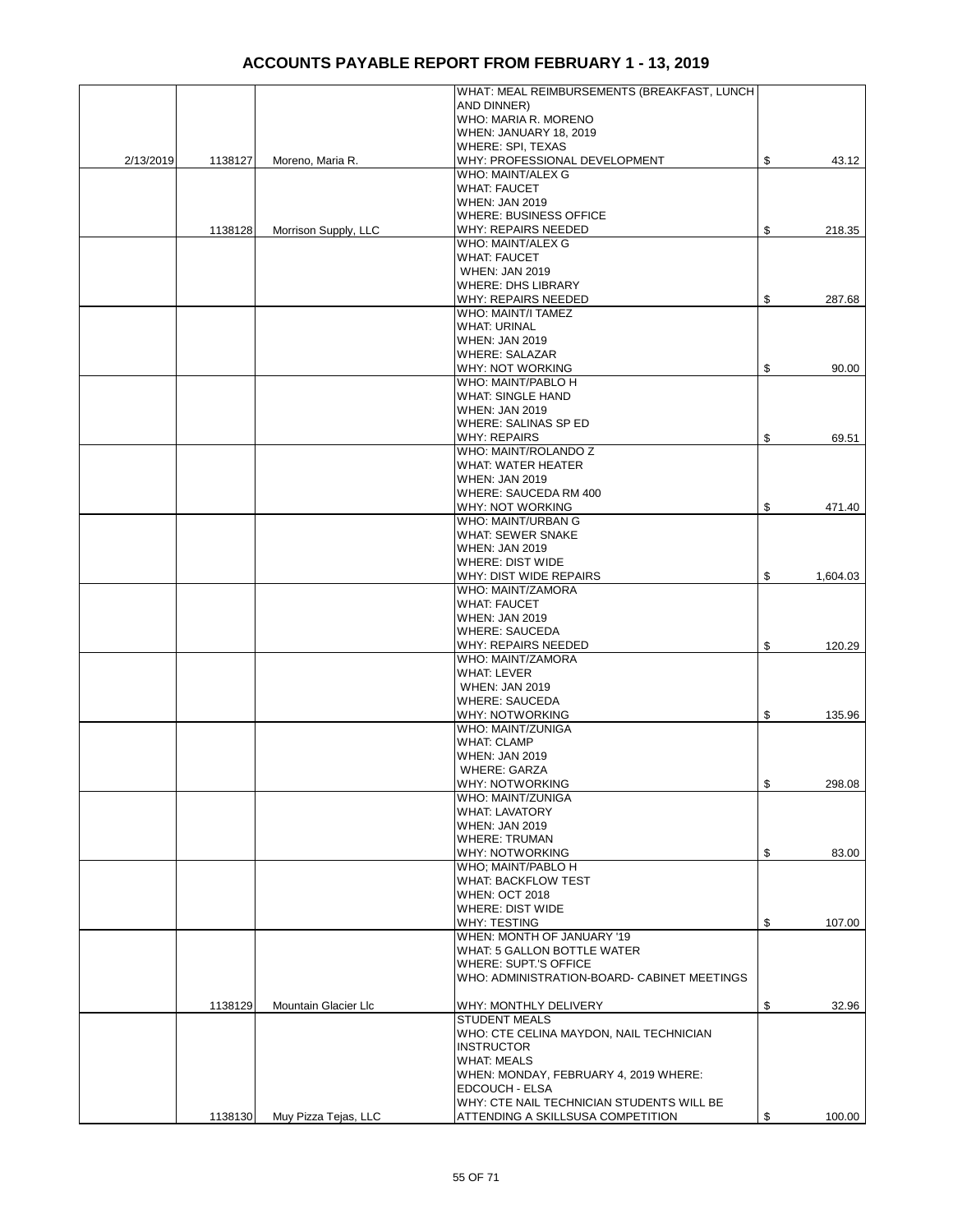|           |         |                           | <b>STUDENT MEALS</b>                                    |                 |
|-----------|---------|---------------------------|---------------------------------------------------------|-----------------|
|           |         |                           | WHO: CTE ELDA GONZALEZ, COSMETOLOGY                     |                 |
|           |         |                           | <b>INSTRUCTOR</b>                                       |                 |
|           |         |                           | <b>WHAT: MEALS</b>                                      |                 |
|           |         |                           |                                                         |                 |
|           |         |                           | WHEN: MONDAY, FEBRUARY 4, 2019 WHERE:<br>EDCOUCH - ELSA |                 |
|           |         |                           | WHY: CTE COSMETOLOGY STUDENTS WILL BE                   |                 |
|           |         |                           |                                                         |                 |
| 2/13/2019 | 1138130 | Muy Pizza Tejas, LLC      | ATTENDING A SKILLSUSA COMPETITION                       | \$<br>230.00    |
|           |         |                           | Who: Herminio Nevarez                                   |                 |
|           |         |                           | What: Official                                          |                 |
|           |         |                           | When: Jan. 17, 2019                                     |                 |
|           |         |                           | <b>Where: Solis</b>                                     |                 |
|           | 1138131 | Nevarez, Herminio         | Why: 7A Boys BB Solis/Chacon                            | \$<br>85.00     |
|           |         |                           | Region I RFP 16-08-19                                   |                 |
|           |         |                           | Open Account for January 2019                           |                 |
|           |         |                           | To Purchase auto parts that are not in the inventory    |                 |
|           |         |                           |                                                         |                 |
|           |         |                           | Who: Luis O. Solis                                      |                 |
|           |         |                           | What: Auto Parts                                        |                 |
|           |         |                           | Where: Bus Barn                                         |                 |
|           |         |                           | When: January 2019                                      |                 |
|           |         |                           | Why: Need to purchase auto part that are not in the     |                 |
|           | 1138132 | O'reilly Automotive, Inc. | inventory as                                            | \$<br>470.71    |
|           |         |                           | WHO: MAINT/PETE                                         |                 |
|           |         |                           | <b>WHAT: FILTERS</b>                                    |                 |
|           |         |                           | <b>WHEN: JAN 2019</b>                                   |                 |
|           |         |                           | <b>WHERE: BACK HOLE</b>                                 |                 |
|           |         |                           | <b>WHY: REPAIRS</b>                                     | \$<br>150.23    |
|           |         |                           | WHO: MAINT/PETE V                                       |                 |
|           |         |                           | <b>WHAT: BATTERY</b>                                    |                 |
|           |         |                           |                                                         |                 |
|           |         |                           | <b>WHEN: JAN 2019</b>                                   |                 |
|           |         |                           | <b>WHERE: DUMP TRAILER</b>                              |                 |
|           |         |                           | WHY: NOT WORKING                                        | \$<br>110.14    |
|           |         |                           | WHO; MAINT/PETE                                         |                 |
|           |         |                           | <b>WHAT: ALTERNATOR</b>                                 |                 |
|           |         |                           | <b>WHEN: JAN 2019</b>                                   |                 |
|           |         |                           | WHERE: VAN 1059                                         |                 |
|           |         |                           | WHY: NOT WORKING                                        | \$<br>241.07    |
|           |         |                           | WHO; MAINT/PETE                                         |                 |
|           |         |                           | <b>WHAT: BRAKES</b>                                     |                 |
|           |         |                           | <b>WHEN: JAN 2018</b>                                   |                 |
|           |         |                           | <b>WHERE: TRUCK 1121</b>                                |                 |
|           |         |                           | WHY: REPAIRS NEEDED                                     | \$<br>120.98    |
|           |         |                           | Who: Carlos Alexis Ortega                               |                 |
|           |         |                           | What: Official                                          |                 |
|           |         |                           | When: Jan. 17, 2019                                     |                 |
|           |         |                           | .Where: Todd                                            |                 |
|           | 1138133 | ORTEGA, CARLOS ALEXIS     | Why: 7A Girls Soccer Todd/Central                       | \$<br>115.00    |
|           |         |                           |                                                         |                 |
|           |         |                           | <b>WHO: JAIME PERALES</b>                               |                 |
|           |         |                           | <b>WHAT: MEAL REIBURSEMENTS</b>                         |                 |
|           |         |                           | WHEN: 10/31/18                                          |                 |
|           |         |                           | WHERE: FORT WORTH, TX                                   |                 |
|           |         |                           | WHY: SCIENCE TEACHERS TRAINING FOR BIOLOGY,             |                 |
|           |         | PERALES, JAIME MANUEL     | CHEM AND PHYSICS INOVATED LAB TECHNIQUES                | \$<br>103.20    |
|           | 1138134 |                           |                                                         |                 |
|           |         |                           | Who: Bryan Powers<br>What: Official                     |                 |
|           |         |                           |                                                         |                 |
|           |         |                           | When: Jan. 17, 2019                                     |                 |
|           |         |                           | Where: Solis                                            |                 |
|           | 1138135 | POWERS, BRYAN             | Why: 7A Boys BB Solis/Chacon                            | \$<br>85.00     |
|           |         |                           | WHO: CTE DEPARTMENT TEACHER EDDIE GARZA                 |                 |
|           |         |                           | <b>WHAT: WELDING MACHINES</b>                           |                 |
|           |         |                           | <b>WHEN: FY 18-19</b>                                   |                 |
|           |         |                           | <b>WHERE: DHS</b>                                       |                 |
|           |         |                           | WHY: MACHINES WILL BE USED FOR INSTRUCTIONAL            |                 |
|           | 1138136 | PRAXAIR DISTRIBUTION INC  | RESOURCES PO# 157474 VOIDED                             | \$<br>42,329.14 |
|           |         |                           | Who: Jose Miguel Palacios                               |                 |
|           |         |                           | What: Official                                          |                 |
|           |         |                           | When: Nov. 29, 2018                                     |                 |
|           |         |                           | Where: Todd                                             |                 |
|           | 1138137 | Palacios, Jose M.         | Why: Girls Tournament JVL-BB DHS/St. Joseph             | \$<br>345.00    |
|           |         |                           | What: Perma Bound Titles as per attached list minus the |                 |
|           |         |                           | 3% disdount (\$62.42)                                   |                 |
|           |         |                           | Where: Munoz Elementary                                 |                 |
|           |         |                           | When: 2018-2019 School Year                             |                 |
|           | 1138138 | Perma Bound Books         | Why: Who: Sandra Rosales, Librian                       | \$<br>3,882.96  |
|           |         |                           |                                                         |                 |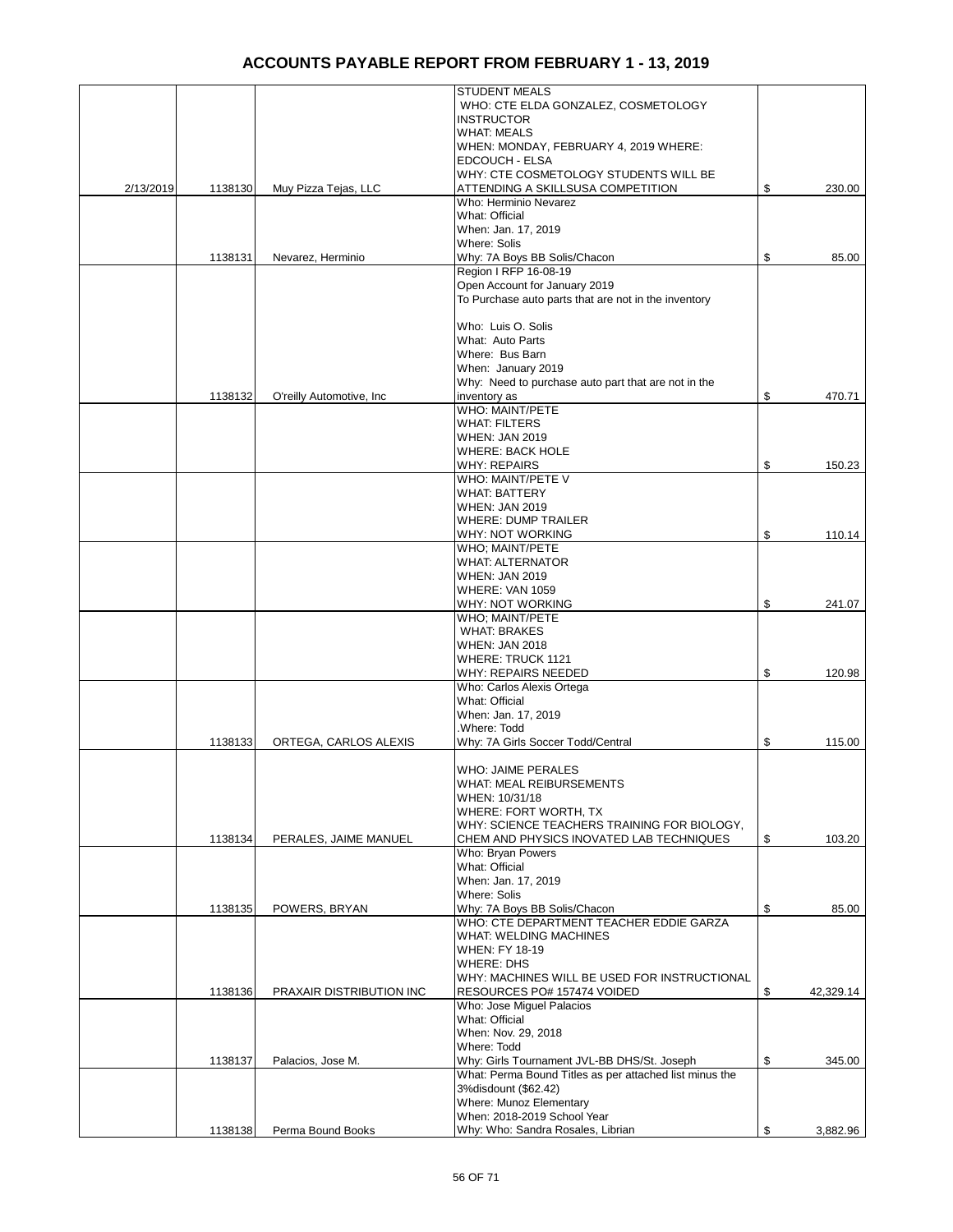| <b>CAMPUS</b><br>WHEN-FEB 2019<br>WHAT-INCENTIVES FOR ALL STUDENTS-ANTI<br>BULLYING/ DRUG FREE PREVENTION MOTIVATION<br><b>TAGS</b><br>WHY:***INCENTIVES FOR STUDENTS COUNSELORS<br>2/13/2019<br><b>DEPT</b><br>1138139<br><b>Positive Promotions</b><br>WHO: R. LEAL<br><b>WHAT: AMBULANCE SERVICE</b><br>WHEN: 2018-2019 SCHOOL YEAR<br>WHERE: DONNA ISD<br>WHY: UIL REQUIREMENTS FOR ALL SPORTING<br>Precise EMS LLC<br>GOODS<br>1138140<br>who: Veterans Middle School Dance Club what: cotton<br>shirts 2 color front personalized back name (4T-5XL)<br>when: November 5 (2 weeks fundraiser) where:: Veterans<br>Middle School<br>why: Dance Club held a fundraiser for expenses needed<br>throughout the school y<br>1138141<br><b>Premier Tees</b><br>WHO: O. CASARES/J. NAVARRO<br>WHAT: STUDENT AND STAFF MEALS<br>WHEN: JANUARY 18, 2019<br><b>WHERE: WESLACO</b><br><b>RAISING CANE'S 249</b><br>WHY: 8TH SOFTBALL GAME<br>1138142<br>WHO: R. SOLIS<br>WHAT: STUDENT MEALS (DINNER) &<br>COACHES/BUS DRIVER MEALS<br>WHEN: JANUARY 25-26, 2019<br><b>WHERE: EDINBURG ISD</b><br>RAISING CANE'S RESTAURANTS, WHY: 9TH/JV TENNIS TOURNAMENT<br>1138143<br>Who: Raul Ramos<br>What: Official<br>When: Jan. 12, 2019<br>Where: Solis<br>Why: 7A Boys BB Solis/Garza<br>Who: Raul Ramos<br>What: Official<br>When: Jan. 12, 2019<br><b>Where: Solis</b><br>RAMOS, RAUL<br>why: 7B Boys BB Solis/Garza<br>1138144<br>Who: Raul Ramos<br>What: Official<br>When: Jan. 18, 2019<br>Where: Solis<br>Why: 7A Boys BB Garza/Jaguar<br>Who: Raul Ramos<br>What: Official<br>When: Jan. 18, 2019<br><b>Where: Solis</b><br>Why: 7A Boys BB EE/Mercedes<br>WHAT: PRODUCE A DISD BRAND / LOGO \$1600 AND<br>PRODUCE 1:30 MIN PROMOTIONAL VIDEOS, (2) 1 MIN.<br>PROMOTIONAL VIDEOS, (2) 30 SEC. PROMOTIONAL<br><b>VIDEOS TO PROMOTE DISD</b><br>WHEN: 2018-2019 SCHOOL YEAR<br><b>WHERE: PUBLIC RELATIONS</b><br>WHO: DONNA ISD<br>WHY: PROMOTION AS PER SUP<br>1138145<br><b>RGVISION Publications, LLC</b><br>What: Large Pepperoni Pizza.<br>Who: Maria Noemi Loza, WA Todd Choir. When: October<br>23, 2018.<br>Where: Donna HS Fine Arts / Solo & Ensemble.<br>Why: A meal will be provided for students participating in<br>Rainbow Pizza, LLC, dba Domino's FSolo & Ensemble.<br>1138146<br>Where: Sauceda Middle School | \$<br>4,005.63 | WHO- AP SOLIS COUNSELORS DEP WHERE- AP SOLIS                |                 |         |  |
|------------------------------------------------------------------------------------------------------------------------------------------------------------------------------------------------------------------------------------------------------------------------------------------------------------------------------------------------------------------------------------------------------------------------------------------------------------------------------------------------------------------------------------------------------------------------------------------------------------------------------------------------------------------------------------------------------------------------------------------------------------------------------------------------------------------------------------------------------------------------------------------------------------------------------------------------------------------------------------------------------------------------------------------------------------------------------------------------------------------------------------------------------------------------------------------------------------------------------------------------------------------------------------------------------------------------------------------------------------------------------------------------------------------------------------------------------------------------------------------------------------------------------------------------------------------------------------------------------------------------------------------------------------------------------------------------------------------------------------------------------------------------------------------------------------------------------------------------------------------------------------------------------------------------------------------------------------------------------------------------------------------------------------------------------------------------------------------------------------------------------------------------------------------------------------------------------------------------------------------------------------------------------------------------------------------------------|----------------|-------------------------------------------------------------|-----------------|---------|--|
|                                                                                                                                                                                                                                                                                                                                                                                                                                                                                                                                                                                                                                                                                                                                                                                                                                                                                                                                                                                                                                                                                                                                                                                                                                                                                                                                                                                                                                                                                                                                                                                                                                                                                                                                                                                                                                                                                                                                                                                                                                                                                                                                                                                                                                                                                                                              |                |                                                             |                 |         |  |
|                                                                                                                                                                                                                                                                                                                                                                                                                                                                                                                                                                                                                                                                                                                                                                                                                                                                                                                                                                                                                                                                                                                                                                                                                                                                                                                                                                                                                                                                                                                                                                                                                                                                                                                                                                                                                                                                                                                                                                                                                                                                                                                                                                                                                                                                                                                              |                |                                                             |                 |         |  |
|                                                                                                                                                                                                                                                                                                                                                                                                                                                                                                                                                                                                                                                                                                                                                                                                                                                                                                                                                                                                                                                                                                                                                                                                                                                                                                                                                                                                                                                                                                                                                                                                                                                                                                                                                                                                                                                                                                                                                                                                                                                                                                                                                                                                                                                                                                                              |                |                                                             |                 |         |  |
|                                                                                                                                                                                                                                                                                                                                                                                                                                                                                                                                                                                                                                                                                                                                                                                                                                                                                                                                                                                                                                                                                                                                                                                                                                                                                                                                                                                                                                                                                                                                                                                                                                                                                                                                                                                                                                                                                                                                                                                                                                                                                                                                                                                                                                                                                                                              |                |                                                             |                 |         |  |
|                                                                                                                                                                                                                                                                                                                                                                                                                                                                                                                                                                                                                                                                                                                                                                                                                                                                                                                                                                                                                                                                                                                                                                                                                                                                                                                                                                                                                                                                                                                                                                                                                                                                                                                                                                                                                                                                                                                                                                                                                                                                                                                                                                                                                                                                                                                              |                |                                                             |                 |         |  |
|                                                                                                                                                                                                                                                                                                                                                                                                                                                                                                                                                                                                                                                                                                                                                                                                                                                                                                                                                                                                                                                                                                                                                                                                                                                                                                                                                                                                                                                                                                                                                                                                                                                                                                                                                                                                                                                                                                                                                                                                                                                                                                                                                                                                                                                                                                                              |                |                                                             |                 |         |  |
|                                                                                                                                                                                                                                                                                                                                                                                                                                                                                                                                                                                                                                                                                                                                                                                                                                                                                                                                                                                                                                                                                                                                                                                                                                                                                                                                                                                                                                                                                                                                                                                                                                                                                                                                                                                                                                                                                                                                                                                                                                                                                                                                                                                                                                                                                                                              |                |                                                             |                 |         |  |
|                                                                                                                                                                                                                                                                                                                                                                                                                                                                                                                                                                                                                                                                                                                                                                                                                                                                                                                                                                                                                                                                                                                                                                                                                                                                                                                                                                                                                                                                                                                                                                                                                                                                                                                                                                                                                                                                                                                                                                                                                                                                                                                                                                                                                                                                                                                              |                |                                                             |                 |         |  |
|                                                                                                                                                                                                                                                                                                                                                                                                                                                                                                                                                                                                                                                                                                                                                                                                                                                                                                                                                                                                                                                                                                                                                                                                                                                                                                                                                                                                                                                                                                                                                                                                                                                                                                                                                                                                                                                                                                                                                                                                                                                                                                                                                                                                                                                                                                                              |                |                                                             |                 |         |  |
|                                                                                                                                                                                                                                                                                                                                                                                                                                                                                                                                                                                                                                                                                                                                                                                                                                                                                                                                                                                                                                                                                                                                                                                                                                                                                                                                                                                                                                                                                                                                                                                                                                                                                                                                                                                                                                                                                                                                                                                                                                                                                                                                                                                                                                                                                                                              |                |                                                             |                 |         |  |
|                                                                                                                                                                                                                                                                                                                                                                                                                                                                                                                                                                                                                                                                                                                                                                                                                                                                                                                                                                                                                                                                                                                                                                                                                                                                                                                                                                                                                                                                                                                                                                                                                                                                                                                                                                                                                                                                                                                                                                                                                                                                                                                                                                                                                                                                                                                              |                |                                                             |                 |         |  |
|                                                                                                                                                                                                                                                                                                                                                                                                                                                                                                                                                                                                                                                                                                                                                                                                                                                                                                                                                                                                                                                                                                                                                                                                                                                                                                                                                                                                                                                                                                                                                                                                                                                                                                                                                                                                                                                                                                                                                                                                                                                                                                                                                                                                                                                                                                                              |                |                                                             |                 |         |  |
|                                                                                                                                                                                                                                                                                                                                                                                                                                                                                                                                                                                                                                                                                                                                                                                                                                                                                                                                                                                                                                                                                                                                                                                                                                                                                                                                                                                                                                                                                                                                                                                                                                                                                                                                                                                                                                                                                                                                                                                                                                                                                                                                                                                                                                                                                                                              | \$<br>1,750.00 |                                                             |                 |         |  |
|                                                                                                                                                                                                                                                                                                                                                                                                                                                                                                                                                                                                                                                                                                                                                                                                                                                                                                                                                                                                                                                                                                                                                                                                                                                                                                                                                                                                                                                                                                                                                                                                                                                                                                                                                                                                                                                                                                                                                                                                                                                                                                                                                                                                                                                                                                                              |                |                                                             |                 |         |  |
|                                                                                                                                                                                                                                                                                                                                                                                                                                                                                                                                                                                                                                                                                                                                                                                                                                                                                                                                                                                                                                                                                                                                                                                                                                                                                                                                                                                                                                                                                                                                                                                                                                                                                                                                                                                                                                                                                                                                                                                                                                                                                                                                                                                                                                                                                                                              |                |                                                             |                 |         |  |
|                                                                                                                                                                                                                                                                                                                                                                                                                                                                                                                                                                                                                                                                                                                                                                                                                                                                                                                                                                                                                                                                                                                                                                                                                                                                                                                                                                                                                                                                                                                                                                                                                                                                                                                                                                                                                                                                                                                                                                                                                                                                                                                                                                                                                                                                                                                              |                |                                                             |                 |         |  |
|                                                                                                                                                                                                                                                                                                                                                                                                                                                                                                                                                                                                                                                                                                                                                                                                                                                                                                                                                                                                                                                                                                                                                                                                                                                                                                                                                                                                                                                                                                                                                                                                                                                                                                                                                                                                                                                                                                                                                                                                                                                                                                                                                                                                                                                                                                                              |                |                                                             |                 |         |  |
|                                                                                                                                                                                                                                                                                                                                                                                                                                                                                                                                                                                                                                                                                                                                                                                                                                                                                                                                                                                                                                                                                                                                                                                                                                                                                                                                                                                                                                                                                                                                                                                                                                                                                                                                                                                                                                                                                                                                                                                                                                                                                                                                                                                                                                                                                                                              |                |                                                             |                 |         |  |
|                                                                                                                                                                                                                                                                                                                                                                                                                                                                                                                                                                                                                                                                                                                                                                                                                                                                                                                                                                                                                                                                                                                                                                                                                                                                                                                                                                                                                                                                                                                                                                                                                                                                                                                                                                                                                                                                                                                                                                                                                                                                                                                                                                                                                                                                                                                              | \$<br>2,687.00 |                                                             |                 |         |  |
|                                                                                                                                                                                                                                                                                                                                                                                                                                                                                                                                                                                                                                                                                                                                                                                                                                                                                                                                                                                                                                                                                                                                                                                                                                                                                                                                                                                                                                                                                                                                                                                                                                                                                                                                                                                                                                                                                                                                                                                                                                                                                                                                                                                                                                                                                                                              |                |                                                             |                 |         |  |
|                                                                                                                                                                                                                                                                                                                                                                                                                                                                                                                                                                                                                                                                                                                                                                                                                                                                                                                                                                                                                                                                                                                                                                                                                                                                                                                                                                                                                                                                                                                                                                                                                                                                                                                                                                                                                                                                                                                                                                                                                                                                                                                                                                                                                                                                                                                              |                |                                                             |                 |         |  |
|                                                                                                                                                                                                                                                                                                                                                                                                                                                                                                                                                                                                                                                                                                                                                                                                                                                                                                                                                                                                                                                                                                                                                                                                                                                                                                                                                                                                                                                                                                                                                                                                                                                                                                                                                                                                                                                                                                                                                                                                                                                                                                                                                                                                                                                                                                                              |                |                                                             |                 |         |  |
|                                                                                                                                                                                                                                                                                                                                                                                                                                                                                                                                                                                                                                                                                                                                                                                                                                                                                                                                                                                                                                                                                                                                                                                                                                                                                                                                                                                                                                                                                                                                                                                                                                                                                                                                                                                                                                                                                                                                                                                                                                                                                                                                                                                                                                                                                                                              | \$<br>98.43    |                                                             |                 |         |  |
|                                                                                                                                                                                                                                                                                                                                                                                                                                                                                                                                                                                                                                                                                                                                                                                                                                                                                                                                                                                                                                                                                                                                                                                                                                                                                                                                                                                                                                                                                                                                                                                                                                                                                                                                                                                                                                                                                                                                                                                                                                                                                                                                                                                                                                                                                                                              |                |                                                             |                 |         |  |
|                                                                                                                                                                                                                                                                                                                                                                                                                                                                                                                                                                                                                                                                                                                                                                                                                                                                                                                                                                                                                                                                                                                                                                                                                                                                                                                                                                                                                                                                                                                                                                                                                                                                                                                                                                                                                                                                                                                                                                                                                                                                                                                                                                                                                                                                                                                              |                |                                                             |                 |         |  |
|                                                                                                                                                                                                                                                                                                                                                                                                                                                                                                                                                                                                                                                                                                                                                                                                                                                                                                                                                                                                                                                                                                                                                                                                                                                                                                                                                                                                                                                                                                                                                                                                                                                                                                                                                                                                                                                                                                                                                                                                                                                                                                                                                                                                                                                                                                                              |                |                                                             |                 |         |  |
|                                                                                                                                                                                                                                                                                                                                                                                                                                                                                                                                                                                                                                                                                                                                                                                                                                                                                                                                                                                                                                                                                                                                                                                                                                                                                                                                                                                                                                                                                                                                                                                                                                                                                                                                                                                                                                                                                                                                                                                                                                                                                                                                                                                                                                                                                                                              |                |                                                             |                 |         |  |
|                                                                                                                                                                                                                                                                                                                                                                                                                                                                                                                                                                                                                                                                                                                                                                                                                                                                                                                                                                                                                                                                                                                                                                                                                                                                                                                                                                                                                                                                                                                                                                                                                                                                                                                                                                                                                                                                                                                                                                                                                                                                                                                                                                                                                                                                                                                              |                |                                                             |                 |         |  |
|                                                                                                                                                                                                                                                                                                                                                                                                                                                                                                                                                                                                                                                                                                                                                                                                                                                                                                                                                                                                                                                                                                                                                                                                                                                                                                                                                                                                                                                                                                                                                                                                                                                                                                                                                                                                                                                                                                                                                                                                                                                                                                                                                                                                                                                                                                                              | \$<br>131.80   |                                                             |                 |         |  |
|                                                                                                                                                                                                                                                                                                                                                                                                                                                                                                                                                                                                                                                                                                                                                                                                                                                                                                                                                                                                                                                                                                                                                                                                                                                                                                                                                                                                                                                                                                                                                                                                                                                                                                                                                                                                                                                                                                                                                                                                                                                                                                                                                                                                                                                                                                                              |                |                                                             |                 |         |  |
|                                                                                                                                                                                                                                                                                                                                                                                                                                                                                                                                                                                                                                                                                                                                                                                                                                                                                                                                                                                                                                                                                                                                                                                                                                                                                                                                                                                                                                                                                                                                                                                                                                                                                                                                                                                                                                                                                                                                                                                                                                                                                                                                                                                                                                                                                                                              |                |                                                             |                 |         |  |
|                                                                                                                                                                                                                                                                                                                                                                                                                                                                                                                                                                                                                                                                                                                                                                                                                                                                                                                                                                                                                                                                                                                                                                                                                                                                                                                                                                                                                                                                                                                                                                                                                                                                                                                                                                                                                                                                                                                                                                                                                                                                                                                                                                                                                                                                                                                              |                |                                                             |                 |         |  |
|                                                                                                                                                                                                                                                                                                                                                                                                                                                                                                                                                                                                                                                                                                                                                                                                                                                                                                                                                                                                                                                                                                                                                                                                                                                                                                                                                                                                                                                                                                                                                                                                                                                                                                                                                                                                                                                                                                                                                                                                                                                                                                                                                                                                                                                                                                                              |                |                                                             |                 |         |  |
|                                                                                                                                                                                                                                                                                                                                                                                                                                                                                                                                                                                                                                                                                                                                                                                                                                                                                                                                                                                                                                                                                                                                                                                                                                                                                                                                                                                                                                                                                                                                                                                                                                                                                                                                                                                                                                                                                                                                                                                                                                                                                                                                                                                                                                                                                                                              |                |                                                             |                 |         |  |
|                                                                                                                                                                                                                                                                                                                                                                                                                                                                                                                                                                                                                                                                                                                                                                                                                                                                                                                                                                                                                                                                                                                                                                                                                                                                                                                                                                                                                                                                                                                                                                                                                                                                                                                                                                                                                                                                                                                                                                                                                                                                                                                                                                                                                                                                                                                              |                |                                                             |                 |         |  |
|                                                                                                                                                                                                                                                                                                                                                                                                                                                                                                                                                                                                                                                                                                                                                                                                                                                                                                                                                                                                                                                                                                                                                                                                                                                                                                                                                                                                                                                                                                                                                                                                                                                                                                                                                                                                                                                                                                                                                                                                                                                                                                                                                                                                                                                                                                                              |                |                                                             |                 |         |  |
|                                                                                                                                                                                                                                                                                                                                                                                                                                                                                                                                                                                                                                                                                                                                                                                                                                                                                                                                                                                                                                                                                                                                                                                                                                                                                                                                                                                                                                                                                                                                                                                                                                                                                                                                                                                                                                                                                                                                                                                                                                                                                                                                                                                                                                                                                                                              |                |                                                             |                 |         |  |
|                                                                                                                                                                                                                                                                                                                                                                                                                                                                                                                                                                                                                                                                                                                                                                                                                                                                                                                                                                                                                                                                                                                                                                                                                                                                                                                                                                                                                                                                                                                                                                                                                                                                                                                                                                                                                                                                                                                                                                                                                                                                                                                                                                                                                                                                                                                              |                |                                                             |                 |         |  |
|                                                                                                                                                                                                                                                                                                                                                                                                                                                                                                                                                                                                                                                                                                                                                                                                                                                                                                                                                                                                                                                                                                                                                                                                                                                                                                                                                                                                                                                                                                                                                                                                                                                                                                                                                                                                                                                                                                                                                                                                                                                                                                                                                                                                                                                                                                                              | \$<br>85.00    |                                                             |                 |         |  |
|                                                                                                                                                                                                                                                                                                                                                                                                                                                                                                                                                                                                                                                                                                                                                                                                                                                                                                                                                                                                                                                                                                                                                                                                                                                                                                                                                                                                                                                                                                                                                                                                                                                                                                                                                                                                                                                                                                                                                                                                                                                                                                                                                                                                                                                                                                                              |                |                                                             |                 |         |  |
|                                                                                                                                                                                                                                                                                                                                                                                                                                                                                                                                                                                                                                                                                                                                                                                                                                                                                                                                                                                                                                                                                                                                                                                                                                                                                                                                                                                                                                                                                                                                                                                                                                                                                                                                                                                                                                                                                                                                                                                                                                                                                                                                                                                                                                                                                                                              |                |                                                             |                 |         |  |
|                                                                                                                                                                                                                                                                                                                                                                                                                                                                                                                                                                                                                                                                                                                                                                                                                                                                                                                                                                                                                                                                                                                                                                                                                                                                                                                                                                                                                                                                                                                                                                                                                                                                                                                                                                                                                                                                                                                                                                                                                                                                                                                                                                                                                                                                                                                              |                |                                                             |                 |         |  |
|                                                                                                                                                                                                                                                                                                                                                                                                                                                                                                                                                                                                                                                                                                                                                                                                                                                                                                                                                                                                                                                                                                                                                                                                                                                                                                                                                                                                                                                                                                                                                                                                                                                                                                                                                                                                                                                                                                                                                                                                                                                                                                                                                                                                                                                                                                                              |                |                                                             |                 |         |  |
|                                                                                                                                                                                                                                                                                                                                                                                                                                                                                                                                                                                                                                                                                                                                                                                                                                                                                                                                                                                                                                                                                                                                                                                                                                                                                                                                                                                                                                                                                                                                                                                                                                                                                                                                                                                                                                                                                                                                                                                                                                                                                                                                                                                                                                                                                                                              |                |                                                             |                 |         |  |
|                                                                                                                                                                                                                                                                                                                                                                                                                                                                                                                                                                                                                                                                                                                                                                                                                                                                                                                                                                                                                                                                                                                                                                                                                                                                                                                                                                                                                                                                                                                                                                                                                                                                                                                                                                                                                                                                                                                                                                                                                                                                                                                                                                                                                                                                                                                              |                |                                                             |                 |         |  |
|                                                                                                                                                                                                                                                                                                                                                                                                                                                                                                                                                                                                                                                                                                                                                                                                                                                                                                                                                                                                                                                                                                                                                                                                                                                                                                                                                                                                                                                                                                                                                                                                                                                                                                                                                                                                                                                                                                                                                                                                                                                                                                                                                                                                                                                                                                                              |                |                                                             |                 |         |  |
|                                                                                                                                                                                                                                                                                                                                                                                                                                                                                                                                                                                                                                                                                                                                                                                                                                                                                                                                                                                                                                                                                                                                                                                                                                                                                                                                                                                                                                                                                                                                                                                                                                                                                                                                                                                                                                                                                                                                                                                                                                                                                                                                                                                                                                                                                                                              |                |                                                             |                 |         |  |
|                                                                                                                                                                                                                                                                                                                                                                                                                                                                                                                                                                                                                                                                                                                                                                                                                                                                                                                                                                                                                                                                                                                                                                                                                                                                                                                                                                                                                                                                                                                                                                                                                                                                                                                                                                                                                                                                                                                                                                                                                                                                                                                                                                                                                                                                                                                              |                |                                                             |                 |         |  |
|                                                                                                                                                                                                                                                                                                                                                                                                                                                                                                                                                                                                                                                                                                                                                                                                                                                                                                                                                                                                                                                                                                                                                                                                                                                                                                                                                                                                                                                                                                                                                                                                                                                                                                                                                                                                                                                                                                                                                                                                                                                                                                                                                                                                                                                                                                                              |                |                                                             |                 |         |  |
|                                                                                                                                                                                                                                                                                                                                                                                                                                                                                                                                                                                                                                                                                                                                                                                                                                                                                                                                                                                                                                                                                                                                                                                                                                                                                                                                                                                                                                                                                                                                                                                                                                                                                                                                                                                                                                                                                                                                                                                                                                                                                                                                                                                                                                                                                                                              | 85.00<br>\$    |                                                             |                 |         |  |
|                                                                                                                                                                                                                                                                                                                                                                                                                                                                                                                                                                                                                                                                                                                                                                                                                                                                                                                                                                                                                                                                                                                                                                                                                                                                                                                                                                                                                                                                                                                                                                                                                                                                                                                                                                                                                                                                                                                                                                                                                                                                                                                                                                                                                                                                                                                              |                |                                                             |                 |         |  |
|                                                                                                                                                                                                                                                                                                                                                                                                                                                                                                                                                                                                                                                                                                                                                                                                                                                                                                                                                                                                                                                                                                                                                                                                                                                                                                                                                                                                                                                                                                                                                                                                                                                                                                                                                                                                                                                                                                                                                                                                                                                                                                                                                                                                                                                                                                                              |                |                                                             |                 |         |  |
|                                                                                                                                                                                                                                                                                                                                                                                                                                                                                                                                                                                                                                                                                                                                                                                                                                                                                                                                                                                                                                                                                                                                                                                                                                                                                                                                                                                                                                                                                                                                                                                                                                                                                                                                                                                                                                                                                                                                                                                                                                                                                                                                                                                                                                                                                                                              |                |                                                             |                 |         |  |
|                                                                                                                                                                                                                                                                                                                                                                                                                                                                                                                                                                                                                                                                                                                                                                                                                                                                                                                                                                                                                                                                                                                                                                                                                                                                                                                                                                                                                                                                                                                                                                                                                                                                                                                                                                                                                                                                                                                                                                                                                                                                                                                                                                                                                                                                                                                              |                |                                                             |                 |         |  |
|                                                                                                                                                                                                                                                                                                                                                                                                                                                                                                                                                                                                                                                                                                                                                                                                                                                                                                                                                                                                                                                                                                                                                                                                                                                                                                                                                                                                                                                                                                                                                                                                                                                                                                                                                                                                                                                                                                                                                                                                                                                                                                                                                                                                                                                                                                                              |                |                                                             |                 |         |  |
|                                                                                                                                                                                                                                                                                                                                                                                                                                                                                                                                                                                                                                                                                                                                                                                                                                                                                                                                                                                                                                                                                                                                                                                                                                                                                                                                                                                                                                                                                                                                                                                                                                                                                                                                                                                                                                                                                                                                                                                                                                                                                                                                                                                                                                                                                                                              |                |                                                             |                 |         |  |
|                                                                                                                                                                                                                                                                                                                                                                                                                                                                                                                                                                                                                                                                                                                                                                                                                                                                                                                                                                                                                                                                                                                                                                                                                                                                                                                                                                                                                                                                                                                                                                                                                                                                                                                                                                                                                                                                                                                                                                                                                                                                                                                                                                                                                                                                                                                              | \$<br>4,700.00 |                                                             |                 |         |  |
|                                                                                                                                                                                                                                                                                                                                                                                                                                                                                                                                                                                                                                                                                                                                                                                                                                                                                                                                                                                                                                                                                                                                                                                                                                                                                                                                                                                                                                                                                                                                                                                                                                                                                                                                                                                                                                                                                                                                                                                                                                                                                                                                                                                                                                                                                                                              |                |                                                             |                 |         |  |
|                                                                                                                                                                                                                                                                                                                                                                                                                                                                                                                                                                                                                                                                                                                                                                                                                                                                                                                                                                                                                                                                                                                                                                                                                                                                                                                                                                                                                                                                                                                                                                                                                                                                                                                                                                                                                                                                                                                                                                                                                                                                                                                                                                                                                                                                                                                              |                |                                                             |                 |         |  |
|                                                                                                                                                                                                                                                                                                                                                                                                                                                                                                                                                                                                                                                                                                                                                                                                                                                                                                                                                                                                                                                                                                                                                                                                                                                                                                                                                                                                                                                                                                                                                                                                                                                                                                                                                                                                                                                                                                                                                                                                                                                                                                                                                                                                                                                                                                                              |                |                                                             |                 |         |  |
|                                                                                                                                                                                                                                                                                                                                                                                                                                                                                                                                                                                                                                                                                                                                                                                                                                                                                                                                                                                                                                                                                                                                                                                                                                                                                                                                                                                                                                                                                                                                                                                                                                                                                                                                                                                                                                                                                                                                                                                                                                                                                                                                                                                                                                                                                                                              |                |                                                             |                 |         |  |
|                                                                                                                                                                                                                                                                                                                                                                                                                                                                                                                                                                                                                                                                                                                                                                                                                                                                                                                                                                                                                                                                                                                                                                                                                                                                                                                                                                                                                                                                                                                                                                                                                                                                                                                                                                                                                                                                                                                                                                                                                                                                                                                                                                                                                                                                                                                              |                |                                                             |                 |         |  |
|                                                                                                                                                                                                                                                                                                                                                                                                                                                                                                                                                                                                                                                                                                                                                                                                                                                                                                                                                                                                                                                                                                                                                                                                                                                                                                                                                                                                                                                                                                                                                                                                                                                                                                                                                                                                                                                                                                                                                                                                                                                                                                                                                                                                                                                                                                                              | \$<br>119.00   |                                                             |                 |         |  |
|                                                                                                                                                                                                                                                                                                                                                                                                                                                                                                                                                                                                                                                                                                                                                                                                                                                                                                                                                                                                                                                                                                                                                                                                                                                                                                                                                                                                                                                                                                                                                                                                                                                                                                                                                                                                                                                                                                                                                                                                                                                                                                                                                                                                                                                                                                                              |                |                                                             |                 |         |  |
|                                                                                                                                                                                                                                                                                                                                                                                                                                                                                                                                                                                                                                                                                                                                                                                                                                                                                                                                                                                                                                                                                                                                                                                                                                                                                                                                                                                                                                                                                                                                                                                                                                                                                                                                                                                                                                                                                                                                                                                                                                                                                                                                                                                                                                                                                                                              |                | Who: Sylvia Ramirez/Secretary                               |                 |         |  |
| When: School Year 2019                                                                                                                                                                                                                                                                                                                                                                                                                                                                                                                                                                                                                                                                                                                                                                                                                                                                                                                                                                                                                                                                                                                                                                                                                                                                                                                                                                                                                                                                                                                                                                                                                                                                                                                                                                                                                                                                                                                                                                                                                                                                                                                                                                                                                                                                                                       |                |                                                             |                 |         |  |
| Why: Mileage reimbursement for the month January<br>forgoing to bank, accounting, federal programs, Little                                                                                                                                                                                                                                                                                                                                                                                                                                                                                                                                                                                                                                                                                                                                                                                                                                                                                                                                                                                                                                                                                                                                                                                                                                                                                                                                                                                                                                                                                                                                                                                                                                                                                                                                                                                                                                                                                                                                                                                                                                                                                                                                                                                                                   |                |                                                             |                 |         |  |
|                                                                                                                                                                                                                                                                                                                                                                                                                                                                                                                                                                                                                                                                                                                                                                                                                                                                                                                                                                                                                                                                                                                                                                                                                                                                                                                                                                                                                                                                                                                                                                                                                                                                                                                                                                                                                                                                                                                                                                                                                                                                                                                                                                                                                                                                                                                              |                | Caesar's, Dollar General, Intake, Superintendent Office and |                 |         |  |
|                                                                                                                                                                                                                                                                                                                                                                                                                                                                                                                                                                                                                                                                                                                                                                                                                                                                                                                                                                                                                                                                                                                                                                                                                                                                                                                                                                                                                                                                                                                                                                                                                                                                                                                                                                                                                                                                                                                                                                                                                                                                                                                                                                                                                                                                                                                              | \$<br>52.92    | Hu                                                          | Ramirez, Sylvia | 1138147 |  |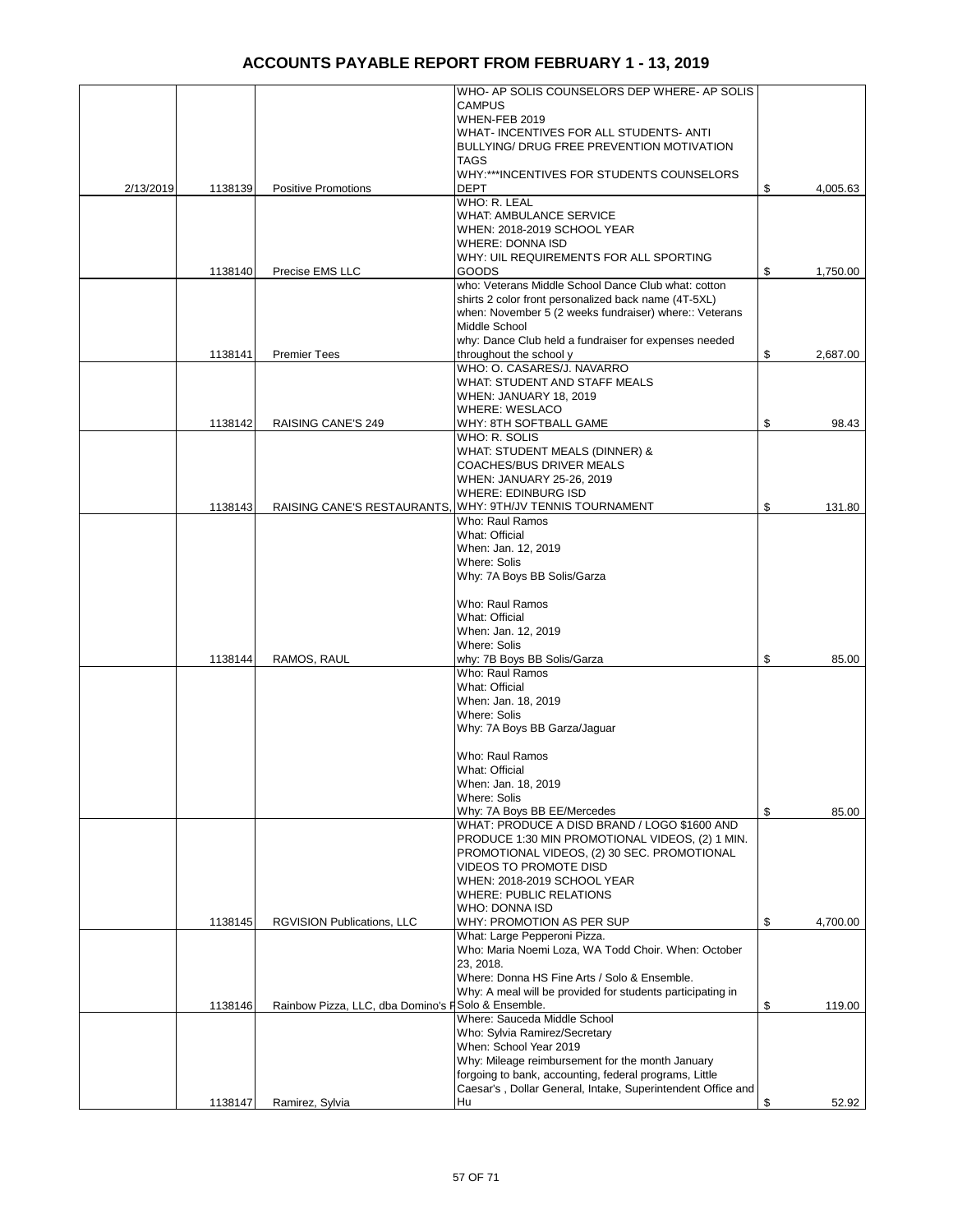|           |         |                                                    | Who: Stephen Ramos                                    |                 |
|-----------|---------|----------------------------------------------------|-------------------------------------------------------|-----------------|
|           |         |                                                    | What: Official                                        |                 |
|           |         |                                                    | When: Jan. 12, 2019                                   |                 |
|           |         |                                                    | Where: Solis                                          |                 |
|           |         |                                                    | Why: 7A Boys BB Solis/Garza                           |                 |
|           |         |                                                    |                                                       |                 |
|           |         |                                                    | Who: Stephen Ramos                                    |                 |
|           |         |                                                    | What: Official                                        |                 |
|           |         |                                                    | When: Jan. 12, 2019                                   |                 |
|           |         |                                                    | <b>Where: Solis</b>                                   |                 |
| 2/13/2019 | 1138148 | Ramos, Stephen                                     | Why: 7B Boys BB Solis/Garza                           | \$<br>85.00     |
|           |         |                                                    | Who: Stephen Ramos                                    |                 |
|           |         |                                                    | What: Official                                        |                 |
|           |         |                                                    | When: Jan. 18, 2019                                   |                 |
|           |         |                                                    | <b>Where: Solis</b>                                   |                 |
|           |         |                                                    | Why: 7A Boys BB Garza/Jaquars                         |                 |
|           |         |                                                    |                                                       |                 |
|           |         |                                                    | Who: Stephen Ramos                                    |                 |
|           |         |                                                    | What: Official                                        |                 |
|           |         |                                                    | When: Jan. 18, 2019                                   |                 |
|           |         |                                                    | Where: Solis                                          |                 |
|           |         |                                                    |                                                       | 85.00           |
|           |         |                                                    | Why: 7A Boys BB EE/Mercedes                           | \$              |
|           |         |                                                    | Paper Duplicating #042518-421                         |                 |
|           |         |                                                    | What: Copy Paper                                      |                 |
|           |         |                                                    | Where: Warehouse                                      |                 |
|           |         |                                                    | Who: Warehouse                                        |                 |
|           |         |                                                    | Why: Needed district wide                             |                 |
|           | 1138149 | Ray's Business Products                            | When: School year 2018-2019                           | \$<br>26,460.00 |
|           |         |                                                    | REGION I RFP 19 AGENCY 000046 CARTRIDGE TAPE K        |                 |
|           |         |                                                    | ON WE 2 PK                                            |                 |
|           |         |                                                    | WHO-LUIS O. SOLIS                                     |                 |
|           |         |                                                    | <b>WHAT-CARTRIDGE TAPE</b>                            |                 |
|           |         |                                                    | WHY-NEEDED FOR TRAFFIC CONTROL TO MAKE                |                 |
|           |         |                                                    | LABEL                                                 |                 |
|           |         |                                                    | WHERE-TRANSPORTATION BUS BARN WHEN-                   |                 |
|           |         |                                                    | SCHOOL YEAR 2018-2019                                 | \$<br>55.46     |
|           |         |                                                    | PAYMENT FOR WORKSHOP #98171 2019 RETHINKNG            |                 |
|           |         |                                                    | SCHOOL DISCIPLINE INTO A POSITIVE & ENGAGING          |                 |
|           |         |                                                    | <b>RELATIONSHIPS SYMPOSIUM</b>                        |                 |
|           |         |                                                    | <b>WHAT: REGISTRATION FEES</b>                        |                 |
|           |         |                                                    | WHEN: FEBRUARY 6, 2019 - WEDNESDAY                    |                 |
|           |         |                                                    | WHERE: T. PRICE ELEM.                                 |                 |
|           |         |                                                    | WHO: CURR. SPECIALIST - GUZMAN, ELSA                  |                 |
|           | 1138150 | Region One Educational Service Cer WHY: TO PROVIDE |                                                       | \$<br>149.00    |
|           |         |                                                    | Re-Issue Region I Card. Need a New card with correct  |                 |
|           |         |                                                    | district number.                                      |                 |
|           |         |                                                    | Driver: Juan A. Soto                                  |                 |
|           |         |                                                    | Who: Luis O. Solis                                    |                 |
|           |         |                                                    | What: Re-Issue Region I card for Juan A. Soto.        |                 |
|           |         |                                                    | Where: Bus Barn                                       |                 |
|           |         |                                                    | When: January 2019                                    |                 |
|           |         |                                                    | Why: Need to change district number on Region I car   | \$<br>20.00     |
|           |         |                                                    | Who: Bilingual/ESL Department-Gregorio Arellano Jr.,  |                 |
|           |         |                                                    | Director                                              |                 |
|           |         |                                                    | What: Registration fee for attendance to Region One   |                 |
|           |         |                                                    | Director's Meeting                                    |                 |
|           |         |                                                    | When: January 17, 2019                                |                 |
|           |         |                                                    | Where: South Padre Island Tx                          |                 |
|           |         |                                                    | Why: Registration fee for Region One Workshop #104046 |                 |
|           |         |                                                    | Director                                              | \$<br>300.00    |
|           |         |                                                    | Who: ELA Department Staff                             |                 |
|           |         |                                                    | What: Registration Fees                               |                 |
|           |         |                                                    | When: Thursday, December 6, 2018 Where: Region One-   |                 |
|           |         |                                                    | Edinburg, Texas Why: Registration Fees to attend the  |                 |
|           |         |                                                    | English and Spanish Language Arts and Reading TEKS    |                 |
|           |         |                                                    | Workshop (Workshop # 99111) Registration Fees:        | \$<br>600.00    |
|           |         |                                                    | Who: ELA Director and 2 strategists                   |                 |
|           |         |                                                    | What: Registration Fees                               |                 |
|           |         |                                                    | When: Friday, December 7, 2018                        |                 |
|           |         |                                                    | Where: Edinburg, Texas                                |                 |
|           |         |                                                    | Why: Registration Fees to attend Workshop #99114 -    |                 |
|           |         |                                                    | English and Spanish Language Arts and Reading TEKS    |                 |
|           |         |                                                    | Workshop Registration Fees for:                       | \$<br>450.00    |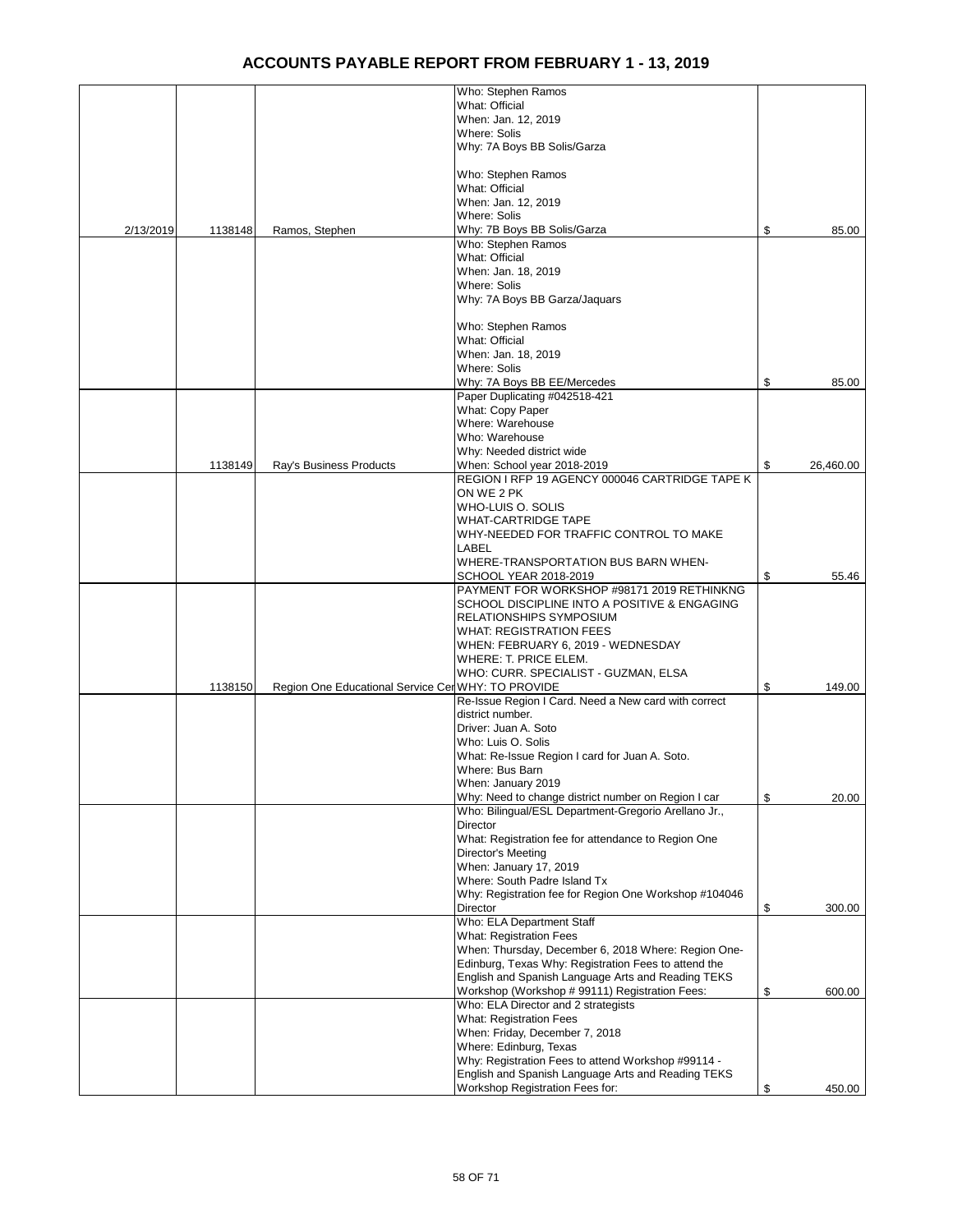|           |         |                                                          | WHAT? Agreement for Region One Education Service                              |                 |
|-----------|---------|----------------------------------------------------------|-------------------------------------------------------------------------------|-----------------|
|           |         |                                                          | Center                                                                        |                 |
|           |         |                                                          | WHO? PEIMS Dept.                                                              |                 |
|           |         |                                                          | WHEN? 2018-2019                                                               |                 |
|           |         |                                                          | WHERE? Region I                                                               |                 |
|           |         |                                                          | WHY? Donna ISD needs this assistance, Support and                             |                 |
|           |         |                                                          | Training from Region I for State. Technical Phone Support                     |                 |
| 2/13/2019 | 1138151 | Region One Educational Service Cer Cooperative Services. |                                                                               | \$<br>6,000.00  |
|           |         |                                                          | <b>What: Per Diem</b>                                                         |                 |
|           |         |                                                          | When: Feb. 16-17, 2019                                                        |                 |
|           |         |                                                          | Where: Falfurrias, Texas                                                      |                 |
|           | 1138152 |                                                          | Why: Lone Star Governance<br>Who: Alicia Reyna - Board of Trustee             | \$<br>235.89    |
|           |         | Reyna, Alicia                                            | Who: Velma Rangel, Assistant Superintendent of District                       |                 |
|           |         |                                                          | Operations What: Architectural/Engineering Fee When:                          |                 |
|           |         |                                                          | Project for School 2018-2019 Where: Donna ISD Todd                            |                 |
|           |         |                                                          | Middle School Why: Todd Classroom Addition Todd Middle                        |                 |
|           | 1138153 |                                                          | Rike Ogden Figueroa Allex Architect: School Classroom Addition Architectural/ | \$<br>20,191.27 |
|           |         |                                                          | Award Vendor RFP 042518-415                                                   |                 |
|           |         |                                                          | Buckeye True 7 Mopping 5 gal                                                  |                 |
|           |         |                                                          | Who: Custodial Department                                                     |                 |
|           |         |                                                          | What: Items use for Cleaning at Donna High School and                         |                 |
|           |         |                                                          | Donna North High School Where: Donna High School                              |                 |
|           |         |                                                          | When: School year 2018-2019                                                   |                 |
|           | 1138154 | Rio Paper Supply, LLC                                    | Why; Items are use for Cleaning                                               | \$<br>3,175.04  |
|           |         |                                                          | Who: Francisco Sandoval                                                       |                 |
|           |         |                                                          | What: Official                                                                |                 |
|           |         |                                                          | When: Jan. 18, 2019                                                           |                 |
|           |         |                                                          | Where: Solis                                                                  |                 |
|           |         |                                                          | Why: 7A Boys BB Todd/Veterans                                                 |                 |
|           |         |                                                          |                                                                               |                 |
|           |         |                                                          | Who: Francisco Sandoval<br>What: Official                                     |                 |
|           |         |                                                          | When: Jan. 18, 2019                                                           |                 |
|           |         |                                                          | Where: Solis                                                                  |                 |
|           | 1138155 | SANDOVAL, FRANCISCO                                      | Why: 7B Boys BB Mercedes/Central                                              | \$<br>85.00     |
|           |         |                                                          | WHO: DNHS STUDENTS                                                            |                 |
|           |         |                                                          | <b>WHAT: HDMI CABLES</b>                                                      |                 |
|           |         |                                                          | WHEN: 2018-2019 SCHOOL YEAR                                                   |                 |
|           |         |                                                          | <b>WHERE: CLASS ROOMS</b>                                                     |                 |
|           |         |                                                          | WHY: ITEMS NEEDED FOR COMPUTERS THAT ARE                                      |                 |
|           |         |                                                          | USED FOR STUDENTS IN CLASSROOMS AT DNHS                                       |                 |
|           | 1138156 | <b>SHI</b>                                               | REQUESTOR: B. CACERES                                                         | \$<br>332.00    |
|           |         |                                                          |                                                                               |                 |
|           |         |                                                          | <b>WHAT: GREASE TRAP CLEANING</b>                                             |                 |
|           |         |                                                          | WHY: TO CLEAN AND DISPOSE OF WASTE GREASE                                     |                 |
|           |         |                                                          | WHEN: JANUARY 2019                                                            |                 |
|           |         |                                                          | WHERE: DISTRICT WIDE CAFETERIAS WHO: DAEP                                     |                 |
|           | 1138157 | SOUTH TEXAS WASTE WATER                                  | <b>CAFETERIA</b>                                                              | \$<br>1,000.00  |
|           |         |                                                          | <b>WHAT: GREASE TRAP CLEANING</b>                                             |                 |
|           |         |                                                          | WHY: TO CLEAN AND DISPOSE OF WASTE GREASE                                     |                 |
|           |         |                                                          | WHEN: JANUARY 2019                                                            |                 |
|           |         |                                                          | WHERE: DISTRICT WIDE CAFETERIAS WHO: LENOIR                                   |                 |
|           |         |                                                          | CAFETERIA                                                                     | \$<br>250.00    |
|           |         |                                                          |                                                                               |                 |
|           |         |                                                          | WHAT: GREASE TRAP CLEANING                                                    |                 |
|           |         |                                                          | WHY: TO CLEAN AND DISPOSE OF WASTE GREASE                                     |                 |
|           |         |                                                          | WHEN: JANUARY 2019                                                            |                 |
|           |         |                                                          | WHERE: DISTRICT WIDE CAFETERIAS WHO: RUNN                                     |                 |
|           |         |                                                          | <b>CAFETERIA</b>                                                              | \$<br>250.00    |
|           |         |                                                          |                                                                               |                 |
|           |         |                                                          | WHAT: GREASE TRAP CLEANING                                                    |                 |
|           |         |                                                          | WHY: TO CLEAN AND DISPOSE OF WASTE GREASE                                     |                 |
|           |         |                                                          | WHEN: JANUARY 2019                                                            |                 |
|           |         |                                                          | WHERE: DISTRICT WIDE CAFETERIAS WHO: SALINAS                                  |                 |
|           |         |                                                          | CAFETERIA                                                                     | \$<br>375.00    |
|           |         |                                                          | WHAT: GREASE TRAP CLEANING                                                    |                 |
|           |         |                                                          | WHY: TO CLEAN AND DISPOSE OF WASTE GREASE                                     |                 |
|           |         |                                                          | WHEN: JANUARY 2019                                                            |                 |
|           |         |                                                          | WHERE: DISTRICT WIDE CAFETERIAS WHO: TODD                                     |                 |
|           |         |                                                          | CAFETERIA                                                                     | \$<br>125.00    |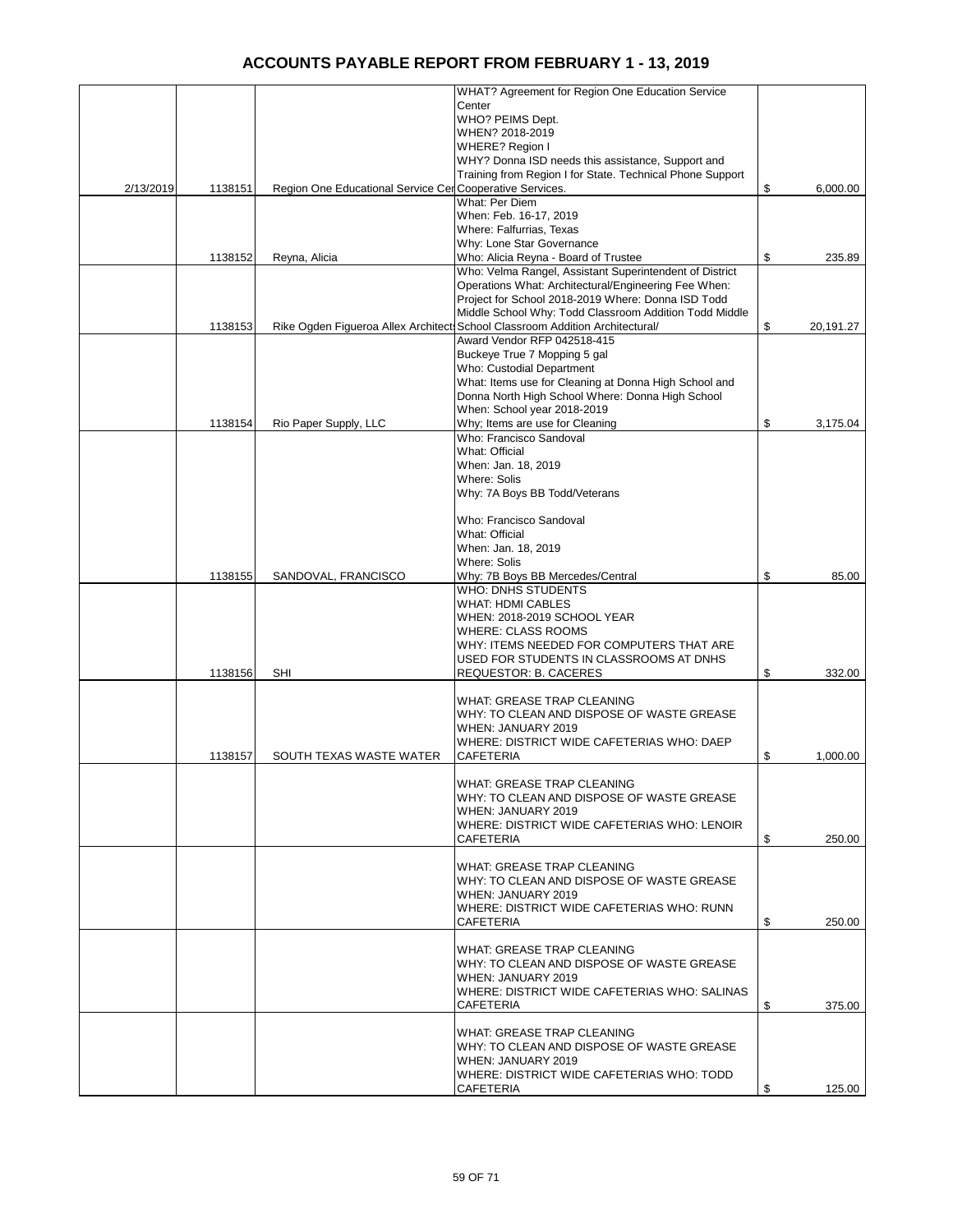|           |         |                    | <b>WHO: MAINT/PETE</b>                                        |                |
|-----------|---------|--------------------|---------------------------------------------------------------|----------------|
|           |         |                    | <b>WHAT: TIRES</b>                                            |                |
|           |         |                    | WHEN: OCT 2018                                                |                |
|           |         |                    | <b>WHERE: FOR TRUCK 1110</b>                                  |                |
| 2/13/2019 | 1138158 | SOUTHERN TIRE MART | <b>WHY: REPLACEMENT</b><br>WHO: MRS. LYDIA LUGO, DIRECTOR,    | \$<br>556.00   |
|           |         |                    | INTAKE/STUDENT ENGAGEMENT DEPT. WHEN: 2018-                   |                |
|           |         |                    | 2019 SCHOOL YEAR                                              |                |
|           |         |                    | WHERE: INTAKE/STUDENT ENGAGEMENT DEPT.                        |                |
|           |         |                    | WHAT:TIRES FOR TRUANCY OFFICERS VEHICLES                      |                |
|           |         |                    | WHY: VEHICLES NEED NEW TIRES BUY                              | \$<br>1,260.00 |
|           |         |                    | PACE PURCHASING COOPERATIVE                                   |                |
|           |         |                    | # P00170                                                      |                |
|           |         |                    | WHO: DHS                                                      |                |
|           |         |                    | <b>WHAT: SNACKS</b>                                           |                |
|           |         |                    | WHEN: FEBRUARY 2019                                           |                |
|           |         |                    | WHERE: DHS                                                    |                |
|           |         |                    | WHY: SNACKS FOR INSTRUCTIONAL PLANNING DAYS                   |                |
|           |         |                    | AND STAFF WORK DAYS FOR STAFF THAT WORKS                      |                |
|           | 1138159 | Sam's Club         | THRU THE LUNCH HOURS.                                         | \$<br>460.77   |
|           |         |                    | WHO-= TEAM 6-3 C URESTI                                       |                |
|           |         |                    | WHERE- AP SOLIS                                               |                |
|           |         |                    | WHEN-2018-19                                                  |                |
|           |         |                    | <b>WHAT- CANDY FOR FUNDRAISER</b>                             | \$<br>(69.28)  |
|           |         |                    | What: Clorox Disinfecting Wipes, Variety pack (78ct., 5 pk)   |                |
|           |         |                    |                                                               |                |
|           |         |                    | Where: Munoz Elementary-PPCD Unit When: 2018-2019             |                |
|           |         |                    | School Year                                                   |                |
|           |         |                    | Why: provide staff, teachers with instructional resources and |                |
|           |         |                    | equipment needed to carry out quality instruction and daily   |                |
|           | 1138160 | Sam's Club         | operati                                                       | \$<br>118.66   |
|           |         |                    | What: Kar's Sweet n Salty Mix (2oz 40ct.) Where: P.S.         |                |
|           |         |                    | Garza Elementary                                              |                |
|           |         |                    | When: 2018-2019 School Year                                   |                |
|           |         |                    | Why: For Garza Elementary staff and faculty meetings Who:     |                |
|           |         |                    | Crystal Garza, Principal                                      | \$<br>204.28   |
|           |         |                    |                                                               |                |
|           |         |                    | <b>WHAT: REFRESHMENT SUPPLIES</b>                             |                |
|           |         |                    | WHEN: FEBRUARY 15, 2019, FRIDAY WHERE: T. PRICE               |                |
|           |         |                    | ELEM. SCHOOL<br><b>WHO: FOR STUDENTS</b>                      |                |
|           |         |                    | WHY: HAVING A FUNDRAISER DANCE FOR STUDENTS                   |                |
|           |         |                    | = FUNDS GO TO END OF THE YEAR EVENTS                          | \$<br>127.76   |
|           |         |                    | What: Ricos Salsa de Queso Cheddar Nacho                      |                |
|           |         |                    | Where: P.S. Garza Elementary                                  |                |
|           |         |                    | When: Wednesday, January 23, 2019                             |                |
|           |         |                    | Why: Non-Nutritional Day fundraiser for 2nd grade             |                |
|           |         |                    | Who: Ana M. Vasquez, Teacher                                  | \$<br>80.84    |
|           |         |                    | What: Snacks for Perfect Attendance, Honor roll, super star   |                |
|           |         |                    |                                                               |                |
|           |         |                    | When: 4th and 5th Six weeks                                   |                |
|           |         |                    | where: Stainke Cafeteria                                      |                |
|           |         |                    | Who: Students                                                 | \$<br>636.34   |
|           |         |                    | Where: Sauceda Middle School                                  |                |
|           |         |                    | Who: Mara Martinez/Counselor                                  |                |
|           |         |                    | When: Friday, Feb. 8, 2019                                    |                |
|           |         |                    | Why: Career Day- Showcase the different career paths for      |                |
|           |         |                    | the students                                                  |                |
|           |         |                    | What: Mott's Medley Assorted Fruit Snacks                     | \$<br>63.88    |
|           |         |                    | Where: Sauceda Middle School                                  |                |
|           |         |                    | who: Monica Ramirez/Gear Up Facilitators When: School         |                |
|           |         |                    | vear 2019                                                     |                |
|           |         |                    | Why: Gear Up Meeting/Stem Club                                |                |
|           |         |                    | What: Kar's Sweet 'n Salty Mix                                | \$<br>51.70    |
|           |         |                    | WHO- AP SOLIS MIDDLE SCHOOL                                   |                |
|           |         |                    | WHAT- INSTRUCTIONAL MATERIAL                                  |                |
|           |         |                    | WHERE- AP SOLIS                                               |                |
|           |         |                    | WHEN-2018-19<br>WHY- TO PROVIDE ALL STUDENT A WELL            |                |
|           |         |                    | SUPPORTED ATMOSPHERE, SAFE & NURTURING                        |                |
|           |         |                    | <b>SCHOOL ENVIRONMENT</b>                                     | \$<br>399.76   |
|           |         |                    | WHO- JOSE NAVARRO & M CASTILLO WHERE- AP                      |                |
|           |         |                    | SOLIS RM 503 & 501                                            |                |
|           |         |                    | <b>WHAT- CLASS MATERIAL</b>                                   |                |
|           |         |                    | <b>WHEN- JAN 2019</b>                                         |                |
|           |         |                    | WHY- FOR ALL LIFESKILLS STUDENTS                              | \$<br>847.67   |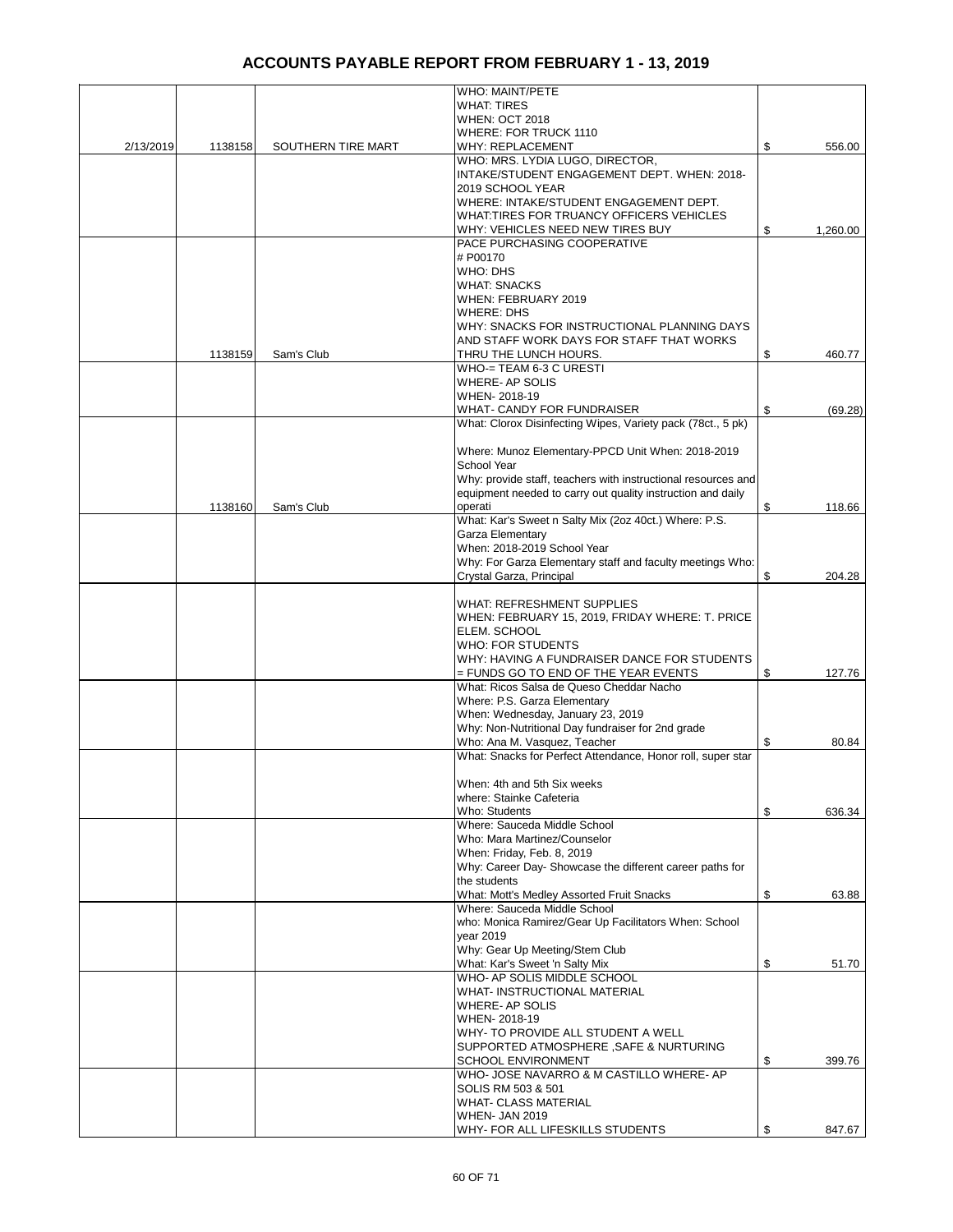|           |         |                                           | WHO PERFECT ATTENDANCE CLASSROOMS WHAT                  |                |
|-----------|---------|-------------------------------------------|---------------------------------------------------------|----------------|
|           |         |                                           | WEEKLY ATTENDANCE REWARDS POPCORN, CHIPS                |                |
|           |         |                                           | WHEN WEEKLY ATTENDANCE                                  |                |
|           |         |                                           | WHERE SALINAS ELEM.                                     |                |
| 2/13/2019 | 1138160 | Sam's Club                                | WHY CAMPUS INCENTIVE PROGRAM                            | \$<br>169.24   |
|           |         |                                           | Who: Alicia Sarmiento, Principal                        |                |
|           |         |                                           | What: Student Incentive Supplies                        |                |
|           |         |                                           | When: January 17, 2019                                  |                |
|           |         |                                           | Where: Runn Elementary                                  |                |
|           |         |                                           | Why: Fill the Hat Weekly Incentives                     | \$<br>90.56    |
|           |         |                                           | WHO: DNHS STUDENTS                                      |                |
|           |         |                                           | WHAT: KELLOGGS NUTRI GRAIN                              |                |
|           |         |                                           | WHEN: 01/23/19 WEDNESDAY                                |                |
|           |         |                                           | <b>WHERE: DNHS</b>                                      |                |
|           |         |                                           | WHY: ITEMS NEEDED FOR TESTING OF STUDENT                |                |
|           |         |                                           | STARTING 01/28/19 REQUESTOR: KARINA ROBLEDO             | \$<br>488.14   |
|           |         |                                           | <b>WHO: SAVAGE</b>                                      |                |
|           |         |                                           | <b>WHAT: DETERGENT</b>                                  |                |
|           |         |                                           | WHEN: 2018-2019 ATHLETIC SCHOOL YEAR                    |                |
|           |         |                                           | <b>WHERE: DONNA NORTH</b>                               |                |
|           |         |                                           | WHY: NEEDED FOR STUDENT SANITATION                      | \$<br>189.80   |
|           |         |                                           |                                                         |                |
|           |         |                                           | Who:Librarian                                           |                |
|           |         |                                           | What: Nabisco Cookie Variety Pack small snack incentive |                |
|           |         |                                           | Where: Adame Library                                    |                |
|           |         |                                           | Why: 3rd six 6 WKS AR Celebration                       |                |
|           |         |                                           | When: January 17,2019                                   | \$<br>61.44    |
|           |         |                                           | WHO-= TEAM 6-3 C URESTI                                 |                |
|           |         |                                           |                                                         |                |
|           |         |                                           | WHERE- AP SOLIS                                         |                |
|           |         |                                           | WHEN-2018-19                                            |                |
|           |         |                                           | WHAT- CANDY FOR FUNDRAISER                              | \$<br>909.04   |
|           |         |                                           | WHO: DNHS SPEARETTES                                    |                |
|           |         |                                           | <b>WHAT: REGISTRATION FEES</b>                          |                |
|           |         |                                           | WHEN: MAR 2-3, 2019                                     |                |
|           |         |                                           | WHERE: SAN MARCOS, TEXAS                                |                |
|           |         |                                           | WHY: DANCE STUDENTS WILL BE COMPETING IN                |                |
|           | 1138161 | ShowMakers of America                     | TEXAS STATE DANCE/ DRILL TEAM CHAMPIONSHIP.             | \$<br>1,445.00 |
|           |         |                                           | WHO: CTE CHEF ROGELIO TORRES, CULINARY ARTS             |                |
|           |         |                                           | <b>INSTRUCTOR</b>                                       |                |
|           |         |                                           | <b>WHAT: FEES</b>                                       |                |
|           |         |                                           | WHEN: FEBRUARY 2019                                     |                |
|           |         |                                           | WHERE: DONNA HIGH SCHOOL                                |                |
|           |         |                                           | WHY: CTE CULINARY ARTS STUDENTS AND ADVISOR             |                |
|           | 1138162 | SkillsUSA Texas District 13               | <b>COMPETITION FEES</b>                                 | \$<br>600.00   |
|           |         |                                           | WHO: CTE JESUS GARCIA, PRINTING AND IMAGING             |                |
|           |         |                                           | <b>INSTRUCTOR</b>                                       |                |
|           |         |                                           |                                                         |                |
|           |         |                                           | WHAT: FEES AND DUES                                     |                |
|           |         |                                           | WHEN: 2018 - 2019 SCHOOL YEAR WHERE: DONNA              |                |
|           |         |                                           | <b>HIGH SCHOOL</b>                                      |                |
|           | 1138163 | SkillsUSA, Inc.                           | WHY: STATE AND NATIONAL DUES                            | \$<br>40.00    |
|           |         |                                           | Who: Sara Galvez Kinder Teacher                         |                |
|           |         |                                           | What: Park Entry Fees                                   |                |
|           |         |                                           | When: April 24, 2019                                    |                |
|           |         |                                           | Where: McAllen, Texas                                   |                |
|           | 1138164 | Sky Park Inc.                             | Why: End of Year Field Trip                             | \$<br>507.00   |
|           | 1138165 | Southern Foods Group, LLC dba Oak Credikr |                                                         | \$<br>(5.93)   |
|           |         |                                           | When February 2019                                      |                |
|           |         |                                           | What Milk/Juice                                         |                |
|           |         |                                           | Who CNP                                                 |                |
|           |         |                                           | Where District Cafeterias                               |                |
|           |         |                                           | Why Student Needs                                       | \$<br>5,720.11 |
|           |         |                                           | When February 2019                                      |                |
|           |         |                                           | What Milk/Juice                                         |                |
|           |         |                                           | Who CNP                                                 |                |
|           |         |                                           | Where District Cafeterias                               |                |
|           |         |                                           | Why Student Needs                                       | \$<br>4,982.82 |
|           |         |                                           | When February 2019                                      |                |
|           |         |                                           | What Milk/Juice                                         |                |
|           |         |                                           | Who CNP                                                 |                |
|           |         |                                           | Where District Cafeterias                               |                |
|           |         |                                           | Why Student Needs                                       | \$<br>5,604.98 |
|           |         |                                           |                                                         |                |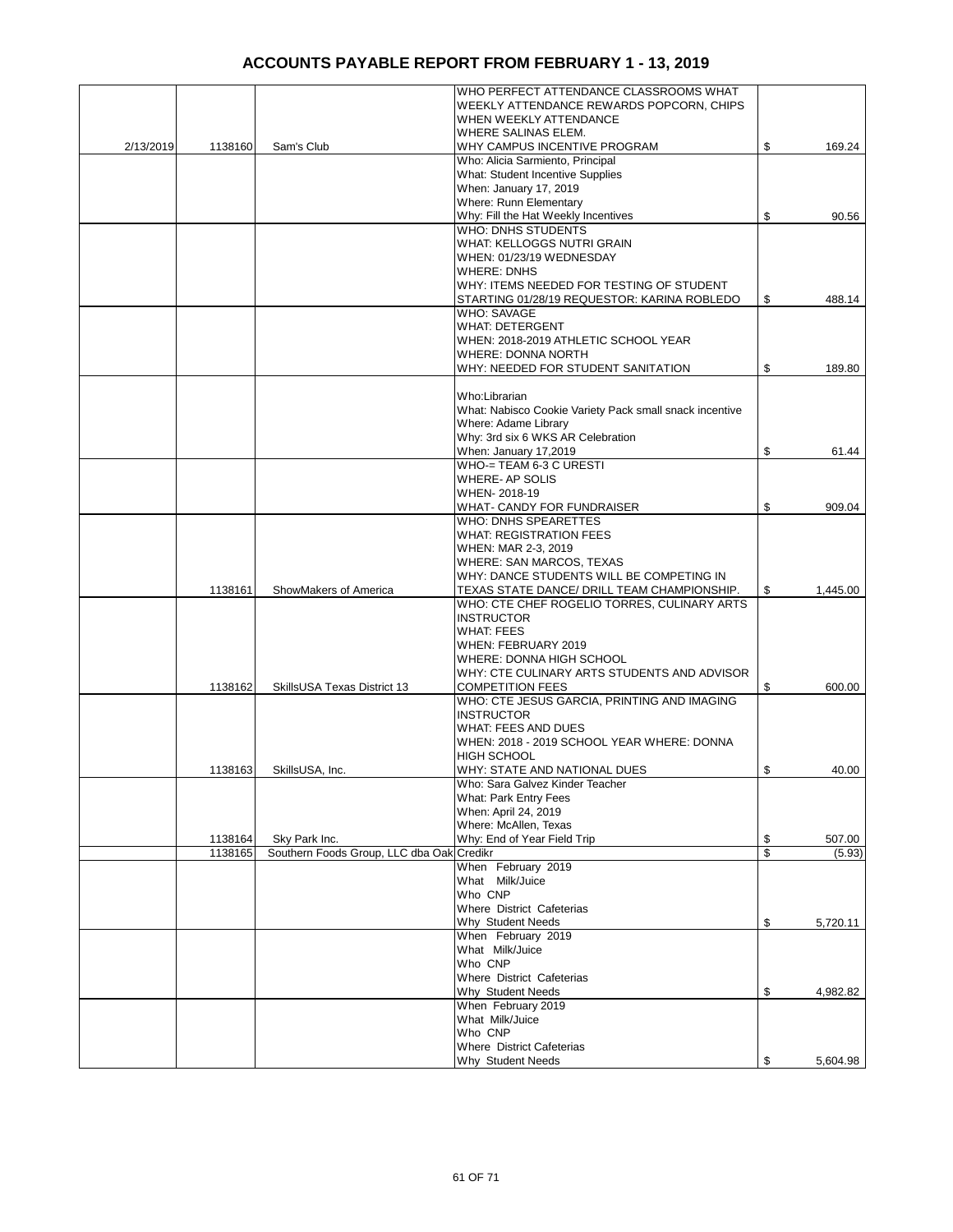|           |         |                            | Need to pay the remaining balance from invoice 119532474-                    |                |
|-----------|---------|----------------------------|------------------------------------------------------------------------------|----------------|
|           |         |                            | 035                                                                          |                |
|           |         |                            | Who: Luis O. Solis                                                           |                |
|           |         |                            | What: Need to pay outstanding balance from invoice<br>119532474-035          |                |
|           |         |                            | Where: Bus Barn                                                              |                |
|           |         |                            | When: January 2019                                                           |                |
| 2/13/2019 | 1138166 | Sprint                     | Why: Need to pay outstanding balance of invoice.                             | \$<br>30.00    |
|           |         |                            | Who: David Chavez                                                            |                |
|           |         |                            | <b>What: Sprint Mobile</b>                                                   |                |
|           |         |                            | Where: DISD                                                                  |                |
|           |         |                            | When: 12/27/2018-1/26/2019                                                   |                |
|           |         |                            | Why: So employees can have internet access or phones                         |                |
|           | 1138167 | Sprint                     | while away from their offices to work on daily assigned<br>duties.           | \$<br>3,058.78 |
|           |         |                            | When February 2019                                                           |                |
|           |         |                            | What Non Food Items                                                          |                |
|           |         |                            | Who CNP                                                                      |                |
|           |         |                            | <b>Where District Cafeterias</b>                                             |                |
|           | 1138168 | <b>Sysco Food Services</b> | Why Student Needs                                                            | \$<br>892.00   |
|           |         |                            | WHO: CTE CHEF ROGELIO TORRES,                                                |                |
|           |         |                            | <b>CULINARY ARTS INSTRUCTOR</b>                                              |                |
|           |         |                            | WHAT: GROCERIES                                                              |                |
|           |         |                            | WHEN: JANUARY 2019<br><b>WHERE: DONNA HIGH SCHOOL</b>                        |                |
|           |         |                            | WHY: ITEMS WILL BE USED FOR INSTRUCTIONAL                                    |                |
|           |         |                            | RESOURCES                                                                    | \$<br>3,500.00 |
|           |         |                            | What: VASE Registration fees. Victoria Avila's students.                     |                |
|           |         |                            | Invoice Number 1-VASE-81708.                                                 |                |
|           |         |                            | Who: Janie Martinez, Vicky Avila, Ramiro Paz, Veronica                       |                |
|           |         |                            | Mercado, Christian Palacios, Donna HS Art.                                   |                |
|           |         |                            | When: February 9, 2019.                                                      |                |
|           | 1138169 | <b>TAEA Headquarters</b>   | Where: Nikki Rowe High School / McAllen,                                     | \$<br>1,173.00 |
|           |         |                            | What: Registration                                                           |                |
|           |         |                            | When: Nov. 11, 2018                                                          |                |
|           |         |                            | Where: J.W. Caceres                                                          |                |
|           | 1138170 | <b>TASA</b>                | Who: Celia E. Martinez, Principal                                            | \$<br>195.00   |
|           |         |                            | Why: 2018 Texas Assessment Conference<br>WHAT: 1 DAY CONFERENCE REGISTRATION |                |
|           |         |                            | WHY: ATTENDING TASBO CONFERENCE WHEN;                                        |                |
|           |         |                            | MARCH 3-6, 2019                                                              |                |
|           |         |                            | WHERE: SAN ANTONIO, TX                                                       |                |
|           |         |                            | WHO: IGNACIO AMEZCUA, ACCOUNTANT                                             |                |
|           |         |                            | 3/4/19 MGT308_81 EFFECTIVE COMMUNICATIONS                                    |                |
|           | 1138171 | <b>TASBO</b>               | 3/5/19 MGR310_64 LONG RANGE PLANNING                                         | \$<br>675.00   |
|           |         |                            | WHAT: PERMIT FEES                                                            |                |
|           |         |                            | WHO: TEACHERS                                                                |                |
|           |         |                            | WHEN: SCHOOL YEAR 2018-2019                                                  |                |
|           | 1138172 | TEA                        | WHERE: DONNAISD<br>WHY: FOR CONTINUED EMPLOYMENT                             | \$<br>1,254.00 |
|           |         |                            | WHO: SAUCEDA MS BAND                                                         |                |
|           |         |                            | WHAT: ENTRY FEES                                                             |                |
|           |         |                            | WHEN: JUNE 6, 2019 ( DEADLINE FEB 21, 2019)                                  |                |
|           |         |                            | WHERE: HARLINGEN, TEXAS                                                      |                |
|           |         |                            | WHY: REGISTRATION FEE FOR HONOR BAND IS NEED                                 |                |
|           | 1138173 | <b>TMEA</b>                | FOR STUDENTS CAN COMPETE IN CONTEST.                                         | \$<br>300.00   |
|           |         |                            | What: DISD Bus Mileage. (130 miles @ \$2.40 per x 2                          |                |
|           |         |                            | buses)                                                                       |                |
|           |         |                            | Who: Mindy Bersalona, Donna HS Choir. When: February<br>2, 2019.             |                |
|           |         |                            | Where: Hanna High School / Brownsville, Texas / UIL Solo                     |                |
|           |         |                            | & Ensemble contest.                                                          |                |
|           | 1138174 | <b>TRANSPORTATION DEPT</b> | Why: Transportation.                                                         | \$<br>428.25   |
|           |         |                            |                                                                              |                |
|           |         |                            | What: DISD Bus Mileage. (75 miles @ \$2.40 per x 3 buses)                    |                |
|           |         |                            |                                                                              |                |
|           |         |                            | Who: Matias Rivera, Donna HS Band.                                           |                |
|           |         |                            | When: February 2, 2019.                                                      |                |
|           |         |                            | Where: San Benito High School / UIL Solo & Ensemble.                         |                |
|           |         |                            | Why: Transportation.<br>What: DISD Bus Mileage. (75 miles @ \$2.40 per)      | \$<br>570.00   |
|           |         |                            | Who: Ruth Trevino, Donna HS Mariachi. When: February 2,                      |                |
|           |         |                            | 2019.                                                                        |                |
|           |         |                            | Where: San Benito High School / Solo & Ensemble.                             |                |
|           |         |                            | Why: Transportation.                                                         | \$<br>285.00   |
|           |         |                            |                                                                              |                |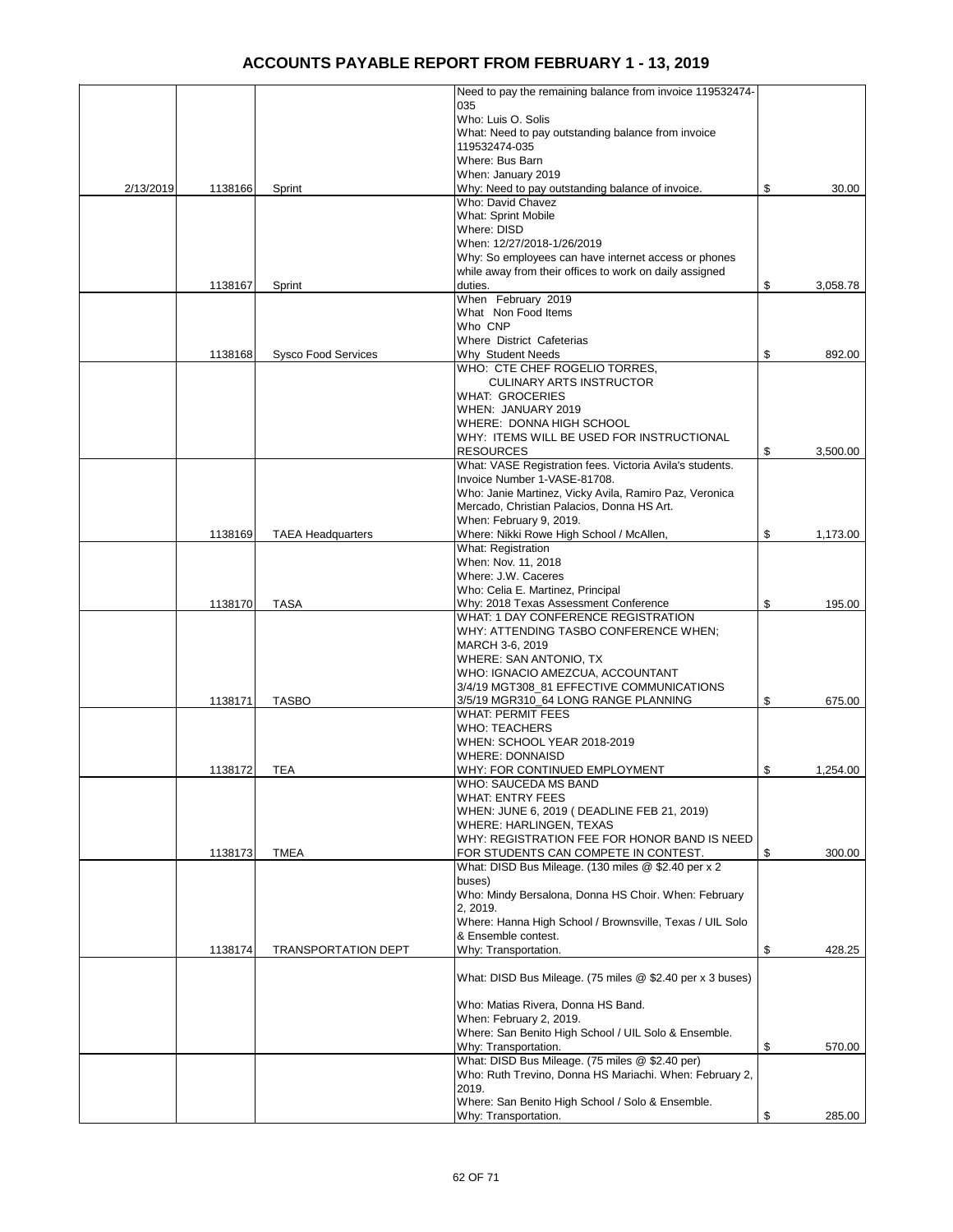|           |         |                            | WHO CHEER CLUB                                                  |              |
|-----------|---------|----------------------------|-----------------------------------------------------------------|--------------|
|           |         |                            | WHEN- 2/8/19                                                    |              |
|           |         |                            | <b>WHERE- MAIN EVENT</b>                                        |              |
|           |         |                            | <b>WHAT-BUS REQ</b>                                             |              |
| 2/13/2019 | 1138174 | <b>TRANSPORTATION DEPT</b> | WHY- CHEER FIELD TRIP                                           | \$<br>204.60 |
|           |         |                            | WHO: A FOX                                                      |              |
|           |         |                            | WHEN: 1/5/19                                                    |              |
|           |         |                            | WHERE: VELA HS                                                  |              |
|           |         |                            | <b>WHAT: BBALL GAME</b>                                         |              |
|           |         |                            | WHY: TRANSPORTATION<br><b>WHO: A SANCHEZ</b>                    | \$<br>210.00 |
|           |         |                            | WHEN: 1/12/19                                                   |              |
|           |         |                            | WHERE: DE LEON SPORTS PARK                                      |              |
|           |         |                            | <b>WHAT: SOCCER TBA</b>                                         |              |
|           |         |                            | <b>WHY: TRANSPORTATION</b>                                      | \$<br>213.00 |
|           |         |                            | <b>WHO: A SANCHEZ</b>                                           |              |
|           |         |                            | WHEN: 12/27/18                                                  |              |
|           |         |                            | WHERE: MISSION VET                                              |              |
|           |         |                            | <b>WHAT: SOCCER SCRIMMAGE</b>                                   |              |
|           |         |                            | WHY: TRANSPORTATION<br><b>WHO: AYALA</b>                        | \$<br>237.00 |
|           |         |                            | WHEN: 1/12/19                                                   |              |
|           |         |                            | <b>WHERE: LA GRULLA</b>                                         |              |
|           |         |                            | <b>WHAT: WRESTLING MATCH</b>                                    |              |
|           |         |                            | <b>WHY: TRANSPORTATION</b>                                      | \$<br>435.00 |
|           |         |                            |                                                                 |              |
|           |         |                            | Who: DISD Spelling Bee Participants from 4th-8th Grade          |              |
|           |         |                            | What: Transportation                                            |              |
|           |         |                            | When: Friday, Feb. 1, 2019<br>Where: Simon Sauceda Auditorium   |              |
|           |         |                            | Why: Spelling Bee Competition                                   | \$<br>301.50 |
|           |         |                            |                                                                 |              |
|           |         |                            | WHO: DNHS ROBOTIC STUDENTS                                      |              |
|           |         |                            | <b>WHAT: MILEAGE</b>                                            |              |
|           |         |                            | WHEN: 02/02/19 SATURDAY                                         |              |
|           |         |                            | WHERE: ALTON MEMORIAL JR HIGH                                   |              |
|           |         |                            | WHY: UIL ROBOTICS CHALLENGE TO GAIN VALUABLE                    |              |
|           |         |                            | UIL ROBOTICS COMPETITION EXPERIENCE<br>REQUESTOR: MICHEAL GOMEZ | \$<br>290.40 |
|           |         |                            | WHO: DNHS UIL STUDENTS                                          |              |
|           |         |                            | <b>WHAT: MILEAGE</b>                                            |              |
|           |         |                            | WHEN: 02/02/19 SATURDAY                                         |              |
|           |         |                            | WHERE: ROBERT VELA HIGH SCHOOL                                  |              |
|           |         |                            | WHY: STUDENTS WILL BE COMPETING IN UIL                          |              |
|           |         |                            | COMPETITION.                                                    |              |
|           |         |                            | REQUESTOR: MARIO RUIZ<br><b>WHO: E MOLINA</b>                   | \$<br>247.50 |
|           |         |                            | WHEN: 12/14/18                                                  |              |
|           |         |                            | <b>WHERE: EAST HS</b>                                           |              |
|           |         |                            | <b>WHAT: BBALL GAME</b>                                         |              |
|           |         |                            | WHY: TRANSPORTATION                                             | \$<br>138.00 |
|           |         |                            | <b>WHO: E MOLINA</b>                                            |              |
|           |         |                            | WHEN: 12/21/18                                                  |              |
|           |         |                            | <b>WHERE: EDINBURG</b>                                          |              |
|           |         |                            | <b>WHAT: BBALL GAME</b><br>WHY: TRANSPORTATION                  | \$<br>187.50 |
|           |         |                            | <b>WHO: F GONZALEZ</b>                                          |              |
|           |         |                            | WHEN: 12/20/18                                                  |              |
|           |         |                            | <b>WHERE: DNHS</b>                                              |              |
|           |         |                            | <b>WHAT: BASEBALL GAME</b>                                      |              |
|           |         |                            | WHY: TRANSPORTATION                                             | \$<br>72.75  |
|           |         |                            | <b>WHO: F MARTINEZ</b>                                          |              |
|           |         |                            | WHEN: 1/4/19<br>WHERE: PACE HIGH                                |              |
|           |         |                            | WHAT: POWERLIFTING MEET                                         |              |
|           |         |                            | WHY: TRANSPORTATION                                             | \$<br>447.00 |
|           |         |                            | WHO: J ARRIAGA                                                  |              |
|           |         |                            | WHEN: 12/7/18                                                   |              |
|           |         |                            | <b>WHERE: SOLIS MS</b>                                          |              |
|           |         |                            | WHAT: 7&8TH SOCCER GAME                                         |              |
|           |         |                            | <b>WHY: TRANSPORTATION</b>                                      | \$<br>72.75  |
|           |         |                            | WHO: J AYALA<br>WHEN: 1/10/18                                   |              |
|           |         |                            | <b>WHERE: DHS</b>                                               |              |
|           |         |                            | WHAT: WRESTLING MATCH WHY:TASNPORTATION                         | \$<br>99.00  |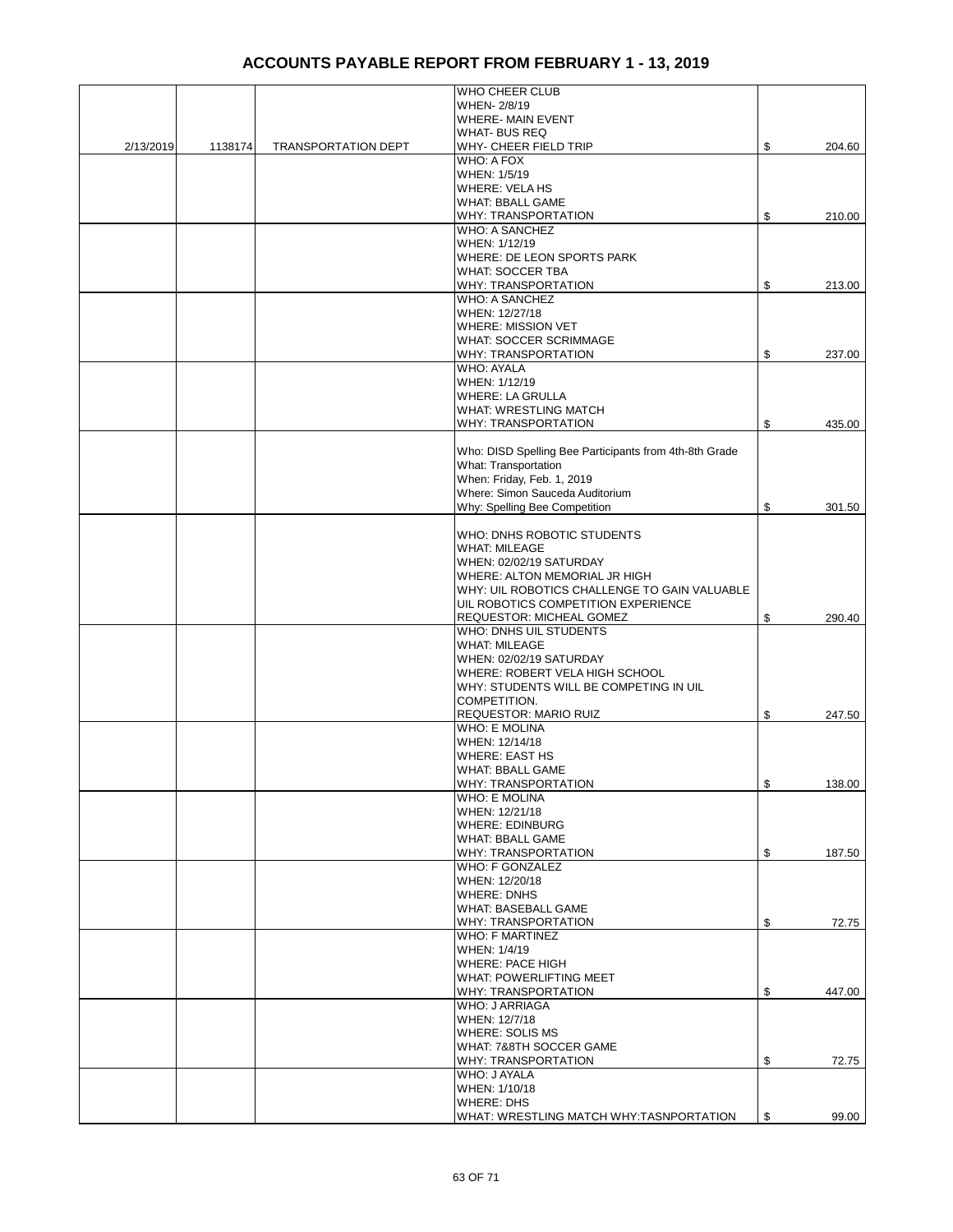|           |         |                            | WHO: J AYALA                                         |                |
|-----------|---------|----------------------------|------------------------------------------------------|----------------|
|           |         |                            | WHEN: 1/18/19                                        |                |
|           |         |                            | <b>WHERE: SHARYLAND</b>                              |                |
|           |         |                            | <b>WHAT: WRESTLING MEET</b>                          |                |
| 2/13/2019 | 1138174 | <b>TRANSPORTATION DEPT</b> | WHY: TRANSPORTATION                                  | \$<br>339.00   |
|           |         |                            | WHO: J AYALA                                         |                |
|           |         |                            | WHEN: 1/19/18                                        |                |
|           |         |                            | <b>WHERE: SHARYLAND</b>                              |                |
|           |         |                            | WHAT: WRESTLING TOURNAMENT                           |                |
|           |         |                            | WHY: TRANSPORTATION                                  | \$<br>339.00   |
|           |         |                            | WHO: J JONES                                         |                |
|           |         |                            | WHEN: 12/14/18                                       |                |
|           |         |                            | <b>WHERE: PSJA HIGH</b>                              |                |
|           |         |                            | <b>WHAT: TENNIS MATCH</b>                            |                |
|           |         |                            | WHY: TRANSPORTATION                                  | \$<br>231.00   |
|           |         |                            | <b>WHO: J TREVINO</b>                                |                |
|           |         |                            | WHEN: 1/15/19                                        |                |
|           |         |                            | WHERE: B GARZA                                       |                |
|           |         |                            | <b>WHAT: BBALL GAME</b>                              |                |
|           |         |                            | WHY: TRANSPORTATION                                  | \$<br>111.75   |
|           |         |                            | <b>WHO: P VILLARREAL</b><br>WHEN: 12/7/18            |                |
|           |         |                            | WHERE: E-E                                           |                |
|           |         |                            |                                                      |                |
|           |         |                            | WHAT: 7TH GIRLS BBAL<br>WHY: TRANSPORTATION          |                |
|           |         |                            |                                                      | \$<br>190.50   |
|           |         |                            | WHO: PEREZ/ GRIMALDO<br><b>WHAT: TRANSPORTATION</b>  |                |
|           |         |                            | WHEN: 1/17/19                                        |                |
|           |         |                            | <b>WHERE: WESLACO MARY HOGE</b>                      |                |
|           |         |                            | <b>WHY: UIL GAME</b>                                 | \$<br>119.25   |
|           |         |                            | <b>WHO: S MENDOZA</b>                                |                |
|           |         |                            | WHEN: 12/17/18                                       |                |
|           |         |                            | WHERE: EDINBURG HS                                   |                |
|           |         |                            | <b>WHAT: BBALL GAME</b>                              |                |
|           |         |                            | WHY: TRANSPORTATION                                  | \$<br>191.25   |
|           |         |                            | <b>WHO: S MENDOZA</b>                                |                |
|           |         |                            | WHEN: 12/17/18                                       |                |
|           |         |                            | <b>WHERE: PSJA MEMORIAL</b>                          |                |
|           |         |                            | <b>WHAT: VARSITY BBALL GAME</b>                      |                |
|           |         |                            | WHY: TRANSPORTATION                                  | \$<br>126.00   |
|           |         |                            | WHO: S MENDOZA                                       |                |
|           |         |                            | WHEN: 12/27/18                                       |                |
|           |         |                            | <b>WHERE: HARLINGEN HIGH</b>                         |                |
|           |         |                            | <b>WHAT: BBALL GAME</b>                              |                |
|           |         |                            | <b>WHY: TRANSPORTATION</b>                           | \$<br>230.25   |
|           |         |                            | <b>WHO: VILLRREAL</b>                                |                |
|           |         |                            | WHEN: TODD MS                                        |                |
|           |         |                            | WHERE: 12/13/18                                      |                |
|           |         |                            | <b>WHAT: 7TH GIRLS BBALL</b>                         |                |
|           |         |                            | <b>WHY: TRANSPORTATION</b>                           | \$<br>114.00   |
|           |         |                            | WHO:A FOX                                            |                |
|           |         |                            | WHEN: 12/15/18                                       |                |
|           |         |                            | <b>WHERE: EAST HS</b>                                |                |
|           |         |                            | <b>WHAT: BBALL GAME</b>                              |                |
|           |         |                            | WHY: TRANSPORTATION                                  | \$<br>134.25   |
|           |         |                            | <b>WHO:S MENDOZA</b>                                 |                |
|           |         |                            | WHEN: 12/31/18                                       |                |
|           |         |                            | <b>WHERE: WESLACO HIGH</b>                           |                |
|           |         |                            | <b>WHAT: BBALL GAME</b>                              |                |
|           |         |                            | WHY: BBALL GAME                                      | \$<br>123.00   |
|           |         |                            | <b>WHAT: REGISTRATION FEE</b>                        |                |
|           |         |                            | WHEN: JANUARY 31 - FEBRUARY 1, 2019 WHERE: SO.       |                |
|           |         |                            | PADRE ISLAND, TX.                                    |                |
|           |         |                            | WHO: RODRIGUEZ, MARTHA - COUNSELOR WHY:              |                |
|           | 1138175 | <b>TTCA</b>                | STAFF DEVELOPMENT IN ASSIGNED AREA                   | \$<br>150.00   |
|           |         |                            |                                                      |                |
|           |         |                            | <b>WHO: Special Education Staff</b>                  |                |
|           |         |                            | <b>WHAT: Registration Fee</b>                        |                |
|           |         |                            | WHEN: November 7-8, 2018                             |                |
|           |         |                            | WHERE: Edinburg Conference Center At Renaissance     |                |
|           |         |                            | WHY: To Attend the Autism Conference in continuing   |                |
|           | 1138176 | <b>Team Mario</b>          | professional development in Special Education/Autism | \$<br>1,575.00 |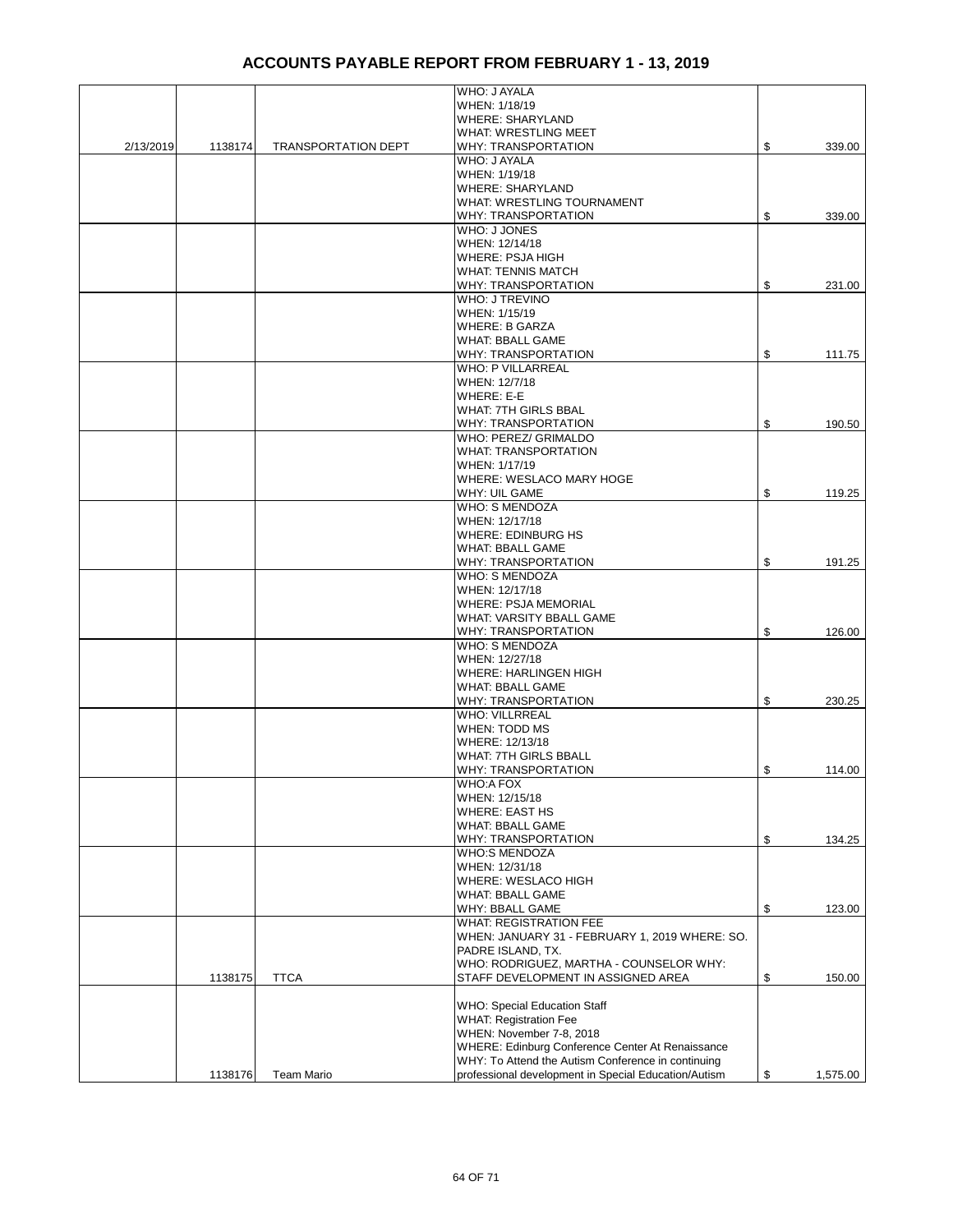|           |         |                                                  | WHO: DHS                                                  |                |
|-----------|---------|--------------------------------------------------|-----------------------------------------------------------|----------------|
|           |         |                                                  | <b>WHAT: FLAG</b>                                         |                |
|           |         |                                                  | WHEN: 2018-2019 SCHOOL YEAR                               |                |
|           |         |                                                  | <b>WHERE: DHS</b>                                         |                |
|           |         |                                                  | WHY: FLAG FOR DHS EVENTS CIP: GOAL 3 PER OBJ 1            |                |
|           |         |                                                  | STR DES 9 FLAG POSTER AND 20' X 38' U.S.                  |                |
| 2/13/2019 | 1138177 | <b>Tidmore Flags</b>                             | POLYESTER FLAG ADD HIGH WIND STITCHING                    | \$<br>1,024.95 |
|           |         |                                                  | Who: J. Garcia-Dance Director                             |                |
|           |         |                                                  | <b>What: Contracted Services</b>                          |                |
|           |         |                                                  | When: Feb. 2, 2018                                        |                |
|           |         |                                                  | Where: DHS F.A.                                           |                |
|           | 1138178 | Tovar, Robert R.                                 | Why: Students will prepare for 2019 Nationals             | \$<br>450.00   |
|           |         |                                                  | Who: Anselmo Trevino                                      |                |
|           |         |                                                  | What: Official                                            |                |
|           |         |                                                  | When: Jan. 17, 2019                                       |                |
|           |         |                                                  | Where: Todd                                               |                |
|           |         |                                                  | Why: 8A Boys BB Todd/Central                              |                |
|           |         |                                                  |                                                           |                |
|           |         |                                                  | Who: Anselmo Trevino                                      |                |
|           |         |                                                  | What: Official                                            |                |
|           |         |                                                  | When: Jan. 17, 2019                                       |                |
|           |         |                                                  | Where: Todd                                               |                |
|           | 1138179 | Trevino, Anselmo                                 | Why: 8B and 8C Boys BB Todd/Central                       | \$<br>120.00   |
|           |         |                                                  |                                                           |                |
|           |         |                                                  | WHO: DONNA HIGH SCHOOL BAND RUTH TREVINO                  |                |
|           |         |                                                  | <b>WHAT: MILEAGE</b>                                      |                |
|           |         |                                                  | WHEN: FEBRUARY 13-17, 2019                                |                |
|           |         |                                                  | WHERE: DHS TO HENRY B. CONVENTION CENTER                  |                |
|           |         |                                                  | SAN ANTONIO, TEXAS                                        |                |
|           |         |                                                  | WHY: FEES NEEDED PAID IN ORDER TO ATTEND                  |                |
|           |         |                                                  | CONVENTION IN ORDER TO RECEIVE APPROVED CE                |                |
|           | 1138180 | Trevino, Ruth Esther                             | <b>CREDITS</b>                                            | \$<br>263.78   |
|           |         |                                                  | What: 3 In. Button Component Pkg. 1000. Consumable Art    |                |
|           |         |                                                  | Supplies.                                                 |                |
|           |         |                                                  | Who: Vicky Avila, Donna High School Art. When: For use    |                |
|           |         |                                                  | during 2nd semester. Where: To be used in the Art         |                |
|           | 1138181 | Triarco Arts & Crafts                            | classroom. Why: Supplies needed for Art Curriculum.       | \$<br>1,045.04 |
|           |         |                                                  | WHO: VETERANS MS CHOIR                                    |                |
|           |         |                                                  | <b>WHAT: REGISTRATION FEE</b>                             |                |
|           |         |                                                  | <b>WHEN: MARCH 4-6, 2016</b>                              |                |
|           |         |                                                  | WHERE: HARLINGEN, TEXAS                                   |                |
|           |         |                                                  | WHY: STUDENTS WILL BE COMPETING IN UIL                    |                |
|           | 1138182 | UIL Music Region 28                              | CONCERT & SIGHT READING CONTEST.                          | \$<br>270.00   |
|           |         |                                                  | <b>WHO: DHS STUDENTS</b>                                  |                |
|           |         |                                                  | <b>WHAT: CREDIT BY EXAMS</b>                              |                |
|           |         |                                                  | WHEN: JANUARY 22, 2019                                    |                |
|           |         |                                                  | <b>WHERE: DHS</b>                                         |                |
|           |         |                                                  | WHY: CREDIT BY EXAMS CIP: Goal 1 Per Obj 8 Str Des 2      |                |
|           |         |                                                  | Credit By Exam for Acceleration SPANISH Spanish 1 A       |                |
|           |         |                                                  | Spanish 1 B Spanish 2 A Spanish 2 B Spanish 3 A Spanish   |                |
|           | 1138183 | UT at Austin (K-16 Education Center 3 B Health A |                                                           | \$<br>2,750.00 |
|           |         |                                                  | WHO: CTE TEACHER MS. ALDAPE                               |                |
|           |         |                                                  | <b>WHAT: STUDENT UNIFORM</b>                              |                |
|           |         |                                                  | <b>WHEN: FY 18-19</b>                                     |                |
|           |         |                                                  | <b>WHERE: DNHS</b>                                        |                |
|           |         |                                                  | WHY: UNIFORM WILL BE USED FOR INSTRUCTIONAL               |                |
|           | 1138184 | Uniform World                                    | RESOURCES. DICKIES SET                                    | \$<br>1,065.50 |
|           |         |                                                  |                                                           |                |
|           |         |                                                  | (PLEASE REFER TO P.O. 157004 WAS ACCIDENTALLY             |                |
|           |         |                                                  | FORCE CLOSED) FIRE EXT INSPECTIONS AND                    |                |
|           |         |                                                  | TAGGED AS PER NFPA 10 HYDROTEST RECHARGES                 |                |
|           |         |                                                  | WHO; MAINT/JOE DELEON                                     |                |
|           |         |                                                  | <b>WHAT: INSPECTIONS</b><br><b>WHEN: JAN 2018</b>         |                |
|           |         |                                                  |                                                           |                |
|           |         |                                                  | <b>WHERE: TRUMAN</b>                                      |                |
|           | 1138185 | <b>Universal Fire Systems</b>                    | <b>WHY: STATE REPAIRED</b>                                | \$<br>113.00   |
|           |         |                                                  | who: Hurilim Valdez, Migrant Recruiter what: mileage      |                |
|           |         |                                                  | reimbursement                                             |                |
|           |         |                                                  |                                                           |                |
|           |         |                                                  | when: month of December, 2018                             |                |
|           |         |                                                  | where: Donna, Tx                                          |                |
|           |         |                                                  | why: migrant home visits to acquire migrant signatures on |                |
|           | 1138186 | Valdez, Hurilim                                  | residency verification, late enrollment verification, COE | \$<br>28.89    |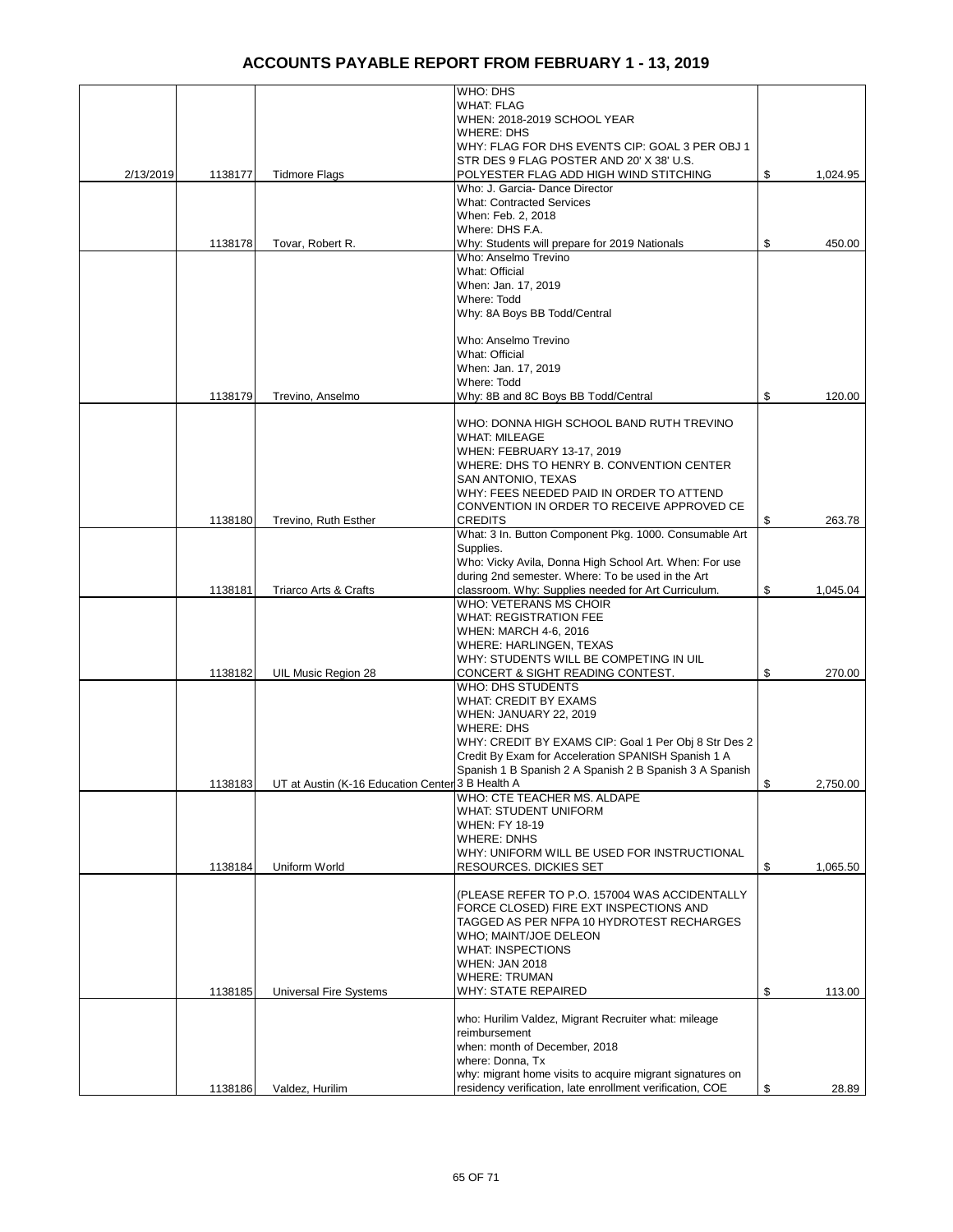|           |         |                               | Who: J. Garcia- Dance Director                                      |              |
|-----------|---------|-------------------------------|---------------------------------------------------------------------|--------------|
|           |         |                               | <b>What: Contracted Services</b>                                    |              |
|           |         |                               | When: Feb. 2, 2018                                                  |              |
|           |         |                               | Where: DHS F.A.                                                     |              |
| 2/13/2019 | 1138187 | Valdez, Melinda N.            | Why: Students will prepare for 2019 Spring season                   | \$<br>400.00 |
|           |         |                               | WHO: DONNA HIGH SCHOOL BAND NOELIA                                  |              |
|           |         |                               | VALENZUELA                                                          |              |
|           |         |                               | <b>WHAT: MILEAGE</b>                                                |              |
|           |         |                               | WHEN: FEBRUARY 13-17, 2019                                          |              |
|           |         |                               | WHERE: DHS TO HENRY B. CONVENTION CENTER                            |              |
|           |         |                               | SAN ANTONIO, TEXAS                                                  |              |
|           |         |                               | WHY: FEES NEEDED PAID IN ORDER TO ATTEND                            |              |
|           |         |                               | CONVENTION IN ORDER TO RECEIVE APPROVED CE                          |              |
|           | 1138188 | Valenzuela, Noelia            | <b>CREDITS</b>                                                      | \$<br>263.78 |
|           |         |                               | WHO: E. ARENAS                                                      |              |
|           |         |                               | <b>WHAT: STUDENT ENTRY FEES</b>                                     |              |
|           |         |                               | WHEN: FEBRUARY 22, 2019                                             |              |
|           |         |                               | WHERE: VALLEY VIEW HIGH SCHOOL                                      |              |
|           | 1138189 |                               | WHY: BOYS POWERLIFTING MEET                                         | \$<br>250.00 |
|           |         | Valley View ISD Athletic Dept |                                                                     |              |
|           |         |                               | Who: J. Vazquez-Mariachi                                            |              |
|           |         |                               | What: Mileage Reimbursement                                         |              |
|           |         |                               | When: December, 2018                                                |              |
|           |         |                               | Where: DHS F.A.                                                     |              |
|           | 1138190 | Vazquez, Juan M.              | Why: Teacher travels to works with HS and MS students               | \$<br>18.00  |
|           |         |                               | WHO: CHEROKEE CHARMERS DANCE TEAM WHAT:                             |              |
|           |         |                               | ADULT "DRINK YOU GONE" DRESSES COSTUMES FOR                         |              |
|           |         |                               | COMPETITION WHEN: JANUARY 11,2019                                   |              |
|           |         |                               | <b>WHERE: DONNA TEXAS</b>                                           |              |
|           |         |                               | WHY: THE CHARMERS ARE IN NEED OF NEW                                |              |
|           | 1138191 | WEISSMAN                      | COSTUMES FOR THIER COMPETITION SEASON                               | \$<br>320.64 |
|           |         |                               | What: Cake                                                          |              |
|           |         |                               | When: January 2019                                                  |              |
|           |         |                               | What: Board Recognition                                             |              |
|           |         |                               | Where: Staff Development Room/Board Room                            |              |
|           |         |                               | Who: Board of Trustees, Administration, Employees and               |              |
|           | 1138192 | <b>Wal-Mart Community</b>     | Citizens Cake full sheet with filling 96 servings                   | \$<br>47.98  |
|           |         |                               | What: Cake with Logo Where: Staff Development                       |              |
|           |         |                               | Room/Board Room                                                     |              |
|           |         |                               | When: February 2019                                                 |              |
|           |         |                               | Why: Regular Board Meeting, Special Board Meetings,                 |              |
|           |         |                               | Public Hearings, Board Workshops, Training and Public               |              |
|           |         |                               | Meetings Who: Board of Trustees - Eva C. Watts, Dr.                 |              |
|           |         |                               | Maricela Va<br>Who: ACE Program                                     | \$<br>54.00  |
|           |         |                               | Where: ACE Program Singleterry Maribel Moreno                       |              |
|           |         |                               | What: Supplies and Materials                                        |              |
|           |         |                               |                                                                     |              |
|           |         |                               | When: School Year 2018-2019<br>Why: ACE Students Activities Pottery |              |
|           |         |                               | Who: ACE Program                                                    | \$<br>313.18 |
|           |         |                               | Where: Garza ACE Program                                            |              |
|           |         |                               | What: Supplies and Materials                                        |              |
|           |         |                               | Why: ACE Students Activities                                        |              |
|           |         |                               | When: School Year 2018-2019                                         | \$<br>243.74 |
|           |         |                               | WHO: ACE PROGRAM                                                    |              |
|           |         |                               | WHERE: PS GARZA ACE CYNTHIA SALAZAR WHEN:                           |              |
|           |         |                               | SCHOOL YEAR 2018-2019                                               |              |
|           |         |                               | WHAT: SUPPLIES AND MATERIALS                                        |              |
|           |         |                               | WHY: ACE STUDENTS ACTIVITIES                                        | \$<br>292.45 |
|           |         |                               | Who: Maria Alicia Gonzalez                                          |              |
|           |         |                               | What: Supplies                                                      |              |
|           |         |                               | When: January, 2018                                                 |              |
|           |         |                               | Where: PRS Program                                                  |              |
|           |         |                               | Why: Need to replace used supplies                                  | \$<br>392.58 |
|           |         |                               | WHO: MRS. LYDIA LUGO, DIRECTOR,                                     |              |
|           |         |                               | INTAKE/STUDENT ENGAGEMENT DEPT. WHEN: 2018-                         |              |
|           |         |                               | 2019 SCHOOL YEAR WHERE: INTAKE/STUDENT                              |              |
|           |         |                               | <b>ENGAGEMENT DEPT.</b>                                             |              |
|           |         |                               | WHAT: SNACKS FOR WORKING LUNCH TRAINING FOR                         |              |
|           |         |                               | COUNSELOR'S                                                         |              |
|           |         |                               | WHY: UPDATES ON MC KINNEY-VENTO,                                    |              |
|           |         |                               | PRESENTATION ANTI-BULLYING, NEW                                     | \$<br>405.89 |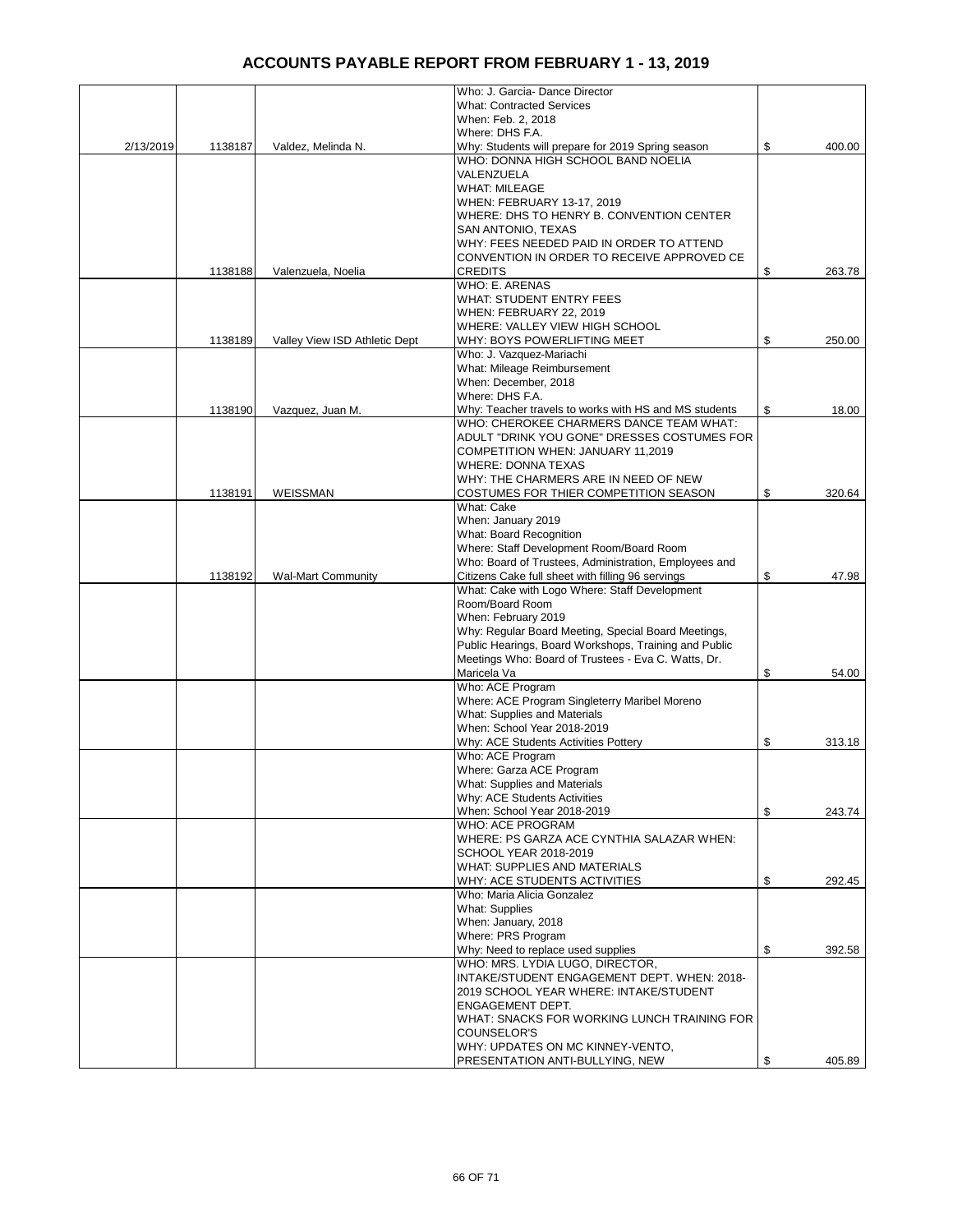| 2/13/2019 | 1138193 | Weslaco ISD - Weslaco HS         | WHO: DHS UIL<br><b>WHAT: ENTRY FEES</b><br>WHEN: JANUARY 26, 2019<br>WHERE: DHS TO WHS<br>WHY: TO COMPETE AT A UIL ACADEMIC INVITATIONAL<br>MEET TO PREPARE FOR SPRING DISTRICT MEET | \$<br>370.00 |
|-----------|---------|----------------------------------|--------------------------------------------------------------------------------------------------------------------------------------------------------------------------------------|--------------|
|           |         |                                  | What: BOB w/juice Meals for 11 Students and 6 Sponsors<br>When: Sat. Feb. 2, 2019<br>Where: UTRGV - Brownsville, TX                                                                  |              |
|           | 1138194 | Whataburger Corporate Accounting | Who: Emily Anderson, Science Director Why: Students<br>participating in the Regional Science Fair UTRGV<br>Brownsville, Tx.                                                          | \$<br>91.46  |
|           |         |                                  | What: Student meal allowance.<br>Who: Hector Molina, WA Todd Band.<br>When: January 31, 2019.<br>Where: Harlingen Vela Middle School / Middle School All                             |              |
|           |         |                                  | Region.<br>Why: Meals will be provided for students and staff<br>participating.                                                                                                      | \$<br>51.12  |
|           |         |                                  | What: Students breakfast allowance.<br>Who: Hector Molina, WA Todd Band.<br>When: December 1, 2018.                                                                                  |              |
|           |         |                                  | Where: Brownsville Rivera High School / M.S. All Region<br>Competition.                                                                                                              | \$<br>26.21  |
|           |         |                                  | What: Students dinner allowance.<br>Who: Abigail Grojean, WA Todd Dance. When: February 2,                                                                                           |              |
|           |         |                                  | 2019.                                                                                                                                                                                |              |
|           |         |                                  | Where: PSJA Southwest HS / American Dance and Drill<br>Team competition.                                                                                                             |              |
|           |         |                                  | Why: Meal to be provided for students participating in the<br>competition                                                                                                            | \$<br>208.08 |
|           |         |                                  | WHO- JOSE NAVARRO & M CASTILLO WHERE- AP                                                                                                                                             |              |
|           |         |                                  | SOLIS RM 503 & 501<br><b>WHAT- CLASS MATERIAL</b>                                                                                                                                    |              |
|           |         |                                  | <b>WHEN- JAN 2019</b><br>WHY- FOR ALL LIFESKILLS STUDENTS                                                                                                                            | \$<br>112.94 |
|           |         |                                  | WHO: A. LOPEZ                                                                                                                                                                        |              |
|           |         |                                  | <b>WHAT: STUDENT MEALS</b><br>WHEN: JANUARY 28, 2019                                                                                                                                 |              |
|           |         |                                  | WHERE: LYFORD HIGH SCHOOL<br>WHY: VARSITY SOFTBALL SCRIMMAGE                                                                                                                         | \$<br>159.10 |
|           |         |                                  | WHO: CTE CELINA MAYDON, NAIL TECHNICIAN                                                                                                                                              |              |
|           |         |                                  | <b>INSTRUCTOR</b><br><b>WHAT: MEALS</b>                                                                                                                                              |              |
|           |         |                                  | WHEN: MONDAY, FEBRUARY 4, 2019 WHERE:<br>EDCOUCH - ELSA                                                                                                                              |              |
|           |         |                                  | WHY: CTE NAIL TECHNICIAN STUDENTS WILL BE                                                                                                                                            |              |
|           |         |                                  | ATTENDING A SKILLSUSA DISTRICT COMPETITION<br>WHO: CTE ELDA GONZALEZ, COSMETOLOGY                                                                                                    | \$<br>95.80  |
|           |         |                                  | <b>INSTRUCTOR</b>                                                                                                                                                                    |              |
|           |         |                                  | <b>WHAT: MEALS</b><br>WHEN: MONDAY, FEBRUARY 4, 2019 WHERE:                                                                                                                          |              |
|           |         |                                  | EDCOUCH - ELSA<br>WHY: CTE COSMETOLOGY STUDENTS WILL BE                                                                                                                              |              |
|           |         |                                  | ATTENDING A SKILLSUSA DISTRICT COMPETITION                                                                                                                                           | \$<br>100.59 |
|           |         |                                  | WHO: CTE TEACHER AMANDA CEDILLO WHAT:<br>STUDENT AND STAFF MEALS                                                                                                                     |              |
|           |         |                                  | WHEN: JAN 25, 2019<br>WHERE: MERCEDES, TX.                                                                                                                                           |              |
|           |         |                                  | WHY: STUDENTS PARTICIPATING AT THE CITRUS                                                                                                                                            |              |
|           |         |                                  | VALLEY LIVESTOCK SHOW. STUDENT MEAL<br>WHO: CTE TEACHER AMANDA CEDILLO WHAT:                                                                                                         | \$<br>38.94  |
|           |         |                                  | STUDENT AND STAFF MEALS<br>WHEN: JAN. 25, 2019                                                                                                                                       |              |
|           |         |                                  | WHERE: MERCEDES, TX                                                                                                                                                                  |              |
|           |         |                                  | WHY: STUDENTS PARTICIPATING AT THE CITRUS<br>VALLEY LIVESTOCK SHOW STUDENT MEALS                                                                                                     | \$<br>28.66  |
|           |         |                                  | WHO: DHS UIL                                                                                                                                                                         |              |
|           |         |                                  | <b>WHAT: MEAL</b><br>WHEN: JANUARY 26, 2019                                                                                                                                          |              |
|           |         |                                  | WHERE: DHS TO WHS                                                                                                                                                                    |              |
|           |         |                                  | WHY: TO COMPETE AT A UIL ACADEMIC INVITATIONAL<br>MEET TO PREPARE FOR SPRING DISTRICT MEET                                                                                           | \$<br>161.10 |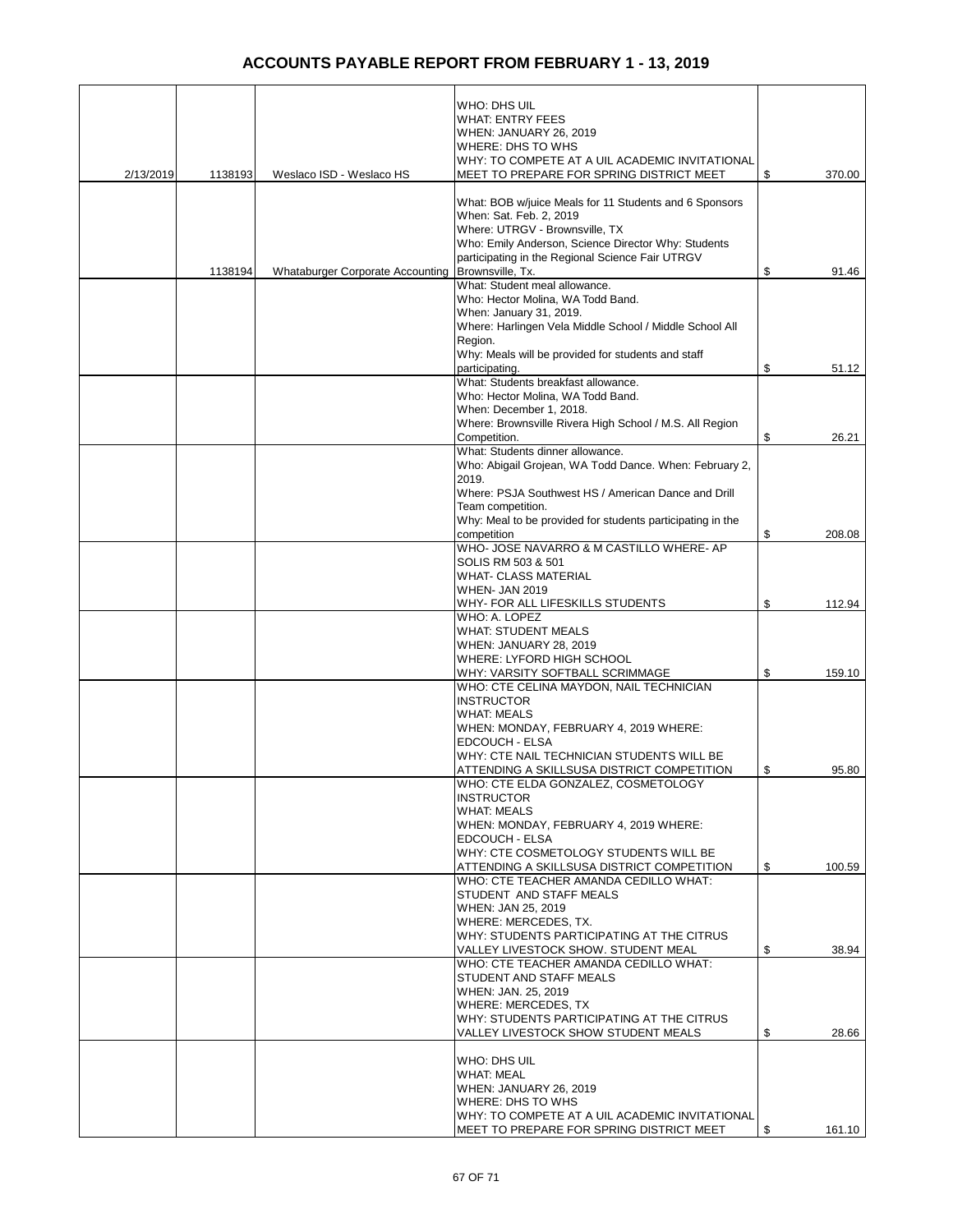|           |         |                                                  | WHO: DHS UIL                                                               |              |
|-----------|---------|--------------------------------------------------|----------------------------------------------------------------------------|--------------|
|           |         |                                                  | <b>WHAT: MEALS</b>                                                         |              |
|           |         |                                                  | WHEN: FEBRURY 2, 2019                                                      |              |
|           |         |                                                  | WHERE: DHS TO EDCOUCH-ELSA                                                 |              |
|           |         |                                                  | WHY: DISTRICT 32-5A CROSS EXAMINATION DEBATE                               |              |
| 2/13/2019 | 1138194 | Whataburger Corporate Accounting   DISTRICT MEET |                                                                            | \$<br>21.52  |
|           |         |                                                  | WHO: DNHS ROBOTICS STUDENTS<br>WHAT: STUDENT AND STAFF LUNCH               |              |
|           |         |                                                  | WHEN: 12/01/18 SATURDAY                                                    |              |
|           |         |                                                  | WHERE: SHARYLAND PIONEER HIGH SCHOOL                                       |              |
|           |         |                                                  | WHY: STUDENT WILL PARTICIPATE IN THERE FIRST                               |              |
|           |         |                                                  | ROBOTICS CHALLENGE REQUESTOR: MICHEAL                                      |              |
|           |         |                                                  | <b>GOMEZ</b>                                                               | \$<br>86.76  |
|           |         |                                                  | WHO: DNHS UIL STUDENTS                                                     |              |
|           |         |                                                  | WHAT: STUDENT AND STAFF BREAKFAST                                          |              |
|           |         |                                                  | WHEN: 01/19/19 SATURDAY                                                    |              |
|           |         |                                                  | WHERE: BROWNSVILLE HANNA HIGH SCHOOL                                       |              |
|           |         |                                                  | WHY: STUDENTS WILL BE COMPETING IN UIL                                     |              |
|           |         |                                                  | COMPETITION. REQUESTOR: MARIO RUIZ<br>WHO: J AYALA                         | \$<br>286.02 |
|           |         |                                                  | WHEN: 11/16/18                                                             |              |
|           |         |                                                  | <b>WHERE: DNHS</b>                                                         |              |
|           |         |                                                  | <b>WHAT: WRESTLING TOURNAMENT</b>                                          |              |
|           |         |                                                  | WHY: STUDENT AND STAFF MEAL                                                | \$<br>123.74 |
|           |         |                                                  | WHO: L. NAVARRO                                                            |              |
|           |         |                                                  | WHAT: STUDENT AND STAFF MEALS (DINNER)                                     |              |
|           |         |                                                  | WHEN: JANUARY 26, 2019                                                     |              |
|           |         |                                                  | <b>WHERE: IDEA EDINBURG</b>                                                |              |
|           |         |                                                  | WHY: GIRLS POWERLIFTING COMPETITION                                        | \$<br>104.04 |
|           |         |                                                  | WHO: L. PEDROZA                                                            |              |
|           |         |                                                  | <b>WHAT: STUDENT MEALS</b>                                                 |              |
|           |         |                                                  | <b>WHEN: JANUARY 29, 2019</b><br>WHERE: LOPEZ HIGH SCHOOL-BROWNSVILLE      |              |
|           |         |                                                  | WHY: GIRLS BASKETBALL GAME                                                 | \$<br>110.73 |
|           |         |                                                  | WHO: M. EPPERSON                                                           |              |
|           |         |                                                  | WHAT: STUDENT AND STAFF MEALS                                              |              |
|           |         |                                                  | WHEN: JANUARY 29, 2019                                                     |              |
|           |         |                                                  | WHERE: LOPEZ HIGH SCHOOL-BROWNSVILLE                                       |              |
|           |         |                                                  | WHY: VARSITY BOYS BASKETBALL                                               | \$<br>158.56 |
|           |         |                                                  | <b>WHO: PEDROZA/TAGLE</b>                                                  |              |
|           |         |                                                  | <b>WHAT: STUDENT MEALS</b>                                                 |              |
|           |         |                                                  | <b>WHEN: JANUARY 28, 2019</b>                                              |              |
|           |         |                                                  | WHERE: LOPEZ HIGH SCHOOL-BROWNSVILLE<br>WHY: 9TH/JV GIRLS BASKETBALL GAMES | \$<br>109.22 |
|           |         |                                                  | WHO: R. SOLIS                                                              |              |
|           |         |                                                  | WHAT: STUDENT AND STAFF MEALS (BREAKFAST)                                  |              |
|           |         |                                                  | WHEN: JANUARY 25-26, 2019                                                  |              |
|           |         |                                                  | <b>WHERE: EDINBURG ISD</b>                                                 |              |
|           |         |                                                  | WHY: 9TH/JV TENNIS TOURNAMENT                                              | \$<br>124.54 |
|           |         |                                                  | WHO: R. SOLIS                                                              |              |
|           |         |                                                  | WHAT: STUDENT AND STAFF MEALS WHEN:                                        |              |
|           |         |                                                  | NOVEMBER 16-17, 2018                                                       |              |
|           |         |                                                  | <b>WHERE: MCALLEN ISD</b>                                                  |              |
|           |         |                                                  | WHY: JV/9TH NIKKI ROWE TENNIS TOURNAMENT<br><b>WHO: R.CARDENAS</b>         | \$<br>140.70 |
|           |         |                                                  | <b>WHAT: STUDENT MEALS BOYS</b>                                            |              |
|           |         |                                                  | WHEN: JANUARY 26, 2019                                                     |              |
|           |         |                                                  | WHERE: VETERANS MEMORIAL HIGH SCHOOL-                                      |              |
|           |         |                                                  | <b>CORPUS CHRISTI</b>                                                      |              |
|           |         |                                                  | WHY: VARSITY WRESTLING TOURNAMENT                                          | \$<br>103.88 |
|           |         |                                                  | <b>WHO: R.CARDENAS</b>                                                     |              |
|           |         |                                                  | WHAT: STUDENT MEALS BOYS (BREAKFAST)                                       |              |
|           |         |                                                  | WHEN: JANUARY 26, 2019                                                     |              |
|           |         |                                                  | WHERE: VETERANS MEMORIAL HIGH SCHOOL-<br><b>CORPUS CHRISTI</b>             |              |
|           |         |                                                  | WHY: VARSITY WRESTLING TOURNAMENT                                          | \$<br>105.57 |
|           |         |                                                  | <b>WHO: S MENDOZA</b>                                                      |              |
|           |         |                                                  | WHEN: 11/19/18                                                             |              |
|           |         |                                                  | WHERE: ECON HS                                                             |              |
|           |         |                                                  | WHAT: BASKETBALL GAME                                                      |              |
|           |         |                                                  | WHY: STUDENT AND STAFF MEAL                                                | \$<br>168.13 |
|           |         |                                                  | WHO: A. BILLUPS                                                            |              |
|           |         |                                                  | WHAT: STUDENT AND STAFF MEALS                                              |              |
|           |         |                                                  | WHEN: JANUARY 24, 2019                                                     |              |
|           |         |                                                  | WHERE: PSJA MEMORIAL HIGH SCHOOL WHY: TRACK<br>AND FIELD PRACTICE FIELD    | 221.00       |
|           | 1138195 | Willie's Bar B Que                               |                                                                            | \$           |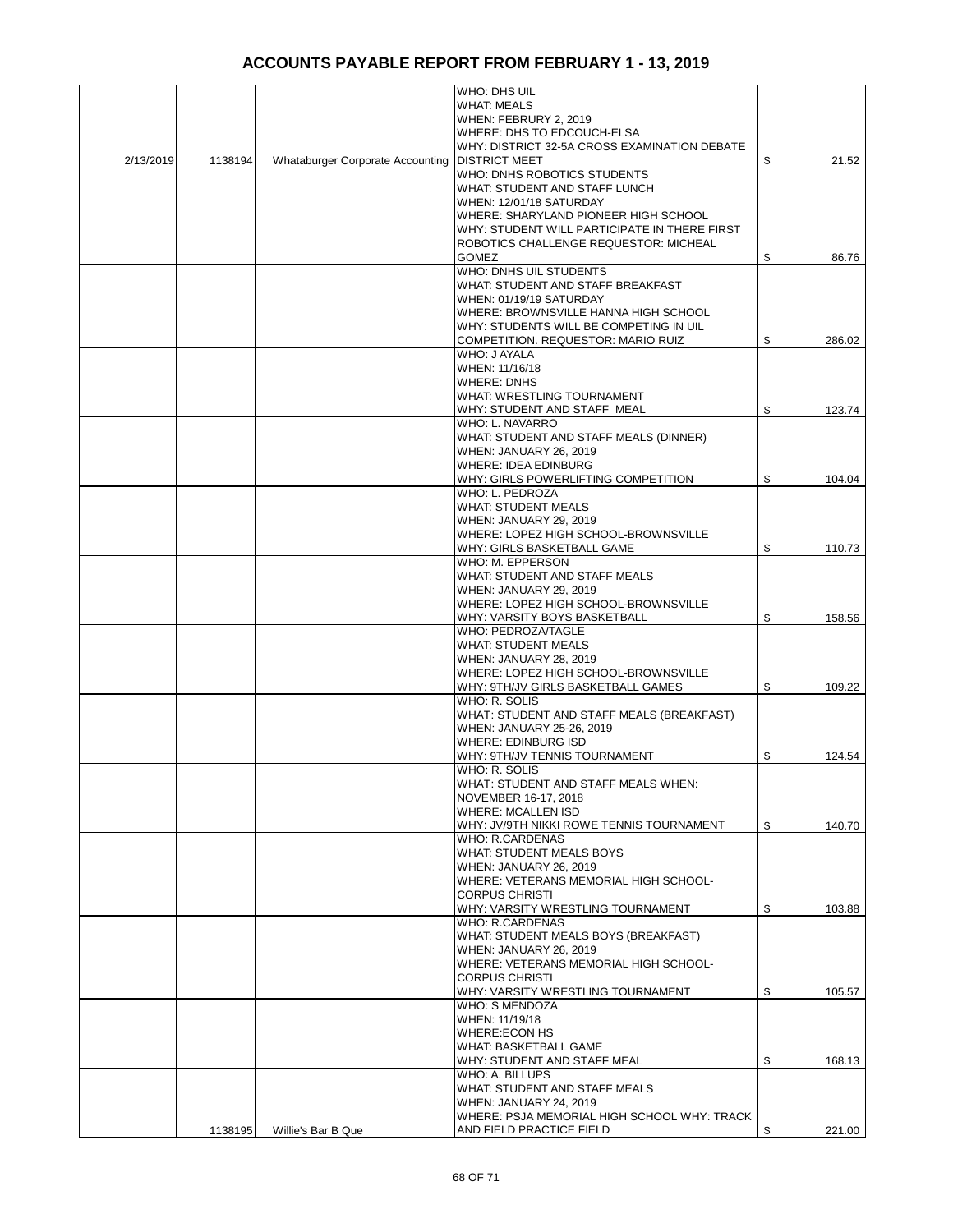|           |         |                                  | <b>WHO: F. FATICATI</b>                                                                                 |                 |
|-----------|---------|----------------------------------|---------------------------------------------------------------------------------------------------------|-----------------|
|           |         |                                  | WHAT: STUDENT AND STAFF MEALS                                                                           |                 |
|           |         |                                  | WHEN: JANUARY 10-12, 2019                                                                               |                 |
|           |         |                                  | WHERE: LA JOYA ISD                                                                                      |                 |
| 2/13/2019 | 1138196 | Wing Stop                        | WHY: GIRLS SOCCER VARSITY TOURNAMENT                                                                    | \$<br>217.67    |
|           |         |                                  | WHO: JAIME PENA                                                                                         |                 |
|           |         |                                  | WHAT: ZEPHYR BASEBALL CAPS                                                                              |                 |
|           |         |                                  | WHEN: 2018-2019 SCHOOL YEAR<br>WHERE: DONNA HIGH SCHOOL                                                 |                 |
|           |         |                                  | WHY: FOR STUDENT ATHLETES FOR BASEBALL                                                                  |                 |
|           | 1138197 | ZEPHYR GRAF-X, INC               | PRACTICE AND GAMES                                                                                      | \$<br>851.06    |
|           |         |                                  | <b>WHO: DHS TEACHER</b>                                                                                 |                 |
|           |         |                                  | <b>WHAT: REIMBURSEMENT</b>                                                                              |                 |
|           |         |                                  | WHEN: JANUARY 9-11, 2019                                                                                |                 |
|           |         |                                  | WHERE: DHS TO SAN ANTONIO, TEXAS WHY: T-STEM                                                            |                 |
|           | 1138198 | Zuniga, Rosa Linda               | <b>CONFERENCE</b>                                                                                       | \$<br>34.00     |
|           |         |                                  | What: Diabetic supplies for our employees                                                               |                 |
|           |         |                                  | Where: Safety and Risk Management                                                                       |                 |
|           |         |                                  | When: December 2018, January and February 2019<br>Why: To help out our diabetic employees with supplies |                 |
|           | 1138199 | Miracle Medical Equipment & Supp | Who: DISD employees                                                                                     | \$<br>11,078.00 |
|           |         |                                  | VOUCHER: 1223                                                                                           |                 |
|           |         |                                  | WHO: DNHS CHEERLEADERS                                                                                  |                 |
|           |         |                                  | WHAT: DECAL DESIGN AND APPLICATION WHEN: 2018-                                                          |                 |
|           |         |                                  | 2019 SCHOOL YEAR                                                                                        |                 |
|           |         |                                  | <b>WHERE: DNHS</b>                                                                                      |                 |
|           |         |                                  | WHY: ITEMS NEEDED FOR UIL COMPETITION                                                                   |                 |
|           | 1138200 | <b>Beto's Screen Printing</b>    | <b>REQUESTOR; JENNIFER RUIZ</b>                                                                         | \$<br>150.00    |
|           |         |                                  | WHO: DNHS CHEERLEADERS                                                                                  |                 |
|           |         |                                  | <b>WHAT: CHARTER BUS</b>                                                                                |                 |
|           |         |                                  | WHEN: 01/18/19-01/20/19                                                                                 |                 |
|           |         |                                  | WHERE: FORTWORTH, TX<br>WHY: 6A UIL CHEER COMPETITION REQUESTOR:                                        |                 |
|           |         |                                  | BELINDA RUIZ RFP#04218-389 TRANSPORTATION                                                               |                 |
|           |         |                                  | AGREEMENT IS THAT ATHLETIC DEPT PAY 1/2 OF THE                                                          |                 |
|           | 1138201 | <b>ESCAMILLA TOUR BUSES, LLC</b> | BUS AND THE HOTEL FOR DRIVER AN                                                                         | \$<br>2,395.00  |
|           |         |                                  | VOUCHER: 1236                                                                                           |                 |
|           |         |                                  | PACE: P00170                                                                                            |                 |
|           |         |                                  | WHO: DNHS GIRLS SOCCER                                                                                  |                 |
|           |         |                                  | <b>WHAT: CUPCAKES</b>                                                                                   |                 |
|           |         |                                  | <b>WHEN: 02/08/19 FRIDAY</b>                                                                            |                 |
|           |         |                                  | <b>WHERE: DNHS</b>                                                                                      |                 |
|           |         |                                  | WHY: ITEMS WILL BE USED FOR PARENTS NIGHT<br>TEAM WILL BE PRESENTED BEFORE THE GAME ON                  |                 |
|           |         |                                  | 02/08/19 ALONG WITH THE PARENTS REQUESTOR:                                                              |                 |
|           | 1138202 | <b>HEB Grocery Company LP</b>    | <b>COACH GARCIA</b>                                                                                     | \$<br>83.30     |
|           |         |                                  | VOUCHER: 1235                                                                                           |                 |
|           |         |                                  | PACE: P00170                                                                                            |                 |
|           |         |                                  | WHO: DNHS BOYS SOCCER                                                                                   |                 |
|           |         |                                  | <b>WHAT: CUPCAKES</b>                                                                                   |                 |
|           |         |                                  | WHEN: 02/08/19 FRIDAY                                                                                   |                 |
|           |         |                                  | <b>WHERE: DNHS</b>                                                                                      |                 |
|           |         |                                  | WHY: ITEMS WILL BE USED FOR PARENTS NIGHT                                                               |                 |
|           |         |                                  | TEAM WILL BE PRESENTED BEFORE THE GAME ON                                                               |                 |
|           |         |                                  | 02/08/19 ALONG WITH THE PARENTS REQUESTOR:                                                              |                 |
|           | 1138203 | <b>HEB Grocery Company LP</b>    | <b>COACH SANCHEZ</b><br>VOUCHER: 1224 QUOTES ATTACHED                                                   | \$<br>83.30     |
|           |         |                                  | WHO: DNHS DRAMA                                                                                         |                 |
|           |         |                                  | WHAT: FRENCH CLOWN HAT                                                                                  |                 |
|           |         |                                  | WHEN: 02/05/19 TUESDAY                                                                                  |                 |
|           |         |                                  | <b>WHERE: DNHS</b>                                                                                      |                 |
|           |         |                                  | WHY: ITEMS WILL BE USED IN THE ONE ACT PLAY                                                             |                 |
|           |         |                                  | <b>AND MUSICAL</b>                                                                                      |                 |
|           | 1138204 | JJ's Party House                 | <b>REQUESTOR: C. RANGEL</b>                                                                             | \$<br>812.51    |
|           |         |                                  | VOUCHER: 1214                                                                                           |                 |
|           |         |                                  | 3 QUOTES ATTACHED                                                                                       |                 |
|           |         |                                  | WHO: DNHS POWERLIFTING GIRLS WHAT: DRYFIT                                                               |                 |
|           |         |                                  | LONG SLEEVE FAN SHIRTS<br>WHEN: 2018-2019 SCHOOL YEAR WHERE: DNHS                                       |                 |
|           |         |                                  | WHY: FAN SHIRTS WERE SOLD FOR SUPPORT OF                                                                |                 |
|           |         |                                  | THE GIRLS POWERLIFTING TEAM                                                                             |                 |
|           | 1138205 | McAllen Sports                   | REQUESTOR: DIANA ALANIZ, ASST COACH                                                                     | \$<br>3,763.50  |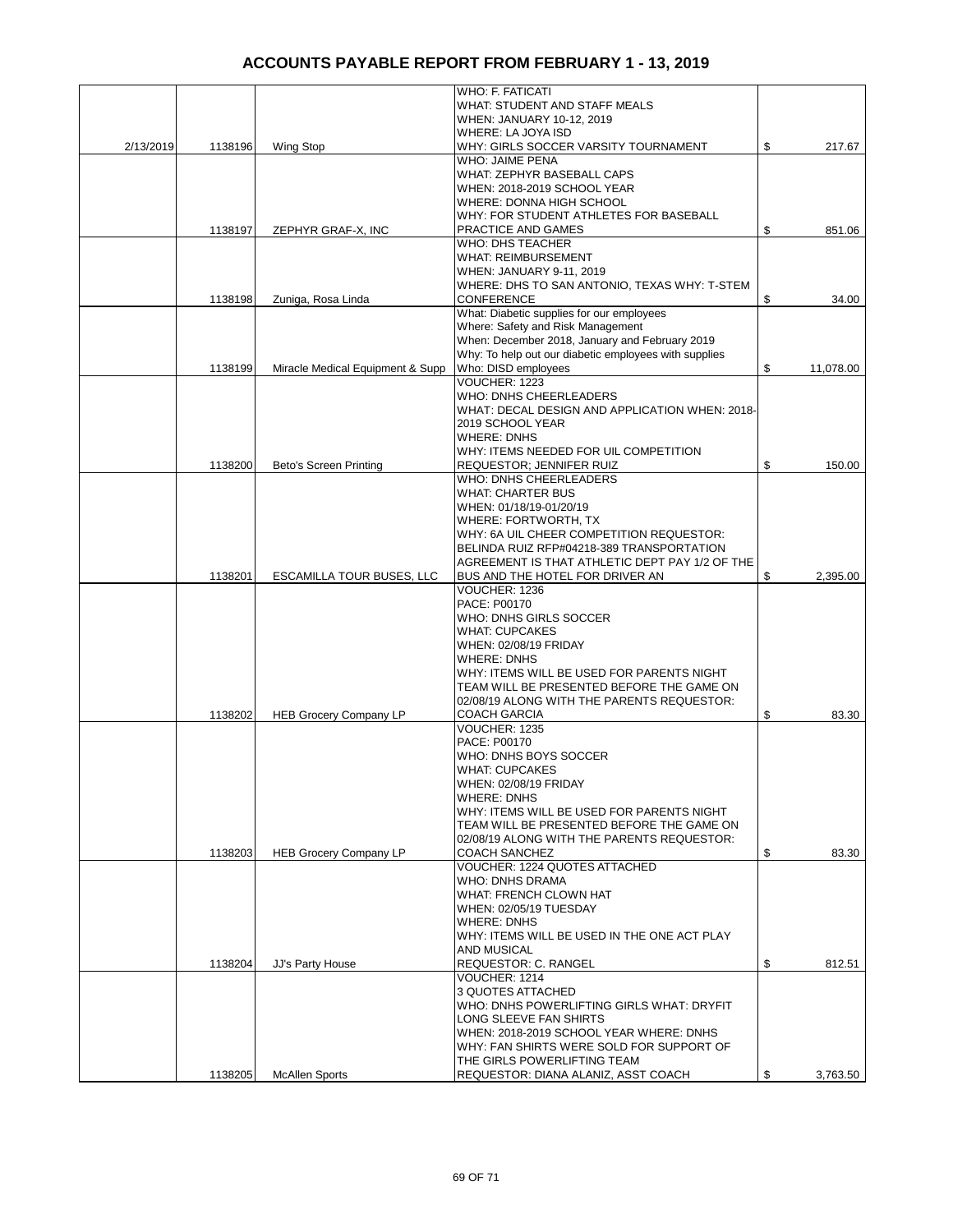|           |         |                                              | VOUCHER: 1237<br>PACE: P00170                    |                |
|-----------|---------|----------------------------------------------|--------------------------------------------------|----------------|
|           |         |                                              | WHO: DNHS BOY SOCCER                             |                |
|           |         |                                              | WHAT: KARS WEET AND SALTY MIX                    |                |
|           |         |                                              | WHEN: 01/30/19 WEDNESDAY                         |                |
|           |         |                                              | <b>WHERE: DNHS</b>                               |                |
|           |         |                                              | WHY: ITEMS WILL BE SOLD AT SOCCER GAME           |                |
| 2/13/2019 | 1138206 | Sam's Club                                   | CONCESSION STAND REQUESTOR: COACH SANCHEZ        | \$<br>585.26   |
|           |         |                                              | VOUCHER: 1244                                    |                |
|           |         |                                              | PACE: P00170                                     |                |
|           |         |                                              | WHO: DNHS MIGRANT                                |                |
|           |         |                                              | WHAT: M&M'S                                      |                |
|           |         |                                              | WHEN: 02/13/19 WEDNESDAY<br><b>WHERE: DNHS</b>   |                |
|           |         |                                              | WHY: ITEMS WILL BE SOLD FOR THE SPRING FUND      |                |
|           |         |                                              | <b>RAISER</b>                                    |                |
|           | 1138207 | Sam's Club                                   | <b>REQUESTOR: DAVID CAMPBELL</b>                 | \$<br>394.59   |
|           |         |                                              |                                                  |                |
|           |         |                                              | VOUCHER: 1239<br>PACE: P00170                    |                |
|           |         |                                              | WHO: DNHS                                        |                |
|           |         |                                              | <b>WHAT: DR PEPPER</b>                           |                |
|           |         |                                              | WHEN: 02/13/19                                   |                |
|           |         |                                              | <b>WEDNESDAY</b>                                 |                |
|           |         |                                              | WHERE: DNHS WHY: ITEMS WILL BE USED TO SELL      |                |
|           |         |                                              | AT THE TRACK MEET CONCESSION ON 02/16/19         |                |
|           | 1138208 | Sam's Club                                   | <b>REQUESTOR: COACH CORPUS</b>                   | \$<br>312.32   |
|           |         |                                              | WHO: DHS TOP STUDENTS                            |                |
|           |         |                                              | <b>WHAT: GRADUATION INCENTIVE</b>                |                |
|           |         |                                              | WHEN: 2018-2019 SCHOOL YEAR<br><b>WHERE: DHS</b> |                |
|           |         |                                              |                                                  |                |
|           | 1138209 | CDW-Government LLC, CDW Gover VOUCHER #15464 | WHY: GRADUATION INCENTIVE                        | \$<br>1,424.75 |
|           |         |                                              | <b>WHO: NAIL TECH</b>                            |                |
|           |         |                                              | <b>WHAT: FUNDRAISER</b>                          |                |
|           |         |                                              | WHEN: 2018-2019 SCHOOL YEAR                      |                |
|           |         |                                              | <b>WHERE: DHS</b>                                |                |
|           |         |                                              | <b>WHY: FUNDRAISER</b>                           |                |
|           | 1138210 | <b>Fundraisers For Kids</b>                  | <b>VOUCHER #15494</b>                            | \$<br>3,720.00 |
|           |         |                                              | PACE PURCHASING COOPERATIVE                      |                |
|           |         |                                              | # P00170<br>WHO: DONNA HIGH SCHOOL               |                |
|           |         |                                              | WHAT: DRINKS FOR PIZZA PARTY WHEN: FEBRUARY      |                |
|           |         |                                              | 2019                                             |                |
|           |         |                                              | WHERE: DONNA HIGH SCHOOL                         |                |
|           |         |                                              | WHY: AWARD STUDENTS BENCHMARK RESULTS -          |                |
|           | 1138211 | Sam's Club                                   | LIBRARY INCENTIVE VOUCHER # 15477                | \$<br>239.28   |
|           |         |                                              | PACE PURCHASING COOPERATIVE # P00170             |                |
|           |         |                                              | <b>WHO: DHS LIBRARY</b>                          |                |
|           |         |                                              | WHAT: CONCESSION STAND SUPPLIES WHEN:            |                |
|           |         |                                              | <b>JANUARY 30, 2019</b>                          |                |
|           |         |                                              | <b>WHERE: DHS LIBRARY</b>                        |                |
|           | 1138212 | Sam's Club                                   | WHY: CONCESSION STAND<br>VOUCHER # 15451         | \$<br>402.06   |
|           |         |                                              | PACE PURCHASING COOPERATIVE                      |                |
|           |         |                                              | #P00170                                          |                |
|           |         |                                              | WHO: DHS REDSKIN GOLF                            |                |
|           |         |                                              | WHAT: SNACKS FOR ATHLETES                        |                |
|           |         |                                              | WHEN: FEBRUARY 6, 2019                           |                |
|           |         |                                              | <b>WHERE: DHS</b>                                |                |
|           |         |                                              | WHY: TO PROVIDE SNACKS FOR STUDENTS AT GOLF      |                |
|           |         |                                              | <b>TOURNAMENTS</b>                               |                |
|           | 1138213 | Sam's Club                                   | <b>VOUCHER # 15465</b>                           | \$<br>75.32    |
|           |         |                                              | PACE PURCHASING COOPERATIVE                      |                |
|           |         |                                              | #P00170<br><b>WHO: DHS LIBRARY</b>               |                |
|           |         |                                              | WHAT: CONCESSION STAND SUPPLIES WHEN:            |                |
|           |         |                                              | <b>JANUARY 30, 2019</b>                          |                |
|           |         |                                              | <b>WHERE: DHS LIBRARY</b>                        |                |
|           |         |                                              | <b>WHY: CONCESSION STAND</b>                     |                |
|           | 1138214 | Sam's Club                                   | <b>VOUCHER # 15437</b>                           | \$<br>1,536.28 |